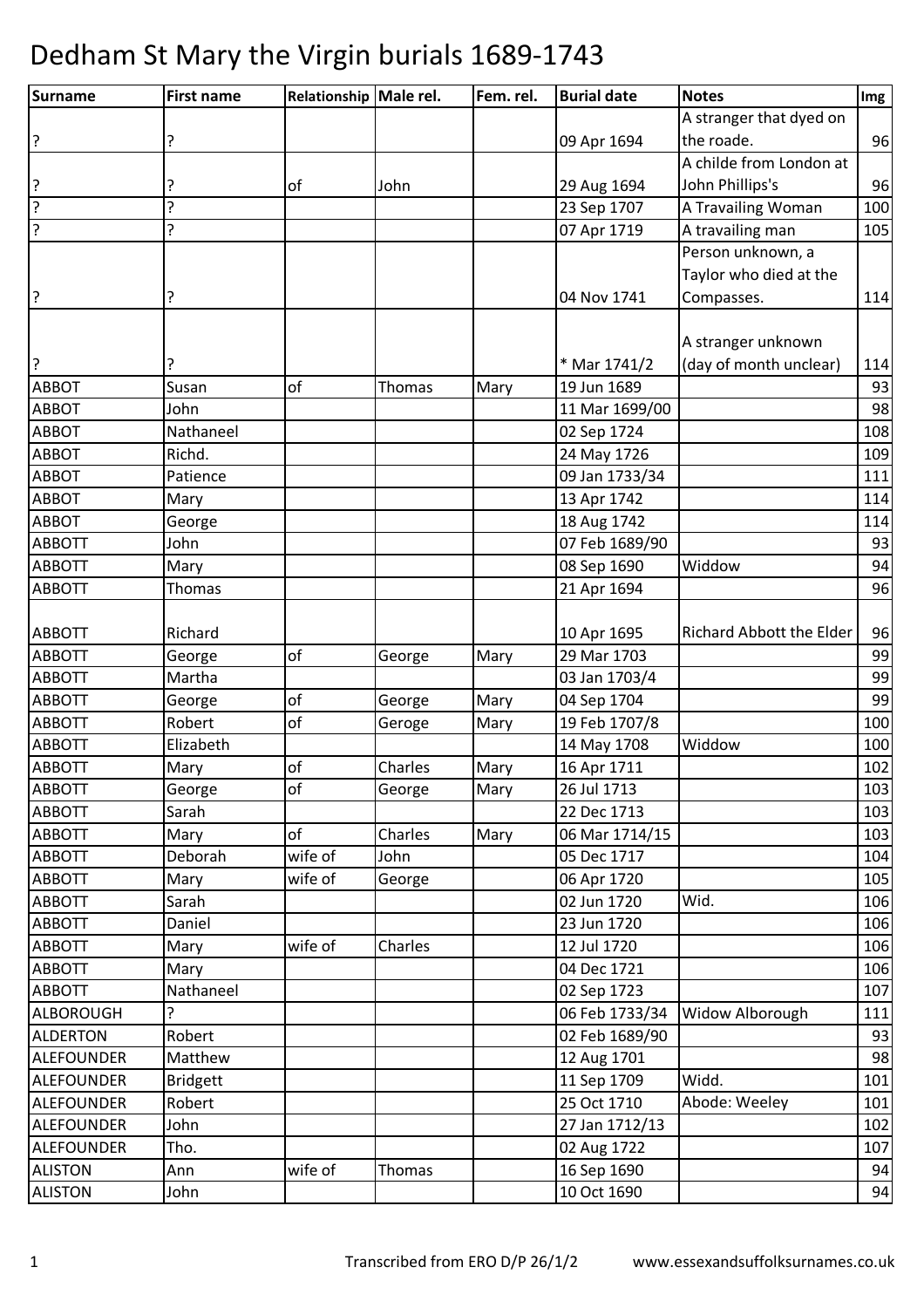| Surname          | <b>First name</b> | Relationship Male rel. |                 | Fem. rel. | <b>Burial date</b> | <b>Notes</b>              | Img |
|------------------|-------------------|------------------------|-----------------|-----------|--------------------|---------------------------|-----|
| <b>ALISTON</b>   | William           | of                     | Thomas          |           | 23 Oct 1690        |                           | 94  |
| <b>ALLEN</b>     | Joshua            | of                     | Joshua          | Sarah     | 04 Jul 1709        |                           | 101 |
| <b>ALLEN</b>     | John              | of                     | Joshua          | Sarah     | 25 Apr 1713        |                           | 103 |
| <b>ALLEN</b>     | Joshua            |                        |                 |           | 21 Feb 1717/18     |                           | 104 |
| <b>ALLEN</b>     | Sarah             |                        |                 |           | 26 Apr 1722        |                           | 107 |
| <b>ALLEN</b>     | Mary              |                        |                 |           | 17 Aug 1722        |                           | 107 |
| <b>ALLEN</b>     | Natha.            |                        |                 |           | 07 Aug 1730        |                           | 110 |
| <b>ALLEN</b>     | William           |                        |                 |           | 09 Aug 1731        | infant                    | 111 |
| <b>ALLEN</b>     | Martha            |                        |                 |           | 12 Aug 1731        | infant                    | 111 |
|                  |                   |                        |                 |           |                    | Son of Rose Alleston      |     |
| <b>ALLESTON</b>  | John              | son of                 |                 | Rose      | 25 Feb 1695/96     | widow                     | 97  |
| <b>ALLESTON</b>  | Susan             | wife of                | Tho.            |           | 08 Apr 1697        |                           | 97  |
| <b>ALLESTON</b>  | Mary              | of                     | Tho.            | Eliz.     | 19 Oct 1699        |                           | 98  |
| <b>ALLESTONE</b> | An                | of                     | Tho.            | Eliz.     | 09 May 1699        |                           | 98  |
| <b>ALLIN</b>     | Mary              | of                     | Nathan          | Mary      | 07 Jan 1693/94     |                           | 96  |
| <b>ALLIN</b>     | Thomas            | of                     | Nathan          | Mary      | 16 Jan 1693/94     |                           | 96  |
| <b>ALLISTON</b>  | Matthew           | of                     | Thomas          | Elizabeth | 08 Dec 1710        |                           | 102 |
| <b>ALLISTON</b>  | Tho.              |                        |                 |           | 21 Feb 1721/22     |                           | 106 |
| <b>ALLISTON</b>  | Thomas            |                        |                 |           | 28 Nov 1741        |                           | 114 |
| <b>ALLISTON</b>  | James             |                        |                 |           | 16 Feb 1742/43     |                           | 114 |
| <b>ALLISTONE</b> | Tho.              |                        |                 |           | 14 Jun 1701        | Tho. Allistone senr.      | 98  |
| <b>ALLISTONE</b> | Mary              | of                     | Edward          | Alice     | 01 Jun 1706        |                           | 100 |
| <b>ALLISTONE</b> | John              | of                     | Thomas          | Elizabeth | 25 Jul 1707        |                           | 100 |
| <b>ALLISTONE</b> | William           | of                     | Edward          | Alice     | 16 Aug 1709        |                           | 101 |
|                  |                   |                        |                 |           |                    | Sarah of Alice Allistone, |     |
| <b>ALLISTONE</b> | Sarah             | of                     |                 | Alice     | 20 Jul 1711        | wid.                      | 102 |
| <b>AMNER</b>     | Elianor           | wife of                | Willm.          |           | 07 Apr 1694        |                           | 96  |
| <b>AMNER</b>     | Elianor           | of                     | Willm.          | Elianor   | 07 Jun 1694        |                           | 96  |
| ANDREWS          | Elizabeth         |                        |                 |           | 15 Sep 1708        | Widd.                     | 100 |
| <b>ANDREWS</b>   | Wm.               |                        |                 |           | 19 Dec 1728        |                           | 110 |
| <b>ANDREWS</b>   | Daniel            |                        |                 |           | 10 Sep 1731        |                           | 111 |
| <b>ANGER</b>     | <b>Bezaliel</b>   | of                     | Nathaniel       | Elizab.   | 02 Feb 1691/92     |                           | 94  |
| <b>ANGIER</b>    | Edm.              |                        |                 |           | 11 Sep 1698        |                           | 97  |
| ANGIER           | Bezaleel          | of                     | <b>Bezaleel</b> | Dorcas    | 16 Nov 1704        |                           | 99  |
| <b>ANGIER</b>    | Dorcas            | of                     | Bezaleel        | Dorcas    | 31 Oct 1705        |                           | 99  |
| ANGIER           | Mary              |                        |                 |           | 26 Nov 1708        | Widd.                     | 100 |
| <b>ANGIER</b>    | <b>Bezaliel</b>   | of                     | <b>Bezaliel</b> | Dorcas    | 06 Nov 1710        |                           | 102 |
| <b>ANGIER</b>    | Mary              | of                     | Bezaleel        | Dorcas    | 08 Mar 1712/13     |                           | 102 |
|                  |                   |                        |                 |           |                    | First name not in         |     |
| <b>ANGIER</b>    | ?                 | infant of              | Bezaleel        |           | 17 Jun 1716        | register.                 | 104 |
| ANGIER           | Nathaniel         |                        |                 |           | 12 Mar 1716/17     |                           | 104 |
| <b>ANGIER</b>    | Thomas            |                        |                 |           | 12 Jun 1719        | Vicar of Wakering         | 105 |
| <b>ANGIER</b>    | Mary              | of                     | Bezaleel        | Dorcas    | 01 Dec 1719        |                           | 105 |
| <b>ANGIER</b>    | Daniel            |                        |                 |           | 30 Mar 1725        |                           | 108 |
| <b>ANGIER</b>    | Bezall.           |                        |                 |           | 31 Jan 1742/43     | Governr.                  | 114 |
| ANHAM            | William           |                        |                 |           | 31 Jul 1731        | infant                    | 111 |
| <b>APPLEBY</b>   | Mary              |                        |                 |           | 22 Mar 1732/33     |                           | 111 |
|                  |                   |                        |                 |           |                    | First name not in         |     |
| <b>APPLEBY</b>   | ?                 |                        |                 |           | 18 Apr 1733        | register. infant          | 111 |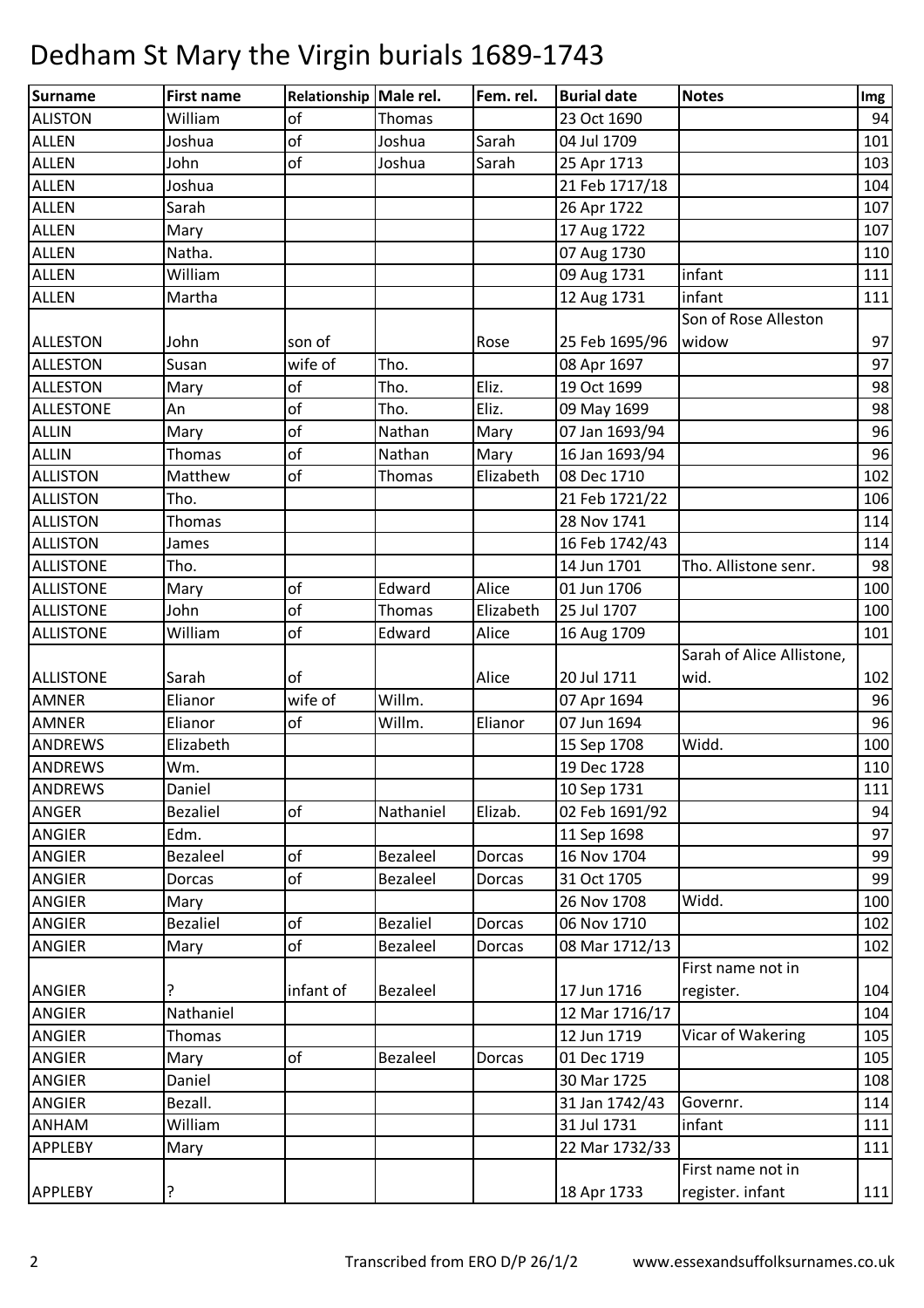| Surname        | <b>First name</b> | Relationship Male rel. |         | Fem. rel. | <b>Burial date</b>      | <b>Notes</b>          | Img |
|----------------|-------------------|------------------------|---------|-----------|-------------------------|-----------------------|-----|
| <b>ARCHER</b>  | Elizabeth         |                        |         |           | 31 May 1695             | Widow                 | 96  |
| <b>ARCHER</b>  | Samuel            |                        |         |           | 20 Nov 1732             |                       | 111 |
| <b>ARCHER</b>  | Samuel            |                        |         |           | 09 Feb 1736/37          |                       | 112 |
| <b>ARCHER</b>  | Margaret          |                        |         |           | 06 Sep 1740             |                       | 113 |
| <b>BACCLAR</b> | Margery           |                        |         |           | 01 May 1689             |                       | 93  |
| <b>BACON</b>   | Estofidelis       | wife of                | Thomas  |           | 23 Jan 1693/94          |                       | 96  |
| <b>BACON</b>   | Susan             | of                     | Josiah  | Susan     | 02 Sep 1696             |                       | 97  |
| <b>BACON</b>   | Walter            | of                     | Josiah  |           | 06 Sep 1697             |                       | 97  |
| <b>BACON</b>   | <b>Thomas</b>     | of                     | Thomas  | Mary      | 12 May 1704             |                       | 99  |
|                |                   |                        |         |           |                         | Day of month given as |     |
| <b>BACON</b>   | Mary              |                        |         |           | * Nov 1704              | 31 Nov. Might be Oct. | 99  |
| <b>BACON</b>   | Ruth              | of                     | Thomas  |           | 29 Dec 1704             |                       | 99  |
| <b>BACON</b>   | Elizabeth         |                        |         |           | 01 Jun 1708             | Widd.                 | 100 |
| <b>BACON</b>   | Nathaniel         |                        |         |           | 19 Apr 1713             |                       | 103 |
| <b>BACON</b>   | Anne              | wife of                | Thomas  |           | 18 Mar 1719/20          |                       | 105 |
| <b>BACON</b>   | Thomas            |                        |         |           | 22 Mar 1719/20          |                       | 105 |
| <b>BACON</b>   | Henry             |                        |         |           | 27 Jan 1730/31          | infant                | 110 |
| <b>BACON</b>   | Mary              |                        |         |           | 24 Mar 1733/34   infant |                       | 111 |
| <b>BACON</b>   | Nathanael         |                        |         |           | 23 Jan 1734/35          | infant                | 112 |
| <b>BAINES</b>  | William           | of                     | Robert  | Elizabeth | 26 Mar 1710             |                       | 101 |
| <b>BAINES</b>  | Elizabeth         |                        |         |           | 17 Sep 1717             | Wid.                  | 104 |
| <b>BAINES</b>  | Anna              |                        |         |           | 01 Jul 1742             | infant                | 114 |
| <b>BAKER</b>   | Thomas            | of                     | Peter   | Hannah    | 04 Oct 1691             |                       | 94  |
| <b>BAKER</b>   | Hannah            | wife of                | Daniell |           | 16 Sep 1694             |                       | 96  |
| <b>BAKER</b>   | Susan             | of                     | Peter   | Hannah    | 14 Apr 1695             |                       | 96  |
| <b>BAKER</b>   | Sarah             |                        |         |           | 12 Apr 1696             | Widow                 | 97  |
| <b>BAKER</b>   | Mary              | dau of                 | Dan.    |           | 21 Jun 1697             |                       | 97  |
|                |                   |                        |         |           |                         | Of Bargholt.          |     |
|                |                   |                        |         |           |                         | (presumably East      |     |
| <b>BAKER</b>   | John              |                        |         |           | 05 Aug 1698             | Bergholt)             | 97  |
| <b>BAKER</b>   | William           |                        |         |           | 23 Aug 1698             |                       | 97  |
| <b>BAKER</b>   | Mary              | of                     | Daniel  | M.        | 09 Apr 1699             |                       | 98  |
| <b>BAKER</b>   | Margaret          | wife of                | Daniel  |           | 05 Sep 1716             |                       | 104 |
| <b>BAKER</b>   | Peter             |                        |         |           | 19 May 1720             |                       | 105 |
| <b>BAKER</b>   | Daniel            |                        |         |           | 17 Feb 1723/24          |                       | 108 |
| <b>BAKER</b>   | Margarett         |                        |         |           | 08 Sep 1728             |                       | 110 |
| <b>BAKER</b>   | Joseph            |                        |         |           | 25 Jul 1739             | Abode: Hadleigh       | 113 |
| <b>BAKER</b>   | <b>Thomas</b>     |                        |         |           | 26 Dec 1741             | Abode: London         | 114 |
| <b>BALDERO</b> | Stephen           | of                     | Stephen | Mary      | 18 Nov 1705             |                       | 99  |
| <b>BALDERO</b> | Mary              | wife of                | Stephen |           | 03 Jan 1705/6           |                       | 99  |
| <b>BALDERO</b> | Edward            | of                     | Stephen | Mary      | 06 Mar 1708/9           |                       | 101 |
| <b>BALDERO</b> | Stephen           | of                     | Stephen | Mary      | 07 Jan 1714/15          |                       | 103 |
| <b>BALLS</b>   | Isaac             |                        |         |           | 25 Oct 1690             |                       | 94  |
| <b>BARKER</b>  | Willm.            | of                     | John    | Margaret  | 01 Jul 1692             |                       | 95  |
| <b>BARKER</b>  | Richd.            |                        |         |           | 01 Nov 1692             |                       | 95  |
| <b>BARKER</b>  | Mary              | wife of                | Samuel  |           | 20 Apr 1694             |                       | 96  |
| <b>BARKER</b>  | Bezaleel          | son of                 | Samuel  |           | 01 Mar 1695/96          |                       | 97  |
| <b>BARKER</b>  | Dorcas            |                        |         |           | 27 Feb 1696/97          |                       | 97  |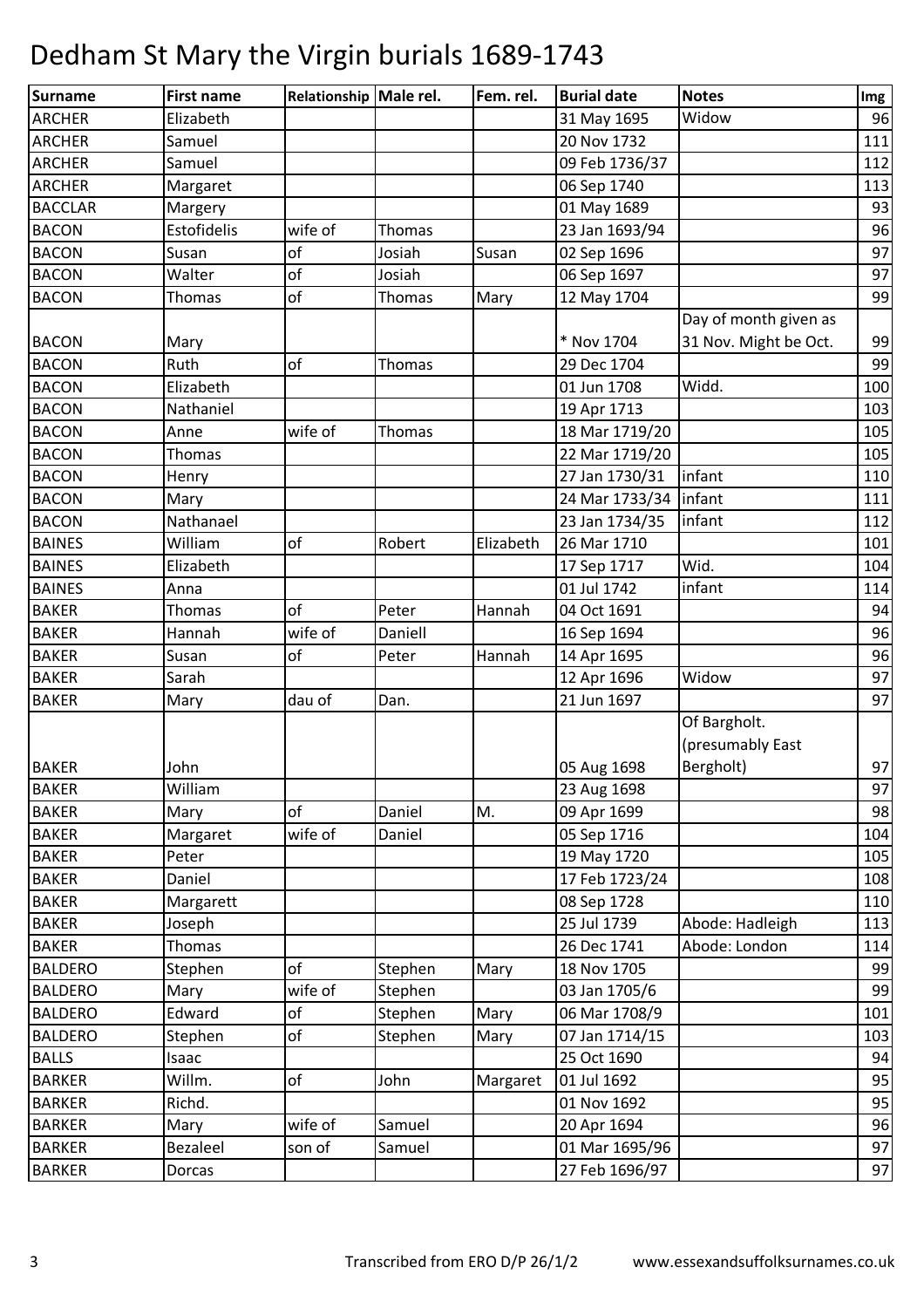| <b>Surname</b>   | <b>First name</b> | Relationship Male rel. |           | Fem. rel. | <b>Burial date</b> | <b>Notes</b>           | Img |
|------------------|-------------------|------------------------|-----------|-----------|--------------------|------------------------|-----|
|                  |                   |                        |           |           |                    | Mr. Sam. Barker. A     |     |
|                  |                   |                        |           |           |                    | Governour Dyed in a    |     |
| <b>BARKER</b>    | Sam.              |                        |           |           | 24 Mar 1699/00     | London Journey.        | 98  |
| <b>BARKER</b>    | <b>Bridget</b>    |                        |           |           | 29 Jan 1705/6      | Widdow                 | 99  |
| <b>BARKER</b>    | Margaret          | wife of                | John      |           | 06 Oct 1706        |                        | 100 |
| <b>BARKER</b>    | John              |                        |           |           | 19 Jun 1709        |                        | 101 |
| <b>BARKER</b>    | Robert            |                        |           |           | 02 Feb 1711/12     |                        | 102 |
| <b>BARKER</b>    | Susanna           |                        |           |           | 25 Sep 1712        | Wid.                   | 102 |
| <b>BARKER</b>    | Hannah            |                        |           |           | 28 Apr 1718        |                        | 104 |
| <b>BARKER</b>    | Robert            |                        |           |           | 16 Apr 1725        |                        | 108 |
| <b>BARKER</b>    | Anthony           |                        |           |           | 03 Sep 1730        |                        | 110 |
| <b>BARKER</b>    | Hannah            |                        |           |           | 13 Feb 1730/31     |                        | 110 |
| <b>BARKER</b>    | <b>Thomas</b>     |                        |           |           | 21 Nov 1732        |                        | 111 |
| <b>BARKER</b>    | <b>Thomas</b>     |                        |           |           | 31 Jan 1732/33     | Thomas Barker junr     | 111 |
| <b>BARKER</b>    | Sarah             |                        |           |           | 04 Oct 1734        | infant                 | 112 |
| <b>BARKER</b>    | Sarah             |                        |           |           | 09 Jun 1736        |                        | 112 |
| <b>BARKER</b>    | Thomas            |                        |           |           | 15 Aug 1736        | infant                 | 112 |
| <b>BARKER</b>    | Anthony           |                        |           |           | 13 May 1737        |                        | 113 |
| <b>BARKER</b>    | Robert            |                        |           |           | 29 Dec 1738        | infant                 | 113 |
| <b>BARNES</b>    | John              | of                     | Nathaniel | Susan     | 21 Oct 1720        |                        | 106 |
| <b>BARNES</b>    | Nathanael         |                        |           |           | 12 Mar 1737/38     |                        | 113 |
| <b>BARRET</b>    | William           |                        |           |           | 23 Nov 1726        | Infant                 | 109 |
| <b>BARTON</b>    | Thomas            |                        |           |           | 12 Mar 1696/97     |                        | 97  |
| <b>BARTON</b>    | Margarett         | of                     | John      | Margarett | 03 Jun 1705        |                        | 99  |
| <b>BARTON</b>    | Stephen           |                        |           |           | 29 Mar 1707        |                        | 100 |
| <b>BARTON</b>    | Joanna            |                        |           |           | 05 Dec 1707        | Widd.                  | 100 |
| <b>BARTON</b>    | Mary              | of                     | John      | Margaret  | 27 May 1716        |                        | 104 |
| <b>BARTON</b>    | Anthony           | of                     | John      | Mary      | 24 Apr 1726        |                        | 109 |
| <b>BARTON</b>    | John              |                        |           |           | 14 Apr 1735        |                        | 112 |
| <b>BARTON</b>    | Stephen           |                        |           |           | 16 Sep 1738        |                        | 113 |
| <b>BEACHEM</b>   | Mary              |                        |           |           | 05 May 1737        |                        | 113 |
| <b>BEARDWELL</b> | Elizabeth         |                        |           |           | 10 May 1737        | infant                 | 113 |
| <b>BEARDWELL</b> | Elizabeth         |                        |           |           | 01 Sep 1737        |                        | 113 |
|                  |                   |                        |           |           |                    | First name not in      |     |
| <b>BECHAM</b>    |                   | infant of              | Rob.      |           | 19 Jan 1725/26     | register               | 109 |
| <b>BECKWITH</b>  | Mary              | wife of                | John      |           | 17 Jul 1712        |                        | 102 |
| <b>BECKWITH</b>  | John              | of                     | John      | Phebe     | 06 Apr 1718        |                        | 104 |
| <b>BECKWITH</b>  | John              | of                     | John      | Phebe     | 15 Apr 1720        |                        | 105 |
| <b>BECKWITH</b>  | Phebe             |                        |           |           | 25 Sep 1723        |                        | 107 |
| <b>BEECHAM</b>   | Sarah             | of                     | Robert    | Mary      | 19 Sep 1720        |                        | 106 |
|                  |                   |                        |           |           |                    | Robert Beecham's still |     |
| <b>BEECHAM</b>   | ?                 | child of               | Robert    |           | 03 Jan 1720/21     | born child             | 106 |
| <b>BEECHAM</b>   | Mary              | wife of                | Robert    |           | 19 Jan 1720/21     |                        | 106 |
|                  |                   |                        |           |           |                    | First name not in      |     |
| <b>BEECHAM</b>   | ?                 | infant of              | Robt.     |           | 29 Sep 1727        | register               | 109 |
| <b>BELSTED</b>   | <b>Thomas</b>     |                        |           |           | 10 Aug 1735        | infant                 | 112 |
|                  |                   |                        |           |           |                    | First name not in      |     |
| <b>BENNET</b>    |                   | infant of              | Ed.       | Mary      | 16 Sep 1726        | register               | 109 |
| <b>BENTLEY</b>   | Samuel            |                        |           |           | 24 Apr 1719        | Abode: Ardleigh        | 105 |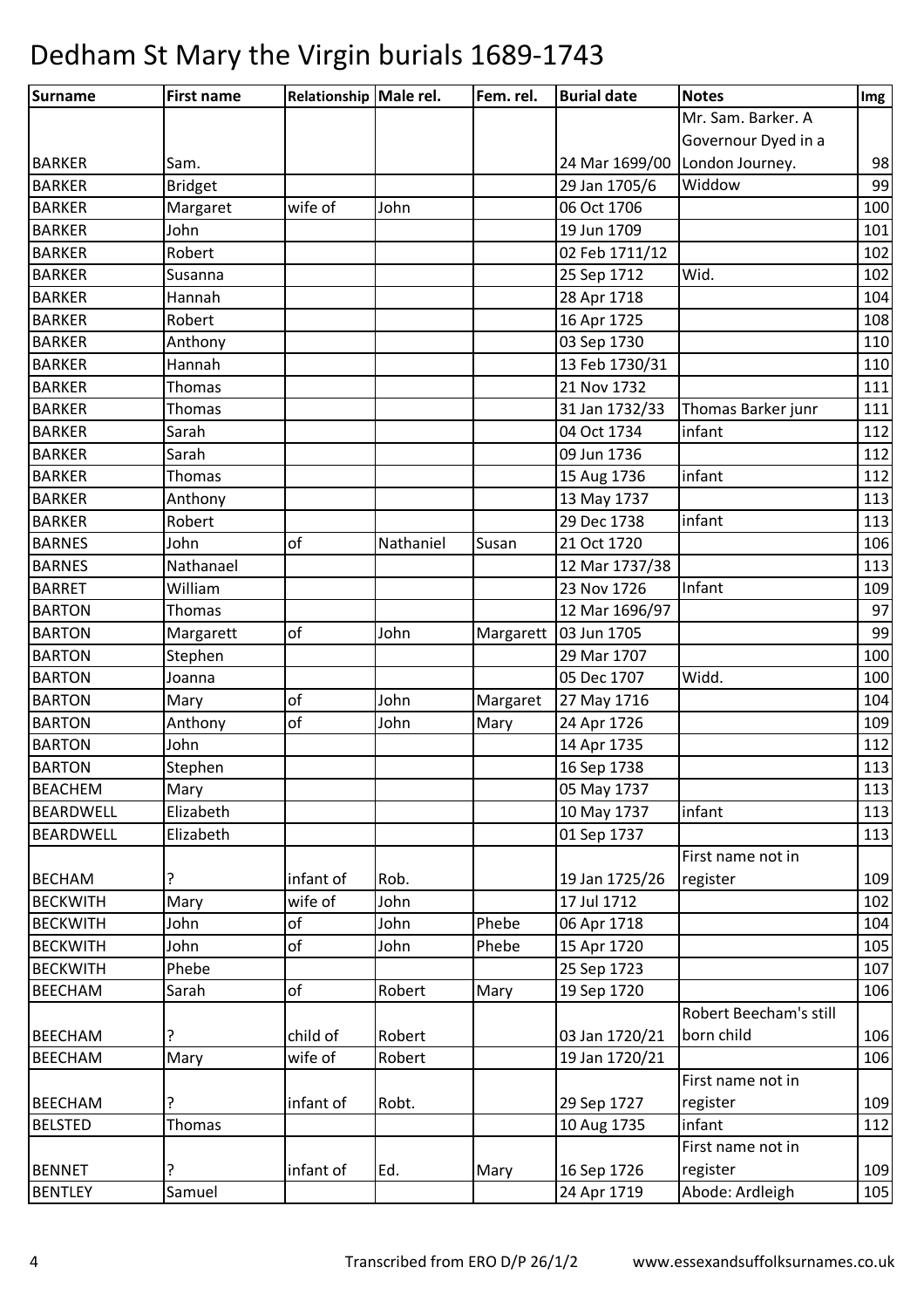| Surname           | <b>First name</b> | Relationship Male rel. |          | Fem. rel. | <b>Burial date</b> | <b>Notes</b>                | Img |
|-------------------|-------------------|------------------------|----------|-----------|--------------------|-----------------------------|-----|
| <b>BENTLY</b>     | Susanna           | of                     | Samuel   | Elizabeth | 22 Nov 1710        |                             | 102 |
| <b>BENTLY</b>     | Elizabeth         |                        |          |           | 09 Feb 1734/35     |                             | 112 |
| <b>BENTLY</b>     | Samuel            |                        |          |           | 27 May 1742        | Aged.                       | 114 |
| <b>BETTS</b>      | Anne              |                        |          |           | 25 Nov 1739        | infant                      | 113 |
| <b>BETTS</b>      | Edward            |                        |          |           | 03 Jun 1740        |                             | 113 |
| <b>BIBBY</b>      | Mary              | of                     | Thomas   | Susan     | 18 Aug 1706        |                             | 100 |
| <b>BIBBY</b>      | Ellen             | of                     | Thomas   | Susan     | 19 Jan 1714/15     |                             | 103 |
| <b>BIBBY</b>      | Elizabeth         |                        |          |           | 29 Apr 1718        |                             | 104 |
| <b>BIBBY</b>      | Susanna           | wife of                | Tho.     |           | 10 Mar 1723/24     |                             | 108 |
| <b>BIBBY</b>      | Elizabeth         |                        |          |           | 15 Feb 1728/29     | infant                      | 110 |
| <b>BIBBY</b>      | Abraham           |                        |          |           | 14 May 1734        | infant                      | 111 |
| <b>BIBBY</b>      | Thomas            |                        |          |           | 26 Feb 1734/35     |                             | 112 |
| <b>BIBBY</b>      | George            |                        |          |           | 15 Aug 1737        | infant                      | 113 |
| <b>BIBBY</b>      | Thomas            |                        |          |           | 06 Aug 1739        | infant                      | 113 |
| <b>BIRD</b>       | Mary              |                        |          |           | 17 Feb 1692/93     | Widdow                      | 95  |
| <b>BLAINE</b>     | Priscilla         |                        |          |           | 31 Jan 1732/33     |                             | 111 |
| <b>BLOMEFEILD</b> | Henry             | of                     | Henry    |           | 01 Oct 1696        |                             | 97  |
| <b>BLOMEFEILD</b> | Susan             |                        |          |           | 29 May 1730        | infant                      | 110 |
| <b>BLOMEFIELD</b> | Abigail           |                        |          |           | 29 Jan 1704/5      | Widdow                      | 99  |
| <b>BLOMEFIELD</b> | Jacob             | of                     | Samuel   | Mary      | 17 Jun 1707        |                             | 100 |
| <b>BLOMEFIELD</b> |                   | of                     | Bezl.    | Mary      | 20 Oct 1722        |                             | 107 |
| <b>BLOMEFIELD</b> | <b>Bezaliel</b>   |                        |          |           | 18 Dec 1722        |                             | 107 |
|                   |                   |                        |          |           |                    | A still born child of Saml. |     |
| <b>BLOMEFIELD</b> |                   | child of               | Saml.    |           | 24 Mar 1728/29     | Blomefield                  | 110 |
| <b>BLOMEFIELD</b> | Samuel            |                        |          |           | 20 Jun 1730        |                             | 110 |
| <b>BLOMFEILD</b>  | Nathanl.          | of                     | Henry    | Hannah    | 04 Apr 1694        |                             | 96  |
| <b>BLOMFEILD</b>  | Henry             |                        |          |           | 21 Feb 1696/97     | Mr. Henry Blomfeild         | 97  |
| <b>BLOMFEILD</b>  | John              |                        |          |           | 14 Jun 1697        | Mr. John Blomfeild          | 97  |
| <b>BLOMFEILD</b>  | Hannah            | of                     | Samuel   | Mary      | 09 Jun 1711        |                             | 102 |
| <b>BLOMFIELD</b>  | Abigail           | of                     | Henry    | Hannah    | 06 Jan 1689/90     |                             | 93  |
| <b>BLOMFIELD</b>  | Anne              | of                     | Samuel   | Mary      | 08 Oct 1709        |                             | 101 |
| <b>BLOMFIELD</b>  | Hannah            |                        |          |           | 21 Jan 1718/19     | Wid.                        | 105 |
| <b>BLOMFIELD</b>  | Edmund            | of                     | Bezaleel | Mary      | 17 Sep 1720        |                             | 106 |
| <b>BLOMFIELD</b>  | Mary              |                        |          |           | 11 May 1741        |                             | 114 |
| <b>BLOSS</b>      | John              |                        |          |           | 03 Apr 1728        |                             | 110 |
| <b>BLYE</b>       | James             |                        |          |           | 23 Jun 1691        |                             | 94  |
| <b>BLYTH</b>      | Mary              |                        |          |           | 31 Mar 1706        | Widdow                      | 100 |
| <b>BOARE</b>      | Thomas            |                        |          |           | 08 Feb 1730/31     |                             | 110 |
| <b>BONES</b>      | Sarah             |                        |          |           | 30 Jun 1734        | infant                      | 111 |
| <b>BORN</b>       | Sarah             | dau of                 | John     | Susanna   | 19 May 1721        |                             | 106 |
| <b>BORNE</b>      | Sarah             | of                     | John     | Susan     | 28 Sep 1721        |                             | 106 |
| <b>BORNE</b>      | Susan             |                        |          |           | 15 May 1726        | Mrs. Susan Borne            | 109 |
| <b>BOUGHTON</b>   | Tryphena          | of                     | Thomas   | Mary      | 06 May 1713        |                             | 103 |
| <b>BOUGHTON</b>   | Matthias          | infant of              | Thomas   | Mary      | 25 Jun 1713        |                             | 103 |
| <b>BOUGHTON</b>   | Thomas            |                        |          |           | 04 May 1721        |                             | 106 |
| <b>BOWERS</b>     | Peter             | of                     | Peter    | Susan     | 19 Jan 1697/98     |                             | 97  |
| <b>BOWERS</b>     | Susan             | wife of                | Peter    |           | 14 Jul 1706        |                             | 100 |
| <b>BOWERS</b>     | Peter             |                        |          |           | 16 May 1714        |                             | 103 |
| <b>BOYTON</b>     | Thomas            |                        |          |           | 13 Aug 1718        | Abode: Ardleigh             | 104 |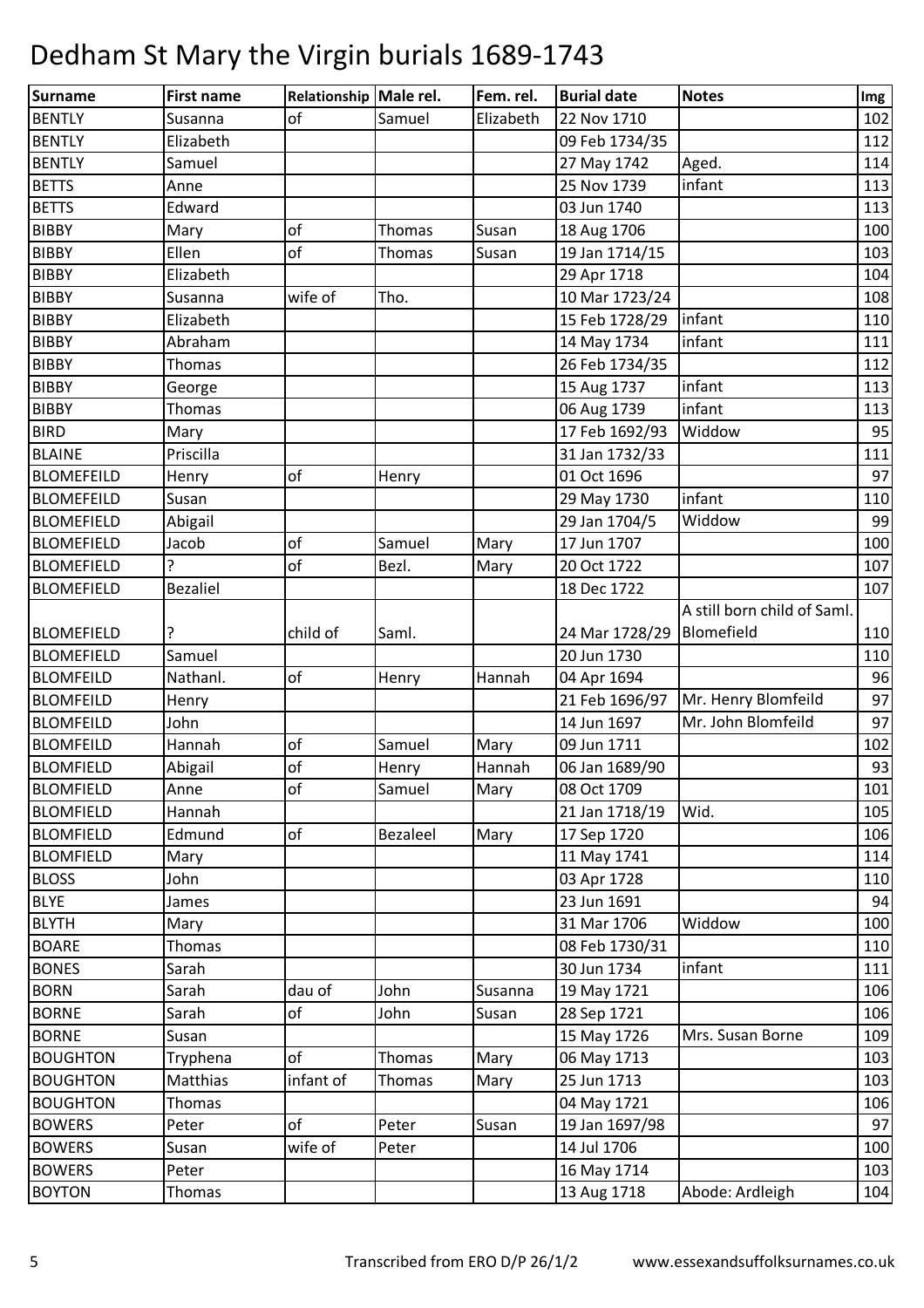| <b>Surname</b>    | <b>First name</b> | Relationship Male rel. |         | Fem. rel. | <b>Burial date</b> | <b>Notes</b>                        | Img      |
|-------------------|-------------------|------------------------|---------|-----------|--------------------|-------------------------------------|----------|
| <b>BRABROOK</b>   | Ann               | wife of                | Edmond  |           | 19 Nov 1690        |                                     | 94       |
| <b>BRABROOK</b>   | Mary              | wife of                | Edmund  |           | 12 Jan 1703/4      |                                     | 99       |
| <b>BRADSTREET</b> | Simon             |                        |         |           | 21 Jun 1700        |                                     | 98       |
| <b>BRAGG</b>      | Mary              | wife of                | Robert  |           | 12 Dec 1708        |                                     | 101      |
| <b>BRAGG</b>      | Mary              | of                     | Robert  |           | 17 Dec 1708        |                                     | 101      |
|                   |                   |                        |         |           |                    |                                     |          |
| <b>BRAIBROOKE</b> | Edward            |                        |         |           | 23 Jul 1706        | Edward Braibrooke junr              | 100      |
| <b>BRAIBROOKE</b> | Edward            |                        |         |           | 28 Jan 1706/7      | <b>Edward Braibrooke senr</b>       | 100      |
| <b>BRAIBROOKE</b> | John              |                        |         |           | 11 Mar 1706/7      |                                     | 100      |
| <b>BRAND</b>      |                   | of                     | John    | Ann       |                    |                                     | 97       |
|                   | Joseph            |                        |         |           | 04 May 1696        | Mrs. Susan Brand.                   |          |
|                   |                   |                        |         |           | 05 Nov 1696        | Widow                               | 97       |
| <b>BRAND</b>      | Susan             |                        |         |           |                    |                                     |          |
| <b>BRAND</b>      | John              |                        |         |           | 22 Apr 1706        |                                     | 100      |
| <b>BRANSON</b>    | Hannah            | of<br>of               | Steven  | Sarah     | 19 Apr 1691        |                                     | 94<br>96 |
| <b>BRANSON</b>    | John              |                        | Stephen | Sarah     | 01 Jan 1694/95     |                                     |          |
| <b>BRANSON</b>    | Mary              | of                     | Stephen |           | 13 Jul 1698        |                                     | 97       |
| <b>BRANSON</b>    | John              |                        |         |           | 05 Jan 1728/29     | infant                              | 110      |
| <b>BRANSON</b>    | Ann               |                        |         |           | 22 Jun 1732        | infant                              | 111      |
| <b>BRANSON</b>    | Thomas            |                        |         |           | 11 Sep 1735        |                                     | 112      |
| <b>BRANSON</b>    | Hannah            |                        |         |           | 11 Sep 1735        |                                     | 112      |
| <b>BRANSTON</b>   | Stephen           |                        |         |           | 23 Jun 1704        |                                     | 99       |
|                   |                   |                        |         |           |                    | Samuel of Widdow                    |          |
| <b>BRANSTONE</b>  | Samuel            | of                     |         |           | 21 May 1706        | <b>Branstone</b>                    | 100      |
| <b>BRANSTONE</b>  | Hannah            |                        |         |           | 26 Jun 1706        | Widdow                              | 100      |
| <b>BRAYBROOK</b>  | Robert            |                        |         |           | 08 Sep 1689        |                                     | 93       |
| <b>BRAYBROOK</b>  | Sarah             | wife of                | Edmond  |           | 17 Aug 1693        |                                     | 95       |
| <b>BRAYBROOKE</b> | Robert            | of                     |         | Elizabeth | 29 Jan 1689/90     |                                     | 93       |
| <b>BRETT</b>      | Rachel            |                        |         |           | 21 Jun 1738        |                                     | 113      |
| <b>BRETT</b>      | Rachel            |                        |         |           | 29 Jun 1738        | infant                              | 113      |
| <b>BRIDDEL</b>    | Jane              |                        |         |           |                    | 07 Mar 1739/40 Jane and Ann Briddel | 113      |
| <b>BRIDDEL</b>    | Ann               |                        |         |           |                    | 07 Mar 1739/40 Jane and Ann Briddel | 113      |
| <b>BRIDGES</b>    | Thomas            |                        |         |           | 23 Jun 1689        |                                     | 93       |
| <b>BRIDGES</b>    | Hannah            |                        |         |           | 15 Mar 1692/93     |                                     | 95       |
| <b>BRIDGES</b>    | Margaret          |                        |         |           | 16 Jan 1739/40     | infant                              | 113      |
| <b>BRIDGMAN</b>   | Alice             |                        |         |           | 07 Oct 1735        | infant                              | 112      |
| <b>BROMWELL</b>   | Samuel            |                        |         |           | 30 Nov 1727        | infant                              | 109      |
| <b>BROND</b>      | Ann               | of                     | John    | Ann       | 20 Nov 1690        |                                     | 94       |
| <b>BROND</b>      | Joseph            | of                     | John    | Ann       | 25 Nov 1691        |                                     | 94       |
| <b>BROOK</b>      | Mary              | of                     | Robert  | Mary      | 24 Oct 1691        |                                     | 94       |
| <b>BROOKE</b>     | Mary              | wife of                | Robert  |           | 18 Jun 1694        |                                     | 96       |
| <b>BROWN</b>      | Thomas            | of                     | Thomas  | Martha    | 08 Sep 1693        |                                     | 95       |
| <b>BROWN</b>      | Samuel            |                        |         |           | 23 Jan 1693/94     |                                     | 96       |
| <b>BROWN</b>      | Sarah             |                        |         |           | 22 Feb 1696/97     | Widow                               | 97       |
| <b>BROWN</b>      | Martha            | wife of                | T.      |           | 11 May 1701        |                                     | 98       |
| <b>BROWN</b>      | Martha            |                        |         |           | 21 Aug 1733        | infant                              | 111      |
| <b>BROWN</b>      | Ann               |                        |         |           | 26 Jul 1742        | infant                              | 114      |
| <b>BROWNE</b>     | Sarah             |                        |         |           | 09 Nov 1707        |                                     | 100      |
| <b>BROWNE</b>     | Thomas            |                        |         |           | 08 Feb 1714/15     |                                     | 103      |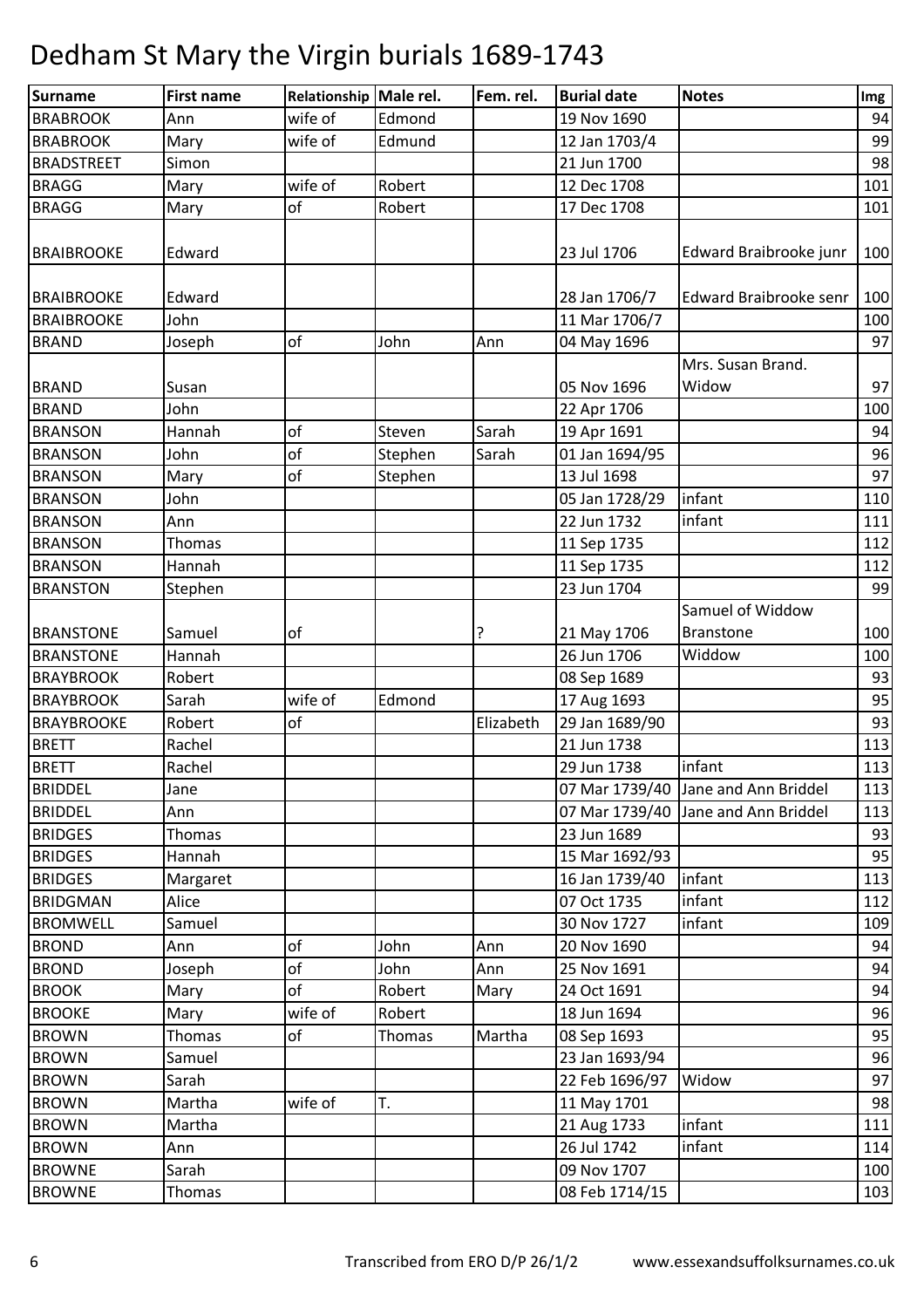| Surname           | <b>First name</b> | Relationship Male rel. |          | Fem. rel. | <b>Burial date</b>      | <b>Notes</b>              | Img |
|-------------------|-------------------|------------------------|----------|-----------|-------------------------|---------------------------|-----|
| <b>BROWNSMITH</b> | Thomas            | of                     | Robert   | Elizab.   | 18 Oct 1693             |                           | 96  |
| <b>BROWNSMITH</b> | Mary              | of                     | Robert   | Elizabeth | 14 Oct 1707             |                           | 100 |
| <b>BROWNSMITH</b> | Rob.              |                        |          |           | 27 Aug 1725             |                           | 108 |
| <b>BROWNSMITH</b> | Joseph            |                        |          |           | 12 Jan 1727/28          |                           | 109 |
| <b>BROWNSMITH</b> | Thomas            |                        |          |           | 18 Aug 1728             | infant                    | 110 |
| <b>BROWNSMITH</b> | Mary              |                        |          |           | 07 Feb 1730/31          |                           | 110 |
| <b>BROWNSMITH</b> | Martha            |                        |          |           | 11 Dec 1731             |                           | 111 |
| <b>BROWNSMITH</b> | Mary              |                        |          |           | 10 Feb 1735/36          | infant                    | 112 |
| <b>BROWNSMITH</b> | Deborah           |                        |          |           | 27 Nov 1736             | infant                    | 112 |
| <b>BROWNSMITH</b> | Ann               |                        |          |           | 14 Mar 1736/37   infant |                           | 112 |
| <b>BROWNSMITH</b> | Anne              |                        |          |           | 31 May 1739             | infant                    | 113 |
| <b>BRUCE</b>      | John              |                        |          |           | 29 Jun 1709             |                           | 101 |
| <b>BRUCE</b>      | John              |                        |          |           | 18 Jan 1709/10          | Gent.                     | 101 |
| <b>BRUCE</b>      | Rachel            |                        |          |           | 08 Dec 1718             | Wid.                      | 104 |
| <b>BRUCE</b>      | John              |                        |          |           | 24 Feb 1723/24          |                           | 108 |
| <b>BRUCE</b>      | John              |                        |          |           | 06 Mar 1723/24          |                           | 108 |
| <b>BRUCE</b>      | Mary              |                        |          |           | 15 Mar 1723/24          | A young child             | 108 |
| <b>BRUCE</b>      | Ċ.                |                        |          |           | 31 Dec 1734             | <b>Widow Bruce</b>        | 112 |
| <b>BRUCE</b>      | Mary              |                        |          |           | 09 Sep 1740             | infant                    | 113 |
| <b>BRYANT</b>     | Mary              |                        |          |           | 23 Jul 1735             | infant                    | 112 |
| <b>BUCKINGHAM</b> | John              |                        |          |           | 04 Aug 1726             |                           | 109 |
|                   |                   |                        |          |           |                         | First name not in         |     |
| <b>BULLER</b>     | ?                 | child of               | Isaack   |           | 16 Aug 1699             | register.                 | 98  |
| <b>BULLINGHAM</b> | Sarah             |                        |          |           | 11 Jul 1731             |                           | 111 |
| <b>BULLOCK</b>    | James             |                        |          |           | 22 May 1720             |                           | 105 |
| <b>BUMSTED</b>    | John              |                        |          |           | 08 Mar 1722/23          |                           | 107 |
| <b>BUNNETT</b>    | Daniel            |                        |          |           | 29 Aug 1689             |                           | 93  |
| <b>BUNNETT</b>    | Martha            |                        |          |           | 02 May 1695             |                           | 96  |
| <b>BURGESS</b>    | Sarah             | wife of                | James    |           | 29 May 1707             |                           | 100 |
| <b>BURGESS</b>    | Daniel            |                        |          |           | 17 Apr 1727             |                           | 109 |
| <b>BURGESS</b>    | Mary              |                        |          |           | 31 Aug 1734             |                           | 112 |
| <b>BURKITT</b>    | Martha            |                        |          |           | 02 Oct 1698             | Mrs. Martha Burkitt       | 97  |
|                   |                   |                        |          |           |                         | Mr. William Burkitt vicar |     |
| <b>BURKITT</b>    | William           |                        |          |           | 02 Nov 1703             | & lecturer                | 99  |
| <b>BURNET</b>     | Elizabeth         |                        |          |           | 03 Apr 1738             | infant                    | 113 |
| <b>BURNET</b>     | Grace             |                        |          |           | 19 May 1742             | infant                    | 114 |
| <b>BURRAGE</b>    | Samuel            |                        |          |           | 29 Apr 1704             |                           | 99  |
| <b>BURRAGE</b>    | Mary              |                        |          |           | 27 Sep 1705             | Widdow                    | 99  |
| <b>BURRAGE</b>    | Jane              |                        |          |           | 18 Jun 1710             |                           | 101 |
| <b>BURRAGE</b>    | Elizabeth         |                        |          |           | 02 May 1712             | Wid.                      | 102 |
| <b>BURROUGHS</b>  | Peter             | of                     | Nath.    | Mary      | 11 Dec 1702             |                           | 98  |
| <b>BURTON</b>     | Susan             | wife of                | Benjamin |           | 06 Feb 1703/4           |                           | 99  |
| <b>BURTON</b>     | Mary              | of                     | Benjamin | Mary      | 31 Jan 1712/13          |                           | 102 |
| <b>BURTON</b>     | Benjamin          |                        |          |           | 12 Sep 1723             | Benjamin Burton junr      | 107 |
| <b>BURTON</b>     | John              |                        |          |           | 13 Feb 1733/34          |                           | 111 |
| <b>BUTCHER</b>    | John              |                        |          |           | 30 Jun 1693             |                           | 95  |
| <b>BUTCHER</b>    | Mary              | wife of                | John     |           | 25 Apr 1711             |                           | 102 |
| <b>BUTCHER</b>    | John              |                        |          |           | 30 Mar 1721             |                           | 106 |
| <b>BUTLER</b>     | Mary              | wife of                | Joseph   |           | 16 Aug 1704             |                           | 99  |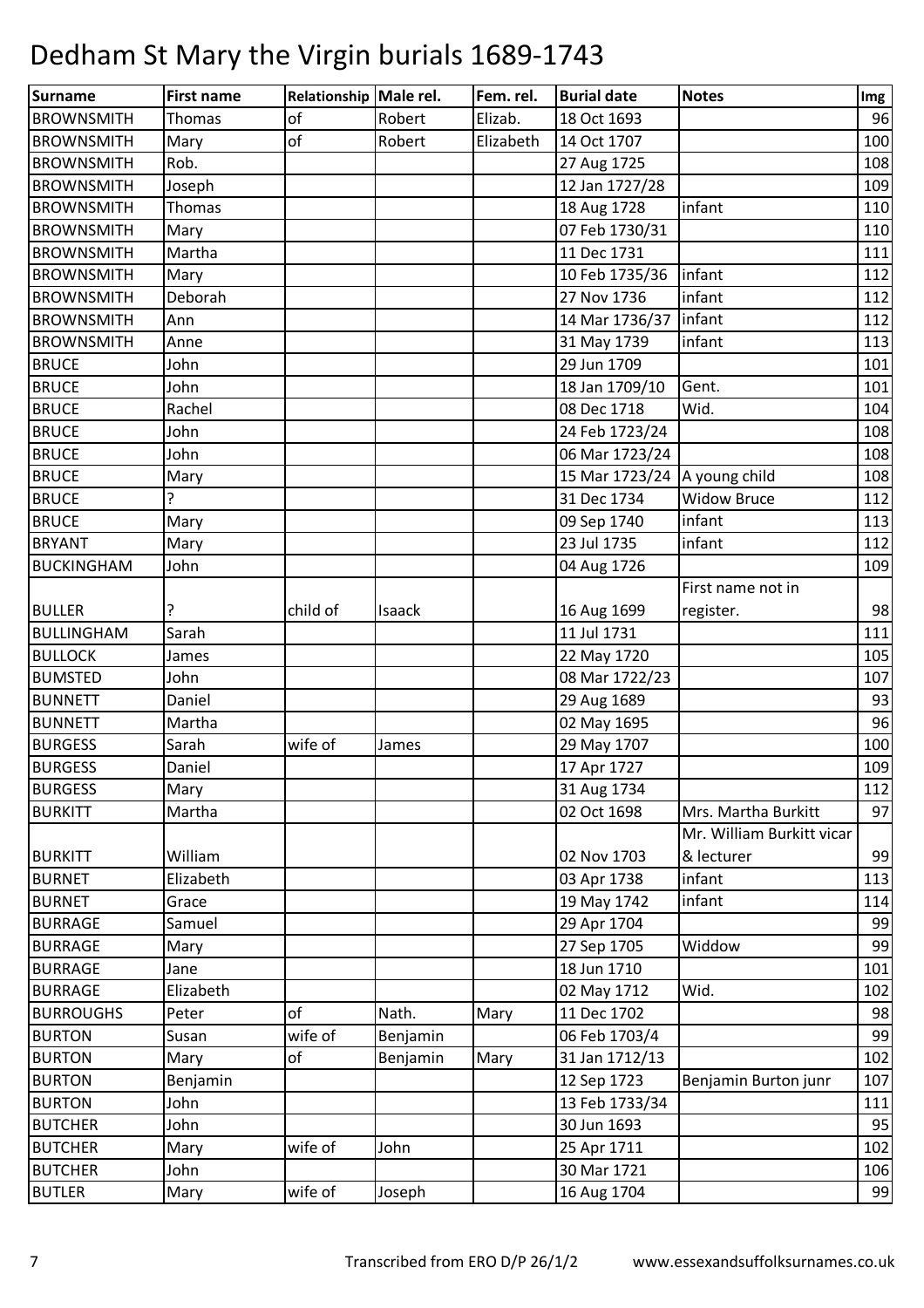| Surname         | <b>First name</b> | Relationship Male rel. |         | Fem. rel. | <b>Burial date</b> | <b>Notes</b>         | Img |
|-----------------|-------------------|------------------------|---------|-----------|--------------------|----------------------|-----|
| <b>BUTLER</b>   | Sarah             |                        |         |           | 15 May 1726        |                      | 109 |
| <b>BUTLER</b>   | Joseph            |                        |         |           | 13 Jan 1728/29     |                      | 110 |
| <b>BUTTLER</b>  | Rachel            | wife of                | Isaack  |           | 16 May 1695        |                      | 96  |
| <b>BUTTLER</b>  | Isaac             |                        |         |           | 25 Oct 1704        |                      | 99  |
| <b>BUTTLER</b>  | Hannah            | wife of                | William |           | 07 Feb 1708/9      |                      | 101 |
|                 |                   |                        |         |           |                    | Mary of Elizabeth    |     |
| <b>BUTTLER</b>  | Mary              | of                     |         | Elizabeth | 15 May 1710        | Buttler, wid.        | 101 |
| <b>BUTTLER</b>  | William           |                        |         |           | 18 Jul 1710        |                      | 101 |
| <b>BYFEILD</b>  | Rosimus           | of                     | John    | Elizabeth | 09 May 1712        |                      | 102 |
| <b>BYFIELD</b>  | James             | of                     | John    | Elizabeth | 29 May 1720        |                      | 105 |
| <b>BYFIELD</b>  | Richard           | of                     | John    | Elizabeth | 16 Oct 1720        |                      | 106 |
| <b>BYFIELD</b>  | Eliz.             |                        |         |           | 11 Jan 1722/23     |                      | 107 |
| <b>BYFIELD</b>  | Elisabeth         |                        |         |           | 17 Jul 1723        |                      | 107 |
| <b>BYFIELD</b>  | Eliz.             |                        |         |           | 17 Jul 1724        |                      | 108 |
| <b>CABBORN</b>  | Mary              |                        |         |           | 02 Apr 1734        |                      | 111 |
| <b>CABBORN</b>  | George            |                        |         |           | 25 Jul 1737        |                      | 113 |
| <b>CABBORN</b>  | Sarah             |                        |         |           | 30 Mar 1738        |                      | 113 |
| <b>CABLE</b>    | John              |                        |         |           | 17 Aug 1710        |                      | 101 |
| <b>CALEY</b>    | Mary              | wife of                | Samuel  |           | 30 Jun 1706        |                      | 100 |
| <b>CALEY</b>    | Abraham           | of                     | Samuel  | Hannah    | 30 Nov 1712        |                      | 102 |
| <b>CALEY</b>    | Elizabeth         | of                     | Samuel  | Hannah    | 04 Apr 1720        |                      | 105 |
| <b>CALEY</b>    | Samuel            |                        |         |           | 02 Dec 1726        |                      | 109 |
| <b>CANDLER</b>  | William           | of                     | John    | Mary      | 19 Dec 1693        |                      | 96  |
| <b>CANDLER</b>  | Ann               | wife of                | Thomas  |           | 03 Oct 1694        |                      | 96  |
| <b>CANDLER</b>  | John              |                        |         |           | 29 Jun 1700        |                      | 98  |
| <b>CANDLER</b>  | Thomas            |                        |         |           | 13 Jul 1700        |                      | 98  |
| <b>CANDLER</b>  | John              |                        |         |           | 05 Oct 1718        |                      | 104 |
| <b>CANDLER</b>  | Ann               |                        |         |           | 02 Nov 1722        |                      | 107 |
| <b>CANHAM</b>   | Elizabeth         |                        |         |           | 21 Sep 1692        |                      | 95  |
| <b>CARTAR</b>   | Ann               |                        |         |           | 09 Jun 1728        | infant               | 110 |
| <b>CARTER</b>   | William           | of                     | Danl.   |           | 23 Sep 1726        |                      | 109 |
| <b>CARTER</b>   | Abraham           |                        |         |           | 01 Oct 1728        |                      | 110 |
| <b>CARTER</b>   | John              |                        |         |           | 21 Nov 1737        |                      | 113 |
| <b>CHAPLIN</b>  | Dorathy           |                        |         |           | 17 Nov 1690        | Widdow               | 94  |
| <b>CHAPLIN</b>  | Stephen           | of                     | John    | Martha    | 07 Feb 1703/4      |                      | 99  |
| <b>CHAPLIN</b>  | John              |                        |         |           | 30 Jan 1719/20     |                      | 105 |
| <b>CHAPLIN</b>  | Elizabeth         |                        |         |           | 16 Jan 1739/40     | infant               | 113 |
| <b>CHAPLIN</b>  | Sarah             |                        |         |           | 01 Apr 1741        | infant               | 114 |
| <b>CHAPLIN</b>  | Mary              |                        |         |           | 30 May 1742        |                      | 114 |
| <b>CHAPLING</b> | Martha            |                        |         |           | 28 Nov 1721        | Widow                | 106 |
| <b>CHASE</b>    | Ann               | of                     | Edmond  |           | 11 Mar 1691/92     |                      | 95  |
| <b>CHASE</b>    | Mary              | wife of                | Edm.    |           | 26 Apr 1697        |                      | 97  |
| <b>CHASE</b>    | Edmund            |                        |         |           | 06 May 1711        |                      | 102 |
|                 |                   |                        |         |           |                    |                      |     |
| <b>CHASE</b>    | Edmund            | of                     |         | ?         | 06 Jun 1711        | Edmund of Wid. Chase | 102 |
| <b>CHASE</b>    | Hannah            |                        |         |           | 16 Oct 1738        |                      | 113 |
| <b>CHILD</b>    | Susanna           |                        |         |           | 02 Jul 1724        |                      | 108 |
| <b>CHILES</b>   | Daniel            |                        |         |           | 04 Apr 1728        |                      | 110 |
| <b>CHILVER</b>  | Anthony           | оf                     | John    | Sarah     | 02 Feb 1689/90     |                      | 93  |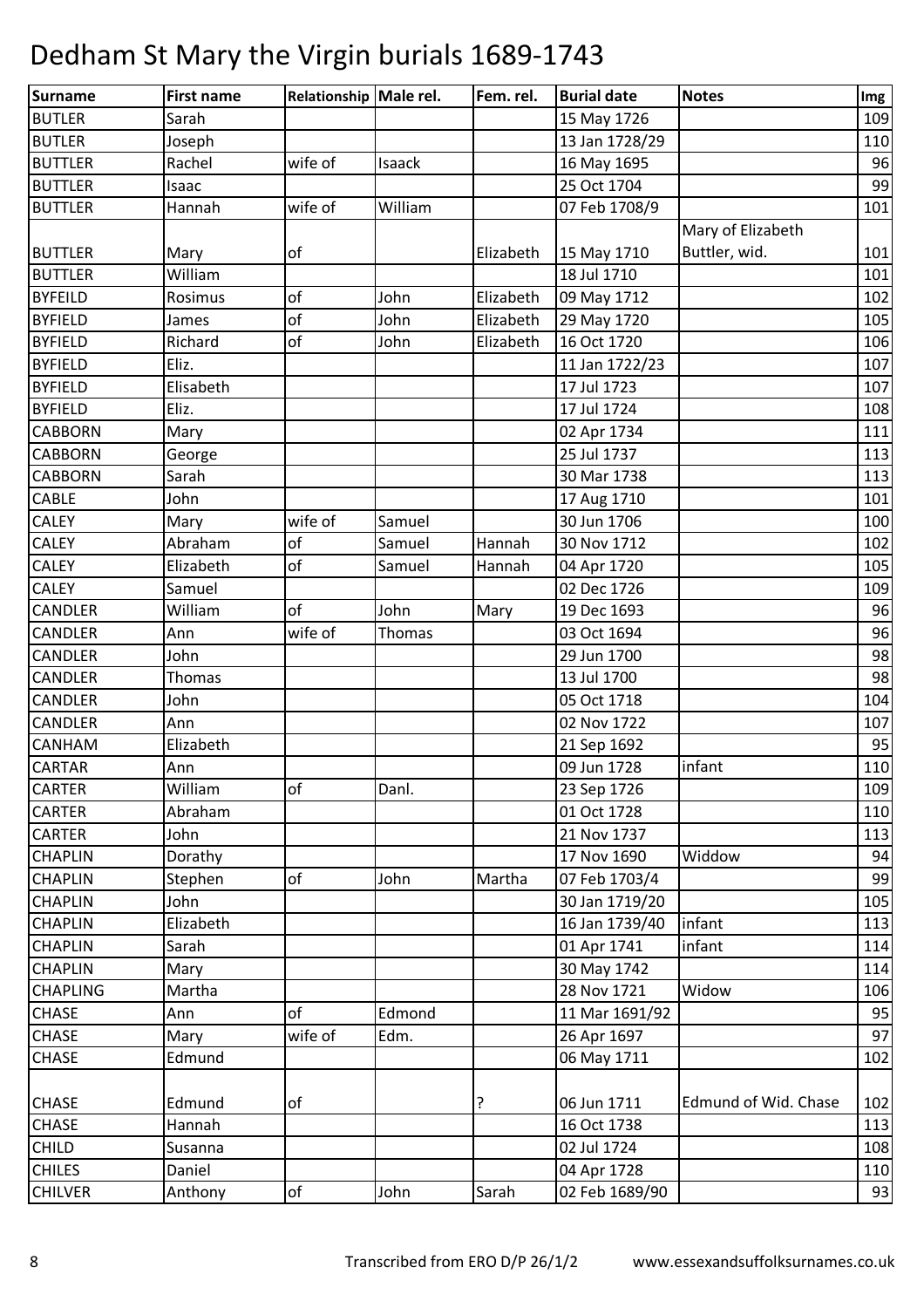| Surname           | <b>First name</b> | Relationship Male rel. |        | Fem. rel. | <b>Burial date</b>        | <b>Notes</b>                    | Img |
|-------------------|-------------------|------------------------|--------|-----------|---------------------------|---------------------------------|-----|
| <b>CHILVER</b>    | Mark              | of                     | John   | Sarah     | 15 Dec 1690               |                                 | 94  |
| <b>CHILVER</b>    | John              |                        |        |           | 07 Jan 1690/91            |                                 | 94  |
| <b>CLARK</b>      | Martha            |                        |        |           | 02 May 1723               |                                 | 107 |
| <b>CLARK</b>      | Martha            |                        |        |           | 02 May 1724               |                                 | 108 |
| <b>CLARK</b>      | Gabriel           |                        |        |           | 06 Nov 1736               |                                 | 112 |
| <b>CLARKE</b>     | Sarah             |                        |        |           | 17 Sep 1733               |                                 | 111 |
| <b>CLEMENTS</b>   | Walter            |                        |        |           | 06 Jul 1738               |                                 | 113 |
| <b>CLERK</b>      | Mary              |                        |        |           | 14 Jan 1690/91            | Widdow                          | 94  |
| <b>CLOVER</b>     | John              |                        |        |           | 08 May 1702               |                                 | 98  |
| <b>CLYNCH</b>     | Hannah            |                        |        |           | 18 Oct 1719               |                                 | 105 |
| <b>COBEL</b>      | Ann               |                        |        |           | 03 Sep 1724               |                                 | 108 |
| <b>COBIE</b>      | Mary              |                        |        |           | 14 Feb 1728/29            |                                 | 110 |
| <b>COBLE</b>      | Margaret          |                        |        |           | 13 May 1699               | Widow                           | 98  |
| <b>COBRILL</b>    | Ann               |                        |        |           | 03 Sep 1723               |                                 | 107 |
| <b>COCK</b>       | George            |                        |        |           | 01 Jun 1689               |                                 | 93  |
| <b>COCK</b>       | John              | of                     | John   | Rebeccah  | 05 Aug 1694               |                                 | 96  |
| COCK              | Rebeccah          | of                     | John   | Rebeccah  | 10 Sep 1695               |                                 | 96  |
| <b>COCK</b>       | Rebeccah          | of                     | John   |           | 26 Apr 1698               |                                 | 97  |
| <b>COCK</b>       | John              |                        |        |           |                           | 16 Mar 1698/99 John & Mary Cock | 97  |
| <b>COCK</b>       | Mary              |                        |        |           |                           | 16 Mar 1698/99 John & Mary Cock | 97  |
| <b>COCK</b>       | 7                 | of                     | John   |           | 23 Apr 1700               | Twins of John Cock              | 98  |
| COCK              | Mary              | of                     | John   | Rebecca   | 02 Sep 1707               |                                 | 100 |
| <b>COCK</b>       | Rebecca           | wife of                | John   |           | 14 Jun 1711               |                                 | 102 |
| <b>COCK</b>       | Rebecka           |                        |        |           | 01 Dec 1723               |                                 | 108 |
| COCK              | Susanna           | wife of                | George |           | 29 Feb 1723/24            |                                 | 108 |
| <b>COCK</b>       | Elizabeth         | child of               | George |           | 15 Mar 1723/24            |                                 | 108 |
| <b>COCK</b>       | John              |                        |        |           | 21 Mar 1723/24 The Barber |                                 | 108 |
|                   |                   |                        |        |           |                           | Mr. John Cockerel. A            |     |
| <b>COCKEREL</b>   | John              |                        |        |           | 05 Feb 1699/00            | Governour                       | 98  |
| <b>COCKEREL</b>   | John              |                        |        |           | 21 Aug 1732               | Mr. John Cockerel               | 111 |
| <b>COCKERELL</b>  | Mary              | of                     | John   | Mary      | 07 Jul 1689               |                                 | 93  |
| <b>COCKERELL</b>  | Robert            | of                     | Robert | Jemimah   | 15 Nov 1689               |                                 | 93  |
| <b>COCKERELL</b>  | Sarah             |                        |        |           | 13 Feb 1689/90            |                                 | 93  |
| <b>COCKERELL</b>  | Mary              | widow of               | Jno.   |           | 11 Feb 1707/8             |                                 | 100 |
| <b>COCKERELL</b>  | Mary              | wife of                | John   |           | 14 Dec 1709               |                                 | 101 |
| <b>COCKERELL</b>  | John              | of                     | John   | Mary      | 15 Oct 1712               |                                 | 102 |
| <b>COCKERELL</b>  | Robert            |                        |        |           | 20 Nov 1715               |                                 | 103 |
| <b>COCKERELL</b>  | Samuel            |                        |        |           | 29 Aug 1720               |                                 | 106 |
| <b>COCKERELL</b>  | Serene            |                        |        |           | 05 Mar 1720/21            | Widow                           | 106 |
|                   |                   |                        |        |           |                           |                                 |     |
| <b>COCKERELL</b>  | John              |                        |        |           | 09 Nov 1721               | Mr. John Cockerell junr         | 106 |
| <b>COCKERELL</b>  | Richard           |                        |        |           | 17 Jan 1722/23            |                                 | 107 |
| <b>COCKERELL</b>  | Jemima            |                        |        |           | 04 Feb 1723/24            | Widow                           | 108 |
| <b>COCKERELL</b>  | Mary              |                        |        |           | 15 Feb 1737/38            | Mrs. Mary Cockerell             | 113 |
| <b>COCKERILL</b>  | Richard           | of                     | John   | Mary      | 10 Jan 1691/92            |                                 | 94  |
| <b>COEL</b>       | Joshua            |                        |        |           | 17 Jun 1716               |                                 | 104 |
| <b>COEL</b>       | Mary              |                        |        |           | 17 Mar 1717/18            | Wid.                            | 104 |
| <b>COLCHESTER</b> | Willm.            |                        |        |           | 07 Jan 1741/42            | infant                          | 114 |
| <b>COLE</b>       | John              |                        |        |           | 09 Jun 1689               |                                 | 93  |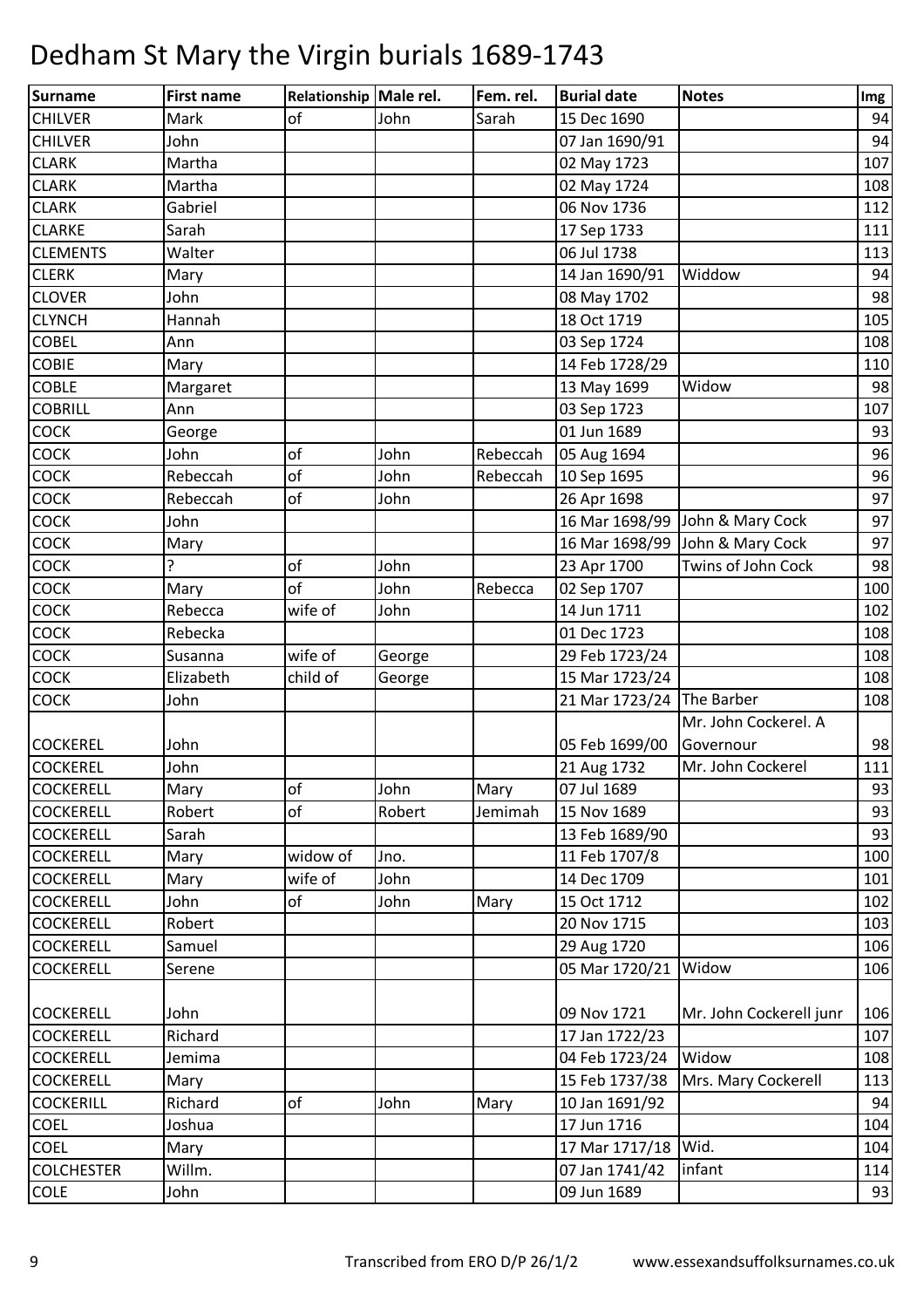| <b>Surname</b>   | <b>First name</b> | Relationship Male rel. |               | Fem. rel. | <b>Burial date</b>      | <b>Notes</b>            | Img |
|------------------|-------------------|------------------------|---------------|-----------|-------------------------|-------------------------|-----|
| <b>COLE</b>      | Lionell           |                        |               |           | 30 Jan 1689/90          |                         | 93  |
| <b>COLE</b>      | Grace             |                        |               |           | 14 May 1693             | Widdow                  | 95  |
| <b>COLE</b>      | George            |                        |               |           | 29 Jun 1693             | Mr. George Cole         | 95  |
| <b>COLE</b>      | Samuell           | of                     | Samuell       |           | 16 Feb 1693/94          |                         | 96  |
|                  |                   |                        |               |           |                         | Ann widow of Mr         |     |
| <b>COLE</b>      | Ann               | widow of               | George        |           | 16 Aug 1694             | George Cole             | 96  |
| COLE             | Deborah           |                        |               |           | 20 Oct 1694             |                         | 96  |
| <b>COLE</b>      | Ann               |                        |               |           | 27 Jun 1697             | Widow                   | 97  |
| <b>COLE</b>      | Deborah           | of                     | Samuel        |           | 17 May 1698             |                         | 97  |
| COLE             | Frances           |                        |               |           | 02 Dec 1700             |                         | 98  |
| <b>COLE</b>      | Sam.              |                        |               |           | 11 Jan 1702/3           |                         | 98  |
| COLE             | John              | of                     | Wm.           | Fra.      | 31 Jan 1702/3           |                         | 98  |
| <b>COLE</b>      | John              |                        |               |           | 24 Feb 1707/8           |                         | 100 |
| <b>COLE</b>      | Mary              |                        |               |           | 30 May 1708             |                         | 100 |
| COLE             | Deborah           | of                     | <b>Thomas</b> | Hannah    | 27 Jun 1708             |                         | 100 |
| <b>COLE</b>      | 7                 | child of               | <b>Thomas</b> |           | 13 Jan 1710/11          | A still-born child      | 102 |
| COLE             | Mary              | of                     | William       | Frances   | 01 Oct 1712             |                         | 102 |
| <b>COLE</b>      | Susan             |                        |               |           | 30 Nov 1713             | Wid.                    | 103 |
| <b>COLE</b>      | Joseph            |                        |               |           | 09 Jun 1714             |                         | 103 |
| COLE             | Thomas            |                        |               |           | 14 May 1717             | Thomas Cole senr        | 104 |
| <b>COLE</b>      | John              | of                     | William       | Frances   | 04 Dec 1718             |                         | 104 |
| COLE             | Thamar            | wife of                | Elisha        |           | 08 Dec 1719             |                         | 105 |
| <b>COLE</b>      | William           |                        |               |           | 07 May 1720             |                         | 105 |
| <b>COLE</b>      | Anne              | of                     | William       | Frances   | 11 May 1720             |                         | 105 |
|                  |                   |                        |               |           |                         | Hannah of Frances Cole, |     |
| <b>COLE</b>      | Hannah            | of                     |               | Frances   | 20 May 1720             | wid.                    | 105 |
| <b>COLE</b>      | Hannah            | wife of                | Thomas        |           | 24 Oct 1720             |                         | 106 |
| <b>COLE</b>      | Francis           |                        |               |           | 03 Dec 1722             |                         | 107 |
|                  |                   |                        |               |           |                         | First name not in       |     |
| <b>COLE</b>      | ?                 | infant of              | Elisha        |           | 11 Dec 1722             | register.               | 107 |
| <b>COLE</b>      | Matthew           |                        |               |           | 28 Aug 1732             |                         | 111 |
| COLE             | Daniel            |                        |               |           | 19 Mar 1733/34   infant |                         | 111 |
| <b>COLE</b>      | Sarah             |                        |               |           | 22 Apr 1738             |                         | 113 |
| <b>COLE</b>      | Edward            |                        |               |           | 03 Mar 1740/41   infant |                         | 114 |
| <b>COLE</b>      | Thomas            |                        |               |           | 23 Feb 1741/42          |                         | 114 |
| <b>COLEMAN</b>   | Thomas            |                        |               |           | 24 Mar 1704/5           |                         | 99  |
| <b>COLEMAN</b>   | Elizabeth         |                        |               |           | 29 Jun 1720             | Wid.                    | 106 |
| <b>CONSTABLE</b> | Elizabeth         |                        |               |           | 25 Apr 1694             |                         | 96  |
| <b>CONSTABLE</b> | Eliz.             |                        |               |           | 17 Aug 1701             | Abode: Langham          | 98  |
| <b>CONSTABLE</b> | John              |                        |               |           | 07 Jan 1712/13          |                         | 102 |
| <b>COOK</b>      | Rebecca           |                        |               |           | 10 Apr 1693             |                         | 95  |
| <b>COOK</b>      | Mary              |                        |               |           | 19 Aug 1694             | Widow                   | 96  |
| COOK             | Martha            |                        |               |           | 12 Jul 1704             | Widdow                  | 99  |
| <b>COOK</b>      | Elizabeth         |                        |               |           | 13 Jul 1731             | infant                  | 111 |
| <b>COOK</b>      | Anthony           |                        |               |           | 02 Jul 1734             | infant                  | 111 |
| <b>COOK</b>      | Anthony           |                        |               |           | 21 Dec 1737             | infant                  | 113 |
| <b>COOKE</b>     | Martha            | <sub>of</sub>          |               | Martha    | 21 Aug 1689             |                         | 93  |
| <b>COOPER</b>    | Anne              | wife of                | Robert        |           | 28 May 1689             |                         | 93  |
| <b>COOPER</b>    | Mary              |                        |               |           | 14 Feb 1691/92          | Widdow                  | 94  |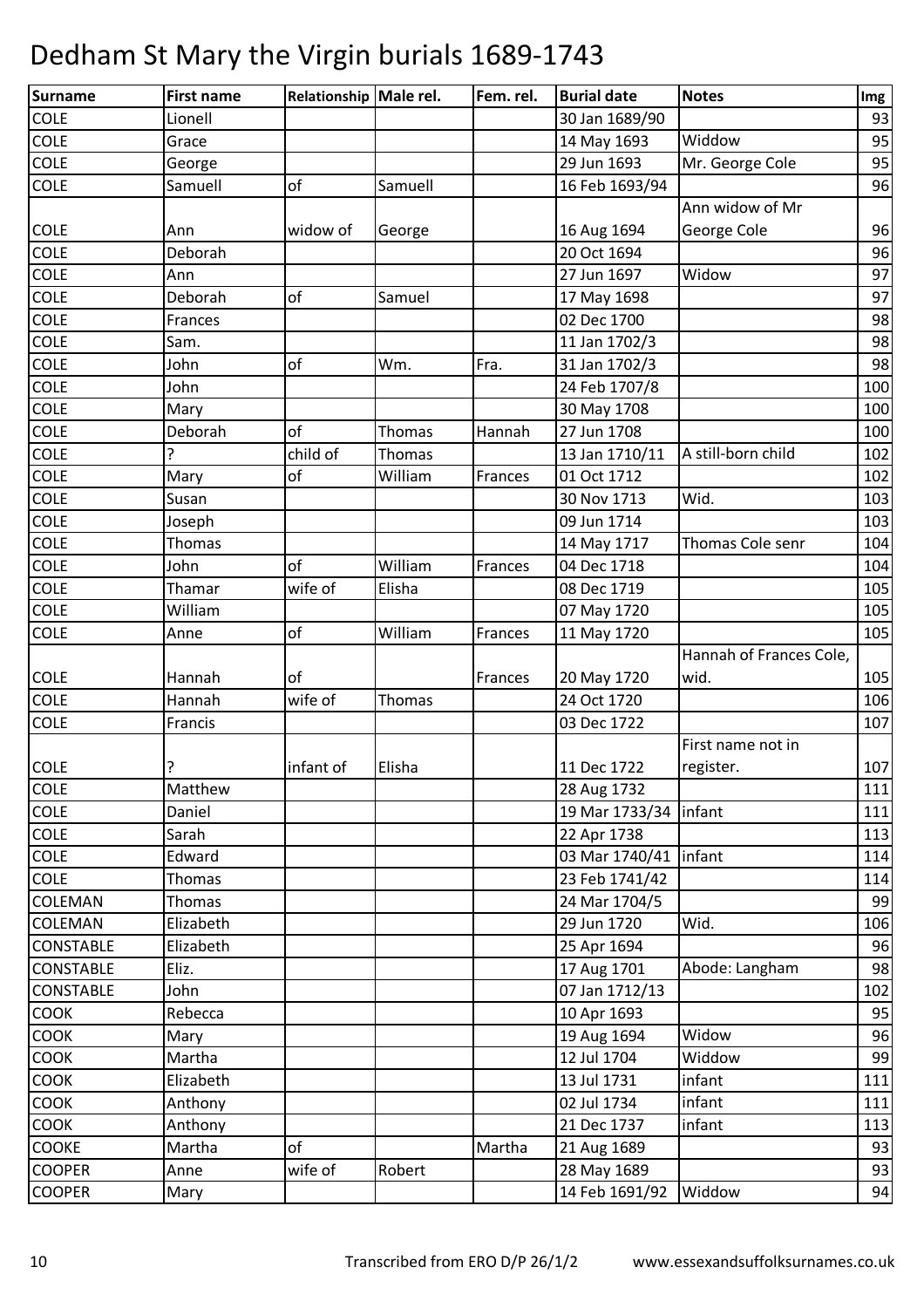| <b>Surname</b>   | <b>First name</b> | Relationship Male rel. |        | Fem. rel. | <b>Burial date</b>      | <b>Notes</b>            | Img |
|------------------|-------------------|------------------------|--------|-----------|-------------------------|-------------------------|-----|
| <b>COOPER</b>    | Robert            |                        |        |           | 02 Apr 1692             |                         | 95  |
| <b>COOPER</b>    | Samuel            |                        |        |           | 20 Jan 1713/14          |                         | 103 |
| <b>COOPER</b>    | Mary              |                        |        |           | 05 Apr 1739             | Widow                   | 113 |
| <b>CORDER</b>    | Mary              |                        |        |           | 15 Mar 1734/35   infant |                         | 112 |
| <b>CORDER</b>    | Mary              |                        |        |           | 27 Jun 1738             | infant                  | 113 |
| <b>COTTERELL</b> | Henry             |                        |        |           | 23 Jun 1720             |                         | 106 |
| <b>COTTON</b>    | Frances           |                        |        |           | 30 Sep 1694             | Widow                   | 96  |
| <b>COVIL</b>     | Eliz.             |                        |        |           | 29 Nov 1722             | Widow                   | 107 |
| <b>COVILL</b>    | Hannah            |                        |        |           | 12 Apr 1741             | infant                  | 114 |
| <b>COWEL</b>     | James             |                        |        |           | 04 Apr 1742             |                         | 114 |
| <b>COWELL</b>    | Micah             | of                     | James  | Elizabeth | 01 Jan 1710/11          |                         | 102 |
| <b>COWELL</b>    | Mary              |                        |        |           | 24 Feb 1734/35          |                         | 112 |
| <b>COWELL</b>    | Elizabeth         |                        |        |           | 15 Mar 1735/36          |                         | 112 |
| <b>COWELL</b>    | Elizabeth         |                        |        |           | 29 Apr 1736             |                         | 112 |
| <b>COWELL</b>    | Mary              |                        |        |           | 31 Aug 1737             |                         | 113 |
|                  |                   |                        |        |           |                         | Wife of Dutch James     |     |
| <b>COWELL</b>    | Elisab.           | wife of                | James  |           | 06 Sep 1741             | Cowell                  | 114 |
| <b>COWEY</b>     | Bartholomew       |                        |        |           | 22 Feb 1739/40          |                         | 113 |
|                  |                   |                        |        |           |                         | No parents' first names |     |
| <b>COWIN</b>     | James             | son of                 | ?      |           | 20 Aug 1721             | in the register.        | 106 |
| <b>COWPER</b>    | <b>Thomas</b>     |                        |        |           | 30 Aug 1694             |                         | 96  |
| <b>COWPER</b>    | Mary              |                        |        |           | 11 Feb 1720/21          | Widow                   | 106 |
| <b>COWPER</b>    | Tho.              | of                     | Wm.    | Martha    | 28 Jan 1721/22          |                         | 106 |
| <b>CRABB</b>     | Robert            |                        |        |           | 15 Aug 1695             |                         | 96  |
| <b>CRABB</b>     | Elizabeth         |                        |        |           | 11 Nov 1706             | Widdow                  | 100 |
| <b>CRACKNALL</b> | Joseph            |                        |        |           | 17 Apr 1731             |                         | 111 |
| <b>CRANE</b>     | Caleb             |                        |        |           | 19 Jan 1696/97          |                         | 97  |
| <b>CRANE</b>     | Anne              |                        |        |           | 15 Jan 1712/13          | Wid.                    | 102 |
| <b>CREFFEILD</b> | Elizabeth         | of                     | Henry  | Alice     | 09 Mar 1709/10          |                         | 101 |
| <b>CREMER</b>    | Henry             |                        |        |           | 16 Apr 1704             | Attorney at Law         | 99  |
| <b>CRESSWELL</b> | Martha            | wife of                | Henry  |           | 26 Jul 1694             |                         | 96  |
| <b>CRESWELL</b>  | Henry             |                        |        |           | 28 Mar 1714             |                         | 103 |
| <b>CROPLEY</b>   | Martha            | of                     | Thomas | Mary      | 27 Jan 1713/14          |                         | 103 |
| <b>CROPLEY</b>   | Thomas            | of                     |        | Elizabeth | 28 Dec 1720             |                         | 106 |
| <b>CROPLEY</b>   | Mary              |                        |        |           | 07 May 1733             |                         | 111 |
| <b>CROPLEY</b>   | <b>Thomas</b>     |                        |        |           | 06 Dec 1733             |                         | 111 |
| <b>CROPLY</b>    | Phillip           |                        |        |           | 03 Jan 1702/3           |                         | 98  |
| <b>CROSS</b>     | Elizabeth         | wife of                | John   |           | 24 Aug 1693             |                         | 95  |
| <b>CROSS</b>     | Mary              | of                     | Samuel | Eliza.    | 26 Mar 1696             |                         | 97  |
| <b>CROSS</b>     | Mary              | of                     | Willm. |           | 04 Jul 1696             | Abode: Ardly            | 97  |
| <b>CROSS</b>     | John              | of                     | Tho.   | Dorothy   | 02 Jan 1697/98          |                         | 97  |
| <b>CROSS</b>     | John              | of                     | Sam.   | Eliz.     | 26 Apr 1699             |                         | 98  |
| <b>CROSS</b>     | Tim.              | of                     | Tim.   | Rose      | 27 Oct 1699             |                         | 98  |
| <b>CROSS</b>     | Mary              |                        |        |           | 24 Jul 1700             | Widow                   | 98  |
| <b>CROSS</b>     | John              |                        |        |           | 14 Aug 1701             | The Butcher             | 98  |
| <b>CROSS</b>     | John              |                        |        |           | 01 Mar 1705/6           |                         | 99  |
| <b>CROSS</b>     | Robert            | of                     | Samuel | Eliza.    | 12 May 1706             | Abode: Higham           | 100 |
| <b>CROSS</b>     | John              |                        |        |           | 14 Mar 1707/8           |                         | 100 |
| <b>CROSS</b>     | Sarah             | wife of                | Samuel |           | 07 Apr 1709             |                         | 101 |
|                  |                   |                        |        |           |                         |                         |     |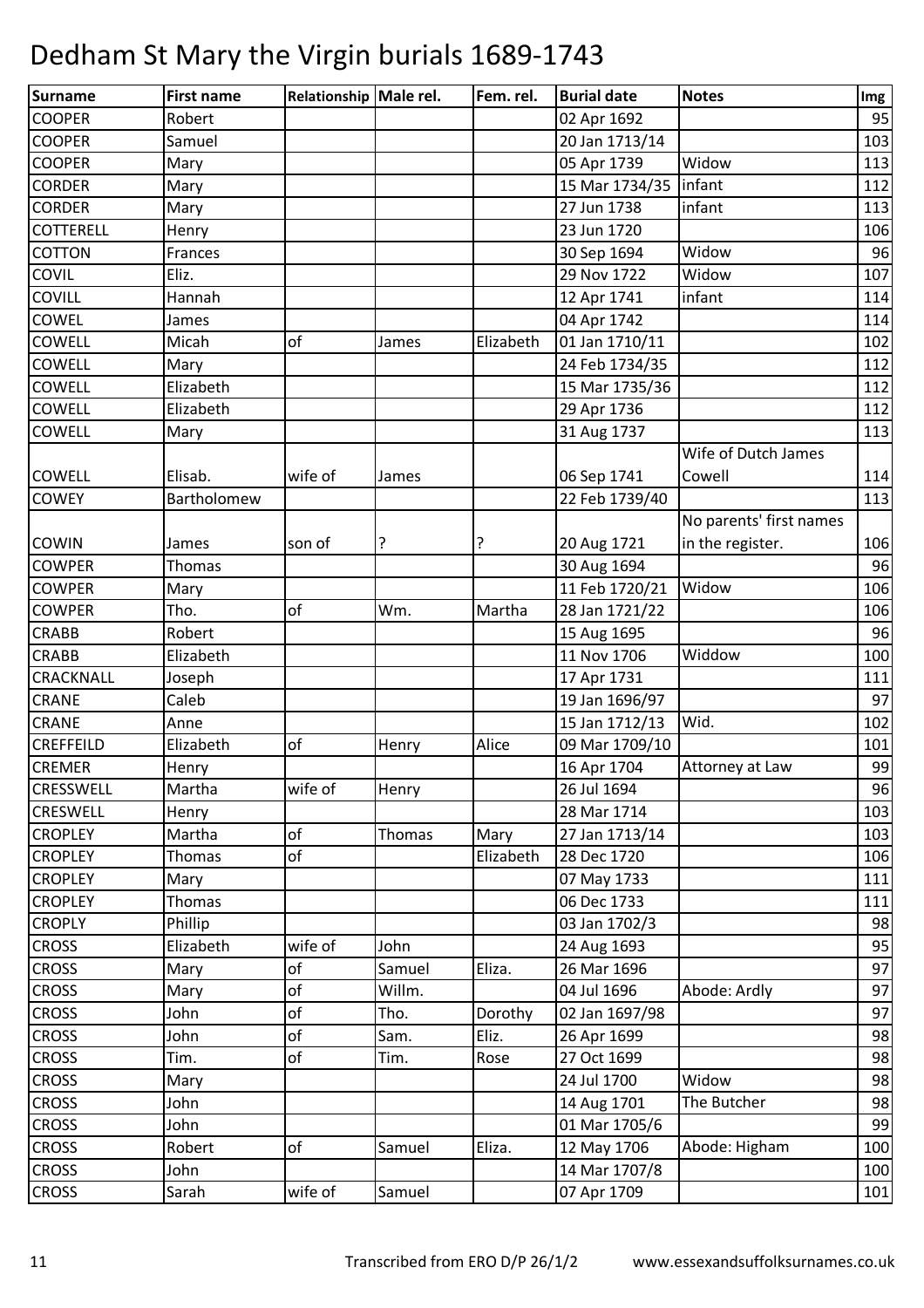| Surname        | <b>First name</b> | Relationship Male rel. |         | Fem. rel. | <b>Burial date</b>             | <b>Notes</b>           | Img |
|----------------|-------------------|------------------------|---------|-----------|--------------------------------|------------------------|-----|
| <b>CROSS</b>   | Timothy           | of                     | Samuel  |           | 19 Aug 1709                    |                        | 101 |
| <b>CROSS</b>   | Nathaniel         |                        |         |           | 01 Jan 1712/13                 |                        | 102 |
| <b>CROSS</b>   | Samuel            |                        |         |           | 27 Jan 1719/20                 |                        | 105 |
| <b>CROSS</b>   | Samuel            |                        |         |           | 18 May 1720                    |                        | 105 |
| <b>CROSS</b>   | William           | of                     | William | Mary      | 24 Jul 1720                    |                        | 106 |
| <b>CROSS</b>   | Rose              | wife of                | Timothy |           | 24 Sep 1721                    |                        | 106 |
| <b>CROSS</b>   | John              |                        |         |           | 17 Jun 1723                    |                        | 107 |
| <b>CROSS</b>   | Saml.             |                        |         |           | 10 Jul 1723                    | Abode: Hyham           | 107 |
| <b>CROSS</b>   | Timothy           |                        |         |           | 20 Oct 1723                    |                        | 107 |
| <b>CROSS</b>   | John              |                        |         |           | 17 Jun 1724                    |                        | 108 |
| <b>CROSS</b>   | Samuel            |                        |         |           | 10 Jul 1724                    |                        | 108 |
| <b>CROSS</b>   | Mary              |                        |         |           | 11 Jul 1725                    |                        | 108 |
| <b>CROSS</b>   | Elizabeth         |                        |         |           | 04 Feb 1726/27                 |                        | 109 |
| <b>CROSS</b>   | Mirable           |                        |         |           | 21 Sep 1727                    |                        | 109 |
| <b>CROSS</b>   | Samuel            |                        |         |           | 03 Dec 1727                    | infant                 | 109 |
| <b>CROSS</b>   | Atkin             |                        |         |           | 02 Aug 1728                    |                        | 110 |
| <b>CROSS</b>   | Ann               |                        |         |           | 27 May 1738                    |                        | 113 |
| <b>CROSS</b>   | John              |                        |         |           | 04 Jan 1738/39                 | infant                 | 113 |
| <b>CROSS</b>   | John              |                        |         |           | 10 Sep 1740                    |                        | 113 |
| <b>CROW</b>    | Susanna           | of                     | Mich.   | Sarah     | 20 Sep 1721                    |                        | 106 |
| <b>CROW</b>    | John              | of                     | Wm.     | Mary      | 26 Oct 1722                    |                        | 107 |
| <b>CROW</b>    | Mary              | wife of                | Robt.   |           | 03 Jun 1723                    |                        | 107 |
| <b>CROW</b>    | Sarah             |                        |         |           | 07 Nov 1723                    |                        | 107 |
| <b>CROW</b>    | Martha            |                        |         |           | 29 Nov 1723                    |                        | 108 |
|                |                   |                        |         |           |                                | Wm. Crow, Sarah his    |     |
|                |                   |                        |         |           |                                | daughter & Wm his son. |     |
| <b>CROW</b>    | Wm.               |                        |         |           | 08 Mar 1723/24 Young children. |                        | 108 |
|                |                   |                        |         |           |                                | Wm. Crow, Sarah his    |     |
|                |                   |                        |         |           |                                | daughter & Wm his son. |     |
| <b>CROW</b>    | Wm.               | son of                 | Wm.     |           | 08 Mar 1723/24 Young children. |                        | 108 |
|                |                   |                        |         |           |                                | Wm. Crow, Sarah his    |     |
|                |                   |                        |         |           |                                | daughter & Wm his son. |     |
| <b>CROW</b>    | Sarah             | dau of                 | Wm.     |           | 08 Mar 1723/24 Young children. |                        | 108 |
| <b>CROW</b>    | Mary              |                        |         |           | 03 Jun 1724                    |                        | 108 |
| <b>CROW</b>    | Sarah             |                        |         |           | 18 Jan 1733/34                 |                        | 111 |
| <b>CROWE</b>   | Richard           |                        |         |           | 06 Apr 1712                    |                        | 102 |
| <b>CROWE</b>   | Elizabeth         | of                     | Robert  | Martha    | 23 Jun 1714                    |                        | 103 |
| <b>CROWE</b>   | Sarah             |                        |         |           | 25 Jun 1716                    | Wid.                   | 104 |
|                |                   |                        |         |           |                                | Michael Crowe's still- |     |
| <b>CROWE</b>   | ?                 | child of               | Michael |           | 28 Oct 1718                    | born child             | 104 |
| <b>CROWE</b>   | Martha            | of                     | Robert  | Martha    | 29 Oct 1720                    |                        | 106 |
| <b>CULLEY</b>  | Alexander         |                        |         |           | 11 May 1720                    |                        | 105 |
| <b>CULLEY</b>  | Ann               |                        |         |           | 13 Apr 1723                    |                        | 107 |
| <b>CULLEY</b>  | Ann               |                        |         |           | 13 Apr 1724                    |                        | 108 |
| <b>CULPECK</b> | Sarah             | of                     | William | Catharine | 31 Jul 1706                    |                        | 100 |
| <b>CULPECK</b> | Rebecca           | of                     | William | Catherine | 17 Apr 1707                    |                        | 100 |
| <b>CULPECK</b> | Catherine         | of                     | William | Catherine | 11 Aug 1708                    |                        | 100 |
| <b>CULPECK</b> | William           | of                     | William | Catharine | 27 Feb 1716/17                 |                        | 104 |
| <b>CULPECK</b> | William           |                        |         |           | 12 Aug 1719                    |                        | 105 |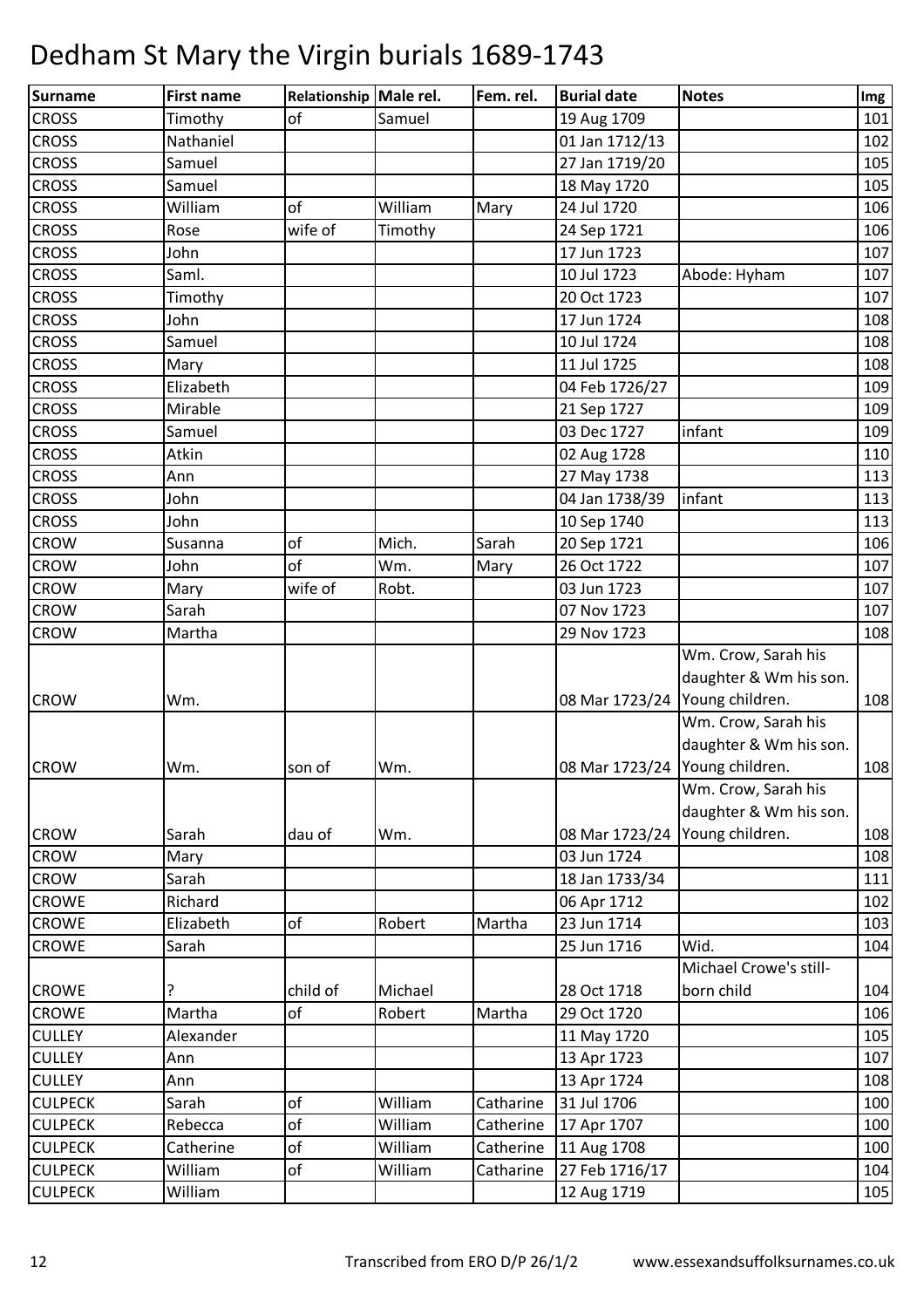| Surname        | <b>First name</b> | Relationship Male rel. |         | Fem. rel. | <b>Burial date</b> | <b>Notes</b>           | Img |
|----------------|-------------------|------------------------|---------|-----------|--------------------|------------------------|-----|
| <b>CULPECK</b> | John              | of                     |         | Catherine | 26 Dec 1720        |                        | 106 |
| <b>CULPECK</b> | Susanna           |                        |         |           | 09 Jan 1722/23     |                        | 107 |
| <b>CULPECK</b> | Wm.               |                        |         |           | 20 Jan 1728/29     |                        | 110 |
| <b>CUTTER</b>  | Sarah             |                        |         |           | 24 Jan 1728/29     |                        | 110 |
| <b>DAVIS</b>   | William           |                        |         |           | 30 Jan 1725/26     |                        | 109 |
| <b>DAWES</b>   | Mary              | of                     | Samuel  | Mary      | 22 Apr 1708        |                        | 100 |
| <b>DAY</b>     | Sarah             |                        |         |           | 21 Feb 1698/99     |                        | 97  |
| DAY            | John              |                        |         |           | 13 Sep 1739        |                        | 113 |
| DEACON         | Edward            |                        |         |           | 28 Sep 1730        |                        | 110 |
| <b>DEAKIN</b>  | Mary              |                        |         |           | 22 Feb 1692/93     |                        | 95  |
| <b>DEATH</b>   | Anne              | wife of                | Edward  |           | 23 May 1689        |                        | 93  |
|                |                   |                        |         |           |                    | First name not in      |     |
| <b>DEATH</b>   | ?                 | child of               | Edw.    |           | 29 Sep 1697        | register.              | 97  |
| <b>DEATH</b>   | John              | of                     | Parker  | Martha    | 12 Apr 1709        |                        | 101 |
| <b>DEATH</b>   | John              | of                     | Parker  | Martha    | 15 Jun 1713        |                        | 103 |
| <b>DEATH</b>   | Elizabeth         | of                     | Parker  | Martha    | 19 Jan 1719/20     |                        | 105 |
| <b>DEATH</b>   | Wm.               |                        |         |           | 22 Jan 1723/24     |                        | 108 |
| <b>DEATH</b>   | Mary              |                        |         |           | 09 Mar 1723/24     | Widow                  | 108 |
| <b>DEATH</b>   | Parker            |                        |         |           | 23 Apr 1726        |                        | 109 |
| <b>DEATH</b>   | Martha            |                        |         |           | 10 Sep 1732        | Widow                  | 111 |
| <b>DEEKES</b>  | Francis           | of                     | Franc.  | Mary      | 27 Oct 1695        |                        | 97  |
| <b>DEEKS</b>   | Rose              | wife of                | John    |           | 26 Jul 1689        |                        | 93  |
| <b>DEEKS</b>   | Francis           |                        |         |           | 10 May 1713        |                        | 103 |
| <b>DEEKS</b>   | Mary              |                        |         |           | 15 Nov 1720        | Wid.                   | 106 |
| <b>DEEVES</b>  | John              |                        |         |           | 12 May 1695        |                        | 96  |
| <b>DEEVES</b>  | 5.                |                        |         |           | 02 Jun 1702        | <b>Widow Deeves</b>    | 98  |
| <b>DEEVES</b>  | Hannah            |                        |         |           | 20 Apr 1709        |                        | 101 |
|                |                   |                        |         |           |                    | Elizabeth Deeves' base |     |
| <b>DEEVES</b>  |                   | child of               |         | Elizabeth | 23 Sep 1719        | child                  | 105 |
| <b>DEEVES</b>  | James             |                        |         |           | 23 Aug 1727        | infant                 | 109 |
| <b>DEEVES</b>  | Elizabeth         |                        |         |           | 11 Sep 1727        | infant                 | 109 |
| <b>DEEVES</b>  | Samuel            |                        |         |           | 27 Jul 1735        | infant                 | 112 |
| <b>DEEVES</b>  | Elizabeth         |                        |         |           | 03 Aug 1735        | infant                 | 112 |
| <b>DEEVES</b>  | Sarah             |                        |         |           | 06 Aug 1735        | infant                 | 112 |
|                |                   |                        |         |           |                    | First name not in      |     |
| <b>DEEVS</b>   | ?                 | infant of              | Abel    |           | 15 Sep 1720        | register               | 106 |
| <b>DEEVS</b>   | Elizabeth         |                        |         |           | 23 Apr 1722        |                        | 107 |
| <b>DEKES</b>   | Ann               | wife of                | Frances |           | 07 Dec 1693        |                        | 96  |
| <b>DENNIS</b>  | Anne              | wife of                | William |           | 07 Nov 1710        | Abode: Thorpe          | 102 |
|                |                   |                        |         |           |                    | Husband's first name   |     |
| <b>DIGBY</b>   | Mary              | wife of                | ?       |           | 07 Mar 1704/5      | not in register.       | 99  |
| <b>DILLOCK</b> | Nathaneel         |                        |         |           | 27 Nov 1727        | infant                 | 109 |
| <b>DILLOCK</b> | John              |                        |         |           | 10 Oct 1728        | infant                 | 110 |
| <b>DISNE</b>   | Thomas            | of                     | Thomas  | Mary      | 14 Jan 1689/90     |                        | 93  |
| <b>DISNEY</b>  | Thomas            |                        |         |           | 24 Jul 1707        |                        | 100 |
| <b>DISNEY</b>  | Mary              |                        |         |           | 16 Aug 1719        | Wid.                   | 105 |
| <b>DORMAN</b>  | Stephen           |                        |         |           | 24 Sep 1733        | infant                 | 111 |
| <b>DORMAN</b>  | Thomas            |                        |         |           | 08 Jan 1735/36     | infant                 | 112 |
| <b>DORMAN</b>  | Rachel            |                        |         |           | 18 Mar 1735/36     |                        | 112 |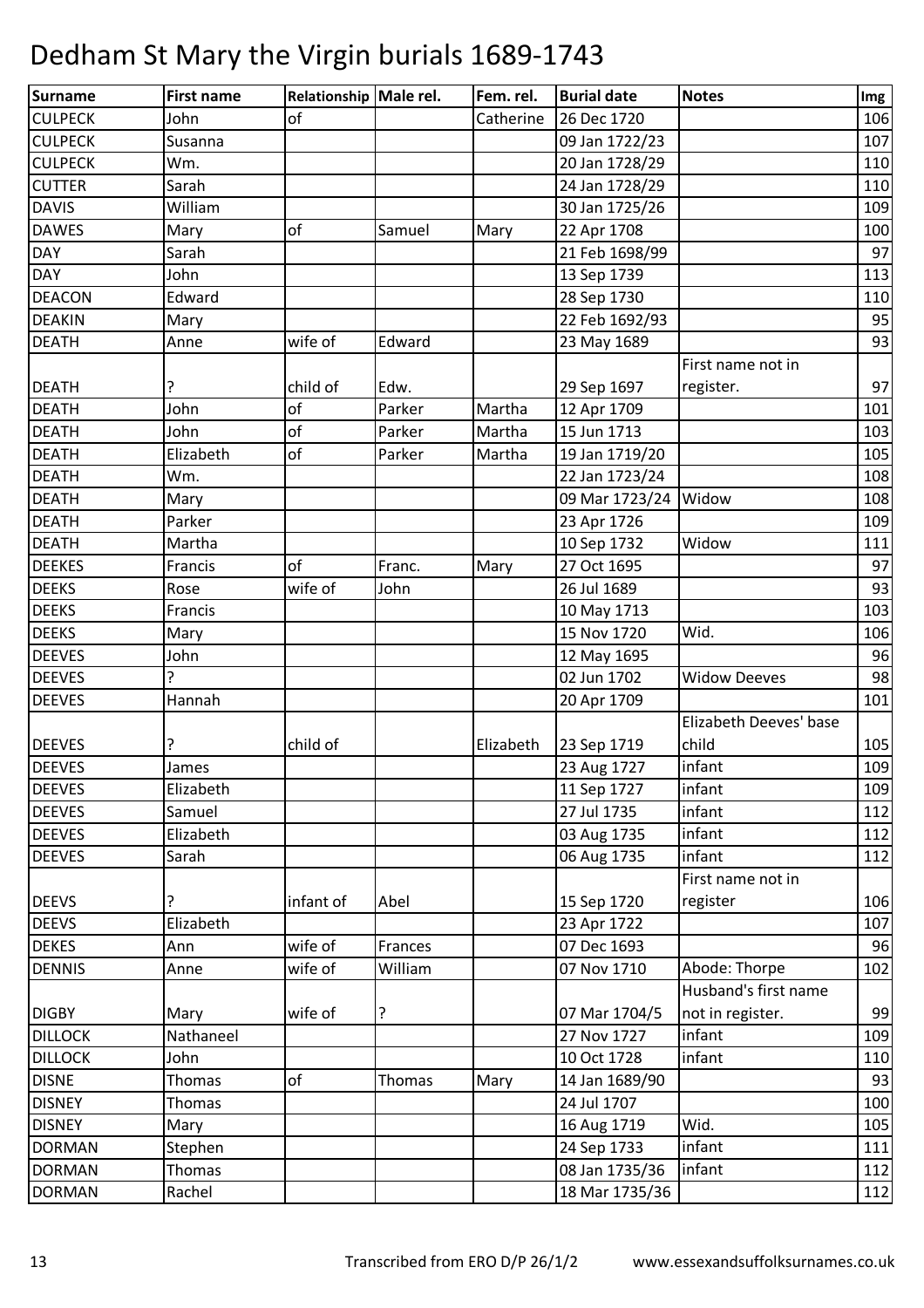| First name not in<br>95<br>wife of<br>William<br>18 Jun 1693<br>register.<br>?<br>First name not in<br>98<br>?<br>child of<br>Edm.<br>03 May 1702<br>register<br>John & James of<br>106<br>John<br>of<br>John<br>Mary<br>28 Dec 1720<br>of<br>John & James of<br>106<br>John<br>28 Dec 1720<br>James<br>Mary<br>John<br>07 Apr 1728<br>110<br>95<br>of<br>Allin<br>30 Jan 1692/93<br>Jeremy<br>Wid.<br>105<br>Frances<br>24 Feb 1719/20<br>Caleb<br>16 Jan 1731/32<br>111<br>of<br>Allin<br>11 Feb 1693/94<br>96<br>Frances<br>Frances<br>Widow<br>97<br>Martha<br>31 Mar 1696<br>97<br>Caleb<br>of<br>Caleb<br>12 May 1698<br>Allen<br>of<br>Allen<br>Elizabeth<br>17 Jun 1711<br>102<br>of<br>Elizabeth<br>Allen<br>25 Oct 1712<br>102<br>Elizabeth<br>105<br>Allen<br>24 Aug 1719<br>Allen Downs senr<br>wife of<br>Caleb<br>106<br>19 May 1721<br>Mary<br>infant<br>21 Apr 1741<br>114<br>James<br>28 Feb 1705/6<br>99<br>Elizabeth<br>Wid.<br>102<br>30 Jan 1712/13<br>Anne<br>William<br>100<br>01 Aug 1708<br>03 Mar 1732/33<br>John<br>111<br>12 Nov 1719<br>105<br>Elizabeth<br>110<br>Thomas<br>26 Aug 1730<br>Widd. Ellinett of East<br>101<br>13 Nov 1709<br>Bargholt<br>Nathaniel<br>95<br>18 Apr 1692<br>Wid.<br>Elizabeth<br>22 Aug 1711<br>102<br>28 Jun 1711<br>Edward<br>102<br>16 Sep 1716<br>Abode: Roydon<br>104<br>Hannah<br>109<br>03 Feb 1725/26<br>Stephen<br>14 Mar 1730/31   infant<br>Mary<br>110<br>18 Nov 1739<br>113<br>Anne<br>12 May 1689<br>93<br>Sarah<br>01 Aug 1734<br>111<br>Rebecca<br>of<br>99<br>01 Nov 1703<br>Eliza.<br>Mary<br>Henry<br>of<br>103<br>Francis<br>23 Oct 1714<br>Mary<br>Henry<br>Wid.<br>23 Jul 1718<br>104<br>Philippa<br>?<br>29 Jul 1727<br>Mr. Evatt, surgeon<br>109<br>infant<br>05 May 1731<br>111<br>Lucy<br>04 Apr 1735<br>infant<br>112<br>Henry<br>112<br>Wife of Mr. Robert Evatt<br>wife of<br>Robert<br>11 Jan 1736/37<br>Mary<br>infant<br>25 Mar 1740<br>113<br>George<br>01 Jun 1742<br>Son of Mr. Jos. Eyre<br>114<br>son of<br>Jos.<br>George<br>Daniel<br>109<br>16 Feb 1725/26<br>wife of<br>94<br>Dorathy<br>Robert<br>12 Feb 1691/92<br>Thomas<br>Robert<br>25 Feb 1691/92<br>94<br>of<br>14 Mar 1738/39   infant<br>113<br>Anne | Surname           | <b>First name</b> | Relationship Male rel. | Fem. rel. | <b>Burial date</b> | <b>Notes</b> | Img |
|-------------------------------------------------------------------------------------------------------------------------------------------------------------------------------------------------------------------------------------------------------------------------------------------------------------------------------------------------------------------------------------------------------------------------------------------------------------------------------------------------------------------------------------------------------------------------------------------------------------------------------------------------------------------------------------------------------------------------------------------------------------------------------------------------------------------------------------------------------------------------------------------------------------------------------------------------------------------------------------------------------------------------------------------------------------------------------------------------------------------------------------------------------------------------------------------------------------------------------------------------------------------------------------------------------------------------------------------------------------------------------------------------------------------------------------------------------------------------------------------------------------------------------------------------------------------------------------------------------------------------------------------------------------------------------------------------------------------------------------------------------------------------------------------------------------------------------------------------------------------------------------------------------------------------------------------------------------------------------------------------------------------------------------------------------------------------------------------------------------------------------------------------------------------------------------------------------------------|-------------------|-------------------|------------------------|-----------|--------------------|--------------|-----|
|                                                                                                                                                                                                                                                                                                                                                                                                                                                                                                                                                                                                                                                                                                                                                                                                                                                                                                                                                                                                                                                                                                                                                                                                                                                                                                                                                                                                                                                                                                                                                                                                                                                                                                                                                                                                                                                                                                                                                                                                                                                                                                                                                                                                                   |                   |                   |                        |           |                    |              |     |
|                                                                                                                                                                                                                                                                                                                                                                                                                                                                                                                                                                                                                                                                                                                                                                                                                                                                                                                                                                                                                                                                                                                                                                                                                                                                                                                                                                                                                                                                                                                                                                                                                                                                                                                                                                                                                                                                                                                                                                                                                                                                                                                                                                                                                   | <b>DOUNES</b>     |                   |                        |           |                    |              |     |
|                                                                                                                                                                                                                                                                                                                                                                                                                                                                                                                                                                                                                                                                                                                                                                                                                                                                                                                                                                                                                                                                                                                                                                                                                                                                                                                                                                                                                                                                                                                                                                                                                                                                                                                                                                                                                                                                                                                                                                                                                                                                                                                                                                                                                   |                   |                   |                        |           |                    |              |     |
|                                                                                                                                                                                                                                                                                                                                                                                                                                                                                                                                                                                                                                                                                                                                                                                                                                                                                                                                                                                                                                                                                                                                                                                                                                                                                                                                                                                                                                                                                                                                                                                                                                                                                                                                                                                                                                                                                                                                                                                                                                                                                                                                                                                                                   | <b>DOW</b>        |                   |                        |           |                    |              |     |
|                                                                                                                                                                                                                                                                                                                                                                                                                                                                                                                                                                                                                                                                                                                                                                                                                                                                                                                                                                                                                                                                                                                                                                                                                                                                                                                                                                                                                                                                                                                                                                                                                                                                                                                                                                                                                                                                                                                                                                                                                                                                                                                                                                                                                   | <b>DOWMAN</b>     |                   |                        |           |                    |              |     |
|                                                                                                                                                                                                                                                                                                                                                                                                                                                                                                                                                                                                                                                                                                                                                                                                                                                                                                                                                                                                                                                                                                                                                                                                                                                                                                                                                                                                                                                                                                                                                                                                                                                                                                                                                                                                                                                                                                                                                                                                                                                                                                                                                                                                                   | <b>DOWMAN</b>     |                   |                        |           |                    |              |     |
|                                                                                                                                                                                                                                                                                                                                                                                                                                                                                                                                                                                                                                                                                                                                                                                                                                                                                                                                                                                                                                                                                                                                                                                                                                                                                                                                                                                                                                                                                                                                                                                                                                                                                                                                                                                                                                                                                                                                                                                                                                                                                                                                                                                                                   | <b>DOWMAN</b>     |                   |                        |           |                    |              |     |
|                                                                                                                                                                                                                                                                                                                                                                                                                                                                                                                                                                                                                                                                                                                                                                                                                                                                                                                                                                                                                                                                                                                                                                                                                                                                                                                                                                                                                                                                                                                                                                                                                                                                                                                                                                                                                                                                                                                                                                                                                                                                                                                                                                                                                   | <b>DOWNES</b>     |                   |                        |           |                    |              |     |
|                                                                                                                                                                                                                                                                                                                                                                                                                                                                                                                                                                                                                                                                                                                                                                                                                                                                                                                                                                                                                                                                                                                                                                                                                                                                                                                                                                                                                                                                                                                                                                                                                                                                                                                                                                                                                                                                                                                                                                                                                                                                                                                                                                                                                   | <b>DOWNES</b>     |                   |                        |           |                    |              |     |
|                                                                                                                                                                                                                                                                                                                                                                                                                                                                                                                                                                                                                                                                                                                                                                                                                                                                                                                                                                                                                                                                                                                                                                                                                                                                                                                                                                                                                                                                                                                                                                                                                                                                                                                                                                                                                                                                                                                                                                                                                                                                                                                                                                                                                   | <b>DOWNES</b>     |                   |                        |           |                    |              |     |
|                                                                                                                                                                                                                                                                                                                                                                                                                                                                                                                                                                                                                                                                                                                                                                                                                                                                                                                                                                                                                                                                                                                                                                                                                                                                                                                                                                                                                                                                                                                                                                                                                                                                                                                                                                                                                                                                                                                                                                                                                                                                                                                                                                                                                   | <b>DOWNS</b>      |                   |                        |           |                    |              |     |
|                                                                                                                                                                                                                                                                                                                                                                                                                                                                                                                                                                                                                                                                                                                                                                                                                                                                                                                                                                                                                                                                                                                                                                                                                                                                                                                                                                                                                                                                                                                                                                                                                                                                                                                                                                                                                                                                                                                                                                                                                                                                                                                                                                                                                   | <b>DOWNS</b>      |                   |                        |           |                    |              |     |
|                                                                                                                                                                                                                                                                                                                                                                                                                                                                                                                                                                                                                                                                                                                                                                                                                                                                                                                                                                                                                                                                                                                                                                                                                                                                                                                                                                                                                                                                                                                                                                                                                                                                                                                                                                                                                                                                                                                                                                                                                                                                                                                                                                                                                   | <b>DOWNS</b>      |                   |                        |           |                    |              |     |
|                                                                                                                                                                                                                                                                                                                                                                                                                                                                                                                                                                                                                                                                                                                                                                                                                                                                                                                                                                                                                                                                                                                                                                                                                                                                                                                                                                                                                                                                                                                                                                                                                                                                                                                                                                                                                                                                                                                                                                                                                                                                                                                                                                                                                   | <b>DOWNS</b>      |                   |                        |           |                    |              |     |
|                                                                                                                                                                                                                                                                                                                                                                                                                                                                                                                                                                                                                                                                                                                                                                                                                                                                                                                                                                                                                                                                                                                                                                                                                                                                                                                                                                                                                                                                                                                                                                                                                                                                                                                                                                                                                                                                                                                                                                                                                                                                                                                                                                                                                   | <b>DOWNS</b>      |                   |                        |           |                    |              |     |
|                                                                                                                                                                                                                                                                                                                                                                                                                                                                                                                                                                                                                                                                                                                                                                                                                                                                                                                                                                                                                                                                                                                                                                                                                                                                                                                                                                                                                                                                                                                                                                                                                                                                                                                                                                                                                                                                                                                                                                                                                                                                                                                                                                                                                   | <b>DOWNS</b>      |                   |                        |           |                    |              |     |
|                                                                                                                                                                                                                                                                                                                                                                                                                                                                                                                                                                                                                                                                                                                                                                                                                                                                                                                                                                                                                                                                                                                                                                                                                                                                                                                                                                                                                                                                                                                                                                                                                                                                                                                                                                                                                                                                                                                                                                                                                                                                                                                                                                                                                   | <b>DOWNS</b>      |                   |                        |           |                    |              |     |
|                                                                                                                                                                                                                                                                                                                                                                                                                                                                                                                                                                                                                                                                                                                                                                                                                                                                                                                                                                                                                                                                                                                                                                                                                                                                                                                                                                                                                                                                                                                                                                                                                                                                                                                                                                                                                                                                                                                                                                                                                                                                                                                                                                                                                   | <b>DOWNS</b>      |                   |                        |           |                    |              |     |
|                                                                                                                                                                                                                                                                                                                                                                                                                                                                                                                                                                                                                                                                                                                                                                                                                                                                                                                                                                                                                                                                                                                                                                                                                                                                                                                                                                                                                                                                                                                                                                                                                                                                                                                                                                                                                                                                                                                                                                                                                                                                                                                                                                                                                   | <b>DRAPER</b>     |                   |                        |           |                    |              |     |
|                                                                                                                                                                                                                                                                                                                                                                                                                                                                                                                                                                                                                                                                                                                                                                                                                                                                                                                                                                                                                                                                                                                                                                                                                                                                                                                                                                                                                                                                                                                                                                                                                                                                                                                                                                                                                                                                                                                                                                                                                                                                                                                                                                                                                   | <b>DURRIFEILD</b> |                   |                        |           |                    |              |     |
|                                                                                                                                                                                                                                                                                                                                                                                                                                                                                                                                                                                                                                                                                                                                                                                                                                                                                                                                                                                                                                                                                                                                                                                                                                                                                                                                                                                                                                                                                                                                                                                                                                                                                                                                                                                                                                                                                                                                                                                                                                                                                                                                                                                                                   | DURRIFIELD        |                   |                        |           |                    |              |     |
|                                                                                                                                                                                                                                                                                                                                                                                                                                                                                                                                                                                                                                                                                                                                                                                                                                                                                                                                                                                                                                                                                                                                                                                                                                                                                                                                                                                                                                                                                                                                                                                                                                                                                                                                                                                                                                                                                                                                                                                                                                                                                                                                                                                                                   | <b>EDICK</b>      |                   |                        |           |                    |              |     |
|                                                                                                                                                                                                                                                                                                                                                                                                                                                                                                                                                                                                                                                                                                                                                                                                                                                                                                                                                                                                                                                                                                                                                                                                                                                                                                                                                                                                                                                                                                                                                                                                                                                                                                                                                                                                                                                                                                                                                                                                                                                                                                                                                                                                                   | <b>EDWARDS</b>    |                   |                        |           |                    |              |     |
|                                                                                                                                                                                                                                                                                                                                                                                                                                                                                                                                                                                                                                                                                                                                                                                                                                                                                                                                                                                                                                                                                                                                                                                                                                                                                                                                                                                                                                                                                                                                                                                                                                                                                                                                                                                                                                                                                                                                                                                                                                                                                                                                                                                                                   | <b>ELIE</b>       |                   |                        |           |                    |              |     |
|                                                                                                                                                                                                                                                                                                                                                                                                                                                                                                                                                                                                                                                                                                                                                                                                                                                                                                                                                                                                                                                                                                                                                                                                                                                                                                                                                                                                                                                                                                                                                                                                                                                                                                                                                                                                                                                                                                                                                                                                                                                                                                                                                                                                                   |                   |                   |                        |           |                    |              |     |
|                                                                                                                                                                                                                                                                                                                                                                                                                                                                                                                                                                                                                                                                                                                                                                                                                                                                                                                                                                                                                                                                                                                                                                                                                                                                                                                                                                                                                                                                                                                                                                                                                                                                                                                                                                                                                                                                                                                                                                                                                                                                                                                                                                                                                   | <b>ELLINETT</b>   |                   |                        |           |                    |              |     |
|                                                                                                                                                                                                                                                                                                                                                                                                                                                                                                                                                                                                                                                                                                                                                                                                                                                                                                                                                                                                                                                                                                                                                                                                                                                                                                                                                                                                                                                                                                                                                                                                                                                                                                                                                                                                                                                                                                                                                                                                                                                                                                                                                                                                                   | <b>ELLIS</b>      |                   |                        |           |                    |              |     |
|                                                                                                                                                                                                                                                                                                                                                                                                                                                                                                                                                                                                                                                                                                                                                                                                                                                                                                                                                                                                                                                                                                                                                                                                                                                                                                                                                                                                                                                                                                                                                                                                                                                                                                                                                                                                                                                                                                                                                                                                                                                                                                                                                                                                                   | <b>ELLIS</b>      |                   |                        |           |                    |              |     |
|                                                                                                                                                                                                                                                                                                                                                                                                                                                                                                                                                                                                                                                                                                                                                                                                                                                                                                                                                                                                                                                                                                                                                                                                                                                                                                                                                                                                                                                                                                                                                                                                                                                                                                                                                                                                                                                                                                                                                                                                                                                                                                                                                                                                                   | <b>ELLISTONE</b>  |                   |                        |           |                    |              |     |
|                                                                                                                                                                                                                                                                                                                                                                                                                                                                                                                                                                                                                                                                                                                                                                                                                                                                                                                                                                                                                                                                                                                                                                                                                                                                                                                                                                                                                                                                                                                                                                                                                                                                                                                                                                                                                                                                                                                                                                                                                                                                                                                                                                                                                   | <b>ENGLISH</b>    |                   |                        |           |                    |              |     |
|                                                                                                                                                                                                                                                                                                                                                                                                                                                                                                                                                                                                                                                                                                                                                                                                                                                                                                                                                                                                                                                                                                                                                                                                                                                                                                                                                                                                                                                                                                                                                                                                                                                                                                                                                                                                                                                                                                                                                                                                                                                                                                                                                                                                                   | <b>ENGLISH</b>    |                   |                        |           |                    |              |     |
|                                                                                                                                                                                                                                                                                                                                                                                                                                                                                                                                                                                                                                                                                                                                                                                                                                                                                                                                                                                                                                                                                                                                                                                                                                                                                                                                                                                                                                                                                                                                                                                                                                                                                                                                                                                                                                                                                                                                                                                                                                                                                                                                                                                                                   | <b>ENGLISH</b>    |                   |                        |           |                    |              |     |
|                                                                                                                                                                                                                                                                                                                                                                                                                                                                                                                                                                                                                                                                                                                                                                                                                                                                                                                                                                                                                                                                                                                                                                                                                                                                                                                                                                                                                                                                                                                                                                                                                                                                                                                                                                                                                                                                                                                                                                                                                                                                                                                                                                                                                   | <b>ENGLISH</b>    |                   |                        |           |                    |              |     |
|                                                                                                                                                                                                                                                                                                                                                                                                                                                                                                                                                                                                                                                                                                                                                                                                                                                                                                                                                                                                                                                                                                                                                                                                                                                                                                                                                                                                                                                                                                                                                                                                                                                                                                                                                                                                                                                                                                                                                                                                                                                                                                                                                                                                                   | <b>ESTWOOD</b>    |                   |                        |           |                    |              |     |
|                                                                                                                                                                                                                                                                                                                                                                                                                                                                                                                                                                                                                                                                                                                                                                                                                                                                                                                                                                                                                                                                                                                                                                                                                                                                                                                                                                                                                                                                                                                                                                                                                                                                                                                                                                                                                                                                                                                                                                                                                                                                                                                                                                                                                   | <b>EVANS</b>      |                   |                        |           |                    |              |     |
|                                                                                                                                                                                                                                                                                                                                                                                                                                                                                                                                                                                                                                                                                                                                                                                                                                                                                                                                                                                                                                                                                                                                                                                                                                                                                                                                                                                                                                                                                                                                                                                                                                                                                                                                                                                                                                                                                                                                                                                                                                                                                                                                                                                                                   | <b>EVATT</b>      |                   |                        |           |                    |              |     |
|                                                                                                                                                                                                                                                                                                                                                                                                                                                                                                                                                                                                                                                                                                                                                                                                                                                                                                                                                                                                                                                                                                                                                                                                                                                                                                                                                                                                                                                                                                                                                                                                                                                                                                                                                                                                                                                                                                                                                                                                                                                                                                                                                                                                                   | <b>EVATT</b>      |                   |                        |           |                    |              |     |
|                                                                                                                                                                                                                                                                                                                                                                                                                                                                                                                                                                                                                                                                                                                                                                                                                                                                                                                                                                                                                                                                                                                                                                                                                                                                                                                                                                                                                                                                                                                                                                                                                                                                                                                                                                                                                                                                                                                                                                                                                                                                                                                                                                                                                   | <b>EVATT</b>      |                   |                        |           |                    |              |     |
|                                                                                                                                                                                                                                                                                                                                                                                                                                                                                                                                                                                                                                                                                                                                                                                                                                                                                                                                                                                                                                                                                                                                                                                                                                                                                                                                                                                                                                                                                                                                                                                                                                                                                                                                                                                                                                                                                                                                                                                                                                                                                                                                                                                                                   | <b>EVATT</b>      |                   |                        |           |                    |              |     |
|                                                                                                                                                                                                                                                                                                                                                                                                                                                                                                                                                                                                                                                                                                                                                                                                                                                                                                                                                                                                                                                                                                                                                                                                                                                                                                                                                                                                                                                                                                                                                                                                                                                                                                                                                                                                                                                                                                                                                                                                                                                                                                                                                                                                                   | <b>EVATT</b>      |                   |                        |           |                    |              |     |
|                                                                                                                                                                                                                                                                                                                                                                                                                                                                                                                                                                                                                                                                                                                                                                                                                                                                                                                                                                                                                                                                                                                                                                                                                                                                                                                                                                                                                                                                                                                                                                                                                                                                                                                                                                                                                                                                                                                                                                                                                                                                                                                                                                                                                   | <b>EVATT</b>      |                   |                        |           |                    |              |     |
|                                                                                                                                                                                                                                                                                                                                                                                                                                                                                                                                                                                                                                                                                                                                                                                                                                                                                                                                                                                                                                                                                                                                                                                                                                                                                                                                                                                                                                                                                                                                                                                                                                                                                                                                                                                                                                                                                                                                                                                                                                                                                                                                                                                                                   |                   |                   |                        |           |                    |              |     |
|                                                                                                                                                                                                                                                                                                                                                                                                                                                                                                                                                                                                                                                                                                                                                                                                                                                                                                                                                                                                                                                                                                                                                                                                                                                                                                                                                                                                                                                                                                                                                                                                                                                                                                                                                                                                                                                                                                                                                                                                                                                                                                                                                                                                                   | <b>EVATT</b>      |                   |                        |           |                    |              |     |
|                                                                                                                                                                                                                                                                                                                                                                                                                                                                                                                                                                                                                                                                                                                                                                                                                                                                                                                                                                                                                                                                                                                                                                                                                                                                                                                                                                                                                                                                                                                                                                                                                                                                                                                                                                                                                                                                                                                                                                                                                                                                                                                                                                                                                   | <b>EYRE</b>       |                   |                        |           |                    |              |     |
|                                                                                                                                                                                                                                                                                                                                                                                                                                                                                                                                                                                                                                                                                                                                                                                                                                                                                                                                                                                                                                                                                                                                                                                                                                                                                                                                                                                                                                                                                                                                                                                                                                                                                                                                                                                                                                                                                                                                                                                                                                                                                                                                                                                                                   | <b>EYRE</b>       |                   |                        |           |                    |              |     |
|                                                                                                                                                                                                                                                                                                                                                                                                                                                                                                                                                                                                                                                                                                                                                                                                                                                                                                                                                                                                                                                                                                                                                                                                                                                                                                                                                                                                                                                                                                                                                                                                                                                                                                                                                                                                                                                                                                                                                                                                                                                                                                                                                                                                                   | <b>FAIRS</b>      |                   |                        |           |                    |              |     |
|                                                                                                                                                                                                                                                                                                                                                                                                                                                                                                                                                                                                                                                                                                                                                                                                                                                                                                                                                                                                                                                                                                                                                                                                                                                                                                                                                                                                                                                                                                                                                                                                                                                                                                                                                                                                                                                                                                                                                                                                                                                                                                                                                                                                                   | <b>FARR</b>       |                   |                        |           |                    |              |     |
|                                                                                                                                                                                                                                                                                                                                                                                                                                                                                                                                                                                                                                                                                                                                                                                                                                                                                                                                                                                                                                                                                                                                                                                                                                                                                                                                                                                                                                                                                                                                                                                                                                                                                                                                                                                                                                                                                                                                                                                                                                                                                                                                                                                                                   | <b>FARR</b>       |                   |                        |           |                    |              |     |
|                                                                                                                                                                                                                                                                                                                                                                                                                                                                                                                                                                                                                                                                                                                                                                                                                                                                                                                                                                                                                                                                                                                                                                                                                                                                                                                                                                                                                                                                                                                                                                                                                                                                                                                                                                                                                                                                                                                                                                                                                                                                                                                                                                                                                   | <b>FARROW</b>     |                   |                        |           |                    |              |     |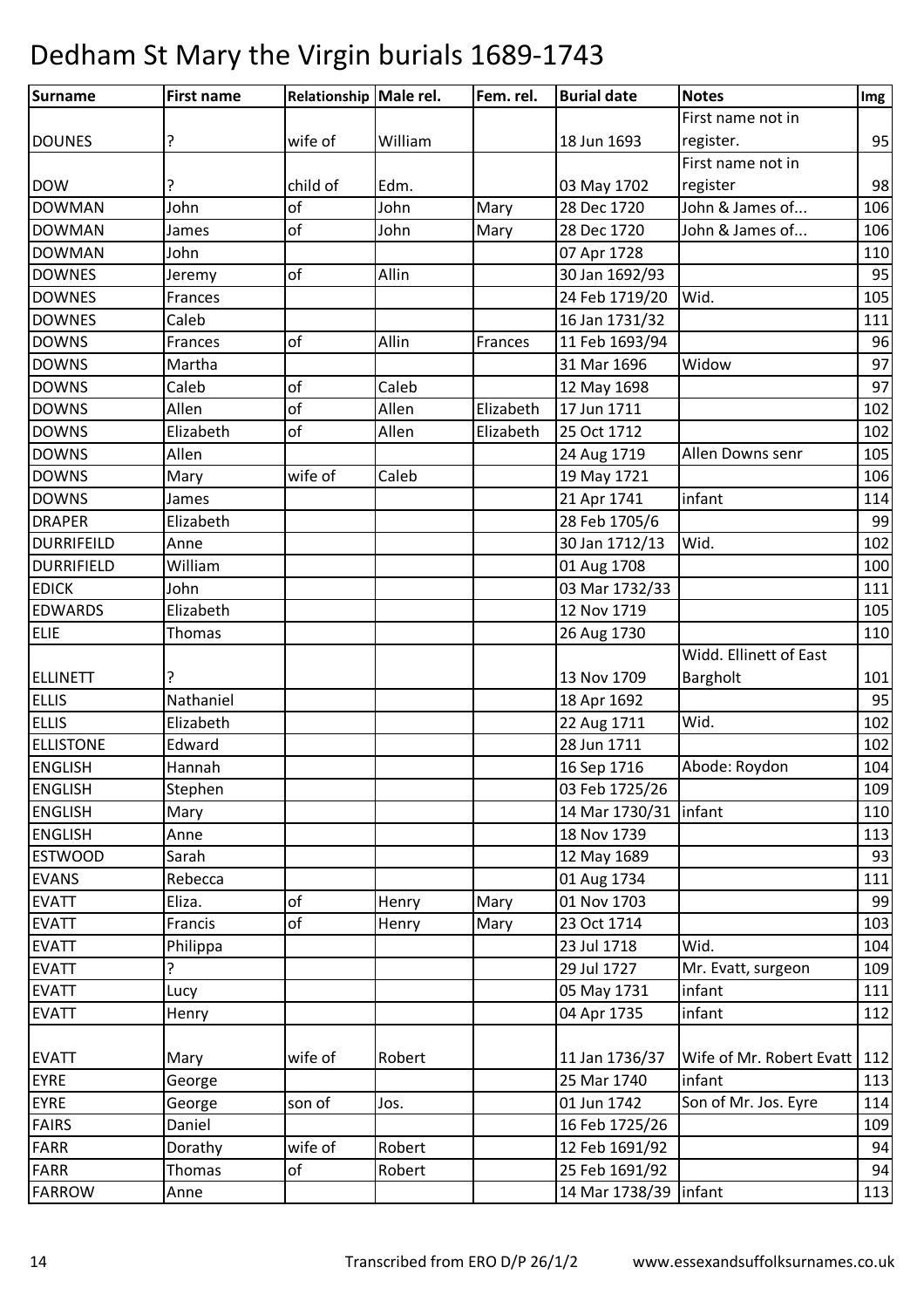| Surname       | <b>First name</b> | Relationship Male rel. |           | Fem. rel. | <b>Burial date</b> | <b>Notes</b>        | Img |
|---------------|-------------------|------------------------|-----------|-----------|--------------------|---------------------|-----|
| <b>FARROW</b> | James             |                        |           |           | 13 Dec 1739        | infant              | 113 |
| <b>FARROW</b> | Mary              |                        |           |           | 18 May 1742        | infant              | 114 |
| <b>FEN</b>    | Eliz.             |                        |           |           | 23 Jun 1701        |                     | 98  |
| FEN           | Mary              | wife of                | John      |           | 27 Mar 1702        |                     | 98  |
| <b>FENN</b>   | Mary              | wife of                | Henry     |           | 23 Nov 1690        |                     | 94  |
| FENN          | Susan             | wife of                | John      |           | 04 Feb 1691/92     |                     | 94  |
| FENN          | Henry             |                        |           |           | 27 May 1692        |                     | 95  |
| FENN          | Elizabeth         | of                     | Edmund    | Elizab.   | 06 Mar 1693/94     |                     | 96  |
| <b>FENN</b>   | Elizabeth         |                        |           |           | 31 May 1694        | Widow               | 96  |
| <b>FENN</b>   | Susan             | of                     | John      | Hannah    | 12 Sep 1694        |                     | 96  |
| <b>FENN</b>   | Anna              |                        |           |           | 25 Jun 1695        |                     | 96  |
| FENN          | Edmund            |                        |           |           | 01 Jul 1695        |                     | 96  |
| <b>FENN</b>   | Hen.              |                        |           |           | 17 Jan 1701/2      |                     | 98  |
|               |                   |                        |           |           |                    | An Apprentice of    |     |
| <b>FENN</b>   | Henry             |                        |           |           | 17 May 1703        | Colchester          | 99  |
| <b>FENN</b>   | Abigail           |                        |           |           | 12 Apr 1704        | Widdow              | 99  |
| <b>FENN</b>   | Hen.              |                        |           |           | 18 Oct 1704        | Hen. Fenn junr      | 99  |
| <b>FENN</b>   | John              |                        |           |           | 25 Mar 1707        | Abode: Mistley      | 100 |
| FENN          | Esther            |                        |           |           | 09 Jun 1710        | Wid.                | 101 |
| <b>FENN</b>   | John              |                        |           |           | 23 Oct 1710        |                     | 101 |
| <b>FENN</b>   | Henry             |                        |           |           | 27 Feb 1717/18     |                     | 104 |
| FENN          | Anne              | wife of                | Edmund    |           | 28 Oct 1720        |                     | 106 |
| <b>FENN</b>   | Anne              | of                     | Edmund    |           | 31 Oct 1720        |                     | 106 |
| FENN          | Elizabeth         |                        |           |           | 02 Apr 1733        | Widow               | 111 |
| <b>FINCE</b>  | Sarah             | of                     | William   | Mary      | 29 Mar 1691        |                     | 94  |
| <b>FINCE</b>  | Mary              | wife of                | John      |           | 28 Feb 1692/93     |                     | 95  |
| <b>FINCE</b>  | Mary              | of                     | John      |           | 09 Jul 1693        |                     | 95  |
| <b>FINCH</b>  | Mary              | of                     | John      | Mary      | 14 Mar 1689/90     |                     | 93  |
| <b>FINCH</b>  | Susan             | wife of                | John      |           | 05 Feb 1712/13     |                     | 102 |
| <b>FINCH</b>  | John              |                        |           |           | 16 Apr 1722        |                     | 107 |
| <b>FIRMIN</b> | Deborah           |                        |           |           | 08 Aug 1691        |                     | 94  |
| <b>FIRMIN</b> | Edward            |                        |           |           | 22 Sep 1708        |                     | 100 |
| <b>FIRMIN</b> | Grace             |                        |           |           | 12 Jan 1715/16     |                     | 104 |
| <b>FIRMIN</b> | Palmer            | of                     | Thomas    | Mary      | 20 Mar 1717/18     |                     | 104 |
| <b>FIRMIN</b> | Ann               | of                     | Tho.      | Mary      | 05 Aug 1721        |                     | 106 |
| <b>FIRMIN</b> | ?                 |                        |           |           | 29 Aug 1726        | Mrs. Firmin, widow  | 109 |
| <b>FIRMIN</b> | <b>Barbara</b>    |                        |           |           | 15 Aug 1739        | Mrs. Barbara Firmin | 113 |
| <b>FISH</b>   | Ann               |                        |           |           | 05 Oct 1690        |                     | 94  |
| <b>FISHER</b> | Susan             | wife of                | Edmund    |           | 17 Nov 1691        |                     | 94  |
| <b>FISHER</b> | Stephen           | of                     | Nathaniel | Elizabeth | 02 May 1693        |                     | 95  |
| <b>FISHER</b> | Martha            | of                     | Nathan.   | Elizab.   | 26 Jun 1694        |                     | 96  |
| <b>FISHER</b> | Anne              | wife of                | John      |           | 10 Apr 1703        |                     | 99  |
| <b>FISHER</b> | James             | of                     | Nathanael | Mary      | 08 Jul 1707        |                     | 100 |
| <b>FISHER</b> | Mary              |                        |           |           | 21 Jul 1708        | Widd.               | 100 |
| <b>FISHER</b> | Susan             | of                     | Richard   | Susan     | 31 Aug 1713        |                     | 103 |
| <b>FISHER</b> | Susanna           | wife of                | Rd.       |           | 15 Jan 1723/24     |                     | 108 |
| <b>FISHER</b> | John              | child of               | Richard   |           | 30 Jan 1723/24     |                     | 108 |
| <b>FISHER</b> | John              |                        |           |           | 01 Oct 1727        | infant              | 109 |
| <b>FISHER</b> | John              |                        |           |           | 10 Dec 1728        | infant              | 110 |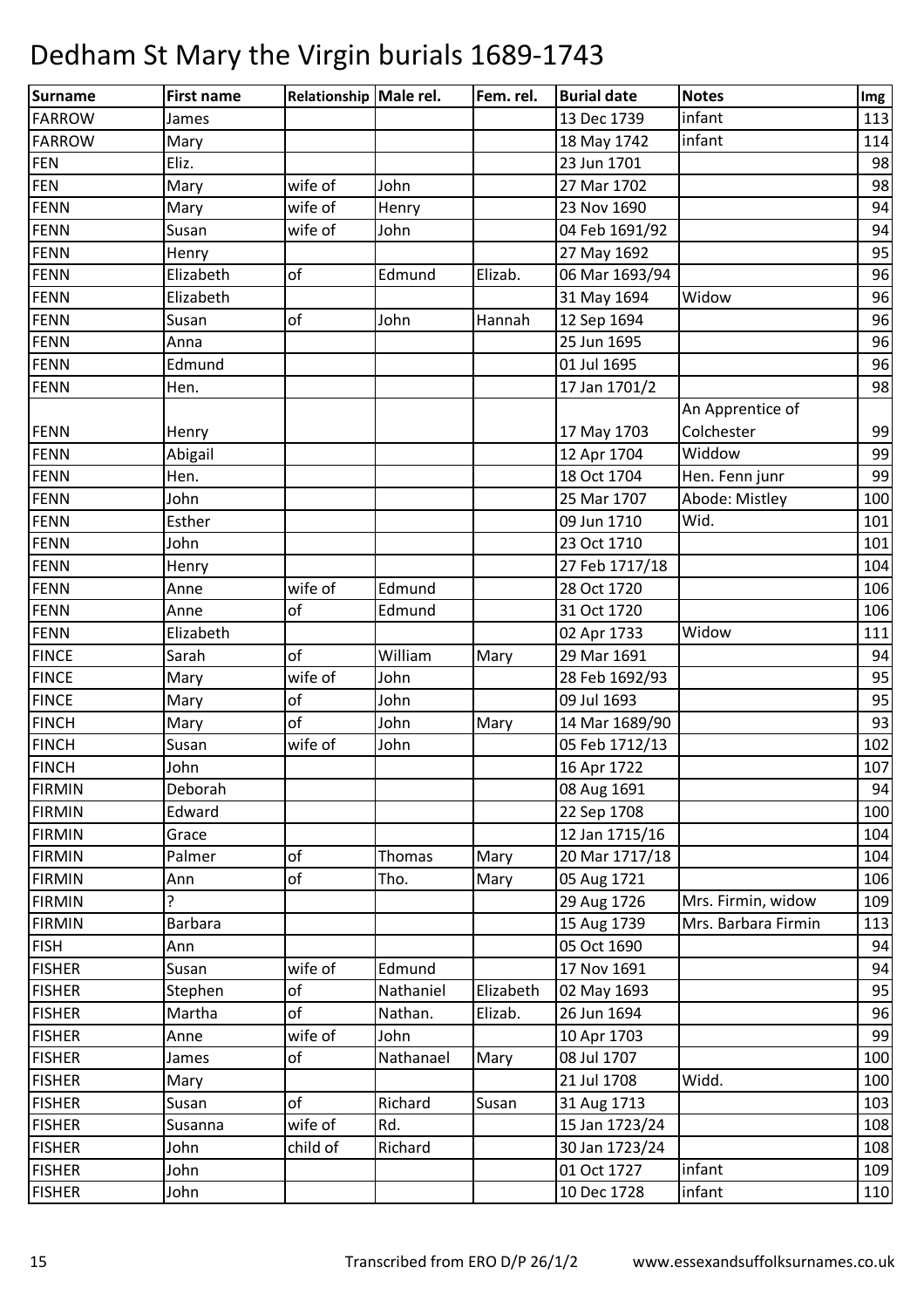| William<br>01 Nov 1694<br>96<br>Widdow Fitz of Neyland<br>99<br>11 Jul 1704<br>?<br>William<br>105<br>18 Jan 1718/19<br>John<br>17 Apr 1692<br>95<br>$\overline{11}$ Jan 1710/11<br>102<br>Laurence<br>infant<br>24 Aug 1738<br>113<br>Samuel<br>10 Apr 1714<br>Sarah<br>103<br>John<br>of<br>17 Aug 1703<br>99<br>Jeremiah<br>Susan<br>11 Jun 1704<br>99<br>Benjamin<br>99<br>Rebecca<br>06 Feb 1704/5<br>Widdow<br>Infant<br>99<br>27 Feb 1704/5<br>Benjamin<br>of<br>Jeremiah<br>99<br>23 Feb 1705/6<br>Susan<br>Susan<br>25 Sep 1707<br>John of Widdow Folkard<br>100<br>John<br>οf<br>of<br>Reb.<br>97<br>26 May 1696<br>Benj.<br>Benj.<br>30 Jul 1690<br>94<br>Susan<br>114<br>William<br>04 Feb 1741/42<br>Wid.<br>Sarah<br>25 Dec 1712<br>102<br>Richard<br>04 Nov 1737<br>113<br>Sarah<br>20 Jan 1737/38<br>113<br>of<br>Richd<br>Sarah<br>06 Nov 1691<br>94<br>Sarah<br>of<br>96<br>Sarah<br>Richard<br>Sarah<br>24 Dec 1693<br>of<br>96<br><b>FOSTER</b><br>Richard<br>Sarah<br>05 Feb 1693/94<br>Jane<br>of<br>Elizabeth<br>Richard<br>06 May 1712<br>102<br>Joanna<br>Wife of Richard Foster<br>103<br>wife of<br>Richard<br>Sarah<br>13 May 1714<br>senr<br>Wife of Richard Foster<br>104<br>Richard<br>24 Mar 1715/16<br>wife of<br>Joanna<br>jun.<br>07 Dec 1726<br>Elizabeth<br>109<br>Richard<br>109<br>Richard<br>04 Feb 1726/27<br><b>of</b><br>Elizabeth<br>17 Dec 1727<br>109<br>First name not in<br>register. Infant<br>110<br>05 Jul 1730<br>?<br>wife of<br>Marke<br>24 Jun 1694<br>Susan<br>96<br><b>FOX</b><br>98<br>Edward<br>of<br>Mark<br>03 Sep 1701<br>23 May 1723<br>Mr. Wm. Fox<br>Wm.<br>107<br>23 May 1724<br>Wm.<br>Mr. Wm. Fox<br>108<br>31 Jul 1725<br>Eliz.<br>108<br><b>FOX</b><br>20 Sep 1732<br>infant<br>111<br>Mary<br>Mr. Mark Fox of Thorp<br>Mark<br>22 Feb 1736/37<br>112<br>26 Sep 1737<br>infant<br>Elizabeth<br>113<br>28 Jan 1738/39<br>Mr. Mark Fox<br>Mark<br>113<br>11 May 1725<br>108<br>Mary<br>of<br>Rob.<br>30 Sep 1691<br>94<br>Robert<br>Hannah<br>Widdow<br>94<br>16 Feb 1691/92<br>Susan<br>of<br>Robert<br>99<br>Samuel<br>Hannah<br>20 Mar 1704/5<br>27 Aug 1706<br>100<br>Robert | <b>Surname</b>  | <b>First name</b> | Relationship Male rel. | Fem. rel. | <b>Burial date</b> | <b>Notes</b> | Img |
|------------------------------------------------------------------------------------------------------------------------------------------------------------------------------------------------------------------------------------------------------------------------------------------------------------------------------------------------------------------------------------------------------------------------------------------------------------------------------------------------------------------------------------------------------------------------------------------------------------------------------------------------------------------------------------------------------------------------------------------------------------------------------------------------------------------------------------------------------------------------------------------------------------------------------------------------------------------------------------------------------------------------------------------------------------------------------------------------------------------------------------------------------------------------------------------------------------------------------------------------------------------------------------------------------------------------------------------------------------------------------------------------------------------------------------------------------------------------------------------------------------------------------------------------------------------------------------------------------------------------------------------------------------------------------------------------------------------------------------------------------------------------------------------------------------------------------------------------------------------------------------------------------------------------------------------------------------------------------------------------------------------------------------------------------------------------------------------------------------------------------------------------------|-----------------|-------------------|------------------------|-----------|--------------------|--------------|-----|
|                                                                                                                                                                                                                                                                                                                                                                                                                                                                                                                                                                                                                                                                                                                                                                                                                                                                                                                                                                                                                                                                                                                                                                                                                                                                                                                                                                                                                                                                                                                                                                                                                                                                                                                                                                                                                                                                                                                                                                                                                                                                                                                                                      | <b>FITZ</b>     |                   |                        |           |                    |              |     |
|                                                                                                                                                                                                                                                                                                                                                                                                                                                                                                                                                                                                                                                                                                                                                                                                                                                                                                                                                                                                                                                                                                                                                                                                                                                                                                                                                                                                                                                                                                                                                                                                                                                                                                                                                                                                                                                                                                                                                                                                                                                                                                                                                      |                 |                   |                        |           |                    |              |     |
|                                                                                                                                                                                                                                                                                                                                                                                                                                                                                                                                                                                                                                                                                                                                                                                                                                                                                                                                                                                                                                                                                                                                                                                                                                                                                                                                                                                                                                                                                                                                                                                                                                                                                                                                                                                                                                                                                                                                                                                                                                                                                                                                                      | <b>FITZ</b>     |                   |                        |           |                    |              |     |
|                                                                                                                                                                                                                                                                                                                                                                                                                                                                                                                                                                                                                                                                                                                                                                                                                                                                                                                                                                                                                                                                                                                                                                                                                                                                                                                                                                                                                                                                                                                                                                                                                                                                                                                                                                                                                                                                                                                                                                                                                                                                                                                                                      | <b>FITZ</b>     |                   |                        |           |                    |              |     |
|                                                                                                                                                                                                                                                                                                                                                                                                                                                                                                                                                                                                                                                                                                                                                                                                                                                                                                                                                                                                                                                                                                                                                                                                                                                                                                                                                                                                                                                                                                                                                                                                                                                                                                                                                                                                                                                                                                                                                                                                                                                                                                                                                      | <b>FLETCHER</b> |                   |                        |           |                    |              |     |
|                                                                                                                                                                                                                                                                                                                                                                                                                                                                                                                                                                                                                                                                                                                                                                                                                                                                                                                                                                                                                                                                                                                                                                                                                                                                                                                                                                                                                                                                                                                                                                                                                                                                                                                                                                                                                                                                                                                                                                                                                                                                                                                                                      | <b>FLETCHER</b> |                   |                        |           |                    |              |     |
|                                                                                                                                                                                                                                                                                                                                                                                                                                                                                                                                                                                                                                                                                                                                                                                                                                                                                                                                                                                                                                                                                                                                                                                                                                                                                                                                                                                                                                                                                                                                                                                                                                                                                                                                                                                                                                                                                                                                                                                                                                                                                                                                                      | <b>FLOOD</b>    |                   |                        |           |                    |              |     |
|                                                                                                                                                                                                                                                                                                                                                                                                                                                                                                                                                                                                                                                                                                                                                                                                                                                                                                                                                                                                                                                                                                                                                                                                                                                                                                                                                                                                                                                                                                                                                                                                                                                                                                                                                                                                                                                                                                                                                                                                                                                                                                                                                      | <b>FLOWER</b>   |                   |                        |           |                    |              |     |
|                                                                                                                                                                                                                                                                                                                                                                                                                                                                                                                                                                                                                                                                                                                                                                                                                                                                                                                                                                                                                                                                                                                                                                                                                                                                                                                                                                                                                                                                                                                                                                                                                                                                                                                                                                                                                                                                                                                                                                                                                                                                                                                                                      | <b>FOLKARD</b>  |                   |                        |           |                    |              |     |
|                                                                                                                                                                                                                                                                                                                                                                                                                                                                                                                                                                                                                                                                                                                                                                                                                                                                                                                                                                                                                                                                                                                                                                                                                                                                                                                                                                                                                                                                                                                                                                                                                                                                                                                                                                                                                                                                                                                                                                                                                                                                                                                                                      | <b>FOLKARD</b>  |                   |                        |           |                    |              |     |
|                                                                                                                                                                                                                                                                                                                                                                                                                                                                                                                                                                                                                                                                                                                                                                                                                                                                                                                                                                                                                                                                                                                                                                                                                                                                                                                                                                                                                                                                                                                                                                                                                                                                                                                                                                                                                                                                                                                                                                                                                                                                                                                                                      | <b>FOLKARD</b>  |                   |                        |           |                    |              |     |
|                                                                                                                                                                                                                                                                                                                                                                                                                                                                                                                                                                                                                                                                                                                                                                                                                                                                                                                                                                                                                                                                                                                                                                                                                                                                                                                                                                                                                                                                                                                                                                                                                                                                                                                                                                                                                                                                                                                                                                                                                                                                                                                                                      | <b>FOLKARD</b>  |                   |                        |           |                    |              |     |
|                                                                                                                                                                                                                                                                                                                                                                                                                                                                                                                                                                                                                                                                                                                                                                                                                                                                                                                                                                                                                                                                                                                                                                                                                                                                                                                                                                                                                                                                                                                                                                                                                                                                                                                                                                                                                                                                                                                                                                                                                                                                                                                                                      | <b>FOLKARD</b>  |                   |                        |           |                    |              |     |
|                                                                                                                                                                                                                                                                                                                                                                                                                                                                                                                                                                                                                                                                                                                                                                                                                                                                                                                                                                                                                                                                                                                                                                                                                                                                                                                                                                                                                                                                                                                                                                                                                                                                                                                                                                                                                                                                                                                                                                                                                                                                                                                                                      |                 |                   |                        |           |                    |              |     |
|                                                                                                                                                                                                                                                                                                                                                                                                                                                                                                                                                                                                                                                                                                                                                                                                                                                                                                                                                                                                                                                                                                                                                                                                                                                                                                                                                                                                                                                                                                                                                                                                                                                                                                                                                                                                                                                                                                                                                                                                                                                                                                                                                      | <b>FOLKARD</b>  |                   |                        |           |                    |              |     |
|                                                                                                                                                                                                                                                                                                                                                                                                                                                                                                                                                                                                                                                                                                                                                                                                                                                                                                                                                                                                                                                                                                                                                                                                                                                                                                                                                                                                                                                                                                                                                                                                                                                                                                                                                                                                                                                                                                                                                                                                                                                                                                                                                      | <b>FOLKER</b>   |                   |                        |           |                    |              |     |
|                                                                                                                                                                                                                                                                                                                                                                                                                                                                                                                                                                                                                                                                                                                                                                                                                                                                                                                                                                                                                                                                                                                                                                                                                                                                                                                                                                                                                                                                                                                                                                                                                                                                                                                                                                                                                                                                                                                                                                                                                                                                                                                                                      | <b>FOLKS</b>    |                   |                        |           |                    |              |     |
|                                                                                                                                                                                                                                                                                                                                                                                                                                                                                                                                                                                                                                                                                                                                                                                                                                                                                                                                                                                                                                                                                                                                                                                                                                                                                                                                                                                                                                                                                                                                                                                                                                                                                                                                                                                                                                                                                                                                                                                                                                                                                                                                                      | <b>FORD</b>     |                   |                        |           |                    |              |     |
|                                                                                                                                                                                                                                                                                                                                                                                                                                                                                                                                                                                                                                                                                                                                                                                                                                                                                                                                                                                                                                                                                                                                                                                                                                                                                                                                                                                                                                                                                                                                                                                                                                                                                                                                                                                                                                                                                                                                                                                                                                                                                                                                                      | <b>FORDHAM</b>  |                   |                        |           |                    |              |     |
|                                                                                                                                                                                                                                                                                                                                                                                                                                                                                                                                                                                                                                                                                                                                                                                                                                                                                                                                                                                                                                                                                                                                                                                                                                                                                                                                                                                                                                                                                                                                                                                                                                                                                                                                                                                                                                                                                                                                                                                                                                                                                                                                                      | <b>FORSTER</b>  |                   |                        |           |                    |              |     |
|                                                                                                                                                                                                                                                                                                                                                                                                                                                                                                                                                                                                                                                                                                                                                                                                                                                                                                                                                                                                                                                                                                                                                                                                                                                                                                                                                                                                                                                                                                                                                                                                                                                                                                                                                                                                                                                                                                                                                                                                                                                                                                                                                      | <b>FORSTER</b>  |                   |                        |           |                    |              |     |
|                                                                                                                                                                                                                                                                                                                                                                                                                                                                                                                                                                                                                                                                                                                                                                                                                                                                                                                                                                                                                                                                                                                                                                                                                                                                                                                                                                                                                                                                                                                                                                                                                                                                                                                                                                                                                                                                                                                                                                                                                                                                                                                                                      | <b>FOSTER</b>   |                   |                        |           |                    |              |     |
|                                                                                                                                                                                                                                                                                                                                                                                                                                                                                                                                                                                                                                                                                                                                                                                                                                                                                                                                                                                                                                                                                                                                                                                                                                                                                                                                                                                                                                                                                                                                                                                                                                                                                                                                                                                                                                                                                                                                                                                                                                                                                                                                                      | <b>FOSTER</b>   |                   |                        |           |                    |              |     |
|                                                                                                                                                                                                                                                                                                                                                                                                                                                                                                                                                                                                                                                                                                                                                                                                                                                                                                                                                                                                                                                                                                                                                                                                                                                                                                                                                                                                                                                                                                                                                                                                                                                                                                                                                                                                                                                                                                                                                                                                                                                                                                                                                      |                 |                   |                        |           |                    |              |     |
|                                                                                                                                                                                                                                                                                                                                                                                                                                                                                                                                                                                                                                                                                                                                                                                                                                                                                                                                                                                                                                                                                                                                                                                                                                                                                                                                                                                                                                                                                                                                                                                                                                                                                                                                                                                                                                                                                                                                                                                                                                                                                                                                                      | <b>FOSTER</b>   |                   |                        |           |                    |              |     |
|                                                                                                                                                                                                                                                                                                                                                                                                                                                                                                                                                                                                                                                                                                                                                                                                                                                                                                                                                                                                                                                                                                                                                                                                                                                                                                                                                                                                                                                                                                                                                                                                                                                                                                                                                                                                                                                                                                                                                                                                                                                                                                                                                      |                 |                   |                        |           |                    |              |     |
|                                                                                                                                                                                                                                                                                                                                                                                                                                                                                                                                                                                                                                                                                                                                                                                                                                                                                                                                                                                                                                                                                                                                                                                                                                                                                                                                                                                                                                                                                                                                                                                                                                                                                                                                                                                                                                                                                                                                                                                                                                                                                                                                                      | <b>FOSTER</b>   |                   |                        |           |                    |              |     |
|                                                                                                                                                                                                                                                                                                                                                                                                                                                                                                                                                                                                                                                                                                                                                                                                                                                                                                                                                                                                                                                                                                                                                                                                                                                                                                                                                                                                                                                                                                                                                                                                                                                                                                                                                                                                                                                                                                                                                                                                                                                                                                                                                      |                 |                   |                        |           |                    |              |     |
|                                                                                                                                                                                                                                                                                                                                                                                                                                                                                                                                                                                                                                                                                                                                                                                                                                                                                                                                                                                                                                                                                                                                                                                                                                                                                                                                                                                                                                                                                                                                                                                                                                                                                                                                                                                                                                                                                                                                                                                                                                                                                                                                                      | <b>FOSTER</b>   |                   |                        |           |                    |              |     |
|                                                                                                                                                                                                                                                                                                                                                                                                                                                                                                                                                                                                                                                                                                                                                                                                                                                                                                                                                                                                                                                                                                                                                                                                                                                                                                                                                                                                                                                                                                                                                                                                                                                                                                                                                                                                                                                                                                                                                                                                                                                                                                                                                      | <b>FOSTER</b>   |                   |                        |           |                    |              |     |
|                                                                                                                                                                                                                                                                                                                                                                                                                                                                                                                                                                                                                                                                                                                                                                                                                                                                                                                                                                                                                                                                                                                                                                                                                                                                                                                                                                                                                                                                                                                                                                                                                                                                                                                                                                                                                                                                                                                                                                                                                                                                                                                                                      | <b>FOSTER</b>   |                   |                        |           |                    |              |     |
|                                                                                                                                                                                                                                                                                                                                                                                                                                                                                                                                                                                                                                                                                                                                                                                                                                                                                                                                                                                                                                                                                                                                                                                                                                                                                                                                                                                                                                                                                                                                                                                                                                                                                                                                                                                                                                                                                                                                                                                                                                                                                                                                                      | <b>FOSTER</b>   |                   |                        |           |                    |              |     |
|                                                                                                                                                                                                                                                                                                                                                                                                                                                                                                                                                                                                                                                                                                                                                                                                                                                                                                                                                                                                                                                                                                                                                                                                                                                                                                                                                                                                                                                                                                                                                                                                                                                                                                                                                                                                                                                                                                                                                                                                                                                                                                                                                      |                 |                   |                        |           |                    |              |     |
|                                                                                                                                                                                                                                                                                                                                                                                                                                                                                                                                                                                                                                                                                                                                                                                                                                                                                                                                                                                                                                                                                                                                                                                                                                                                                                                                                                                                                                                                                                                                                                                                                                                                                                                                                                                                                                                                                                                                                                                                                                                                                                                                                      | <b>FOSTER</b>   |                   |                        |           |                    |              |     |
|                                                                                                                                                                                                                                                                                                                                                                                                                                                                                                                                                                                                                                                                                                                                                                                                                                                                                                                                                                                                                                                                                                                                                                                                                                                                                                                                                                                                                                                                                                                                                                                                                                                                                                                                                                                                                                                                                                                                                                                                                                                                                                                                                      | <b>FOX</b>      |                   |                        |           |                    |              |     |
|                                                                                                                                                                                                                                                                                                                                                                                                                                                                                                                                                                                                                                                                                                                                                                                                                                                                                                                                                                                                                                                                                                                                                                                                                                                                                                                                                                                                                                                                                                                                                                                                                                                                                                                                                                                                                                                                                                                                                                                                                                                                                                                                                      |                 |                   |                        |           |                    |              |     |
|                                                                                                                                                                                                                                                                                                                                                                                                                                                                                                                                                                                                                                                                                                                                                                                                                                                                                                                                                                                                                                                                                                                                                                                                                                                                                                                                                                                                                                                                                                                                                                                                                                                                                                                                                                                                                                                                                                                                                                                                                                                                                                                                                      | <b>FOX</b>      |                   |                        |           |                    |              |     |
|                                                                                                                                                                                                                                                                                                                                                                                                                                                                                                                                                                                                                                                                                                                                                                                                                                                                                                                                                                                                                                                                                                                                                                                                                                                                                                                                                                                                                                                                                                                                                                                                                                                                                                                                                                                                                                                                                                                                                                                                                                                                                                                                                      | <b>FOX</b>      |                   |                        |           |                    |              |     |
|                                                                                                                                                                                                                                                                                                                                                                                                                                                                                                                                                                                                                                                                                                                                                                                                                                                                                                                                                                                                                                                                                                                                                                                                                                                                                                                                                                                                                                                                                                                                                                                                                                                                                                                                                                                                                                                                                                                                                                                                                                                                                                                                                      | <b>FOX</b>      |                   |                        |           |                    |              |     |
|                                                                                                                                                                                                                                                                                                                                                                                                                                                                                                                                                                                                                                                                                                                                                                                                                                                                                                                                                                                                                                                                                                                                                                                                                                                                                                                                                                                                                                                                                                                                                                                                                                                                                                                                                                                                                                                                                                                                                                                                                                                                                                                                                      |                 |                   |                        |           |                    |              |     |
|                                                                                                                                                                                                                                                                                                                                                                                                                                                                                                                                                                                                                                                                                                                                                                                                                                                                                                                                                                                                                                                                                                                                                                                                                                                                                                                                                                                                                                                                                                                                                                                                                                                                                                                                                                                                                                                                                                                                                                                                                                                                                                                                                      | <b>FOX</b>      |                   |                        |           |                    |              |     |
|                                                                                                                                                                                                                                                                                                                                                                                                                                                                                                                                                                                                                                                                                                                                                                                                                                                                                                                                                                                                                                                                                                                                                                                                                                                                                                                                                                                                                                                                                                                                                                                                                                                                                                                                                                                                                                                                                                                                                                                                                                                                                                                                                      | <b>FOX</b>      |                   |                        |           |                    |              |     |
|                                                                                                                                                                                                                                                                                                                                                                                                                                                                                                                                                                                                                                                                                                                                                                                                                                                                                                                                                                                                                                                                                                                                                                                                                                                                                                                                                                                                                                                                                                                                                                                                                                                                                                                                                                                                                                                                                                                                                                                                                                                                                                                                                      | <b>FOX</b>      |                   |                        |           |                    |              |     |
|                                                                                                                                                                                                                                                                                                                                                                                                                                                                                                                                                                                                                                                                                                                                                                                                                                                                                                                                                                                                                                                                                                                                                                                                                                                                                                                                                                                                                                                                                                                                                                                                                                                                                                                                                                                                                                                                                                                                                                                                                                                                                                                                                      | <b>FRANCIS</b>  |                   |                        |           |                    |              |     |
|                                                                                                                                                                                                                                                                                                                                                                                                                                                                                                                                                                                                                                                                                                                                                                                                                                                                                                                                                                                                                                                                                                                                                                                                                                                                                                                                                                                                                                                                                                                                                                                                                                                                                                                                                                                                                                                                                                                                                                                                                                                                                                                                                      | <b>FREEMAN</b>  |                   |                        |           |                    |              |     |
|                                                                                                                                                                                                                                                                                                                                                                                                                                                                                                                                                                                                                                                                                                                                                                                                                                                                                                                                                                                                                                                                                                                                                                                                                                                                                                                                                                                                                                                                                                                                                                                                                                                                                                                                                                                                                                                                                                                                                                                                                                                                                                                                                      | <b>FREEMAN</b>  |                   |                        |           |                    |              |     |
|                                                                                                                                                                                                                                                                                                                                                                                                                                                                                                                                                                                                                                                                                                                                                                                                                                                                                                                                                                                                                                                                                                                                                                                                                                                                                                                                                                                                                                                                                                                                                                                                                                                                                                                                                                                                                                                                                                                                                                                                                                                                                                                                                      | <b>FREEMAN</b>  |                   |                        |           |                    |              |     |
|                                                                                                                                                                                                                                                                                                                                                                                                                                                                                                                                                                                                                                                                                                                                                                                                                                                                                                                                                                                                                                                                                                                                                                                                                                                                                                                                                                                                                                                                                                                                                                                                                                                                                                                                                                                                                                                                                                                                                                                                                                                                                                                                                      | <b>FREEMAN</b>  |                   |                        |           |                    |              |     |
|                                                                                                                                                                                                                                                                                                                                                                                                                                                                                                                                                                                                                                                                                                                                                                                                                                                                                                                                                                                                                                                                                                                                                                                                                                                                                                                                                                                                                                                                                                                                                                                                                                                                                                                                                                                                                                                                                                                                                                                                                                                                                                                                                      | <b>FREEMAN</b>  | Elizabeth         |                        |           | 05 Feb 1718/19     |              | 105 |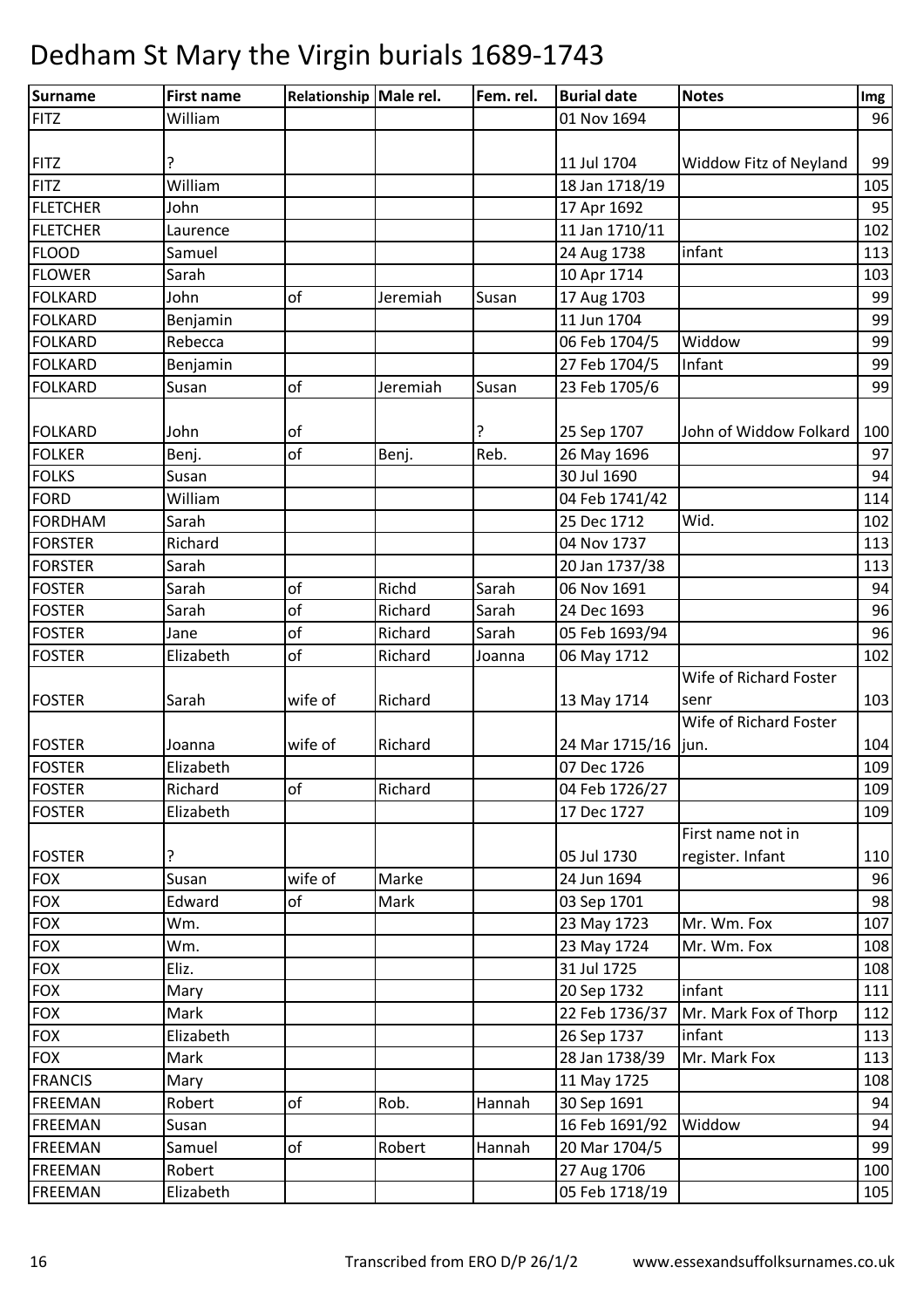| <b>Surname</b>    | <b>First name</b> | Relationship Male rel. |               | Fem. rel.       | <b>Burial date</b> | <b>Notes</b>           | Img |
|-------------------|-------------------|------------------------|---------------|-----------------|--------------------|------------------------|-----|
| <b>FREEMAN</b>    | Elizabeth         |                        |               |                 | 04 Jan 1720/21     | Wid.                   | 106 |
| <b>FREEMAN</b>    | Hannah            | wife of                | Robert        |                 | 14 Jan 1720/21     |                        | 106 |
| <b>FROST</b>      | Henry             |                        |               |                 | 30 Jun 1697        |                        | 97  |
| <b>FROST</b>      | ?                 |                        |               |                 | 04 May 1740        | <b>Widow Frost</b>     | 113 |
|                   |                   |                        |               |                 |                    | Widow. Aged 90 & od    |     |
| <b>FULLER</b>     | Jane              |                        |               |                 | 07 Mar 1693/94     | years.                 | 96  |
| <b>FULLER</b>     | John              |                        |               |                 | 23 Aug 1736        | infant                 | 112 |
| <b>FULLER</b>     | John              |                        |               |                 | 04 Mar 1736/37     | infant                 | 112 |
| <b>GALLWOOD</b>   | Susan             |                        |               |                 | 27 Jun 1694        | Widow                  | 96  |
| <b>GANNICK</b>    | John              |                        |               |                 | 03 Sep 1707        |                        | 100 |
| <b>GANT</b>       | Mary              |                        |               |                 | 05 Jun 1723        |                        | 107 |
| <b>GANT</b>       | Mary              |                        |               |                 | 05 Jun 1724        |                        | 108 |
| <b>GANT</b>       | Elizabeth         |                        |               |                 | 05 Jul 1730        | infant                 | 110 |
| <b>GARNHAM</b>    | Elizabeth         | of                     | <b>Thomas</b> | Mary            | 03 Aug 1709        |                        | 101 |
| <b>GARNHAM</b>    | Mary              | wife of                | <b>Thomas</b> |                 | 02 Sep 1709        |                        | 101 |
|                   |                   |                        |               |                 |                    | Thomas Garnhams child  |     |
| <b>GARNHAM</b>    |                   | child of               | Thomas        |                 | 12 Dec 1713        | not baptized           | 103 |
| <b>GARNHAM</b>    | Mary              | wife of                | Thomas        |                 | 14 Jan 1713/14     |                        | 103 |
| <b>GARNHAM</b>    | Thomas            |                        |               |                 | 18 Oct 1716        |                        | 104 |
| <b>GARNHAM</b>    | Thomas            |                        |               |                 | 02 Aug 1719        | Abode: Lawford         | 105 |
| <b>GARRINGTON</b> | John              | son of                 | Isaac         |                 | 24 Nov 1695        |                        | 97  |
| <b>GARRINGTON</b> | Jane              | wife of                | Isaac         |                 | 28 Oct 1703        |                        | 99  |
| <b>GEE</b>        | Thomas            | of                     | Edward        | Hannah          | 09 Apr 1694        |                        | 96  |
| <b>GEE</b>        | Anne              | of                     | Edward        | Anne            | 05 Mar 1704/5      |                        | 99  |
| <b>GEE</b>        | Edward            |                        |               |                 | 14 Feb 1713/14     |                        | 103 |
| <b>GEE</b>        | Edward            |                        |               |                 | 04 Oct 1722        |                        | 107 |
|                   |                   |                        |               |                 |                    | Sarah of Bridget Gee,  |     |
| <b>GEE</b>        | Sarah             | of                     |               | <b>Bridget</b>  | 31 Jan 1722/23     | wid.                   | 107 |
| <b>GEE</b>        | Susan             | of                     |               | <b>Bridgett</b> | 22 Mar 1723/24     |                        | 108 |
| <b>GEES</b>       | Mary              | of                     | Edward        | Hannah          | 27 Mar 1693        |                        | 95  |
| <b>GHANT</b>      | Robert            |                        |               |                 | 28 Jun 1738        |                        | 113 |
| <b>GIBS</b>       | John              |                        |               |                 | 11 Jul 1689        |                        | 93  |
| <b>GIBSON</b>     | Lucy              | wife of                | ŗ             |                 | 13 May 1721        | Wife of Mr. Gibson     | 106 |
| <b>GIBSON</b>     | Thomas            |                        |               |                 | 20 Aug 1727        | Mr. Thomas Gibson      | 109 |
| <b>GIFFARD</b>    | Jane              |                        |               |                 | 05 Jun 1713        | Ms. Jane Giffard, wid. | 103 |
| <b>GIFFORD</b>    | Jane              |                        |               |                 | 20 Oct 1727        | Mrs. Jane Gifford      | 109 |
| <b>GILSON</b>     | John              |                        |               |                 | 31 Jul 1705        |                        | 99  |
| <b>GILSON</b>     | Elizabeth         |                        |               |                 | 25 Nov 1710        |                        | 102 |
| <b>GIPSON</b>     | Edmund            |                        |               |                 | 31 May 1689        |                        | 93  |
| <b>GLADDEN</b>    | Elizabeth         |                        |               |                 | 31 Mar 1737        | infant                 | 112 |
| <b>GLADING</b>    | Mary              |                        |               |                 | 25 Aug 1728        | infant                 | 110 |
| <b>GLADWEL</b>    | John              | of                     | William       | Elizabeth       | 01 Apr 1719        |                        | 105 |
| <b>GLEASON</b>    | Ann               | of                     | Joseph        | Sarah           | 03 Apr 1692        |                        | 95  |
| <b>GLEASON</b>    | Joseph            |                        |               |                 | 16 Dec 1703        |                        | 99  |
| <b>GLESON</b>     | Joseph            | of                     | Joseph        | Sarah           | 07 Apr 1690        |                        | 94  |
| <b>GLESON</b>     | Sarah             | of                     | Joseph        | Sarah           | 20 Apr 1699        |                        | 98  |
| <b>GLESON</b>     | Joseph            | of                     | Joseph        | S.              | 03 Jul 1699        |                        | 98  |
| <b>GLESON</b>     | Mary              | of                     | Joseph        | M.              | 11 Dec 1699        |                        | 98  |
| <b>GLOVER</b>     | Sarah             | wife of                | Thomas        |                 | 25 Apr 1689        |                        | 93  |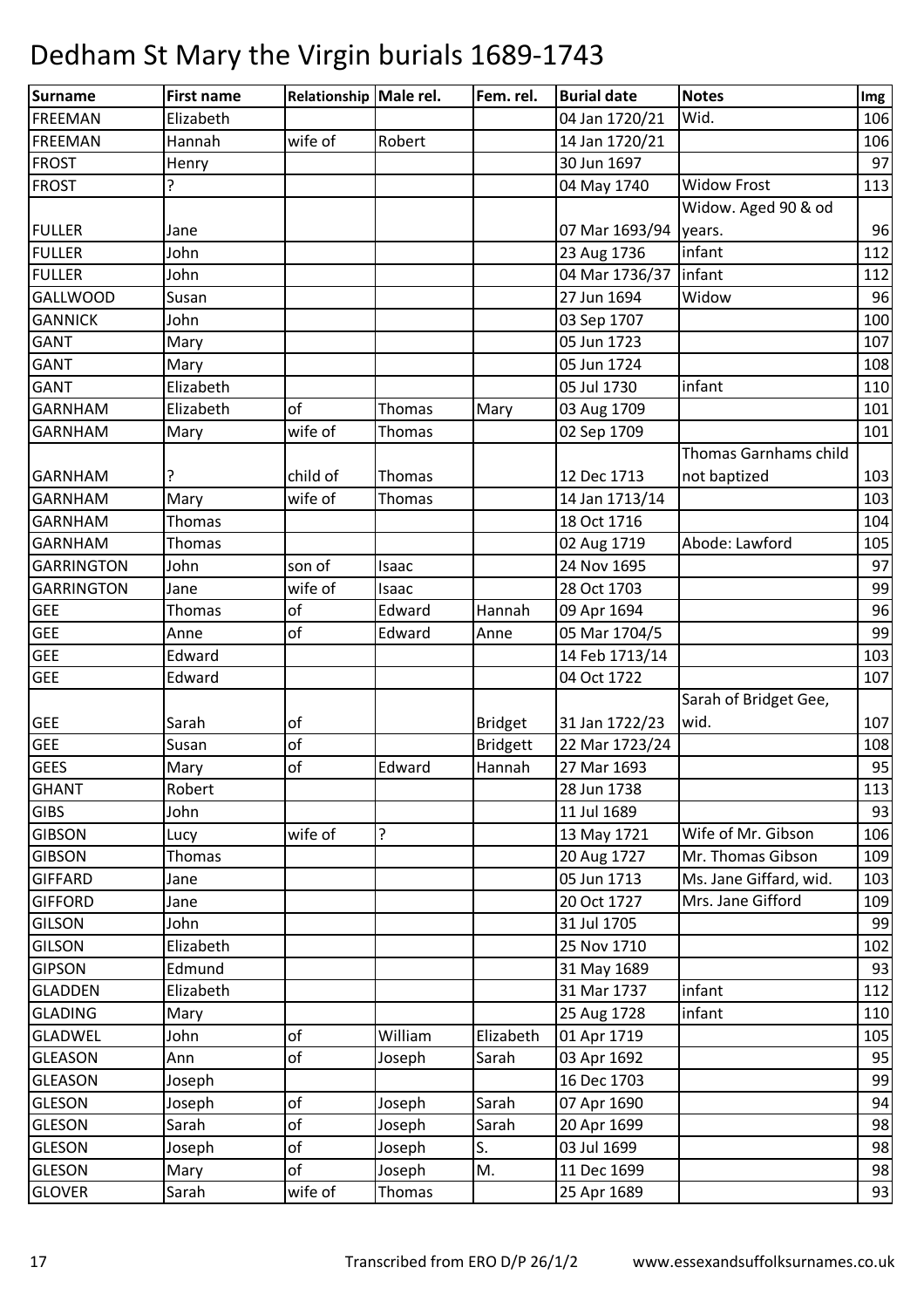| Surname         | <b>First name</b> | Relationship Male rel. |          | Fem. rel. | <b>Burial date</b> | <b>Notes</b>           | Img |
|-----------------|-------------------|------------------------|----------|-----------|--------------------|------------------------|-----|
| <b>GLOVER</b>   | Susan             |                        |          |           | 25 Apr 1697        | Widow                  | 97  |
| <b>GLOVER</b>   | Thomas            |                        |          |           | 18 Apr 1713        |                        | 103 |
| <b>GOBY</b>     | Thomas            |                        |          |           | 16 May 1704        |                        | 99  |
| <b>GOBY</b>     | Joanna            |                        |          |           | 30 Apr 1720        | Wid.                   | 105 |
| <b>GODDARD</b>  | Anne              | of                     | John     | Hannah    | 05 Jun 1705        |                        | 99  |
| <b>GODDARD</b>  | John              |                        |          |           | 16 Sep 1727        |                        | 109 |
| <b>GODDARD</b>  | Ann               |                        |          |           | 02 Feb 1731/32     | Widow                  | 111 |
| <b>GOFFE</b>    | Mary              |                        |          |           | 29 Oct 1689        |                        | 93  |
| <b>GOFFE</b>    | 5.                |                        |          |           | 22 Nov 1719        | Wid. Goffe             | 105 |
| <b>GOLD</b>     | Alice             |                        |          |           | 10 Jun 1711        |                        | 102 |
| GOLD            | Elizabeth         |                        |          |           | 27 Sep 1716        |                        | 104 |
| <b>GOLDING</b>  | James             |                        |          |           | 12 Jun 1694        |                        | 96  |
| <b>GOLDING</b>  | Susan             |                        |          |           | 21 Jun 1694        | Widow                  | 96  |
| <b>GOLDING</b>  | Sarah             | wife of                | Matthew  |           | 04 Jan 1703/4      |                        | 99  |
| <b>GOLDING</b>  | Matthew           |                        |          |           | 19 Oct 1716        |                        | 104 |
| <b>GOLDING</b>  | Clemence          |                        |          |           | 23 Jan 1723/24     |                        | 108 |
| <b>GOLDING</b>  | Mary              |                        |          |           | 26 Feb 1723/24     | Widow                  | 108 |
| GOOL            | John              |                        |          |           | 12 Nov 1726        |                        | 109 |
| <b>GORBEL</b>   | Abraham           |                        |          |           | 16 Jan 1741/42     | infant                 | 114 |
| <b>GOSLIN</b>   | Benjamin          |                        |          |           | 17 Jan 1732/33     | infant                 | 111 |
| <b>GOSLIN</b>   | Ann               |                        |          |           | 04 May 1737        |                        | 113 |
|                 |                   |                        |          |           |                    | First name not in      |     |
| <b>GOSLIN</b>   | ?                 | child of               | Benjamin |           | 02 Aug 1739        | register.              | 113 |
| <b>GOSLIN</b>   | Mary              |                        |          |           | 21 Jan 1740/41     |                        | 114 |
| <b>GOSLING</b>  | <b>Thomas</b>     |                        |          |           | 04 Sep 1694        |                        | 96  |
| <b>GOSLING</b>  | Susan             | wife of                | Benj.    |           | 30 Dec 1694        | Abode: Bromly          | 96  |
| <b>GOSLING</b>  | Eliz.             | dau of                 | Isaac    | Mary      | 09 Jul 1721        |                        | 106 |
| <b>GOSTLING</b> | <b>Thomas</b>     |                        |          |           | 11 Jun 1693        |                        | 95  |
| <b>GOSTLING</b> | Mary              | wife of                | Thomas   |           | 26 Nov 1693        |                        | 96  |
| <b>GRAFTON</b>  | Peter             |                        |          |           | 14 Jan 1722/23     | A stranger             | 107 |
| <b>GREEN</b>    | Mary              | <b>of</b>              | John     | Susan     | 22 Aug 1706        |                        | 100 |
| <b>GREEN</b>    | Susan             |                        |          |           | 11 May 1719        |                        | 105 |
| <b>GREEN</b>    | Abraham           |                        |          |           | 08 Dec 1732        | infant                 | 111 |
| <b>GREEN</b>    | Anne              |                        |          |           | 19 Jun 1734        | infant                 | 111 |
| <b>GREEN</b>    | Robert            |                        |          |           | 19 Jan 1736/37     | infant                 | 112 |
| <b>GREEN</b>    | Abraham           |                        |          |           | 13 Mar 1736/37     | infant                 | 112 |
| <b>GREEN</b>    | Isaac             |                        |          |           | 25 Mar 1743        | infant                 | 114 |
|                 |                   |                        |          |           |                    | Arnold Greoning's 3    |     |
| <b>GREONING</b> | ?                 | child of               | Arnold   |           | 05 Jan 1704/5      | children               | 99  |
| <b>GREONING</b> | Elizabeth         | of                     | Arnold   | Eliza.    | 28 Jan 1704/5      |                        | 99  |
| <b>GREONING</b> | Arnold            | of                     | Arnold   | Elizabeth | 29 Oct 1706        |                        | 100 |
|                 |                   |                        |          |           |                    | Mr Thomas Grey         |     |
|                 |                   |                        |          |           |                    | Minister of Dedham.    |     |
|                 |                   |                        |          |           |                    | Buryed at Cavendish in |     |
| <b>GREY</b>     | Thomas            |                        |          |           | 12 Jan 1691/92     | Suff.                  | 94  |
| <b>GREY</b>     | Sarah             | of                     | Benjamin | Sarah     | 08 May 1706        |                        | 100 |
| <b>GRIMSEY</b>  | Thomas            | of                     | Samuel   | Mary      | 08 Jul 1705        |                        | 99  |
| <b>GRIMSEY</b>  | Mary              | of                     | Samuel   | Mary      | 14 Oct 1707        |                        | 100 |
| <b>GRIMSEY</b>  | Samuel            |                        |          |           | 18 May 1719        | Samuel Grimsey junr    | 105 |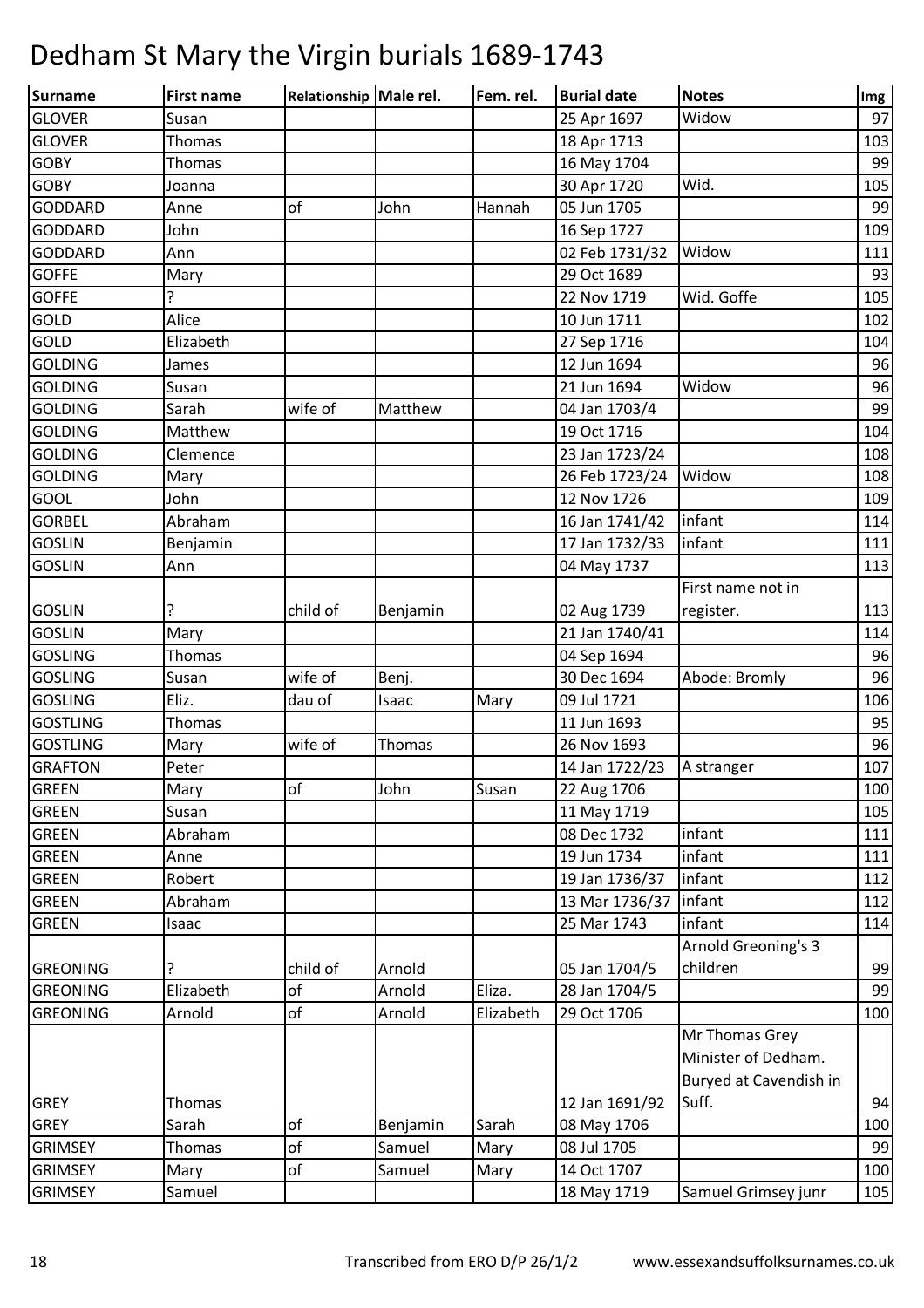| Surname         | <b>First name</b> | Relationship Male rel. |         | Fem. rel. | <b>Burial date</b>      | <b>Notes</b>        | Img |
|-----------------|-------------------|------------------------|---------|-----------|-------------------------|---------------------|-----|
| <b>GRIMSEY</b>  | Samuel            |                        |         |           | 21 May 1719             | Samuel Grimsey senr | 105 |
| <b>GRIMSEY</b>  | Mary              |                        |         |           | 04 Dec 1728             |                     | 110 |
| <b>GRIMSEY</b>  | Elizabeth         |                        |         |           | 29 Jun 1732             |                     | 111 |
| <b>GRIMSY</b>   | Mary              | of                     | Sam.    | Mary      | 03 May 1696             |                     | 97  |
| <b>GRIMSY</b>   | John              | of                     | Sam.    | Mary      | 22 Mar 1699/00          |                     | 98  |
| <b>GRIMWOOD</b> | Richard           |                        |         |           | 09 Mar 1737/38   infant |                     | 113 |
| <b>GRINING</b>  | Margaret          | wife of                | Arnald  |           | 19 Jun 1692             |                     | 95  |
| <b>GROOM</b>    | Elizabeth         |                        |         |           | 17 May 1689             |                     | 93  |
| <b>GROSE</b>    | John              |                        |         |           | 14 Feb 1697/98          |                     | 97  |
| <b>GROVE</b>    | <b>Bridgett</b>   |                        |         |           | 30 Oct 1728             | infant              | 110 |
|                 |                   |                        |         |           |                         | First name not in   |     |
| <b>GROVE</b>    | ?                 |                        |         |           | 14 Apr 1733             | register. infant    | 111 |
| <b>GROVE</b>    | <b>Bridget</b>    |                        |         |           | 28 Sep 1734             | infant              | 112 |
| <b>GULL</b>     | Ann               |                        |         |           | 06 Feb 1693/94          | Widdow              | 96  |
| <b>GULL</b>     | John              |                        |         |           | 30 Aug 1716             |                     | 104 |
| <b>GULL</b>     | Mary              | of                     | Tho.    | Mary      | 17 Sep 1721             |                     | 106 |
| <b>GULL</b>     | Wm.               |                        |         |           | 28 May 1725             |                     | 108 |
| <b>GULL</b>     | Susanna           |                        |         |           | 23 Jan 1728/29          |                     | 110 |
| <b>GULL</b>     | Mary              |                        |         |           | 08 Oct 1741             |                     | 114 |
| <b>GYLES</b>    | Susan             |                        |         |           | 29 Apr 1737             |                     | 112 |
| <b>HALL</b>     | Mary              | wife of                | Robert  |           | 16 Nov 1693             |                     | 96  |
| <b>HALL</b>     | Robert            |                        |         |           | 13 Apr 1697             |                     | 97  |
| <b>HALL</b>     | Mary              |                        |         |           | 12 Jan 1719/20          |                     | 105 |
| HAM             | Samuel            | of                     | Samuel  | Sarah     | 04 Apr 1689             |                     | 93  |
| HAM             | Abraham           |                        |         |           | 28 Aug 1689             | Abode: Ardleigh     | 93  |
| <b>HAM</b>      | Elizabeth         | wife of                | Robert  |           | 04 Feb 1689/90          |                     | 93  |
| HAM             | Daniel            | of                     | Dan.    | Elizab.   | 26 May 1692             |                     | 95  |
| <b>HAM</b>      | Elizabeth         | of                     | Dan.    | Elizab.   | 12 Sep 1693             |                     | 95  |
| HAM             | John              |                        |         |           | 21 Apr 1694             |                     | 96  |
| <b>HAM</b>      | Sarah             | of                     | John    | Sarah     | 22 Jun 1694             |                     | 96  |
| <b>HAM</b>      | Richard           |                        |         |           | 21 Aug 1694             |                     | 96  |
| <b>HAM</b>      | Sarah             | wife of                | John    |           | 19 Feb 1694/95          |                     | 96  |
| HAM             | Alice             |                        |         |           | 19 May 1695             | Widow               | 96  |
| HAM             | Daniell           |                        |         |           | 13 Jun 1695             |                     | 96  |
| HAM             | Stephen           |                        |         |           | 26 Jun 1696             |                     | 97  |
| <b>HAM</b>      | Jonathan          |                        |         |           | 25 Jan 1696/97          |                     | 97  |
| <b>HAM</b>      | Joseph            |                        |         |           | 07 Jun 1698             |                     | 97  |
| HAM             | John              |                        |         |           | 12 Aug 1698             | Kild by a waggon    | 97  |
| HAM             | Jonathan          |                        |         |           | 10 Dec 1700             |                     | 98  |
| HAM             | Job               |                        |         |           | 06 Mar 1700/1           |                     | 98  |
| <b>HAM</b>      | Samuel            | of                     | Benj.   |           | 02 Apr 1701             |                     | 98  |
| <b>HAM</b>      | Susanna           | of                     | Isaac   | Elisab.   | 04 Oct 1721             |                     | 106 |
| HAM             | Saml.             | of                     | Abraham |           | 04 Aug 1722             |                     | 107 |
| HAM             | Elisabeth         |                        |         |           | 08 Sep 1722             |                     | 107 |
| HAM             | Isaac             |                        |         |           | 03 Sep 1722             | Infant              | 107 |
| <b>HAM</b>      | Mary              | of                     | Isaac   | Mary      | 14 Oct 1722             |                     | 107 |
| <b>HAM</b>      | Miriam            |                        |         |           | 18 Oct 1722             |                     | 107 |
| HAM             | Susanna           |                        |         |           | 17 Nov 1722             |                     | 107 |
| HAM             | Tabitha           |                        |         |           | 18 Dec 1722             |                     | 107 |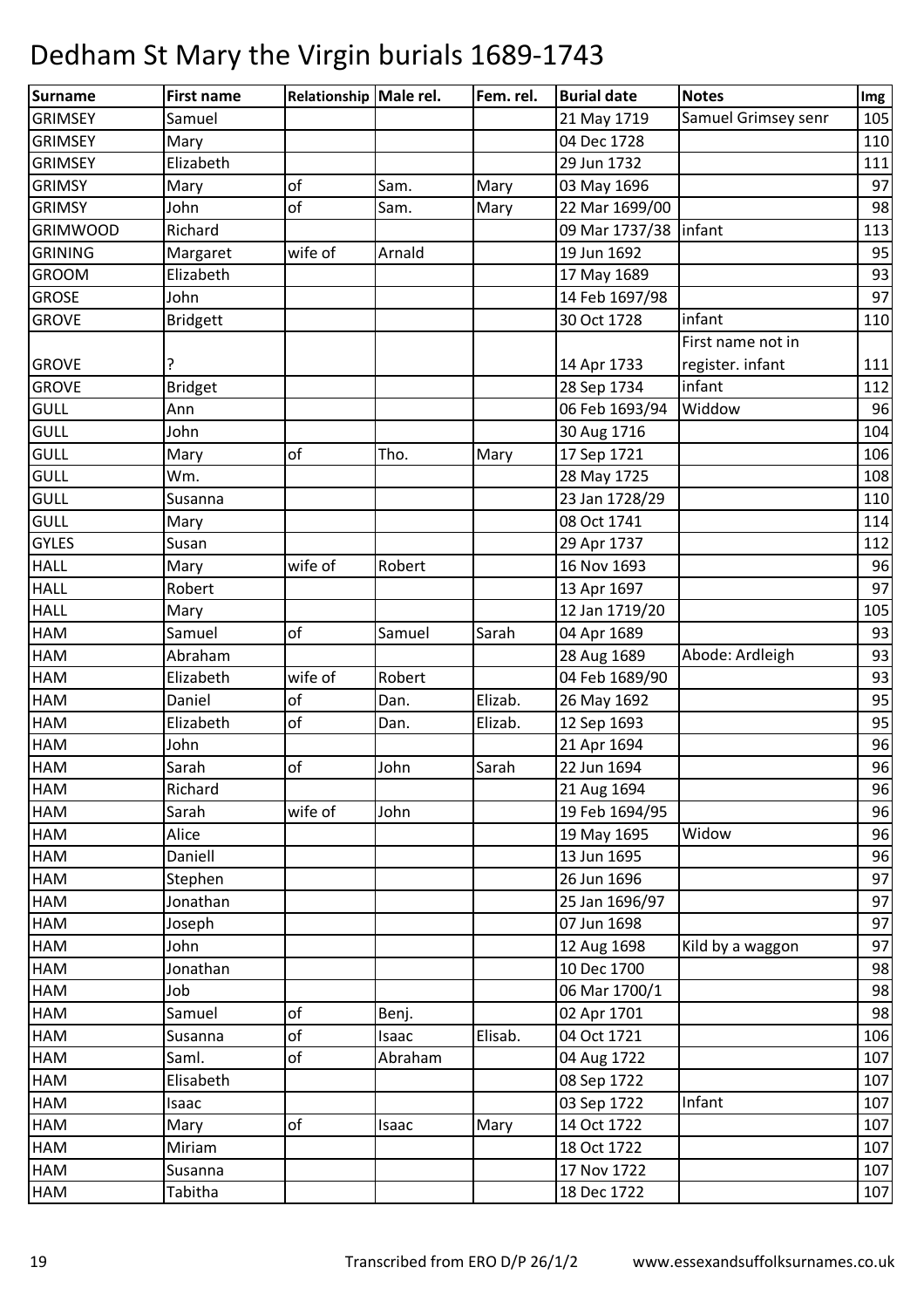| <b>Surname</b> | <b>First name</b> | Relationship Male rel. |          | Fem. rel. | <b>Burial date</b> | <b>Notes</b>          | Img |
|----------------|-------------------|------------------------|----------|-----------|--------------------|-----------------------|-----|
| HAM            | Eliz.             |                        |          |           | 06 Jan 1722/23     |                       | 107 |
| <b>HAM</b>     | Elizabeth         |                        |          |           | 12 Nov 1727        |                       | 109 |
| <b>HAM</b>     | James             |                        |          |           | 17 Sep 1728        | infant                | 110 |
| <b>HAM</b>     | Phebe             |                        |          |           | 31 May 1730        |                       | 110 |
| <b>HAM</b>     | Abraham           |                        |          |           | 08 Jun 1730        | infant                | 110 |
| <b>HAM</b>     | Martha            |                        |          |           | 05 Feb 1730/31     |                       | 110 |
| <b>HAM</b>     | William           |                        |          |           | 13 Feb 1730/31     |                       | 110 |
| <b>HAM</b>     | Israel            |                        |          |           | 18 May 1731        |                       | 111 |
| <b>HAM</b>     | John              |                        |          |           | 03 Feb 1731/32     |                       | 111 |
| <b>HAM</b>     | Samll.            | son of                 | Enoch    |           | 14 Sep 1734        |                       | 112 |
| <b>HAM</b>     | Abraham           |                        |          |           | 24 Sep 1735        | infant                | 112 |
| <b>HAM</b>     | Abraham           |                        |          |           | 20 Apr 1737        |                       | 112 |
| <b>HAM</b>     | Elizabeth         |                        |          |           | 08 May 1737        | infant                | 113 |
| <b>HAM</b>     | Enoch             |                        |          |           | 27 Aug 1737        | infant                | 113 |
| <b>HAM</b>     | Deborah           |                        |          |           | 20 Nov 1737        | infant                | 113 |
| <b>HAM</b>     | Hannah            |                        |          |           | 24 Aug 1738        |                       | 113 |
| <b>HAM</b>     | Benjamin          |                        |          |           | 15 Nov 1738        |                       | 113 |
| <b>HAM</b>     | Esther            |                        |          |           | 19 Jun 1739        |                       | 113 |
| <b>HAM</b>     | Isaac             |                        |          |           | 30 Jun 1740        |                       | 113 |
| <b>HAM</b>     | Elizabeth         |                        |          |           | 16 Oct 1740        | Widow                 | 114 |
| HAM            | James             |                        |          |           | 05 Oct 1741        | infant                | 114 |
| HAM            | Elisabeth         |                        |          |           | 07 Apr 1742        |                       | 114 |
| <b>HAMM</b>    | James             |                        |          |           | 13 Jan 1690/91     |                       | 94  |
| <b>HAMM</b>    | Sarah             | of                     | John     | Sarah     | 16 Aug 1691        |                       | 94  |
| HAMM           | Nathaniel         |                        |          |           | 26 Nov 1693        |                       | 96  |
| HAMM           | Mary              | widow of               | Jos.     |           | 11 Sep 1703        |                       | 99  |
| HAMM           | Eliza.            | wife of                | John     |           | 04 Feb 1703/4      |                       | 99  |
| HAMM           | Mary              | of                     | Abraham  | Mary      | 03 Jun 1705        |                       | 99  |
| <b>HAMM</b>    | John              | of                     | John     | Esther    | 23 May 1706        |                       | 100 |
| <b>HAMM</b>    | Esther            | wife of                | John     |           | 26 May 1706        |                       | 100 |
| <b>HAMM</b>    | Isaac             |                        |          |           | 09 Feb 1706/7      | Isaac Hamm senr       | 100 |
| HAMM           | Samuel            |                        |          |           | 11 Jan 1707/8      |                       | 100 |
| HAMM           | Prudence          |                        |          |           | 18 Apr 1708        | Widdow                | 100 |
| HAMM           | Israel            |                        |          |           | 13 Mar 1708/9      |                       | 101 |
| HAMM           | Phoebe            | of                     | Benjamin | Elizabeth | 31 Aug 1709        |                       | 101 |
| HAMM           | Mary              |                        |          |           | 16 Sep 1709        | Widd.                 | 101 |
| HAMM           | Mary              |                        |          |           | 22 Nov 1710        | Wid.                  | 102 |
| HAMM           | John              |                        |          |           | 05 Jul 1711        |                       | 102 |
| HAMM           | Susan             | of                     | Isaac    | Elizabeth | 26 Jul 1711        |                       | 102 |
| HAMM           | Mary              | wife of                | Abraham  |           | 23 Sep 1712        |                       | 102 |
|                |                   |                        |          |           |                    | Isaac Hamm's inft not |     |
| <b>HAMM</b>    | ?                 | infant of              | Isaac    |           | 20 Jun 1713        | bapt.                 | 103 |
| HAMM           | Sarah             | wife of                | Robert   |           | 02 Nov 1714        |                       | 103 |
| HAMM           | Robert            |                        |          |           | 29 Dec 1714        |                       | 103 |
| HAMM           | Elias             | of                     | Abraham  |           | 20 Jan 1714/15     |                       | 103 |
| HAMM           | Martha            |                        |          |           | 07 Oct 1715        |                       | 103 |
| HAMM           | <b>Statius</b>    | of                     | Isaac    | Elizabeth | 15 Jan 1715/16     |                       | 104 |
| HAMM           | Jonathan          | of                     | Jonathan | Elizabeth | 16 Apr 1717        |                       | 104 |
| HAMM           | Elizabeth         | of                     | John     | Elizabeth | 10 Aug 1717        |                       | 104 |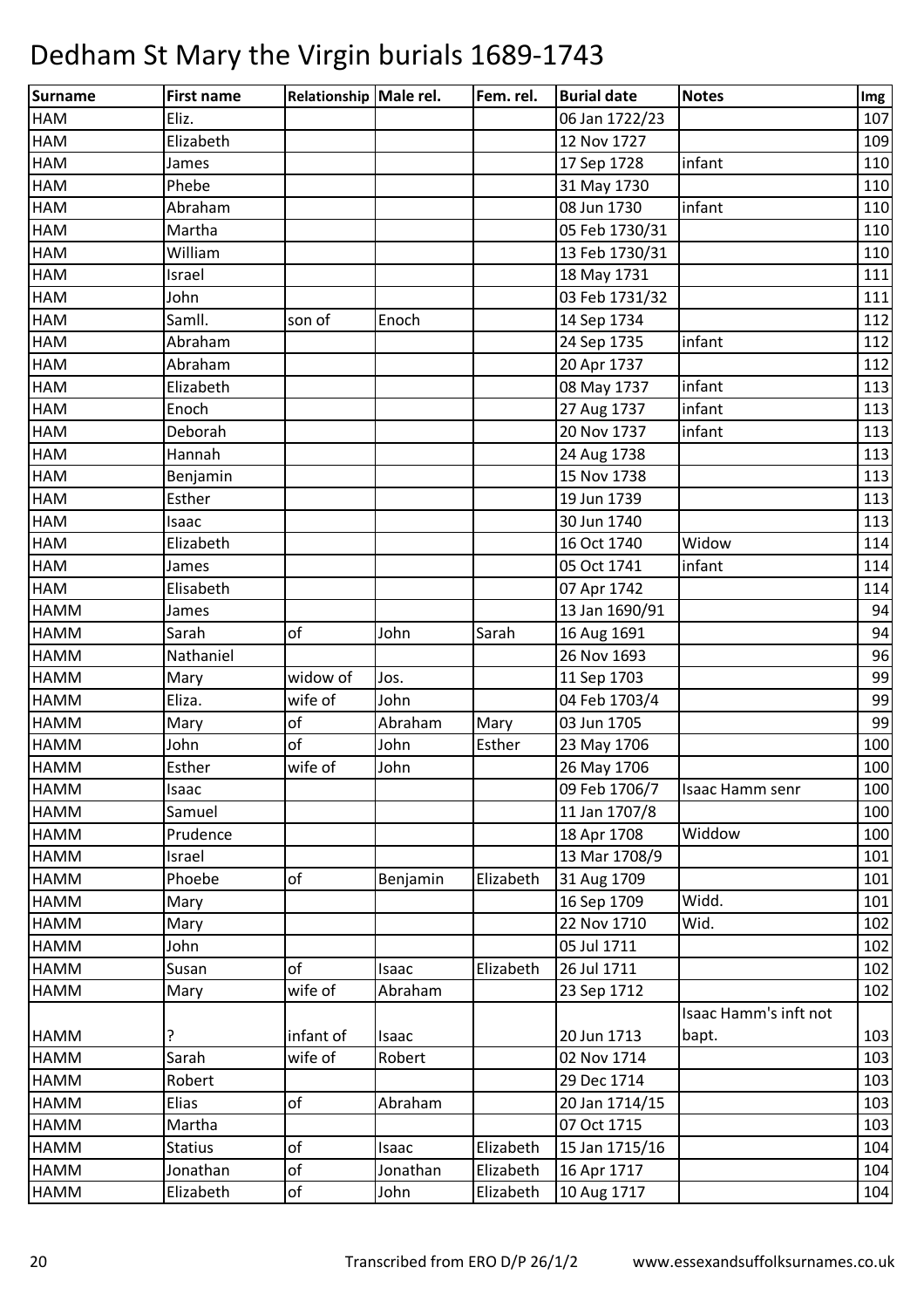| Surname          | <b>First name</b> | Relationship Male rel. |         | Fem. rel. | <b>Burial date</b>              | <b>Notes</b>           | Img |
|------------------|-------------------|------------------------|---------|-----------|---------------------------------|------------------------|-----|
| <b>HAMM</b>      | Anne              |                        |         |           | 31 Jan 1719/20                  | Wid.                   | 105 |
| <b>HAMM</b>      | Sarah             |                        |         |           | 05 Jul 1720                     | Wid.                   | 106 |
| <b>HAMM</b>      | Susan             | of                     | Isaac   | Elizabeth | 12 Aug 1720                     |                        | 106 |
| <b>HAMM</b>      | Elizabeth         | of                     | John    | Elizabeth | 30 Jan 1720/21                  |                        | 106 |
| <b>HAMMOND</b>   | Elizabeth         | of                     | John    | Mary      | 14 Mar 1704/5                   |                        | 99  |
| <b>HAMMOND</b>   | Eliz.             |                        |         |           | 01 Jan 1725/26                  |                        | 109 |
|                  |                   |                        |         |           |                                 | First name not in      |     |
| <b>HAMMOND</b>   | ?                 |                        |         |           | 17 Mar 1731/32 register. infant |                        | 111 |
| <b>HAMMOND</b>   | Oliver            |                        |         |           | 03 Dec 1734                     |                        | 112 |
| <b>HANDICOCK</b> | James             |                        |         |           | 23 Aug 1730                     |                        | 110 |
| <b>HARRIS</b>    | Gilbert           |                        |         |           | 14 May 1733                     |                        | 111 |
| <b>HARRIS</b>    | William           |                        |         |           | 03 Feb 1733/34                  |                        | 111 |
| <b>HARRISON</b>  | William           |                        |         |           | 08 Oct 1695                     |                        | 97  |
| <b>HARRISON</b>  | Mary              |                        |         |           | 02 Dec 1701                     |                        | 98  |
| <b>HARRISON</b>  | Mary              |                        |         |           | 18 Apr 1709                     | Widd.                  | 101 |
| <b>HARRISON</b>  | Elizabeth         |                        |         |           | 10 Sep 1710                     | Widd.                  | 101 |
| <b>HART</b>      | Sarah             |                        |         |           | 10 Feb 1716/17                  |                        | 104 |
|                  |                   |                        |         |           |                                 |                        |     |
| <b>HARVEY</b>    | John              |                        |         |           | 03 Feb 1697/98                  | John Harvey at the Gun | 97  |
| <b>HARVEY</b>    | Elizabeth         | wife of                | John    |           | 30 Jan 1704/5                   |                        | 99  |
| <b>HARVEY</b>    | John              |                        |         |           | 10 Feb 1705/6                   |                        | 99  |
| <b>HARVEY</b>    | Anne              |                        |         |           | 06 Apr 1711                     | Wid.                   | 102 |
| <b>HARVEY</b>    | Ann               | wife of                | John    |           | 16 Nov 1721                     |                        | 106 |
| <b>HARWOOD</b>   | Judith            | wife of                | Edm.    |           | 19 Mar 1695/96                  | Abode: Horsly          | 97  |
| <b>HASELL</b>    | Vertue            | wife of                | Matthew |           | 30 Oct 1719                     |                        | 105 |
| <b>HAST</b>      | John              |                        |         |           | 08 Mar 1725/26                  |                        | 109 |
| <b>HATCH</b>     | Ann               | wife of                | Wm.     |           | 29 Mar 1692                     |                        | 95  |
| <b>HATCH</b>     | 5.                |                        |         |           | 21 May 1693                     | <b>Widdow Hatch</b>    | 95  |
| <b>HATCH</b>     | William           |                        |         |           | 17 Jul 1693                     |                        | 95  |
| <b>HATCH</b>     | Samuel            |                        |         |           | 08 May 1709                     |                        | 101 |
|                  |                   |                        |         |           |                                 | Elizabeth of Martha    |     |
| <b>HATCH</b>     | Elizabeth         | of                     |         | Martha    | 17 Oct 1709                     | Hatch, widd.           | 101 |
| <b>HATCH</b>     | Martha            | of                     |         | 5.        | 14 Oct 1711                     | Martha of Wid. Hatch   | 102 |
| <b>HATCH</b>     | Anne              | of                     | Samuel  | Mary      | 03 Jul 1714                     |                        | 103 |
| <b>HATCH</b>     | Mary              | of                     | Samuel  | Mary      | 18 Jul 1714                     |                        | 103 |
| <b>HATCH</b>     | Samuel            | of                     | Samuel  | Mary      | 09 Aug 1714                     |                        | 103 |
| <b>HATCH</b>     | Susan             | of                     | Samuel  | Mary      | 19 May 1720                     |                        | 105 |
| <b>HATCH</b>     | Wm.               | of                     | Saml.   | Mary      | 31 Aug 1721                     |                        | 106 |
| <b>HATCH</b>     | Samuel            |                        |         |           | 02 Feb 1733/34                  | infant                 | 111 |
|                  |                   |                        |         |           |                                 | First name not in      |     |
| <b>HATCH</b>     |                   |                        |         |           | 21 Apr 1737                     | register. infant       | 112 |
| <b>HATCH</b>     | Elizabeth         |                        |         |           | 23 Sep 1737                     |                        | 113 |
| <b>HATCH</b>     | Hannah            |                        |         |           | 10 May 1738                     |                        | 113 |
| <b>HATCH</b>     | Sarah             |                        |         |           | 30 Dec 1738                     | infant                 | 113 |
| <b>HATCHER</b>   | Mary              | wife of                | Stephen |           | 28 Jul 1689                     |                        | 93  |
| <b>HATCHER</b>   | Mary              | of                     | Stephen |           | 13 Mar 1699/00                  |                        | 98  |
| <b>HATCHER</b>   | Eliz.             | of                     | Stephen |           | 12 Jul 1701                     |                        | 98  |
| <b>HATCHER</b>   | Stephen           |                        |         |           | 22 May 1715                     |                        | 103 |
| <b>HATCHER</b>   | James             |                        |         |           | 09 Apr 1720                     |                        | 105 |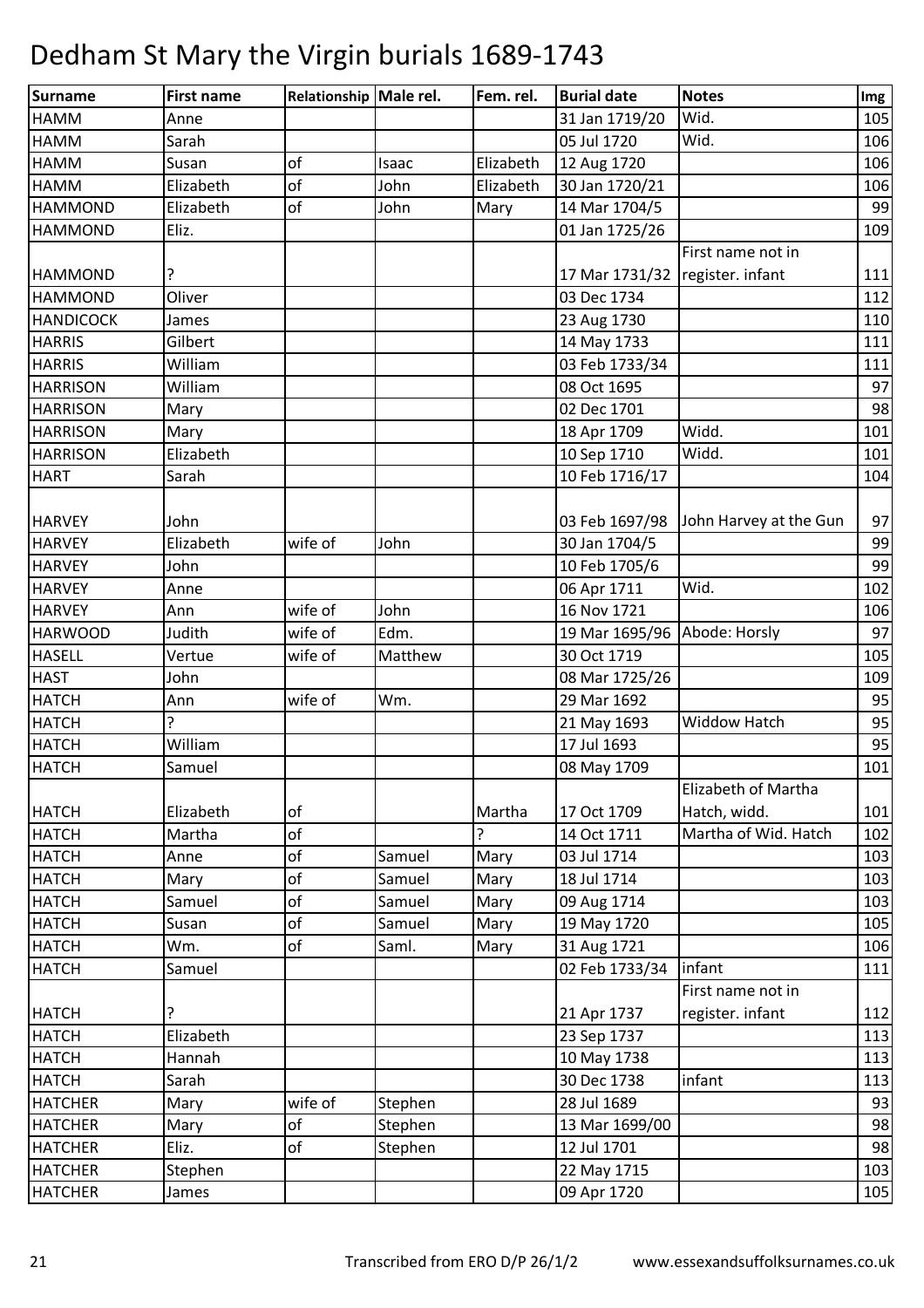| Surname          | <b>First name</b> | Relationship Male rel. |         | Fem. rel. | <b>Burial date</b> | <b>Notes</b>         | Img |
|------------------|-------------------|------------------------|---------|-----------|--------------------|----------------------|-----|
| <b>HATCHER</b>   | Elizabeth         |                        |         |           | 18 Jan 1723/24     | Widow                | 108 |
| <b>HATCHER</b>   | Stephen           |                        |         |           | 01 May 1736        | infant               | 112 |
| <b>HAWARD</b>    | John              |                        |         |           | 15 Jun 1742        |                      | 114 |
| <b>HAYLES</b>    | Hannah            |                        |         |           | 04 May 1736        |                      | 112 |
| <b>HAYLES</b>    | Hannah            |                        |         |           | 28 Aug 1736        | infant               | 112 |
| <b>HAYWARD</b>   | Mary              |                        |         |           | 12 Feb 1731/32     | infant               | 111 |
| HAZELL           | Mathew            |                        |         |           | 21 Oct 1730        |                      | 110 |
| <b>HEDG</b>      | Joshua            | son of                 | Joshua  |           | 03 Sep 1721        |                      | 106 |
| <b>HEDG</b>      | Ann               | of                     | Joshua  | Rose      | 16 Aug 1726        |                      | 109 |
| <b>HEDGE</b>     | Joshua            | of                     | Joshua  | Mary      | 02 Feb 1719/20     |                      | 105 |
| <b>HEDGE</b>     | Mary              | of                     | Joshua  | Mary      | 10 Sep 1720        |                      | 106 |
| <b>HEDGE</b>     | Mary              | wife of                | Joshua  |           | 07 Nov 1720        |                      | 106 |
| <b>HEDGE</b>     | Joshua            |                        |         |           | 13 Oct 1741        |                      | 114 |
| <b>HEYHAM</b>    | Thomas            |                        |         |           | 29 Mar 1692        |                      | 95  |
| <b>HIGHAM</b>    | Ann               |                        |         |           | 04 Dec 1700        | Widow                | 98  |
| <b>HIGHAM</b>    | Thomas            | of                     | Tho.    | Rebecca   | 28 Nov 1703        |                      | 99  |
| <b>HIGHAM</b>    | William           | of                     | William | Abigail   | 23 Jul 1708        |                      | 100 |
| <b>HIGHAM</b>    | Abigail           | of                     | William | Abigail   | 10 Aug 1709        |                      | 101 |
| <b>HIGHAM</b>    | Sarah             | of                     | William | Abigail   | 25 Jun 1710        |                      | 101 |
| <b>HIGHAM</b>    | Nathaniel         |                        |         |           | 01 Apr 1714        |                      | 103 |
| <b>HIGHAM</b>    | Elizabeth         | of                     | James   | Mary      | 11 Sep 1714        |                      | 103 |
| <b>HIGHAM</b>    | John              | of                     | Thomas  | Rebecca   | 10 Jul 1716        |                      | 104 |
| <b>HIGHAM</b>    | John              | of                     | William | Abigail   | 03 Aug 1718        |                      | 104 |
| <b>HIGHAM</b>    | Samuel            |                        |         |           | 23 Jan 1733/34     |                      | 111 |
| <b>HIGHAM</b>    | Thomas            |                        |         |           | 04 Aug 1734        | infant               | 111 |
| <b>HIGHAM</b>    | Elizabeth         |                        |         |           | 29 Sep 1736        | infant               | 112 |
| <b>HIGHAM</b>    | Elizabeth         |                        |         |           | 04 Jan 1738/39     | Widow                | 113 |
| <b>HIGHAM</b>    | Mary              |                        |         |           | 06 Mar 1738/39     | linfant              | 113 |
| <b>HIGHAM</b>    | William           |                        |         |           | 10 May 1741        |                      | 114 |
| <b>HILL</b>      | John              | of                     | John    | Elizabeth | 28 May 1714        |                      | 103 |
| <b>HILLS</b>     | Ann               | оf                     | John    | Ann       | 11 Jun 1693        |                      | 95  |
| <b>HILLS</b>     | Henry             |                        |         |           | 30 Dec 1719        |                      | 105 |
| <b>HILLS</b>     | Susan             |                        |         |           | 02 Jul 1723        |                      | 107 |
| <b>HILLS</b>     | Mary              | of                     | John    |           | 12 Oct 1726        |                      | 109 |
| <b>HINSHAM</b>   | Alice             |                        |         |           | 19 Apr 1689        |                      | 93  |
| <b>HINSON</b>    | Elizabeth         |                        |         |           | 20 Dec 1691        | Widdow               | 94  |
| <b>HIRSAM</b>    | Mary              |                        |         |           | 26 Aug 1724        |                      | 108 |
| <b>HIRSHUM</b>   | John              | child of               |         | Sarah     | 05 Mar 1723/24     | <b>Bastard child</b> | 108 |
| <b>HIRSUM</b>    | Mary              |                        |         |           | 26 Aug 1723        |                      | 107 |
| <b>HITCHCOCK</b> | Mary              | wife of                | Wm.     |           | 21 May 1692        |                      | 95  |
| <b>HITCHCOCK</b> | Elizabeth         | оf                     | Wm.     | Elizab.   | 02 Jan 1693/94     |                      | 96  |
| <b>HITCHCOCK</b> | Adam              |                        |         |           | 31 Jan 1721/22     |                      | 106 |
|                  |                   |                        |         |           |                    | First name not in    |     |
| <b>HITCHCOCK</b> | ?                 | infant of              | John    |           | 29 Aug 1723        | register             | 107 |
|                  |                   |                        |         |           |                    | First name not in    |     |
| <b>HITCHCOCK</b> | ?                 | infant of              | John    |           | 29 Aug 1724        | register             | 108 |
| <b>HITCHCOCK</b> | John              |                        |         |           | 29 Sep 1726        |                      | 109 |
| <b>HITCHCOCK</b> | Elizabeth         |                        |         |           | 06 Mar 1727/28     |                      | 110 |
| <b>HITCHCOCK</b> | Adam              |                        |         |           | 06 May 1730        | infant               | 110 |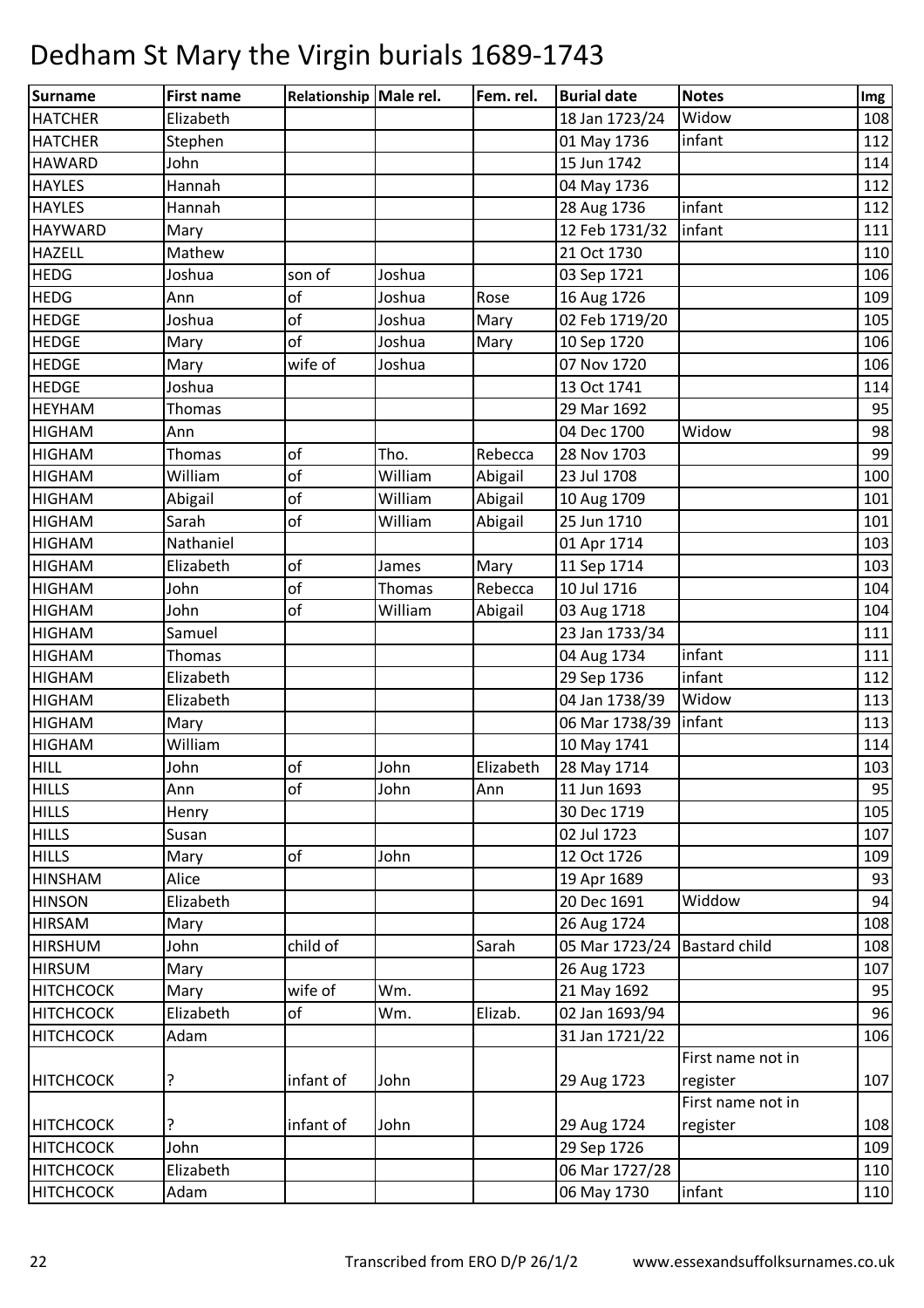| <b>Surname</b>    | <b>First name</b> | Relationship Male rel. |         | Fem. rel. | <b>Burial date</b> | <b>Notes</b>             | Img |
|-------------------|-------------------|------------------------|---------|-----------|--------------------|--------------------------|-----|
| <b>HITCHECOCK</b> | Ann               |                        |         |           | 01 Feb 1740/41     | Wid.                     | 114 |
| <b>HITCHECOCK</b> | Deborah           |                        |         |           | 22 May 1741        |                          | 114 |
| <b>HITCHICOCK</b> | Thomasin          |                        |         |           | 10 Feb 1694/95     | Widow                    | 96  |
| <b>HITCHICOCK</b> | Willm.            |                        |         |           | 06 Mar 1697/98     |                          | 97  |
| <b>HITCHICOCK</b> | John              |                        |         |           | 20 Jul 1707        | John Hitchicock senr     | 100 |
| <b>HITCHICOCK</b> | Mary              |                        |         |           | 31 Dec 1708        | Widd.                    | 101 |
| <b>HITCHICOCK</b> | Hannah            | wife of                | John    |           | 17 Apr 1710        |                          | 101 |
|                   |                   |                        |         |           |                    | John Hitchicock's still- |     |
| <b>HITCHICOCK</b> |                   | child of               | John    |           | 17 Nov 1719        | born child               | 105 |
| <b>HOBROCK</b>    | Abraham           | of                     | Abraha. |           | 10 Oct 1721        |                          | 106 |
| <b>HOBROUGH</b>   | Mary              |                        |         |           | 12 Feb 1727/28     |                          | 109 |
| <b>HOLBOROUGH</b> | Abraham           |                        |         |           | 01 May 1731        |                          | 111 |
| <b>HOLBROOK</b>   | Mary              | of                     | Abraham | Mary      | 19 Jul 1718        |                          | 104 |
| <b>HOLDEN</b>     | Sarah             | of                     | Thomas  | Margarett | 22 Feb 1703/4      |                          | 99  |
| <b>HOLDEN</b>     | Sarah             | of                     | Thomas  | Margarett | 25 Aug 1709        |                          | 101 |
| <b>HOLDING</b>    | Thomas            |                        |         |           | 05 Nov 1696        |                          | 97  |
| <b>HONOX</b>      | Joshua            |                        |         |           | 19 May 1722        |                          | 107 |
| <b>HOSPITT</b>    | Edward            |                        |         |           | 07 Mar 1692/93     |                          | 95  |
| <b>HOUCHIN</b>    | Hannah            |                        |         |           | 18 Aug 1718        | Wid.                     | 104 |
| <b>HOUCHING</b>   | Arthur            |                        |         |           | 17 Mar 1695/96     |                          | 97  |
| <b>HOUCHING</b>   | Arthur            |                        |         |           | 28 Feb 1700/1      |                          | 98  |
| <b>HOW</b>        | Samuel            |                        |         |           | 17 Apr 1735        | infant                   | 112 |
| <b>HOWARD</b>     | Elizabeth         | of                     |         | Thomasin  | 07 Jul 1689        |                          | 93  |
| <b>HOWARD</b>     | Mary              |                        |         |           | 06 Jun 1702        |                          | 98  |
| <b>HOWARD</b>     | Hannah            | of                     | William | Hannah    | 29 Sep 1715        |                          | 103 |
| <b>HOWARD</b>     | Catharine         |                        |         |           | 25 Mar 1722        |                          | 106 |
| <b>HOWARD</b>     | Christopher       | of                     | Wm.     | Mary      | 26 Oct 1722        |                          | 107 |
| <b>HOWARD</b>     | William           |                        |         |           | 05 Jul 1733        |                          | 111 |
| <b>HOWARD</b>     | John              |                        |         |           | 11 Nov 1734        |                          | 112 |
| <b>HOWSEEN</b>    | John              |                        |         |           | 20 Jun 1738        | infant                   | 113 |
| <b>HOWSEEN</b>    | Thomas            |                        |         |           | 20 Jun 1739        | infant                   | 113 |
| <b>HOWSEEN</b>    | John              |                        |         |           | 09 Jul 1740        | infant                   | 113 |
| <b>HOWSEEN</b>    | Elisab.           |                        |         |           | 26 Aug 1741        | infant                   | 114 |
| <b>HOWSEIN</b>    | William           |                        |         |           | 15 Nov 1736        | infant                   | 112 |
| HOY               | Ann               | of                     | Edwd.   | Susan     | 02 Mar 1721/22     |                          | 106 |
| <b>HOY</b>        | John              | of                     | Jefory  | Martha    | 26 May 1722        |                          | 107 |
| <b>HOY</b>        | Edward            |                        |         |           | 25 Jan 1722/23     |                          | 107 |
| <b>HOY</b>        | Martha            |                        |         |           | 21 Mar 1730/31     |                          | 110 |
| <b>HOYE</b>       | Jeffery           | of                     | Jeffery | Martha    | 14 Jun 1720        |                          | 106 |
| <b>HUBARD</b>     | Margaret          |                        |         |           | 16 Feb 1737/38     | infant                   | 113 |
| <b>HUBARD</b>     | Margaret          |                        |         |           | 16 Feb 1737/38     |                          | 113 |
| <b>HUBBARD</b>    | Samuel            |                        |         |           | 21 Oct 1719        |                          | 105 |
| <b>HUBBARD</b>    | Samuel            |                        |         |           | 17 May 1720        |                          | 105 |
|                   |                   |                        |         |           |                    | First name not in        |     |
| <b>HUBBARD</b>    | ?                 | child of               |         | Mary      | 17 May 1723        | register                 | 107 |
| <b>HUBBARD</b>    | Mary              |                        |         |           | 17 May 1724        |                          | 108 |
| <b>HUBBARD</b>    | Mary              |                        |         |           | 07 Sep 1728        | infant                   | 110 |
| <b>HUBBARD</b>    | James             |                        |         |           | 15 Mar 1728/29     | infant                   | 110 |
| <b>HUBBARD</b>    | Sarah             |                        |         |           | 30 Jun 1734        | infant                   | 111 |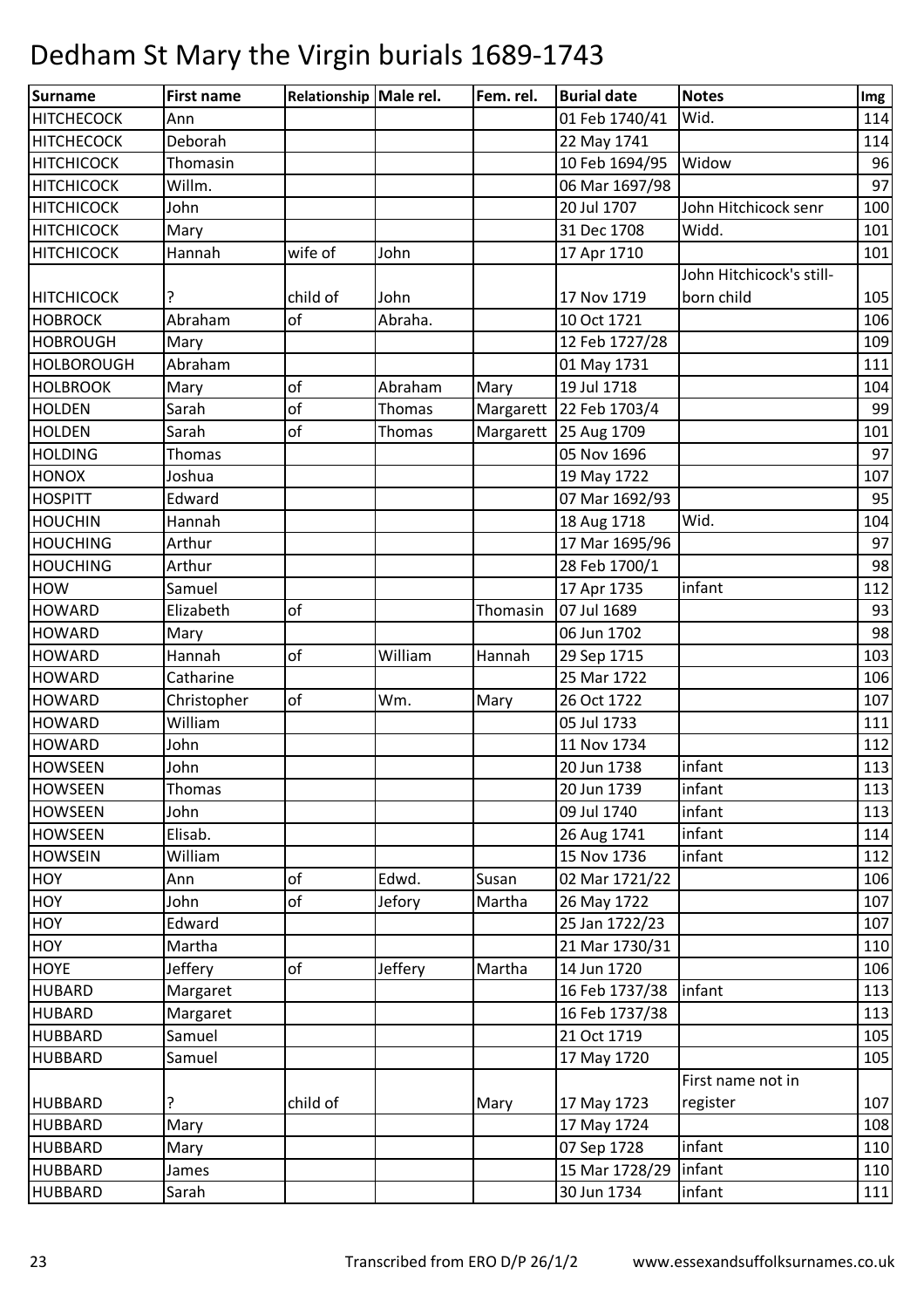| Surname           | <b>First name</b> | Relationship Male rel. |        | Fem. rel. | <b>Burial date</b> | <b>Notes</b>          | Img |
|-------------------|-------------------|------------------------|--------|-----------|--------------------|-----------------------|-----|
| <b>HUBBARD</b>    | Rachel            |                        |        |           | 29 Oct 1736        | infant                | 112 |
| <b>HUBBARD</b>    | Henry             | son of                 | Luke   |           | 02 Jan 1736/37     |                       | 112 |
| <b>HUBBARD</b>    | John              |                        |        |           | 03 Apr 1742        | infant                | 114 |
| <b>HUBBART</b>    | Sarah             |                        |        |           | 10 Dec 1732        | infant                | 111 |
| <b>HUBBART</b>    | Henry             |                        |        |           | 06 Sep 1733        | infant                | 111 |
| <b>HUDSON</b>     | Samuel            |                        |        |           | 20 Dec 1700        |                       | 98  |
| <b>HUDSON</b>     | Mary              | of                     | John   | Anne      | 19 Jul 1704        |                       | 99  |
| <b>HUDSON</b>     | Esther            |                        |        |           | 14 Aug 1714        | Wid.                  | 103 |
| <b>HUDSON</b>     | John              |                        |        |           | 27 Jan 1715/16     |                       | 104 |
| <b>HUDSON</b>     | Phebe             |                        |        |           | 18 Sep 1733        | infant                | 111 |
| <b>HUNNIX</b>     | Sarah             | wife of                | John   |           | 24 Mar 1692/93     |                       | 95  |
| <b>HUNNIX</b>     | Susan             | wife of                | George |           | 06 Sep 1693        |                       | 95  |
| <b>HUNNIX</b>     | George            | of                     | George |           | 11 Feb 1693/94     |                       | 96  |
| <b>HUNNOCKS</b>   | Susan             | of                     | Joshua | Susan     | 07 Apr 1706        |                       | 100 |
| <b>HUNNOCKS</b>   | Hannah            | wife of                | John   |           | 13 Sep 1710        |                       | 101 |
| <b>HUNNOCKS</b>   | Susan             | of                     | Joshua | Susan     | 21 Jul 1711        |                       | 102 |
| <b>HUNNOCKS</b>   | John              |                        |        |           | 04 Feb 1712/13     |                       | 102 |
| <b>HUNNOCKS</b>   | George            |                        |        |           | 18 Sep 1716        |                       | 104 |
| <b>HUNNOCKS</b>   | Elizabeth         |                        |        |           | 19 Jan 1719/20     | Wid.                  | 105 |
| <b>HUNNOCKS</b>   | John              |                        |        |           | 12 Dec 1725        |                       | 109 |
| <b>HUNNOX</b>     | Martha            | of                     | John   | Sarah     | 09 Dec 1690        |                       | 94  |
| <b>HUNNOX</b>     | Bartholomew       |                        |        |           | 21 Nov 1736        | infant                | 112 |
| HURRELL           | Lydia             |                        |        |           | 15 Mar 1714/15     |                       | 103 |
| <b>HUTCHINSON</b> | ?                 |                        |        |           | 14 Dec 1703        | Widdow Hutchinson     | 99  |
| <b>HUTCHINSON</b> | Hannah            | wife of                | Willm. |           | 24 Jun 1719        |                       | 105 |
| <b>HUTCHINSON</b> | William           |                        |        |           | 19 Apr 1720        |                       | 105 |
| <b>HYHAM</b>      | Mary              | wife of                | Wm.    |           | 05 Jun 1721        |                       | 106 |
| <b>HYHAM</b>      | James             |                        |        |           | 02 Nov 1723        |                       | 107 |
| <b>HYHAM</b>      | Mary              |                        |        |           | 27 Nov 1723        |                       | 107 |
| <b>HYHAM</b>      | James             |                        |        |           | 06 Mar 1723/24     |                       | 108 |
| <b>HYHAM</b>      | Elizabeth         |                        |        |           | 20 Mar 1723/24     |                       | 108 |
| <b>ILFORD</b>     | Abigail           | dau of                 | Thomas |           | 30 Dec 1695        |                       | 97  |
| <b>ILFURD</b>     | Joyce             | wife of                | Thomas |           | 23 May 1690        |                       | 94  |
| <b>ILFURD</b>     | John              | оf                     | Thomas |           | 24 Jul 1690        |                       | 94  |
| <b>ILLFORD</b>    | <b>Thomas</b>     |                        |        |           | 24 Jul 1699        |                       | 98  |
|                   |                   |                        |        |           |                    | Tho of Eliz. Illford, |     |
| <b>ILLFORD</b>    | Tho.              | of                     |        | Eliz.     | 28 Aug 1699        | widow                 | 98  |
| <b>INFIELD</b>    | Thomas            |                        |        |           | 24 Nov 1735        | infant                | 112 |
| <b>JACOBS</b>     | William           |                        |        |           | 22 Nov 1733        | infant                | 111 |
| <b>JACOBS</b>     | Susan             |                        |        |           | 06 Jan 1735/36     | Widow                 | 112 |
| <b>JACOBS</b>     | Mary              |                        |        |           | 23 Sep 1736        |                       | 112 |
| <b>JACOBS</b>     | Isaac             |                        |        |           | 19 Oct 1736        |                       | 112 |
| <b>JACOBS</b>     | William           |                        |        |           | 08 Mar 1736/37     | infant                | 112 |
| <b>JACOBS</b>     | Elizabeth         |                        |        |           | 27 May 1740        | infant                | 113 |
| JAMESON           | Jane              |                        |        |           | 22 Aug 1737        |                       | 113 |
| <b>JAMESON</b>    | John              |                        |        |           | 01 Sep 1737        | infant                | 113 |
| <b>JARMIN</b>     | Mary              | wife of                | John   |           | 23 May 1710        |                       | 101 |
| <b>JARMIN</b>     | John              |                        |        |           | 23 Jun 1710        |                       | 101 |
| <b>JARMINY</b>    | Edward            |                        |        |           | 27 Feb 1740/41     |                       | 114 |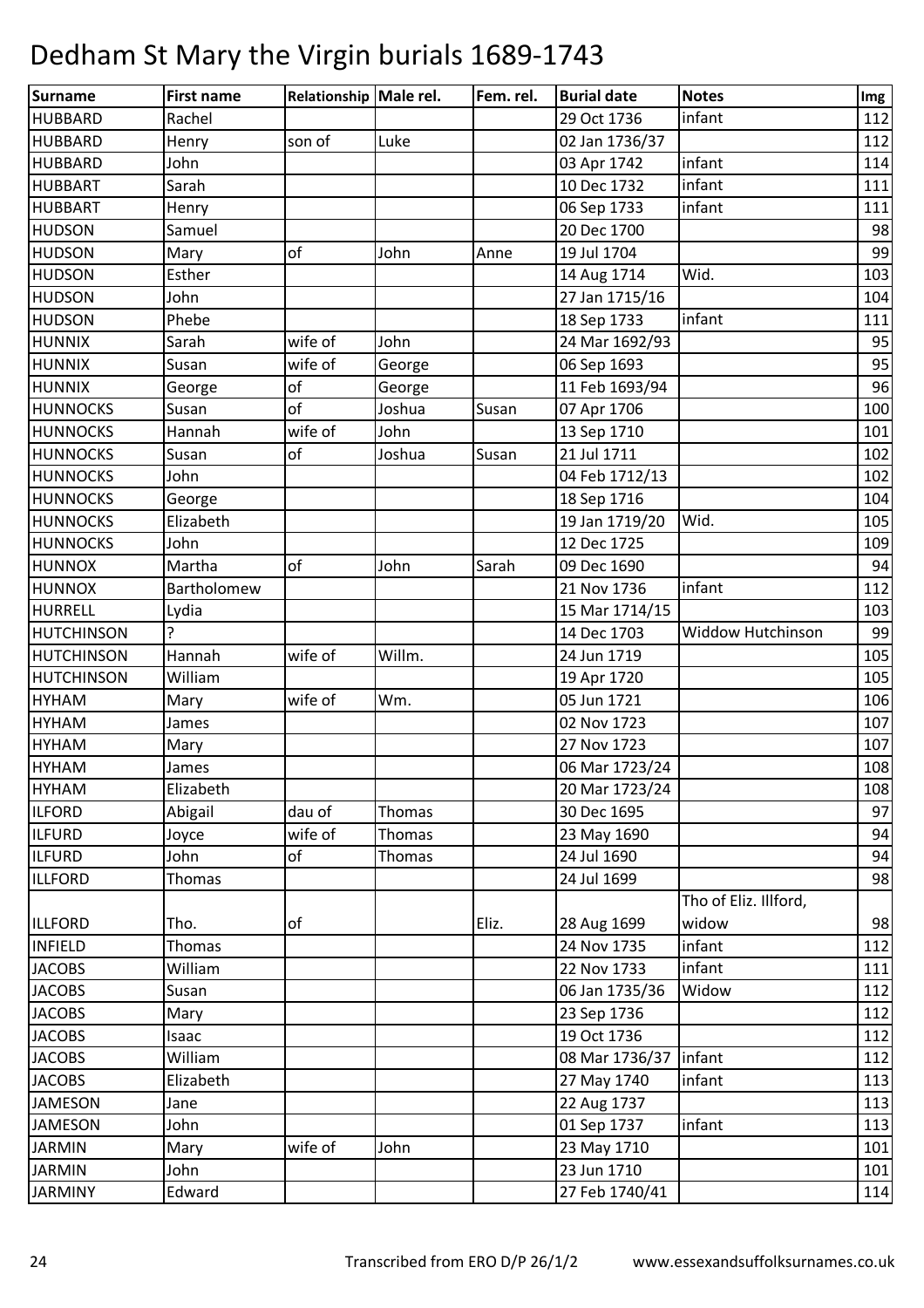| Surname        | <b>First name</b> | Relationship Male rel. |         | Fem. rel. | <b>Burial date</b> | <b>Notes</b>                      | Img |
|----------------|-------------------|------------------------|---------|-----------|--------------------|-----------------------------------|-----|
| <b>JARMY</b>   | Ann               | of                     | John    | Mary      | 30 Apr 1696        |                                   | 97  |
| <b>JEFFERY</b> | Mary              |                        |         |           | 14 May 1691        | Widdow                            | 94  |
| <b>JERMANY</b> | John              |                        |         |           | 24 Apr 1735        | infant                            | 112 |
| <b>JERMIN</b>  | Edward            |                        |         |           | 10 Jan 1722/23     |                                   | 107 |
| <b>JERMING</b> | Edward            |                        |         |           | 10 Feb 1727/28     | infant                            | 109 |
| <b>JERMINY</b> | John              |                        |         |           | 08 Oct 1723        |                                   | 107 |
| <b>JOBSON</b>  | Elizabeth         | wife of                | Peter   |           | 07 Jan 1707/8      |                                   | 100 |
| <b>JOBSON</b>  | Peter             |                        |         |           | 25 Jan 1708/9      |                                   | 101 |
| <b>JOHNSON</b> | William           |                        |         |           | 08 May 1735        |                                   | 112 |
| <b>JOHNSON</b> | Hannah            |                        |         |           | 15 Oct 1736        |                                   | 112 |
| <b>JOHNSON</b> | Elizabeth         |                        |         |           | 01 May 1737        |                                   | 112 |
| <b>KEDD</b>    | William           | of                     | William |           | 25 Jan 1693/94     |                                   | 96  |
| <b>KERRIDG</b> | Mary              |                        |         |           | 17 Sep 1698        | Widow                             | 97  |
| <b>KETTLE</b>  | Sarah             |                        |         |           | 15 Jan 1708/9      | Widd.                             | 101 |
| <b>KETTLE</b>  | Mary              |                        |         |           | 23 Mar 1723/24     |                                   | 108 |
| KID            | William           |                        |         |           | 06 Feb 1714/15     |                                   | 103 |
| <b>KIDD</b>    | Hanah             | wife of                | William |           | 24 Jun 1693        |                                   | 95  |
| <b>KIDD</b>    | Margaret          |                        |         |           | 08 Oct 1693        | Widdow                            | 96  |
| KIDD           | <b>Thomas</b>     |                        |         |           | 11 May 1697        |                                   | 97  |
| <b>KIDD</b>    | Martha            |                        |         |           | 19 Mar 1704/5      |                                   | 99  |
| <b>KING</b>    | Daniel            |                        |         |           | 04 Aug 1708        |                                   | 100 |
| <b>KING</b>    | Mary              |                        |         |           | 07 Aug 1711        | Wid.                              | 102 |
| <b>KING</b>    | Mary              |                        |         |           | 18 Nov 1725        |                                   | 108 |
| <b>KING</b>    | Wm.               |                        |         |           | 29 Aug 1727        |                                   | 109 |
| <b>KIRKE</b>   | Martha            | wife of                | Thomas  |           | 07 Sep 1706        |                                   | 100 |
| KITT           | Alice             |                        |         |           | 20 Jul 1695        | Widow                             | 96  |
| <b>KNAPP</b>   | Rachel            | wife of                | Lungly  |           | 15 Oct 1695        |                                   | 97  |
| <b>KNAPP</b>   | Lungly            |                        |         |           | 22 Jul 1699        |                                   | 98  |
| <b>KNAPP</b>   | Sarah             | wife of                | Wm.     |           | 17 Jan 1699/00     |                                   | 98  |
| <b>KNAPP</b>   | John              |                        |         |           | 15 Mar 1708/9      |                                   | 101 |
| <b>KNAPP</b>   | William           |                        |         |           | 23 Nov 1710        |                                   | 102 |
| <b>KNAPP</b>   | Lungley           | of                     | Abraham | Mary      | 06 Oct 1714        |                                   | 103 |
| <b>KNAPP</b>   | William           |                        |         |           | 27 Aug 1736        | infant                            | 112 |
| <b>KNAPP</b>   | Amy               |                        |         |           | 01 Sep 1739        |                                   | 113 |
| <b>KNAPP</b>   | Abraham           |                        |         |           | 28 May 1740        |                                   | 113 |
| <b>KNAPP</b>   | Maskall           |                        |         |           | 12 May 1741        | infant                            | 114 |
|                |                   |                        |         |           |                    | Still born child of Abr.          |     |
| <b>KNAPP</b>   | ?                 | child of               | Abr.    |           | 16 Feb 1741/42     | Knapp                             | 114 |
| LADD           | Thomas            |                        |         |           | 13 Dec 1712        |                                   | 102 |
| LAFFLIN        | Agnis             |                        |         |           | 07 Dec 1708        |                                   | 101 |
| <b>LAMB</b>    | Edmund            |                        |         |           | 12 Jan 1707/8      |                                   | 100 |
| LAMBE          | Mary              |                        |         |           | 24 Aug 1708        |                                   | 100 |
| LAMBE          | ç                 |                        |         |           | 08 Sep 1719        | Wid. Lambe                        | 105 |
| LARRET         | Mary              | of                     | John    | Hannah    | 21 Jan 1719/20     |                                   | 105 |
| LARRETT        | George            |                        |         |           | 11 Sep 1691        | George Larrett junr               | 94  |
| LARRETT        | George            |                        |         |           | 25 Dec 1691        | George Larrett senr               | 94  |
| LARRETT        | Elizabeth         | wife of                | Jonah   |           | 30 Dec 1694        |                                   | 96  |
| LARRETT        | John              |                        |         |           | 16 Nov 1704        |                                   | 99  |
| LARRETT        | Jonas             |                        |         |           |                    | 21 Mar 1713/14 Jonas Larrett senr | 103 |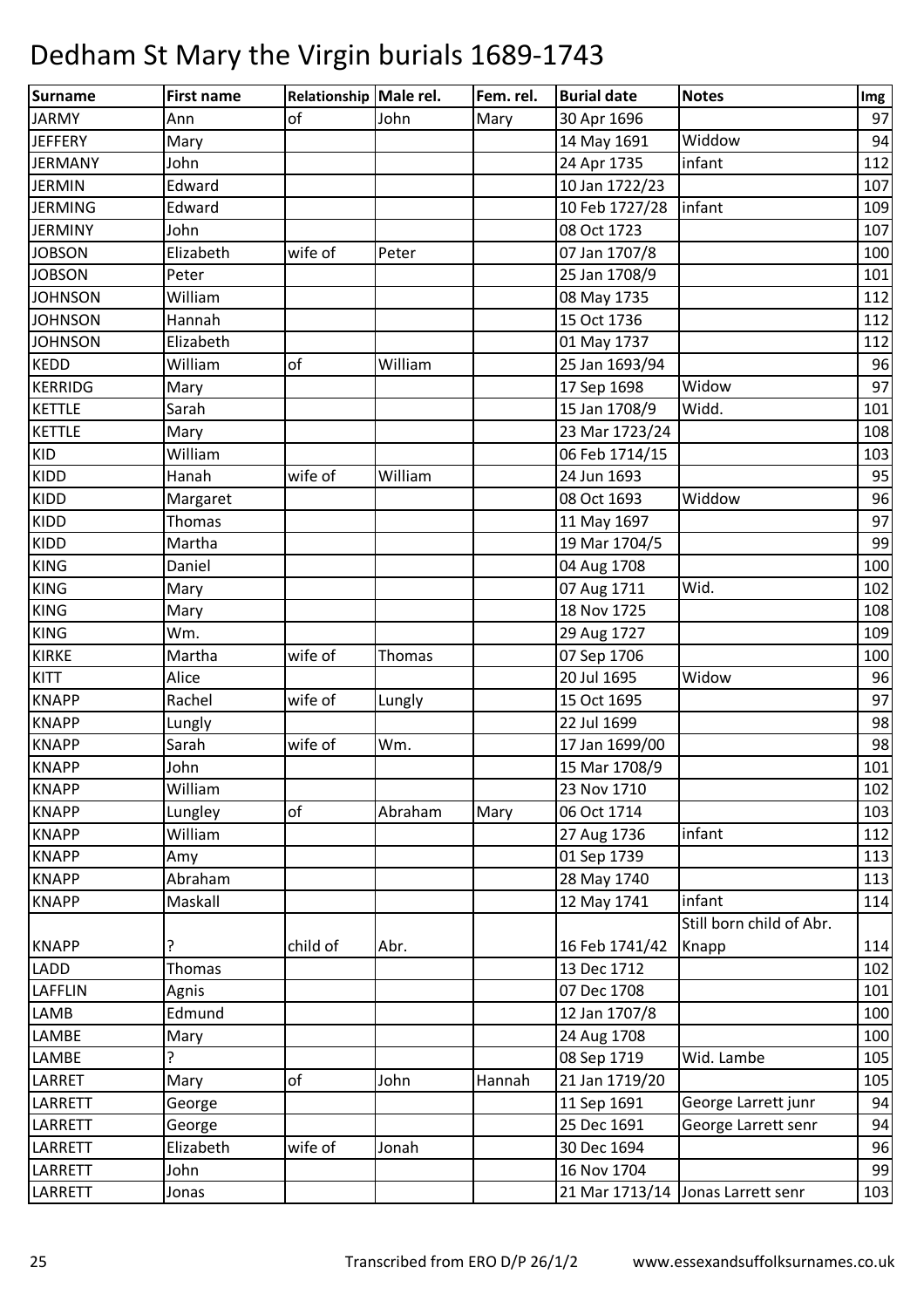| Surname         | <b>First name</b> | Relationship Male rel. |        | Fem. rel. | <b>Burial date</b> | <b>Notes</b>                      | Img |
|-----------------|-------------------|------------------------|--------|-----------|--------------------|-----------------------------------|-----|
| LARRETT         | John              | of                     | John   | Hannah    | 09 Jun 1719        |                                   | 105 |
| <b>LARRETT</b>  | Edward            | of                     | John   | Hannah    | 22 Mar 1719/20     |                                   | 105 |
| LARRETT         | John              |                        |        |           | 08 Apr 1720        |                                   | 105 |
| LARRETT         | Ann               |                        |        |           | 03 Mar 1727/28     | Widow                             | 110 |
| LARRETT         | Elizabeth         |                        |        |           | 25 May 1728        |                                   | 110 |
| LARRIT          | Anne              |                        |        |           | 24 Dec 1734        |                                   | 112 |
| LARRIT          | Hannah            |                        |        |           | 01 Jun 1739        | Widow                             | 113 |
|                 |                   |                        |        |           |                    |                                   |     |
| <b>LAUNDER</b>  | Gibson            |                        |        |           | 10 Jun 1708        | Clerk vicar of Bricklesea         | 100 |
| LAURENCE        | James             |                        |        |           | 14 Oct 1735        | infant                            | 112 |
| <b>LAVENDER</b> | Judith            |                        |        |           | 14 Nov 1737        | Mrs. Judith Lavender              | 113 |
| LAYMAN          | Elizabeth         | of                     | John   | Sarah     | 20 May 1695        |                                   | 96  |
| LAYMAN          | Anne              |                        |        |           | 19 Jun 1703        | Widdow                            | 99  |
| <b>LEACH</b>    | Thomas            | of                     | Thomas |           | 12 Mar 1693/94     |                                   | 96  |
| <b>LEACH</b>    | Sarah             | wife of                | Thomas |           | 02 Jun 1696        |                                   | 97  |
| <b>LEE</b>      | Mary              |                        |        |           | 09 Dec 1699        |                                   | 98  |
| <b>LETCH</b>    | Thomas            | of                     | Thomas | Susan     | 03 Jun 1693        |                                   | 95  |
| <b>LETCH</b>    | John              | of                     | Thomas | Mary      | 18 Mar 1708/9      |                                   | 101 |
| <b>LETCH</b>    | Mary              |                        |        |           | 08 Nov 1713        | Wid.                              | 103 |
| <b>LETCH</b>    | Thomas            |                        |        |           | 14 Jan 1717/18     | Thomas Letch junr                 | 104 |
| LETCH           | Mary              |                        |        |           | 22 Apr 1730        |                                   | 110 |
| <b>LETCH</b>    | <b>Thomas</b>     |                        |        |           |                    | 15 Mar 1735/36   Mr. Thomas Letch | 112 |
| <b>LEWES</b>    | Samuell           |                        |        |           | 26 Jan 1697/98     |                                   | 97  |
| <b>LEWES</b>    | Elizabeth         |                        |        |           | 23 Jul 1731        | Abode: Stratford                  | 111 |
| <b>LEWES</b>    | Sarah             |                        |        |           | 05 Dec 1741        | Wid.                              | 114 |
| <b>LEWIS</b>    | John              |                        |        |           | 19 Feb 1692/93     |                                   | 95  |
| <b>LEWIS</b>    | Joseph            |                        |        |           | 20 May 1695        | Shoemaker                         | 96  |
| <b>LEWIS</b>    | Abraham           |                        |        |           | 29 Jan 1709/10     |                                   | 101 |
| <b>LEWIS</b>    | Rachel            |                        |        |           | 27 Apr 1710        | Widd.                             | 101 |
| LEWIS           | Susanna           |                        |        |           | 15 Jan 1710/11     | A base child                      | 102 |
| LEWIS           | Deborah           | of                     | Joseph | Sarah     | 13 Nov 1717        |                                   | 104 |
| <b>LEWIS</b>    | Tamasin           |                        |        |           | 13 Mar 1724/25     |                                   | 108 |
| <b>LEWIS</b>    | Cockerell         |                        |        |           | 30 Aug 1728        | infant                            | 110 |
| <b>LEWIS</b>    | Daniel            |                        |        |           | 12 Oct 1740        | infant                            | 114 |
| <b>LIBBIS</b>   | Susan             |                        |        |           | 22 Apr 1716        |                                   | 104 |
| LILLEY          | Mary              | wife of                | John   |           | 06 Feb 1704/5      |                                   | 99  |
| LILLEY          | John              |                        |        |           | 17 Dec 1712        |                                   | 102 |
| <b>LISTER</b>   | Sarah             |                        |        |           | 02 Jan 1725/26     |                                   | 109 |
| LITTELL         | Susan             |                        |        |           | 22 Apr 1696        | Mrs Susan Littell                 | 97  |
| LONG            | Elizabeth         | of                     | Daniel | Rachel    | 13 Mar 1704/5      |                                   | 99  |
| <b>LONG</b>     | Daniel            | of                     | Daniel | Rachel    | 08 Nov 1706        |                                   | 100 |
| <b>LONG</b>     | Rachel            |                        |        |           | 30 Aug 1734        |                                   | 111 |
| <b>LORKIN</b>   | Sarah             |                        |        |           | 31 Jan 1699/00     |                                   | 98  |
|                 |                   |                        |        |           |                    | Mary Lovering or                  |     |
| <b>LOVERELL</b> | Mary              |                        |        |           | 06 Nov 1741        | Loverell, aged wid.               | 114 |
| <b>LOVEREN</b>  | Robert            |                        |        |           | 29 Sep 1718        |                                   | 104 |
| <b>LOVERING</b> | Susan             | wife of                | Robert |           | 11 May 1691        |                                   | 94  |
| <b>LOVERING</b> | Robert            |                        |        |           | 11 Mar 1691/92     |                                   | 95  |
| <b>LOVERING</b> | Richd.            | of                     | Robt.  |           | 30 Sep 1701        |                                   | 98  |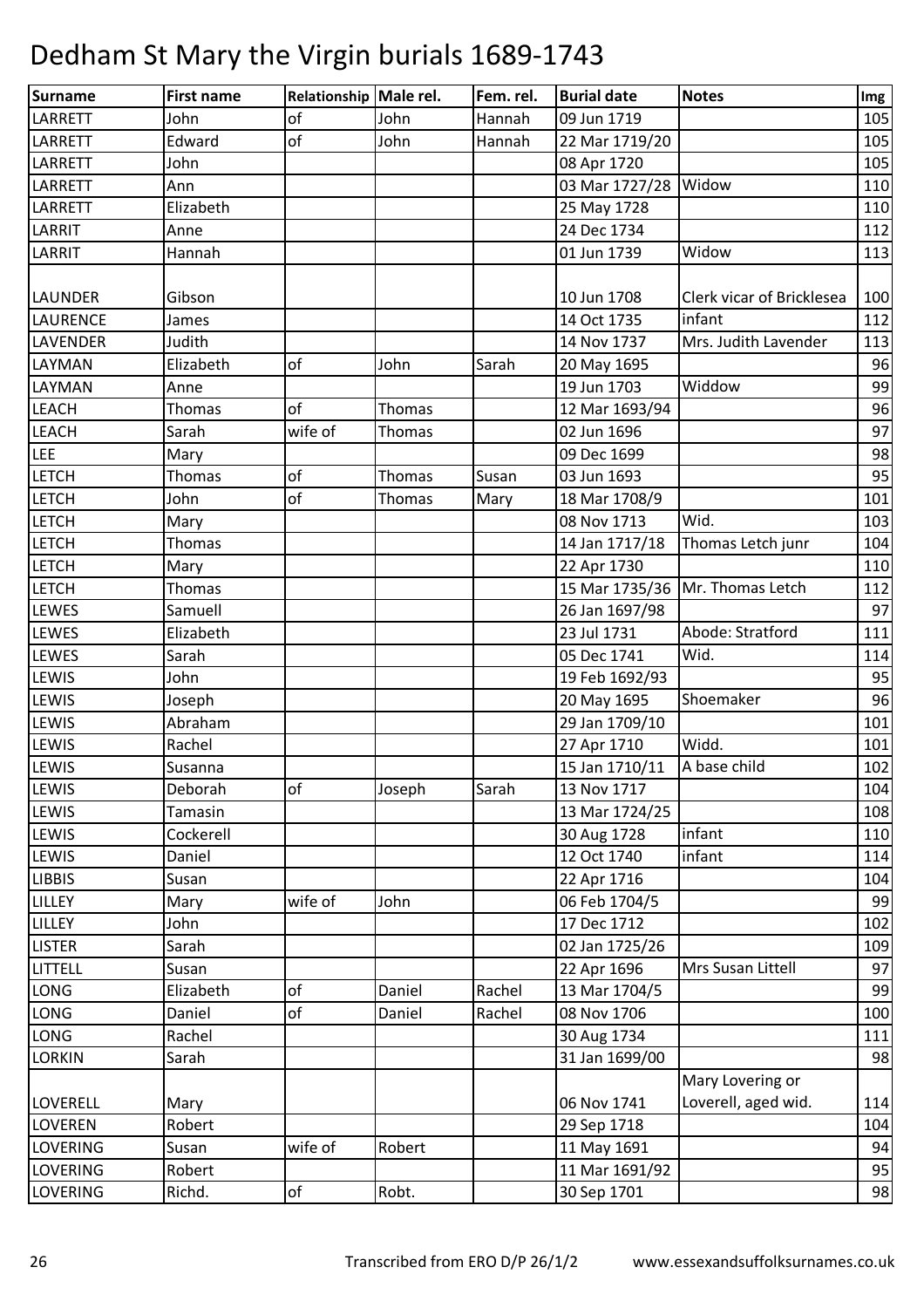| Surname         | <b>First name</b> | Relationship Male rel. |           | Fem. rel. | <b>Burial date</b> | <b>Notes</b>           | Img |
|-----------------|-------------------|------------------------|-----------|-----------|--------------------|------------------------|-----|
|                 |                   |                        |           |           |                    | Mary Lovering or       |     |
| <b>LOVERING</b> | Mary              |                        |           |           | 06 Nov 1741        | Loverell, aged wid.    | 114 |
| LOVRING         | Elizabeth         |                        |           |           | 10 Jun 1740        |                        | 113 |
| <b>LUFFKYN</b>  | Rich.             |                        |           |           | 30 Aug 1702        |                        | 98  |
|                 |                   |                        |           |           |                    | A still born child of  |     |
| <b>LUFKIN</b>   |                   | child of               | Henry     |           | 20 Jan 1723/24     | <b>Henry Lufkin</b>    | 108 |
| <b>LUFKIN</b>   | James             |                        |           |           | 02 Nov 1735        | infant                 | 112 |
| <b>LUFKIN</b>   | Henry             |                        |           |           | 30 Oct 1737        |                        | 113 |
| <b>LUFKIN</b>   | Martha            |                        |           |           | 25 Mar 1740        | infant                 | 113 |
| LUL             | Elizabeth         |                        |           |           | 19 Dec 1693        | Widdow                 | 96  |
| <b>LYES</b>     | Willm.            | of                     | Steven    | Elizab.   | 19 Apr 1693        |                        | 95  |
| <b>MACRAE</b>   | Mary              | of                     | Rich.     | Mary      | 27 Jun 1696        |                        | 97  |
| <b>MACRO</b>    | Daniel            | of                     | Richard   | Mary      | 26 Jul 1706        |                        | 100 |
| <b>MACRO</b>    | Richard           |                        |           |           | 25 Mar 1732        | infant                 | 111 |
| <b>MACRO</b>    | John              |                        |           |           | 14 Jun 1734        |                        | 111 |
| <b>MACROW</b>   | Richard           |                        |           |           | 31 Dec 1716        |                        | 104 |
| <b>MACROW</b>   | Mary              |                        |           |           | 04 Apr 1720        | Wid.                   | 105 |
| <b>MAKIN</b>    | Robert            |                        |           |           | 17 Dec 1714        |                        | 103 |
| <b>MAKING</b>   |                   |                        |           |           | 26 Apr 1702        | <b>Widow Making</b>    | 98  |
| MALL            | Swister           |                        |           |           | 29 Nov 1693        |                        | 96  |
| <b>MAN</b>      | Mary              |                        |           |           | 16 May 1723        | Widow                  | 107 |
| <b>MAN</b>      | Mary              |                        |           |           | 16 May 1724        |                        | 108 |
| <b>MAN</b>      | Mary              |                        |           |           | 27 Feb 1738/39     | Widow                  | 113 |
| <b>MANHOOD</b>  | Samuel            |                        |           |           | 29 May 1689        |                        | 93  |
| <b>MANHOOD</b>  | Mary              | wife of                | John      |           | 02 Aug 1695        |                        | 96  |
| <b>MANHOOD</b>  | Mary              | wife of                | Joseph    |           | 18 Aug 1708        |                        | 100 |
| <b>MANHOOD</b>  | John              |                        |           |           | 05 Dec 1709        |                        | 101 |
| <b>MANHOOD</b>  | Joseph            |                        |           |           | 11 Dec 1709        |                        | 101 |
| <b>MANHOOD</b>  | Mary              |                        |           |           | 30 Dec 1712        | Wid.                   | 102 |
| <b>MANHOOD</b>  | <b>Thomas</b>     |                        |           |           | 07 Oct 1714        | Thomas Manhood jun     | 103 |
|                 |                   |                        |           |           |                    | Thomas of Anne         |     |
| <b>MANHOOD</b>  | Thomas            | of                     |           | Anne      | 19 Oct 1714        | Manhood, wid.          | 103 |
| <b>MANHOOD</b>  | Nathanael         | of                     | Nathanael |           | 06 Feb 1714/15     |                        | 103 |
| <b>MANHOOD</b>  | Thomas            |                        |           |           | 22 Jan 1717/18     |                        | 104 |
| <b>MANHOOD</b>  | Nathaniel         |                        |           |           | 21 Sep 1720        |                        | 106 |
| <b>MANHOOD</b>  | Nathaneel         |                        |           |           | 09 Mar 1725/26     |                        | 109 |
| <b>MANN</b>     | Elizabeth         | of                     | John      |           | 25 Jul 1693        |                        | 95  |
| <b>MANN</b>     | Katharine         | of                     | John      | Susan     | 05 Nov 1694        |                        | 96  |
| <b>MANN</b>     | Thomas            | of                     | John      | Susan     | 13 Feb 1694/95     |                        | 96  |
| <b>MANN</b>     | John              |                        |           |           | 23 May 1706        |                        | 100 |
| <b>MANN</b>     | George            |                        |           |           | 31 Jan 1712/13     |                        | 102 |
|                 |                   |                        |           |           |                    |                        |     |
| <b>MANNING</b>  | Dorothy           | wife of                | M.        |           | 28 Jun 1698        | Wife of Mr. M. Manning | 97  |
| <b>MANNING</b>  | Matth.            |                        |           |           | 09 Sep 1698        | Mr. Matth. Manning     | 97  |
| <b>MANSOR</b>   | Anne              |                        |           |           | 01 Mar 1710/11     | Wid. Abode: Harwich    | 102 |
| <b>MANWOOD</b>  | Frances           |                        |           |           | 29 Jun 1741        |                        | 114 |
| <b>MARCHANT</b> | William           |                        |           |           | 07 Mar 1694/95     |                        | 96  |
| <b>MARSHALL</b> | James             |                        |           |           | 19 Jun 1723        |                        | 107 |
| <b>MARTIN</b>   | Susan             | wife of                | Isaac     |           | 23 Jul 1711        |                        | 102 |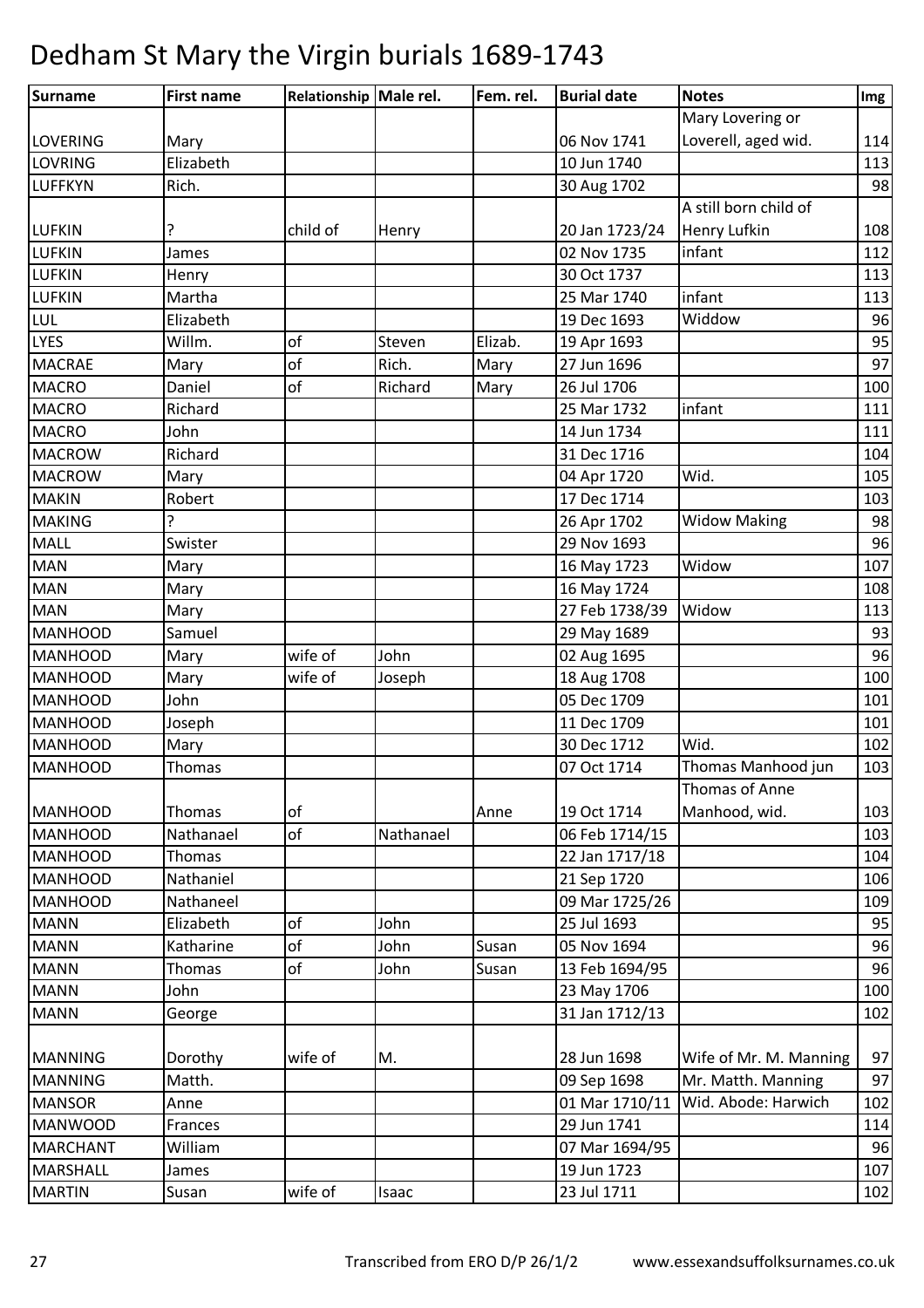| Surname         | <b>First name</b> | Relationship Male rel. |        | Fem. rel.      | <b>Burial date</b>      | <b>Notes</b>                | Img |
|-----------------|-------------------|------------------------|--------|----------------|-------------------------|-----------------------------|-----|
| <b>MARTIN</b>   | Isaac             |                        |        |                | 21 Feb 1719/20          |                             | 105 |
| <b>MARTYN</b>   | Hannah            |                        |        |                | 29 Jul 1694             |                             | 96  |
| <b>MARTYN</b>   | James             |                        |        |                | 13 May 1739             |                             | 113 |
| <b>MASCAL</b>   | Ann               | dau of                 | James  |                | 18 Aug 1697             |                             | 97  |
| <b>MASCALL</b>  | Henry             | of                     | James  |                | 20 Mar 1696/97          |                             | 97  |
| <b>MASCALL</b>  | Henry             |                        |        |                | 13 Dec 1701             |                             | 98  |
| <b>MASCALL</b>  | Anne              | wife of                | James  |                | 17 Mar 1706/7           |                             | 100 |
| <b>MASCALL</b>  | Mary              | wife of                | James  |                | 26 Jun 1708             |                             | 100 |
| <b>MASCALL</b>  | Knapp             |                        |        |                | 05 Jun 1731             |                             | 111 |
| <b>MASCULL</b>  | Rachel            |                        |        |                | 24 Sep 1736             |                             | 112 |
| <b>MASKAL</b>   | James             |                        |        |                | 19 Jun 1724             |                             | 108 |
| <b>MASKALL</b>  | James             |                        |        |                | 10 Mar 1719/20          |                             | 105 |
| <b>MASON</b>    | Tho.              | of                     | John   | <b>Bridget</b> | 26 Jul 1699             |                             | 98  |
| <b>MASON</b>    | Stephen           | of                     | John   | <b>Bridget</b> | 16 Aug 1707             |                             | 100 |
| <b>MASON</b>    | Dorothy           | of                     | John   | <b>Bridget</b> | 05 Jul 1709             |                             | 101 |
| <b>MASON</b>    | Hannah            |                        |        |                | 17 Nov 1709             |                             | 101 |
| <b>MASON</b>    | Dorothy           |                        |        |                | 27 Dec 1712             |                             | 102 |
| <b>MASON</b>    | John              |                        |        |                | 20 Apr 1720             |                             | 105 |
| <b>MASON</b>    | Robt.             |                        |        |                | 05 Mar 1724/25          | Mr. Robt. Mason             | 108 |
| <b>MASON</b>    | Thomas            |                        |        |                | 10 Jun 1728             | infant                      | 110 |
| <b>MASON</b>    | James             |                        |        |                | 28 Oct 1728             | infant                      | 110 |
| <b>MASON</b>    | <b>Bushel</b>     |                        |        |                | 06 May 1731             | infant                      | 111 |
|                 |                   |                        |        |                |                         | Mrs. Bridget Mason,         |     |
| <b>MASON</b>    | <b>Bridget</b>    |                        |        |                | 12 Mar 1735/36   widow  |                             | 112 |
| <b>MASON</b>    | Culmer            |                        |        |                | 17 Mar 1736/37   infant |                             | 112 |
| <b>MASON</b>    | Elizabeth         |                        |        |                | 26 Jul 1738             | infant                      | 113 |
|                 |                   |                        |        |                |                         | Mrs. Elis. Mason wife of    |     |
|                 |                   |                        |        |                |                         | Mr. Tho. Mason of           |     |
| <b>MASON</b>    | Elis.             | wife of                | Tho.   |                | 26 Apr 1742             | Manningtree                 | 114 |
| <b>MASON</b>    | <b>Bridget</b>    |                        |        |                | 20 Mar 1742/43   infant |                             | 114 |
| <b>MASTERS</b>  | Sarah             |                        |        |                | 10 Aug 1725             |                             | 108 |
| <b>MATSHUM</b>  | Mary              | of                     | Thomas |                | 22 Nov 1700             |                             | 98  |
| <b>MATSOME</b>  | Thomas            |                        |        |                | 09 Apr 1720             |                             | 105 |
| <b>MATSUM</b>   | <b>Barbara</b>    | wife of                | T.     |                | 25 May 1697             |                             | 97  |
| <b>MATSUM</b>   | Ann               |                        |        |                | 22 Mar 1720/21          |                             | 106 |
| <b>MAWLE</b>    | Margarett         |                        |        |                | 17 Aug 1694             |                             | 96  |
| <b>MAY</b>      |                   |                        |        |                | 09 Aug 1702             | Mr. May of Bricklesea       | 98  |
|                 |                   |                        |        |                |                         | An infant still born of     |     |
| <b>MAY</b>      | ?                 | infant of              | Tho.   |                | 03 Jun 1723             | Tho. May                    | 107 |
| <b>MAY</b>      | Ann               |                        |        |                | 10 Jun 1723             |                             | 107 |
|                 |                   |                        |        |                |                         | A still born infant of Tho. |     |
| <b>MAY</b>      | ?                 | infant of              | Tho.   |                | 03 Jun 1724             | May                         | 108 |
| <b>MAY</b>      | Ann               |                        |        |                | 10 Jun 1724             |                             | 108 |
| <b>MAYER</b>    | Catharin          |                        |        |                | 01 Feb 1691/92          | Widdow                      | 94  |
| <b>MERCHANT</b> | Willm.            | of                     | Willm. |                | 12 Mar 1693/94          |                             | 96  |
| <b>MERCHANT</b> | William           |                        |        |                | 28 Apr 1695             |                             | 96  |
|                 |                   |                        |        |                |                         | Susan of Eliz. Merchant,    |     |
| <b>MERCHANT</b> | Susan             | of                     |        | Eliz.          | 15 Jan 1697/98          | vid.                        | 97  |
| <b>MERILS</b>   | Charles           |                        |        |                | 19 Oct 1733             | infant                      | 111 |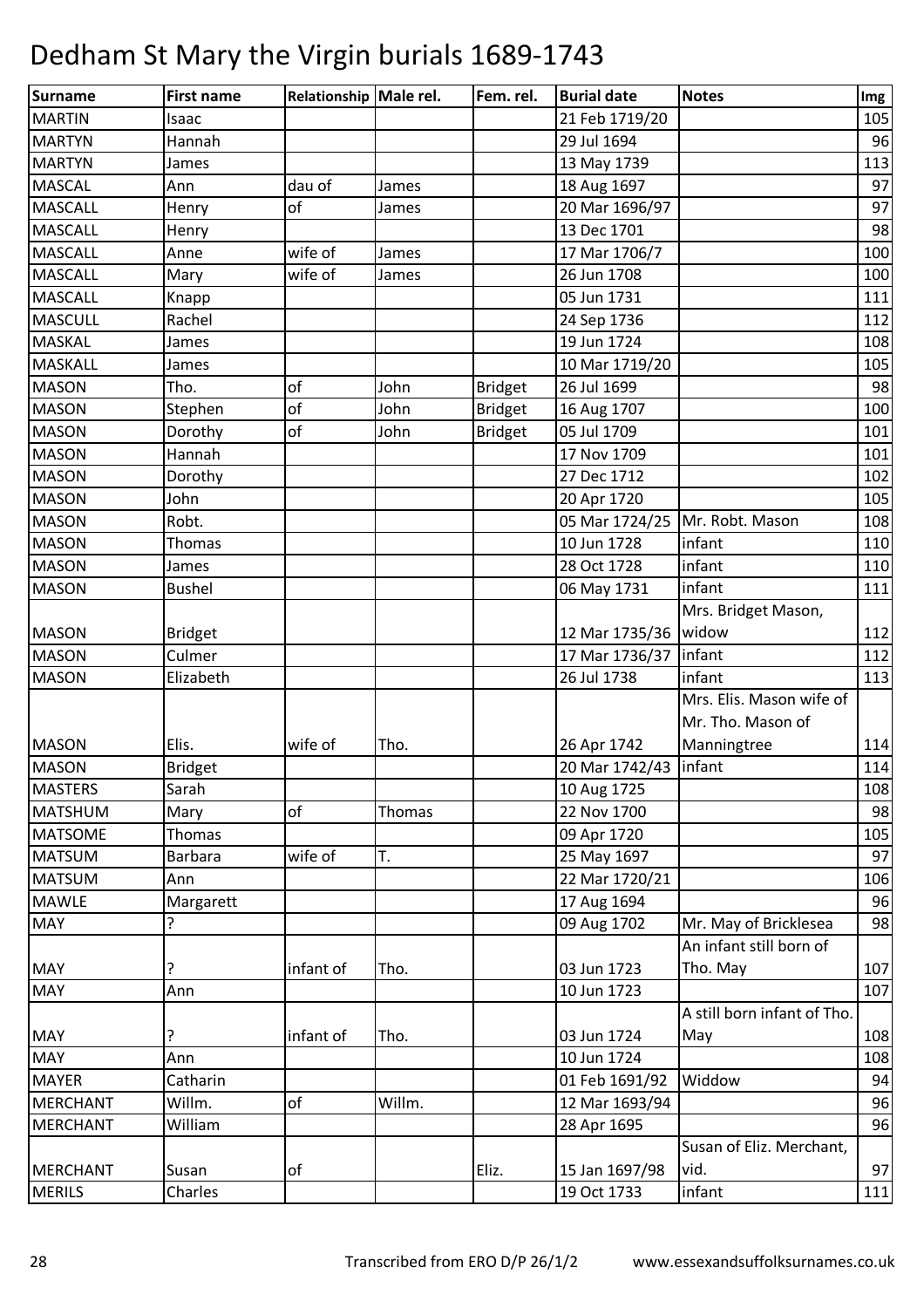| Surname         | <b>First name</b> | Relationship Male rel. |         | Fem. rel. | <b>Burial date</b> | <b>Notes</b>              | Img |
|-----------------|-------------------|------------------------|---------|-----------|--------------------|---------------------------|-----|
| MICKLEFEILD     | Richard           |                        |         |           | 13 Nov 1699        |                           | 98  |
| MICKLEFEILD     | Elizabeth         |                        |         |           | 21 Nov 1699        |                           | 98  |
| <b>MILLON</b>   | Christian         | of                     | ?       |           | 20 Sep 1701        | Christian of Mr Millon    | 98  |
| <b>MILLON</b>   | Wm.               | of                     | Wm.     | Christian | 24 Jul 1702        |                           | 98  |
|                 |                   |                        |         |           |                    | First name not in         |     |
| <b>MILLS</b>    | ?                 | child of               | Isaack  |           | 18 May 1699        | register.                 | 98  |
|                 |                   |                        |         |           |                    | Mr. John Mills (but       |     |
|                 |                   |                        |         |           |                    | there's a smudge over     |     |
| <b>MILLS</b>    | John              |                        |         |           | 24 Jul 1701        | "Mr" - crossed out?)      | 98  |
| <b>MILLS</b>    | James             | of                     | Isaac   | Eliza.    | 31 Oct 1703        |                           | 99  |
| <b>MILLS</b>    | Elizabeth         | of                     | Isaac   | Elizabeth | 05 Dec 1705        |                           | 99  |
| <b>MILLS</b>    | Margaret          | of                     | Isaac   | Elizabeth | 04 Oct 1707        |                           | 100 |
| <b>MILTON</b>   | Mary              | of                     | Wm.     |           | 15 Mar 1700/1      |                           | 98  |
| <b>MILTON</b>   | <b>Thomas</b>     | of                     | William | Christian | 17 Nov 1707        |                           | 100 |
| <b>MILTON</b>   | William           |                        |         |           | 22 Oct 1719        |                           | 105 |
| <b>MIMES</b>    | Susan             | wife of                | Robert  |           | 30 Mar 1690        |                           | 94  |
|                 |                   |                        |         |           |                    | First name not in         |     |
| <b>MISBURN</b>  | ?                 | wife of                | James   |           | 10 Jul 1702        | register                  | 98  |
|                 |                   |                        |         |           |                    | Still-born child of James |     |
| <b>MISBURN</b>  |                   | child of               | James   |           | 15 Dec 1704        | Misburn                   | 99  |
| <b>MOORE</b>    | Robert            | of                     | Robert  | Anne      | 26 Dec 1720        |                           | 106 |
| <b>MOORE</b>    | Anne              |                        |         |           | 09 Jun 1736        |                           | 112 |
| <b>MOORE</b>    | Elizabeth         |                        |         |           | 27 Oct 1737        |                           | 113 |
|                 |                   |                        |         |           |                    | Wife of Mr. Edw. Moore    |     |
| <b>MOORE</b>    | Sarah             | wife of                | Edw.    |           | 25 Jul 1741        | of Boxstead               | 114 |
|                 |                   |                        |         |           |                    | First name not in         |     |
| <b>MORE</b>     | ?                 | infant of              | Robt.   |           | 01 Jun 1722        | register.                 | 107 |
| <b>MORGAN</b>   | Gabriel           |                        |         |           | 31 Mar 1737        |                           | 112 |
|                 |                   |                        |         |           |                    | First name not in         |     |
| MOULSHAM        | ?                 | child of               | Peter   |           | 06 Jul 1702        | register                  | 98  |
| <b>MOULSHAM</b> | Robert            |                        |         |           | 01 Sep 1712        |                           | 102 |
| <b>MOULSHAM</b> | Peter             |                        |         |           | 13 Feb 1714/15     |                           | 103 |
| <b>MOUSE</b>    | Margaret          |                        |         |           | 16 Mar 1704/5      |                           | 99  |
| <b>MOUSE</b>    | John              |                        |         |           | 19 Jan 1709/10     |                           | 101 |
| <b>MOUSE</b>    | Jane              |                        |         |           | 06 Feb 1710/11     | Wid.                      | 102 |
| <b>MOUSHAM</b>  | Christian         | of                     | Peter   | Mary      | 22 Apr 1696        |                           | 97  |
| <b>MUMFORD</b>  | Isaac             |                        |         |           | 03 May 1723        |                           | 107 |
| <b>MUMFORD</b>  | Isaack            |                        |         |           | 03 May 1724        |                           | 108 |
| <b>MUNFORD</b>  | Edward            |                        |         |           | 19 Apr 1732        |                           | 111 |
| <b>MUNTFORD</b> | Martha            | оf                     | Thomas  | Sarah     | 30 Aug 1703        |                           | 99  |
| <b>MUNTFORD</b> | Thomas            |                        |         |           | 21 Feb 1709/10     |                           | 101 |
| <b>MURRIL</b>   | Margaret          |                        |         |           | 09 Jun 1737        | infant                    | 113 |
| <b>MURRILLS</b> | Margaret          |                        |         |           | 15 Feb 1742/43     | infant                    | 114 |
| <b>MURRILS</b>  | Margaret          |                        |         |           | 04 Jan 1741/42     | infant                    | 114 |
| <b>NEUTON</b>   | Martha            | of                     | William | Martha    | 23 May 1689        |                           | 93  |
| <b>NEUTON</b>   | Anne              | wife of                | Abraham |           | 10 Jan 1689/90     |                           | 93  |
| <b>NEUTON</b>   | William           |                        |         |           | 02 Feb 1689/90     |                           | 93  |
| <b>NEVARD</b>   | Edward            |                        |         |           | 21 Mar 1736/37     |                           | 112 |
| <b>NEVARD</b>   | Thomas            |                        |         |           | 07 May 1740        | infant                    | 113 |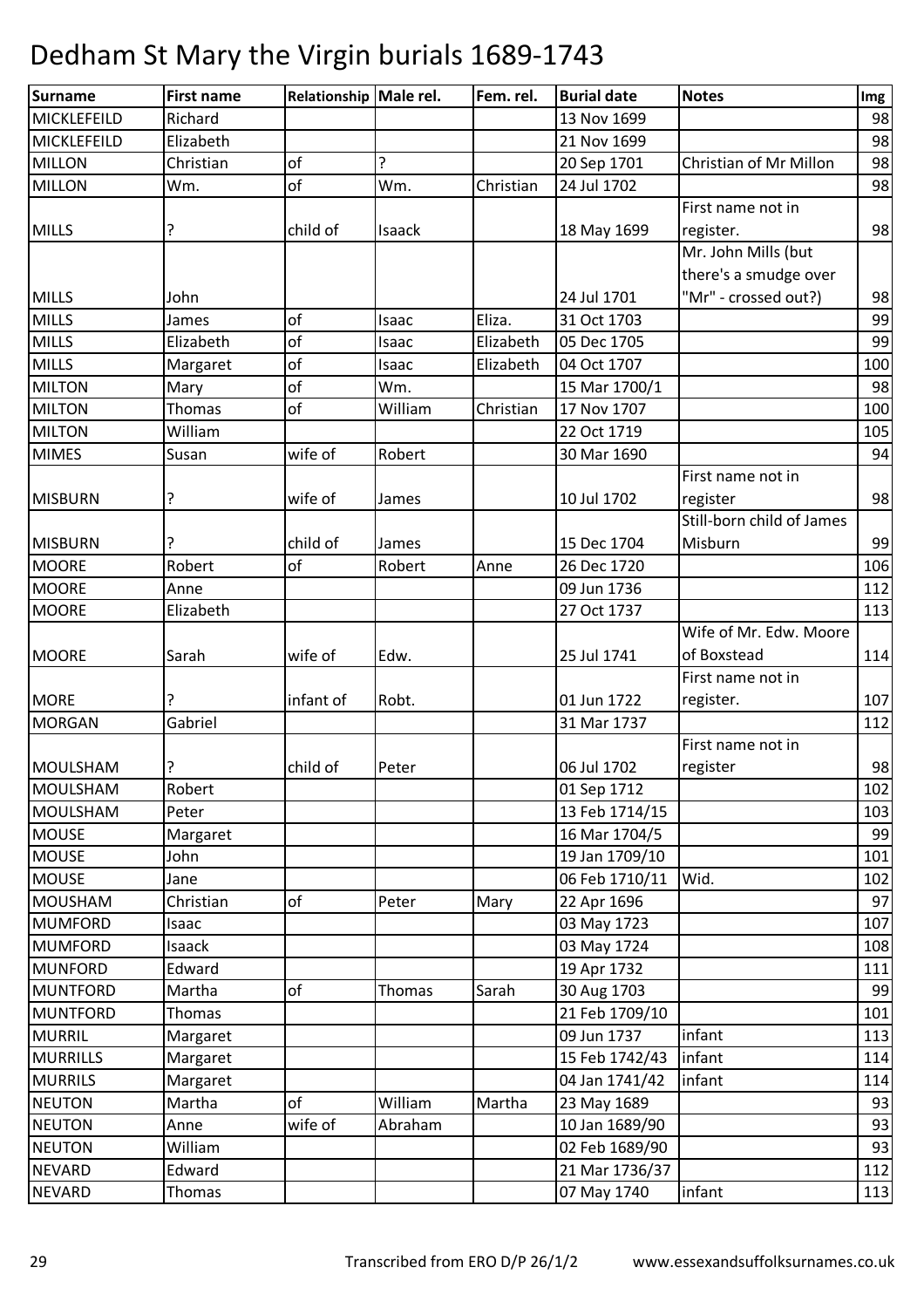| Surname          | <b>First name</b> | Relationship Male rel. |         | Fem. rel. | <b>Burial date</b>      | <b>Notes</b>        | Img |
|------------------|-------------------|------------------------|---------|-----------|-------------------------|---------------------|-----|
| <b>NEVARD</b>    | George            |                        |         |           | 06 Jul 1741             | infant              | 114 |
| <b>NEVERD</b>    | Mary              |                        |         |           | 17 Mar 1738/39          | infant              | 113 |
| <b>NEVERD</b>    | Elisabth.         |                        |         |           | 14 Sep 1742             |                     | 114 |
| <b>NEVILE</b>    | Isaac             | of                     | Edward  |           | 20 Oct 1713             | Abode: Ardleigh     | 103 |
| <b>NEVOD</b>     | Sarah             | wife of                | John    |           | 23 Nov 1704             |                     | 99  |
| <b>NEVOD</b>     | Mary              | wife of                | John    |           | 13 Feb 1707/8           |                     | 100 |
| <b>NEVOD</b>     | Elizabeth         |                        |         |           | 19 Mar 1707/8           |                     | 100 |
| <b>NEVOD</b>     | John              |                        |         |           | 30 Apr 1714             |                     | 103 |
| <b>NEWLAND</b>   | Katharine         | wife of                | Henry   |           | 13 Jul 1711             |                     | 102 |
| <b>NEWMAN</b>    | John              |                        |         |           | 27 Nov 1721             |                     | 106 |
| <b>NEWMAN</b>    | Hannah            |                        |         |           | 08 Dec 1731             |                     | 111 |
| <b>NEWTON</b>    | Hannah            | wife of                | Abraham |           | 13 Dec 1705             |                     | 99  |
| <b>NEWTON</b>    | Abraham           |                        |         |           | 25 Aug 1711             |                     | 102 |
| <b>NEWTON</b>    | Hannah            |                        |         |           | 11 Nov 1715             |                     | 103 |
| <b>NICE</b>      | Benjamin          |                        |         |           | 30 Apr 1723             |                     | 107 |
| <b>NICE</b>      | Benjamin          |                        |         |           | 30 Apr 1724             |                     | 108 |
| <b>NICE</b>      | Dorothy           |                        |         |           | 17 May 1730             |                     | 110 |
| <b>NICHOLS</b>   | Hannah            |                        |         |           | 18 Jan 1705/6           | Widdow              | 99  |
| <b>NICHOLS</b>   | Anne              |                        |         |           | 23 Sep 1711             | Wid.                | 102 |
| <b>NICHOLS</b>   | Christian         | wife of                | Joseph  |           | 06 May 1719             |                     | 105 |
| <b>NICHOLSON</b> | Daniel            |                        |         |           | 10 Jan 1698/99          |                     | 97  |
| <b>NICKALLS</b>  | Mary              | of                     | Joseph  | Christian | 17 Jun 1693             |                     | 95  |
| <b>NICKALS</b>   | Joseph            | of                     | Jos.    | Christian | 18 Apr 1692             |                     | 95  |
| NIGHTINGALE      | John              |                        |         |           | 29 Mar 1737             | infant              | 112 |
| NIGHTINGALE      | Margaret          |                        |         |           | 31 Mar 1737             |                     | 112 |
| <b>OBRIEN</b>    | Patrick           |                        |         |           | 08 May 1742             |                     | 114 |
| <b>OLIVER</b>    | Sarah             |                        |         |           | 08 Nov 1723             |                     | 107 |
| <b>ORMAN</b>     | Abraham           |                        |         |           | 20 Sep 1693             | Abraham Orman junr  | 95  |
| <b>ORMAN</b>     | Ann               |                        |         |           | 09 Jul 1694             | Widow               | 96  |
| <b>ORMAN</b>     | Abraham           |                        |         |           | 09 Sep 1695             | Abraham Orman senr  | 96  |
| <b>ORMAN</b>     | Ann               |                        |         |           | 25 Jun 1697             | Widow               | 97  |
| <b>ORMAN</b>     | John              |                        |         |           | 31 Dec 1700             |                     | 98  |
| <b>ORMAN</b>     | Mary              |                        |         |           | 02 Jul 1711             | Wid.                | 102 |
| <b>ORMAN</b>     | Susan             | of                     | John    | Susan     | 05 May 1720             |                     | 105 |
| <b>ORMAN</b>     | Sarah             | of                     | Abraham | Sarah     | 23 Sep 1720             |                     | 106 |
| <b>ORMAN</b>     | Ann               |                        |         |           | 07 Dec 1727             | infant              | 109 |
| <b>ORMAN</b>     | James             |                        |         |           | 08 May 1734             |                     | 111 |
| <b>ORMAN</b>     | John              |                        |         |           | 12 Aug 1736             | infant              | 112 |
| <b>ORRIS</b>     | Daniel            |                        |         |           | 28 Dec 1708             |                     | 101 |
| <b>ORRIS</b>     | Martha            |                        |         |           | 20 Jan 1711/12          | Wid.                | 102 |
| <b>OSBAND</b>    | Hannah            |                        |         |           | 09 Mar 1741/42   infant |                     | 114 |
| <b>OSBORN</b>    | Matthias          | of                     | Thomas  | Margarett | 19 May 1706             |                     | 100 |
| <b>OSBORN</b>    | Mary              | wife of                | Edward  |           | 25 Jun 1719             |                     | 105 |
| <b>OSBORN</b>    | Thomas            |                        |         |           | 07 Dec 1727             | infant              | 109 |
| <b>OSBORN</b>    | Mary              |                        |         |           | 14 Nov 1736             | infant              | 112 |
| <b>OSBORN</b>    | Mary              |                        |         |           | 27 Jun 1739             | infant              | 113 |
| <b>OSBORN</b>    | ?                 | child of               | Thos.   |           | 01 Aug 1739             | Still born child of | 113 |
| <b>OSBORN</b>    | Elizabeth         |                        |         |           | 28 Jul 1740             |                     | 113 |
| <b>OSBORN</b>    | Isaac             |                        |         |           | 22 Nov 1740             | infant              | 114 |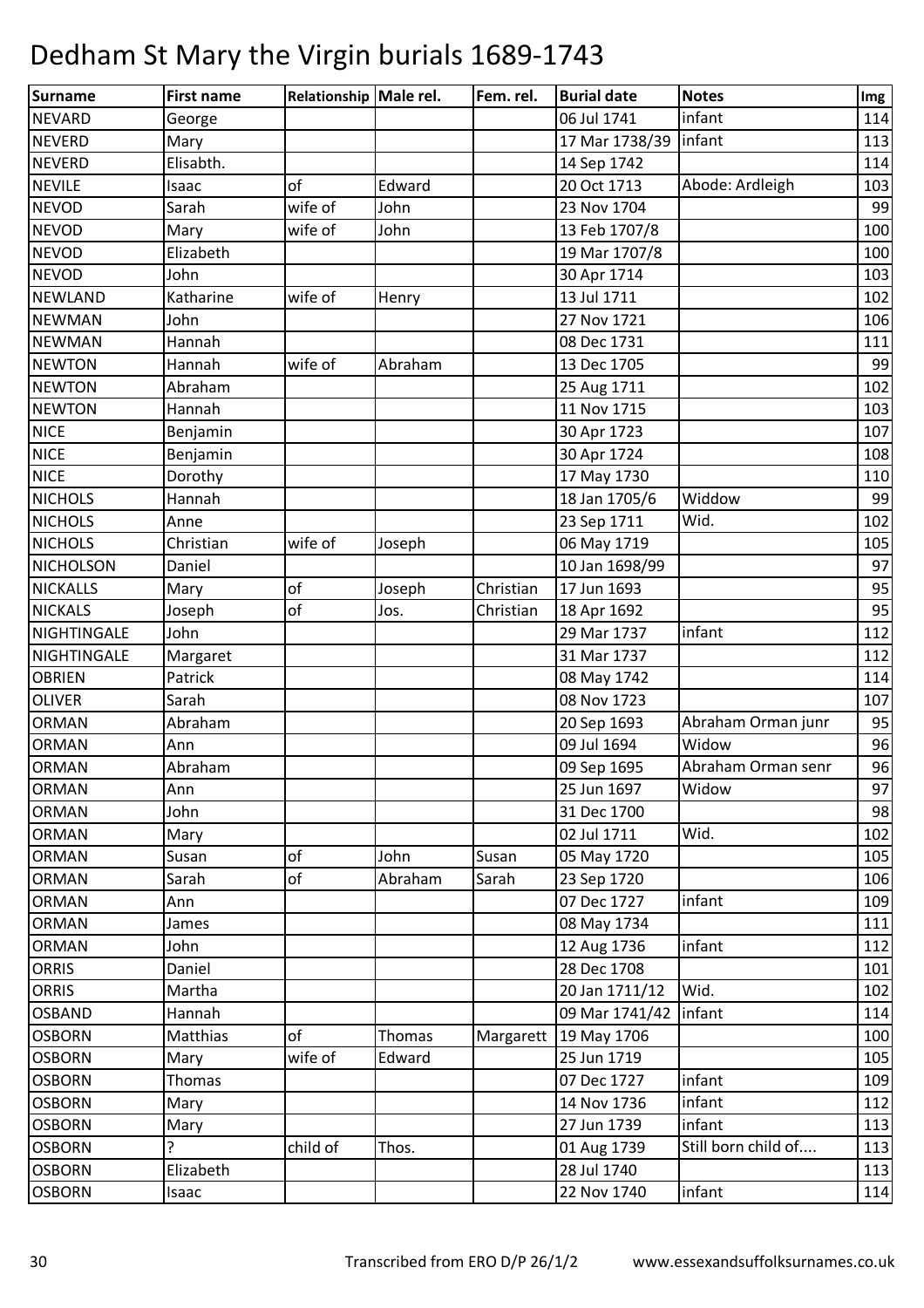| Surname        | <b>First name</b> | Relationship Male rel. |               | Fem. rel. | <b>Burial date</b> | <b>Notes</b>            | Img |
|----------------|-------------------|------------------------|---------------|-----------|--------------------|-------------------------|-----|
| <b>OSBORNE</b> | Edward            |                        |               |           | 28 Apr 1713        |                         | 103 |
| <b>OSBORNE</b> | Edward            |                        |               |           | 23 Sep 1735        |                         | 112 |
| <b>OSBOURN</b> | <b>Thomas</b>     | of                     | <b>Thomas</b> |           | 09 Apr 1693        |                         | 95  |
| <b>OSBURN</b>  | Ruth              | wife of                | Thomas        |           | 18 Sep 1690        |                         | 94  |
| <b>OSBURN</b>  | Ann               |                        |               |           | 08 Mar 1690/91     |                         | 94  |
| <b>OSBURN</b>  | Sarah             | wife of                | Thom.         |           | 20 Nov 1692        |                         | 95  |
| <b>PAMANT</b>  | Robt.             |                        |               |           | 02 Jun 1721        | Robt. Pamant senior     | 106 |
| <b>PAMANT</b>  | Eliz.             |                        |               |           | 13 Feb 1721/22     | Widow                   | 106 |
| <b>PAMENT</b>  | John              | of                     | Robert        | Eliza.    | 05 Jul 1694        |                         | 96  |
| <b>PAMMANT</b> | John              |                        |               |           | 29 Jan 1709/10     |                         | 101 |
| <b>PAMMANT</b> | Sarah             |                        |               |           | 05 Oct 1710        | Widd.                   | 101 |
| <b>PAMMANT</b> | Elizabeth         | of                     | Robert        | Mary      | 01 Apr 1720        |                         | 105 |
| <b>PAMMANT</b> | Sarah             |                        |               |           | 19 Apr 1720        |                         | 105 |
| <b>PAMMANT</b> | Mary              |                        |               |           | 12 Sep 1736        |                         | 112 |
| <b>PAMMONT</b> | Robert            |                        |               |           | 21 Sep 1735        |                         | 112 |
|                |                   |                        |               |           |                    | Young woman? (last      |     |
|                |                   |                        |               |           |                    | word faded - possibly   |     |
| <b>PAMONT</b>  | Sarah             |                        |               |           | 30 Jun 1742        | "woman")                | 114 |
| <b>PARKER</b>  | William           | of                     | John          | Elizabeth | 27 Feb 1689/90     |                         | 93  |
| <b>PARKER</b>  | William           |                        |               |           | 03 Aug 1690        |                         | 94  |
| <b>PARKER</b>  | Ann               | of                     | John          | Elizabeth | 22 Feb 1690/91     |                         | 94  |
| <b>PARKER</b>  | Henry             |                        |               |           | 07 Apr 1692        |                         | 95  |
| <b>PARKER</b>  | Ann               | of                     | John          | Elizabeth | 09 Sep 1695        |                         | 96  |
|                | Willm.            | of                     |               | Eliz.     |                    |                         | 97  |
| <b>PARKER</b>  |                   |                        | John          |           | 07 Sep 1696        |                         |     |
| <b>PARKER</b>  | John              |                        |               |           | 29 Nov 1696        | John Parker senior      | 97  |
| <b>PARKER</b>  | Eliz.             | of                     | John          |           | 12 Jan 1697/98     |                         | 97  |
| <b>PARKER</b>  | Willm.            |                        |               |           | 25 Jan 1697/98     |                         | 97  |
|                |                   |                        |               |           |                    |                         |     |
|                |                   |                        |               |           |                    | Of Bargholt (presumably |     |
| <b>PARKER</b>  | Izrael            |                        |               |           | 27 Nov 1699        | East Bergholt)          | 98  |
| <b>PARKER</b>  | John              | of                     | John          |           | 11 Jun 1701        |                         | 98  |
| <b>PARKER</b>  | Elizabeth         | wife of                | John          |           | 24 Sep 1711        |                         | 102 |
|                |                   |                        |               |           |                    | A still-born child of   |     |
| <b>PARKER</b>  | ?                 | child of               | William       |           | 07 Dec 1714        | William Parker          | 103 |
|                |                   |                        |               |           |                    | First name not in       |     |
| <b>PARKER</b>  | ?                 | infant of              | William       |           | 05 Jun 1716        | register.               | 104 |
| <b>PARKER</b>  | Susanna           | οf                     | John          | Elizabeth | 10 Nov 1716        |                         | 104 |
| <b>PARKER</b>  | Sarah             | of                     | William       | Sarah     | 16 Apr 1718        |                         | 104 |
| <b>PARKER</b>  | William           | оf                     | John          | Elizabeth | 18 Oct 1718        |                         | 104 |
| <b>PARKER</b>  | Lydia             |                        |               |           | 29 Dec 1718        | Abode: East Bergholt    | 104 |
| <b>PARKER</b>  | John              |                        |               |           | 15 Apr 1720        |                         | 105 |
| <b>PARKER</b>  | Anne              |                        |               |           | 16 Oct 1720        | Wid.                    | 106 |
| <b>PARKER</b>  | Wm.               |                        |               |           | 26 Sep 1723        |                         | 107 |
| <b>PARKER</b>  | Eliz.             |                        |               |           | 14 Mar 1725/26     |                         | 109 |
| <b>PARKER</b>  | William           |                        |               |           | 28 Jan 1741/42     | infant                  | 114 |
| <b>PARSONS</b> | John              | son of                 | John          |           | 10 May 1697        |                         | 97  |
| <b>PARSONS</b> | Edward            |                        |               |           | 29 Aug 1727        |                         | 109 |
| <b>PARSONS</b> | William Richard   |                        |               |           | 06 Jun 1735        | infant                  | 112 |
| <b>PATCH</b>   | George            |                        |               |           | 09 Jun 1727        | Infant                  | 109 |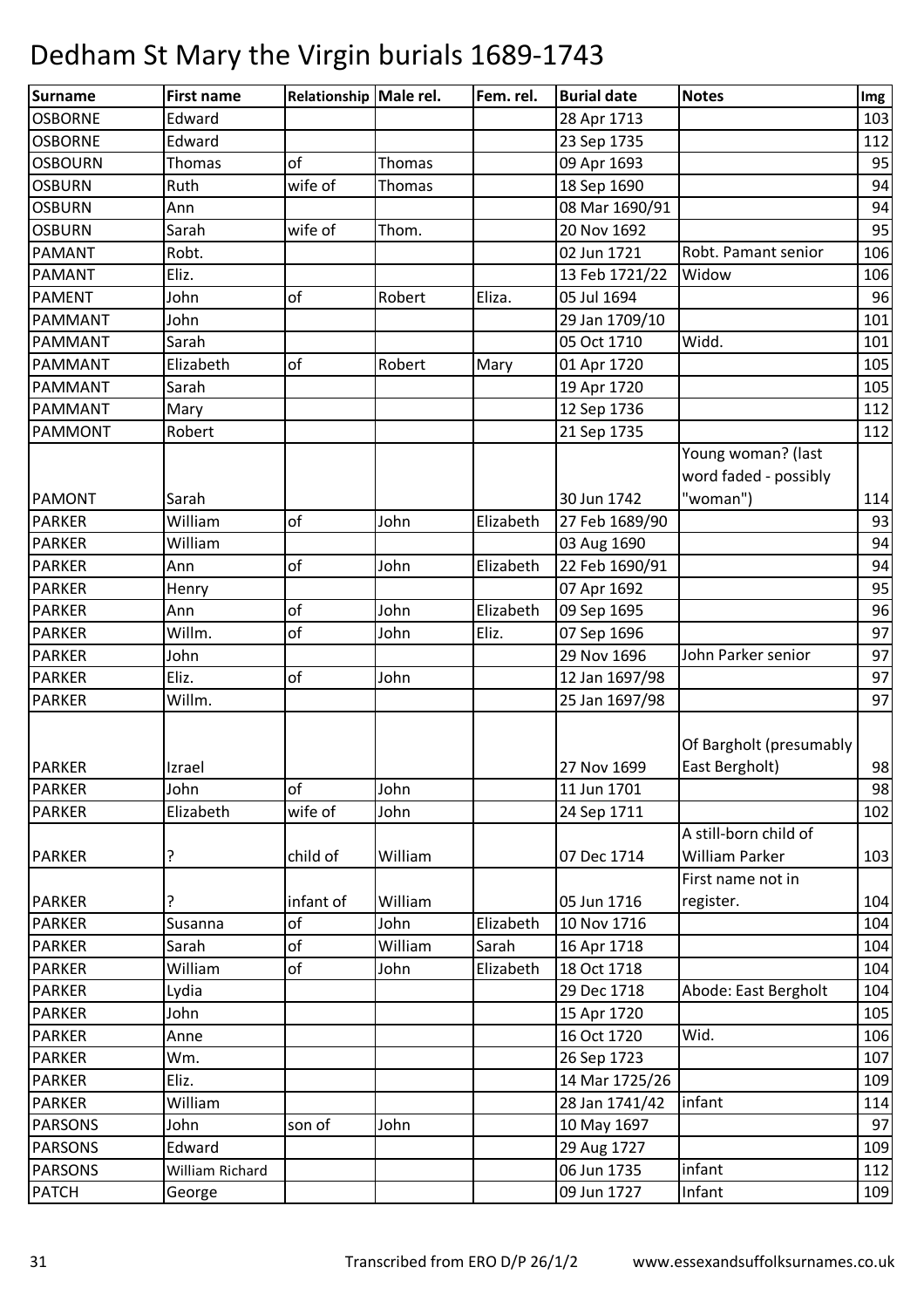| Surname         | <b>First name</b> | Relationship Male rel. |         | Fem. rel. | <b>Burial date</b>      | <b>Notes</b>            | Img |
|-----------------|-------------------|------------------------|---------|-----------|-------------------------|-------------------------|-----|
| <b>PATRICK</b>  | Elizabeth         | wife of                | William |           | 22 May 1709             |                         | 101 |
| <b>PATRICK</b>  | Elizabeth         | of                     | William |           | 05 Jun 1709             |                         | 101 |
| <b>PATRICK</b>  | Elizabeth         | wife of                | William |           | 14 Jan 1719/20          |                         | 105 |
| <b>PATRICK</b>  | William           | of                     | William | Elizabeth | 03 Jul 1720             |                         | 106 |
| <b>PATRICK</b>  | William           |                        |         |           | 09 May 1741             |                         | 114 |
| <b>PEACOCK</b>  | Sarah             | of                     | Jno.    | Martha    | 11 Jun 1703             |                         | 99  |
| <b>PEACOCK</b>  | Martha            | wife of                | Jno.    |           | 19 Dec 1703             |                         | 99  |
| <b>PEACOCK</b>  | John              |                        |         |           | 27 Jan 1705/6           | John Peacock junr       | 99  |
| <b>PEACOCK</b>  | Martha            | of                     | Timothy | Hannah    | 05 May 1709             |                         | 101 |
| <b>PEACOCK</b>  | John              |                        |         |           | 09 Jun 1720             |                         | 106 |
|                 |                   |                        |         |           |                         | First name not in       |     |
| <b>PEACOCK</b>  | ?                 | infant of              | Richd.  |           | 20 Aug 1723             | register                | 107 |
| <b>PEACOCK</b>  | Timothy           |                        |         |           | 05 Sep 1723             |                         | 107 |
| PEACOCK         | Hannah            |                        |         |           | 23 Feb 1723/24          | Widow                   | 108 |
|                 |                   |                        |         |           |                         | First name not in       |     |
| <b>PEACOCK</b>  |                   | infant of              | Richd.  |           | 20 Aug 1724             | register                | 108 |
| <b>PEACOCK</b>  | Grace             | of                     | Timothy | Grace     | 25 Dec 1726             |                         | 109 |
| <b>PEACOCK</b>  | Richard           |                        |         |           | 02 Dec 1727             | infant                  | 109 |
| <b>PEACOCK</b>  | Mary              |                        |         |           | 04 Mar 1727/28          |                         | 110 |
| <b>PEACOCK</b>  | William           |                        |         |           | 29 Jun 1732             | infant                  | 111 |
| <b>PEACOCK</b>  | Elizabeth         |                        |         |           | 16 Aug 1732             |                         | 111 |
| <b>PEACOCK</b>  | Joseph            |                        |         |           | 30 Oct 1740             | infant                  | 114 |
| <b>PEACOCK</b>  | Elisab.           |                        |         |           | 22 Apr 1741             | infant                  | 114 |
| <b>PEACOCK</b>  | James             |                        |         |           | 19 Jul 1742             | Mr. James Peacock       | 114 |
| <b>PEAK</b>     | John              |                        |         |           | 02 Mar 1691/92          |                         | 95  |
|                 |                   |                        |         |           |                         | John of Elizab. Peak    |     |
| <b>PEAK</b>     | John              | of                     |         | Elizab.   | 22 Jul 1692             | widdow                  | 95  |
| <b>PEAK</b>     | Elizabeth         |                        |         |           | 19 May 1709             | Widd.                   | 101 |
| <b>PEAKE</b>    | Judith            |                        |         |           | 15 Oct 1732             | Mrs. Judith Peake       | 111 |
| PEARSON         | Barbary           |                        |         |           | 14 Jun 1695             |                         | 96  |
| PEARTREE        | Isaac             |                        |         |           | 03 Feb 1727/28   infant |                         | 109 |
| <b>PEASE</b>    | Mary              | wife of                | Thomas  |           | 09 Jan 1704/5           |                         | 99  |
| PEASE           | Thomas            |                        |         |           | 05 Feb 1719/20          |                         | 105 |
| <b>PERKINS</b>  | Margaret          |                        |         |           | 21 Oct 1733             |                         | 111 |
| PERRIMAN        | Sarah             |                        |         |           | 30 Jan 1693/94          |                         | 96  |
| <b>PERRY</b>    | Gilbert           |                        |         |           | 28 Feb 1717/18          |                         | 104 |
| <b>PERRY</b>    | Hannah            |                        |         |           | 26 Oct 1727             |                         | 109 |
| PERRYMAN        | ?                 |                        |         |           | 08 Mar 1703/4           | <b>Widdow Perryman</b>  | 99  |
| PETFEILD        | Susan             | wife of                | Richard |           | 06 Feb 1696/97          |                         | 97  |
| PETFEILD        | Martha            |                        |         |           | 21 Jul 1699             | Widow                   | 98  |
| PETFIELD        | Richard           |                        |         |           | 25 Jan 1708/9           | Aged 97                 | 101 |
| <b>PHILCOCK</b> | John              |                        |         |           | 30 Apr 1742             | infant                  | 114 |
| <b>PHILIPS</b>  | John              |                        |         |           | 02 Apr 1722             |                         | 106 |
|                 |                   |                        |         |           |                         | A childe from London at |     |
| <b>PHILLIPS</b> | ?                 | of                     | John    |           | 29 Aug 1694             | John Phillips's         | 96  |
| <b>PHILLIPS</b> | Margarett         | wife of                | John    |           | 18 Dec 1712             |                         | 102 |
| PILBOROUGH      | Mary              |                        |         |           | 08 May 1734             |                         | 111 |
| <b>PLAYL</b>    | Marah             |                        |         |           | 03 Nov 1693             | Widdow                  | 96  |
| POD             | Ann               |                        |         |           | 17 Apr 1701             | Widow                   | 98  |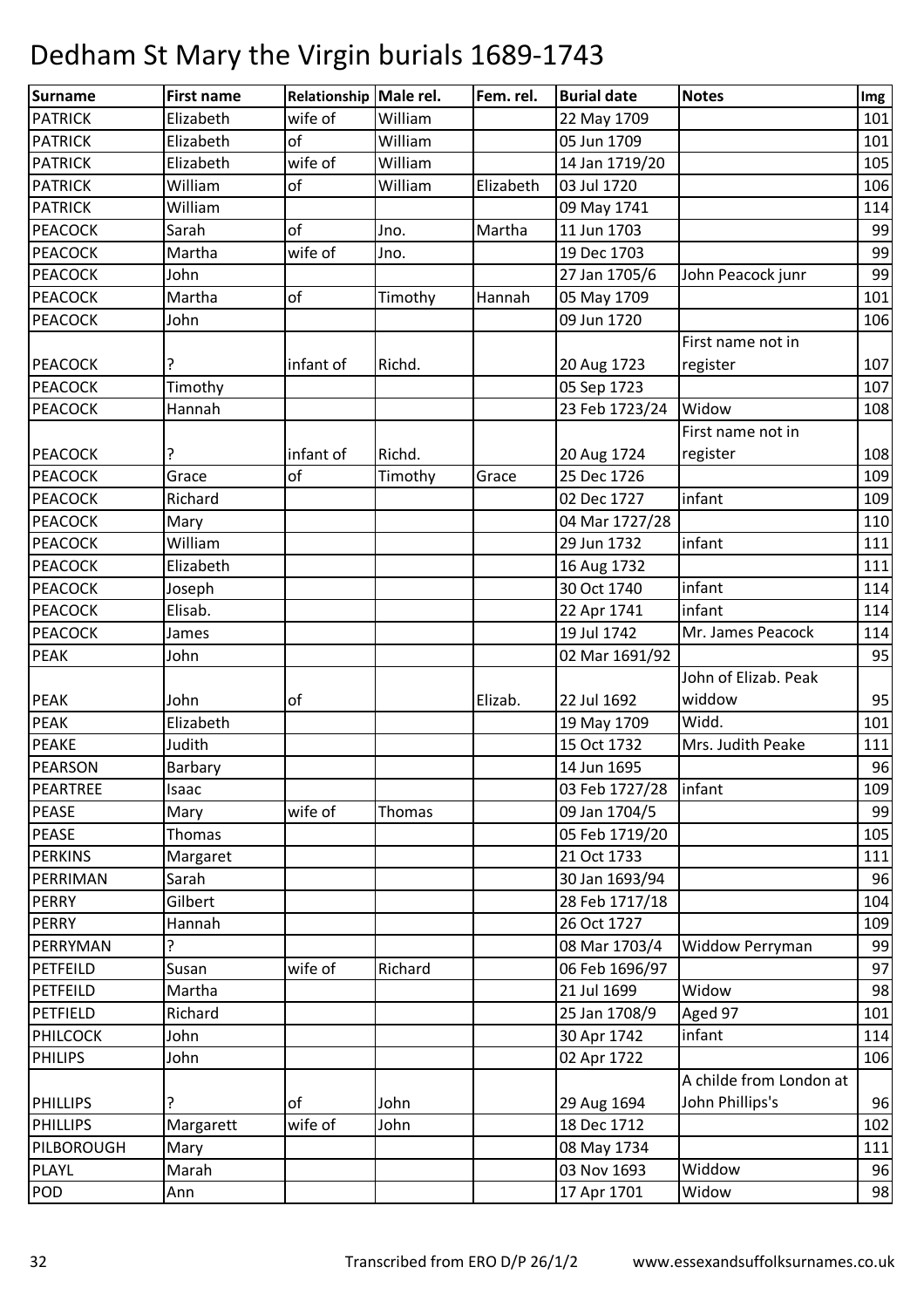| <b>Surname</b> | <b>First name</b> | Relationship Male rel. |         | Fem. rel. | <b>Burial date</b> | <b>Notes</b>         | Img |
|----------------|-------------------|------------------------|---------|-----------|--------------------|----------------------|-----|
| <b>POD</b>     | Esther            |                        |         |           | 14 Jun 1734        |                      | 111 |
| <b>PODD</b>    | Elizabeth         |                        |         |           | 11 Jan 1736/37     |                      | 112 |
| <b>POLL</b>    | Susan             | wife of                | Dan.    |           | 03 Mar 1697/98     |                      | 97  |
| <b>POLLY</b>   | Thomas            | of                     | Thom.   |           | 24 May 1692        |                      | 95  |
| <b>POLLY</b>   | John              |                        |         |           | 15 May 1695        |                      | 96  |
| <b>POLLY</b>   | Mary              |                        |         |           | 01 Jun 1695        |                      | 96  |
| <b>PORTER</b>  | John              |                        |         |           | 22 Dec 1731        | infant               | 111 |
| <b>PORTER</b>  | John              |                        |         |           | 20 Mar 1740/41     | infant               | 114 |
| <b>POSFORD</b> | Susan             | wife of                | John    |           | 17 Sep 1705        |                      | 99  |
| <b>POTTER</b>  | Jeoffrey          |                        |         |           | 09 May 1697        | Mr. Jeoffrey Potter  | 97  |
| <b>POTTER</b>  | Christian         |                        |         |           | 09 Sep 1719        | Wid.                 | 105 |
| <b>POWEL</b>   | William           |                        |         |           | 18 Apr 1733        | infant               | 111 |
| <b>POWEL</b>   | William           |                        |         |           | 31 Oct 1735        | infant               | 112 |
| <b>POWEL</b>   | Hannah            |                        |         |           | 09 Sep 1739        | infant               | 113 |
| <b>POWEL</b>   | Margaret          |                        |         |           | 21 Sep 1739        | infant               | 113 |
| <b>POWELL</b>  | John              |                        |         |           | 03 Apr 1741        | infant               | 114 |
| <b>POWLE</b>   | Mary              |                        |         |           | 04 Nov 1698        |                      | 97  |
| <b>POWLE</b>   | Daniel            |                        |         |           | 27 Feb 1707/8      |                      | 100 |
| <b>POWLE</b>   | John              |                        |         |           | 25 Nov 1711        |                      | 102 |
| <b>POWLE</b>   | Nathaniel         |                        |         |           | 31 Mar 1714        |                      | 103 |
| <b>POWLE</b>   | George            |                        |         |           | 16 Jul 1714        |                      | 103 |
| <b>POWLE</b>   | Elizabeth         |                        |         |           | 04 Feb 1719/20     |                      | 105 |
| <b>POWLL</b>   | Nathaniel         | of                     | Daniel  | Sus.      | 01 Jun 1692        |                      | 95  |
| <b>POWLL</b>   | Nathaniel         |                        |         |           | 14 Jun 1692        | Nathaniel Powll senr | 95  |
| <b>PRAT</b>    | Susan             | wife of                | Joseph  |           | 26 Mar 1689        |                      | 93  |
| <b>PRAT</b>    | Samuel            |                        |         |           | 11 May 1742        | infant               | 114 |
| <b>PRATT</b>   | Joseph            | of                     | Daniel  | Eliza.    | 24 Mar 1693/94     |                      | 96  |
| <b>PRATT</b>   | Elizabeth         | wife of                | Joseph  |           | 24 Sep 1704        |                      | 99  |
| <b>PRATT</b>   | John              | of                     | Daniel  | Elizabeth | 29 Jul 1706        |                      | 100 |
| <b>PRATT</b>   | Mary              | of                     | Daniel  | Elizabeth | 28 Oct 1707        |                      | 100 |
| <b>PRATT</b>   | Joseph            |                        |         |           | 20 Jul 1708        |                      | 100 |
| <b>PRATT</b>   | Daniel            |                        |         |           | 07 Mar 1710/11     |                      | 102 |
| <b>PRATT</b>   | Elizabeth         |                        |         |           | 09 Oct 1723        |                      | 107 |
| <b>PRATT</b>   | Sarah             |                        |         |           | 10 Sep 1728        | infant               | 110 |
| <b>PRATT</b>   | Sarah             |                        |         |           | 17 Jan 1730/31     | infant               | 110 |
| <b>PRATT</b>   | Daniel            |                        |         |           | 29 Mar 1733        | infant               | 111 |
| <b>PRATT</b>   | Joseph            |                        |         |           | 03 Mar 1736/37     | infant               | 112 |
| <b>PRATT</b>   | Joseph            |                        |         |           | 10 May 1741        | infant               | 114 |
| <b>PURKASE</b> | Henry             |                        |         |           | 08 Oct 1710        | Abode: Stoke         | 101 |
| <b>PURKASS</b> | Miriam            | wife of                | James   |           | 17 Nov 1719        | Abode: Colchester    | 105 |
|                |                   |                        |         |           |                    | Surname unclear -    |     |
| RA[ST]HBY      | Martha            | wife of                | Sam.    |           | 29 Dec 1691        | Rashby or Rathby     | 94  |
| <b>RABY</b>    | Samuel            |                        |         |           | 23 Feb 1703/4      |                      | 99  |
| <b>RABY</b>    | Sarah             |                        |         |           | 14 Jan 1713/14     |                      | 103 |
| <b>RAISIN</b>  | John              |                        |         |           | 29 Aug 1734        |                      | 111 |
| <b>RAISON</b>  | Susanna           | wife of                | William |           | 05 Oct 1718        |                      | 104 |
| RAISON         | Elizabeth         | of                     | William | Elizabeth | 23 Aug 1720        |                      | 106 |
| <b>RAND</b>    | Samuel            |                        |         |           | 03 Mar 1689/90     |                      | 93  |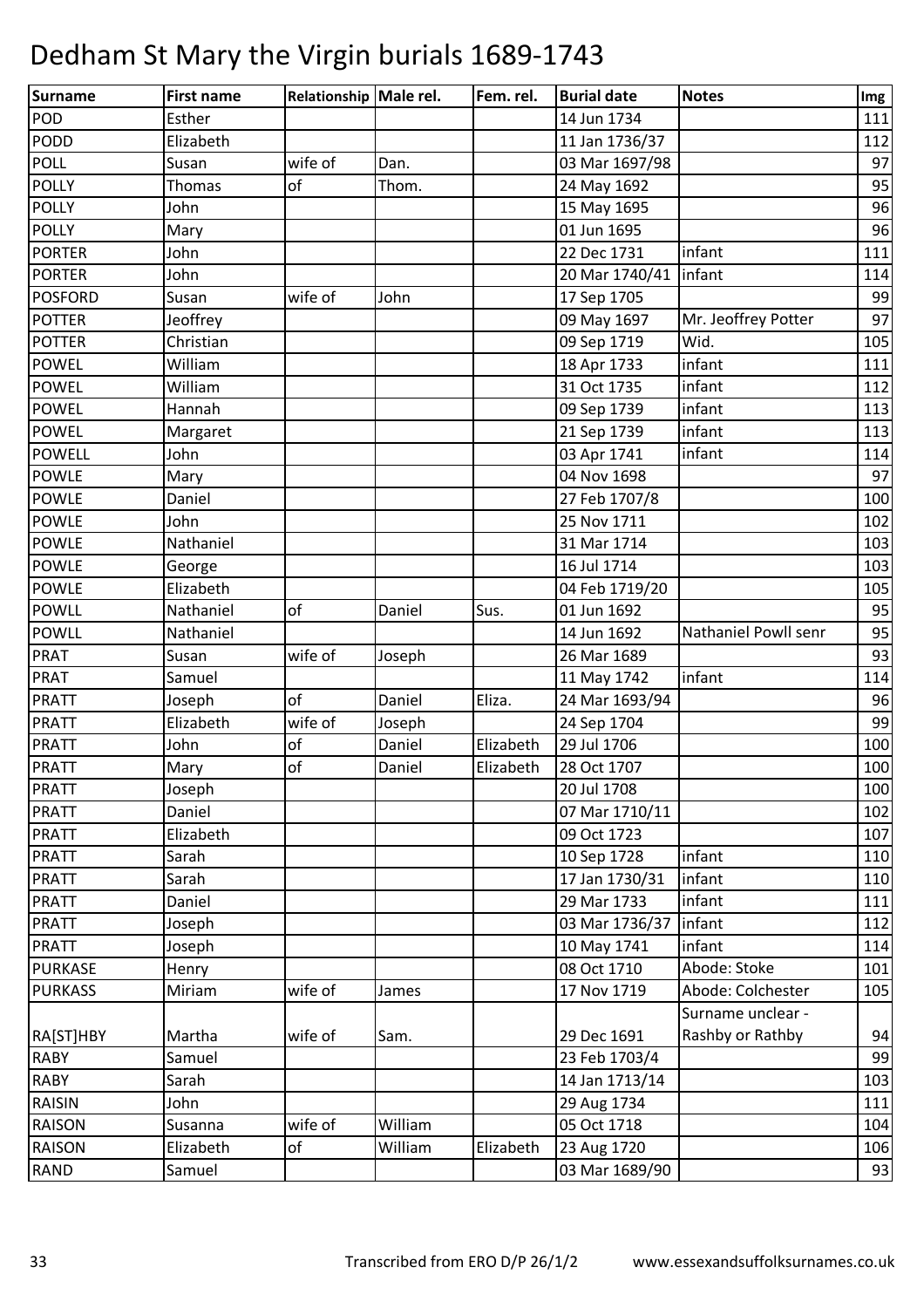| Surname         | <b>First name</b> | Relationship Male rel. |         | Fem. rel. | <b>Burial date</b>  | <b>Notes</b>                                                              | Img |
|-----------------|-------------------|------------------------|---------|-----------|---------------------|---------------------------------------------------------------------------|-----|
|                 |                   |                        |         |           |                     | First name not in                                                         |     |
| <b>RAND</b>     |                   | child of               | Amb.    |           | 14 Jan 1701/2       | register                                                                  | 98  |
| <b>RAND</b>     | John              | of                     | Ambrose | Susan     | 26 Apr 1706         |                                                                           | 100 |
| <b>RAND</b>     | John              | of                     | Ambrose | Susan     | 01 Dec 1708         |                                                                           | 101 |
| <b>RANDAL</b>   | ?                 |                        |         |           | 01 Feb 1723/24      | <b>Widow Randal</b>                                                       | 108 |
| <b>RANDALL</b>  | Ann               | wife of                | Tho.    |           | 13 Apr 1697         |                                                                           | 97  |
| <b>RANDALL</b>  | Thomas            |                        |         |           | 08 Mar 1697/98      |                                                                           | 97  |
| <b>RANDALL</b>  | Edward            |                        |         |           | 10 Aug 1702         |                                                                           | 98  |
| <b>RANDALL</b>  | John              | of                     | Edw.    | Mary      | 27 Dec 1702         |                                                                           | 98  |
| <b>RANDALL</b>  | Jane              | of                     | Edwd.   | Mary      | 29 Jun 1703         | Jane and Anne of                                                          | 99  |
| <b>RANDALL</b>  | Anne              | of                     | Edwd.   | Mary      | 29 Jun 1703         | Jane and Anne of                                                          | 99  |
| <b>RANDALL</b>  | Edward            |                        |         |           | 10 Mar 1708/9       |                                                                           | 101 |
| <b>RANDALL</b>  | <b>Thomas</b>     |                        |         |           | 20 Feb 1715/16      |                                                                           | 104 |
| <b>RASIN</b>    | James             |                        |         |           | 21 Sep 1727         |                                                                           | 109 |
| <b>RASIN</b>    | Simon             |                        |         |           | 06 Oct 1727         | infant                                                                    | 109 |
| <b>RASIN</b>    | Sarah             |                        |         |           | 23 Oct 1727         | infant                                                                    | 109 |
| <b>RASIN</b>    | James             |                        |         |           | 15 Nov 1730         |                                                                           | 110 |
| <b>RAVENS</b>   | Ann               | wife of                | Richard |           | 28 Jan 1693/94      |                                                                           | 96  |
| <b>RAVENS</b>   | Rich.             |                        |         |           | 01 Sep 1702         |                                                                           | 98  |
| <b>RAVINS</b>   | John              |                        |         |           | 28 Dec 1691         |                                                                           | 94  |
| <b>READ</b>     | ς                 |                        |         |           | 01 Dec 1704         | <b>Widdow Read</b>                                                        | 99  |
| <b>REED</b>     | Thomas            |                        |         |           | 26 Feb 1737/38      |                                                                           | 113 |
| <b>RESIN</b>    | Samuel            |                        |         |           | 22 Jun 1735         | infant                                                                    | 112 |
| <b>RESIN</b>    | Stephen           |                        |         |           | 02 Jun 1736         |                                                                           | 112 |
| <b>REYNER</b>   | Hannah            | wife of                | John    |           | 25 Aug 1690         |                                                                           | 94  |
| <b>REYNER</b>   | Martha            |                        |         |           | 13 Apr 1701         | Mrs. Martha Reyner (But<br>there's a smudge over<br>"Mrs" - crossed out?) | 98  |
| <b>REYNOLDS</b> | William           |                        |         |           | 13 Mar 1704/5       |                                                                           | 99  |
| <b>RICH</b>     | Mabel             |                        |         |           | 13 Oct 1731         |                                                                           | 111 |
| <b>RICHARDS</b> | Mary              | wife of                | Robert  |           | 27 Nov 1705         |                                                                           | 99  |
| <b>RICHARDS</b> | Sarah             | wife of                | Robert  |           | 05 Nov 1711         |                                                                           | 102 |
| <b>RICHES</b>   | Robt.             |                        |         |           | 14 Mar 1720/21      |                                                                           | 106 |
| <b>RIVERS</b>   | Samuel            |                        |         |           | 27 Feb 1709/10      | Abode: Bradfield                                                          | 101 |
| <b>ROBERTS</b>  | Mary              | of                     | Daniel  | Lydia     | 31 Mar 1711         | Abode: Stratford                                                          | 102 |
| <b>ROBERTS</b>  | Daniel            | of                     | Daniel  | Lydia     | 04 Apr 1711         | Abode: Stratford                                                          | 102 |
| <b>ROGERS</b>   | Thomas            |                        |         |           | 02 Nov 1719         |                                                                           | 105 |
| <b>ROGERS</b>   | Thomas            |                        |         |           | 17 Feb 1730/31      | Mr. Thomas Rogers                                                         | 110 |
| <b>ROGERS</b>   | Rachel            |                        |         |           | 12 Mar 1732/33      | infant                                                                    | 111 |
| <b>ROOT</b>     | Alice             | wife of                | John    |           | 13 Mar 1718/19      |                                                                           | 105 |
| <b>ROOT</b>     | Daniel            | of                     | John    |           | 22 Sep 1719         |                                                                           | 105 |
| <b>ROOT</b>     | John              |                        |         |           | 14 Feb 1722/23      |                                                                           | 107 |
| <b>ROOT</b>     | Mary              |                        |         |           | 15 Aug 1726         |                                                                           | 109 |
| <b>ROOT</b>     | Mary              |                        |         |           | 14 Apr 1742         | infant                                                                    | 114 |
| <b>ROUSE</b>    | John              | of                     | John    | Sarah     | 09 Jul 1690         |                                                                           | 94  |
| <b>ROUSE</b>    | John              |                        |         |           | 16 Apr 1708         |                                                                           | 100 |
| <b>ROUSE</b>    | Sarah             |                        |         |           | 15 Mar 1718/19 Wid. |                                                                           | 105 |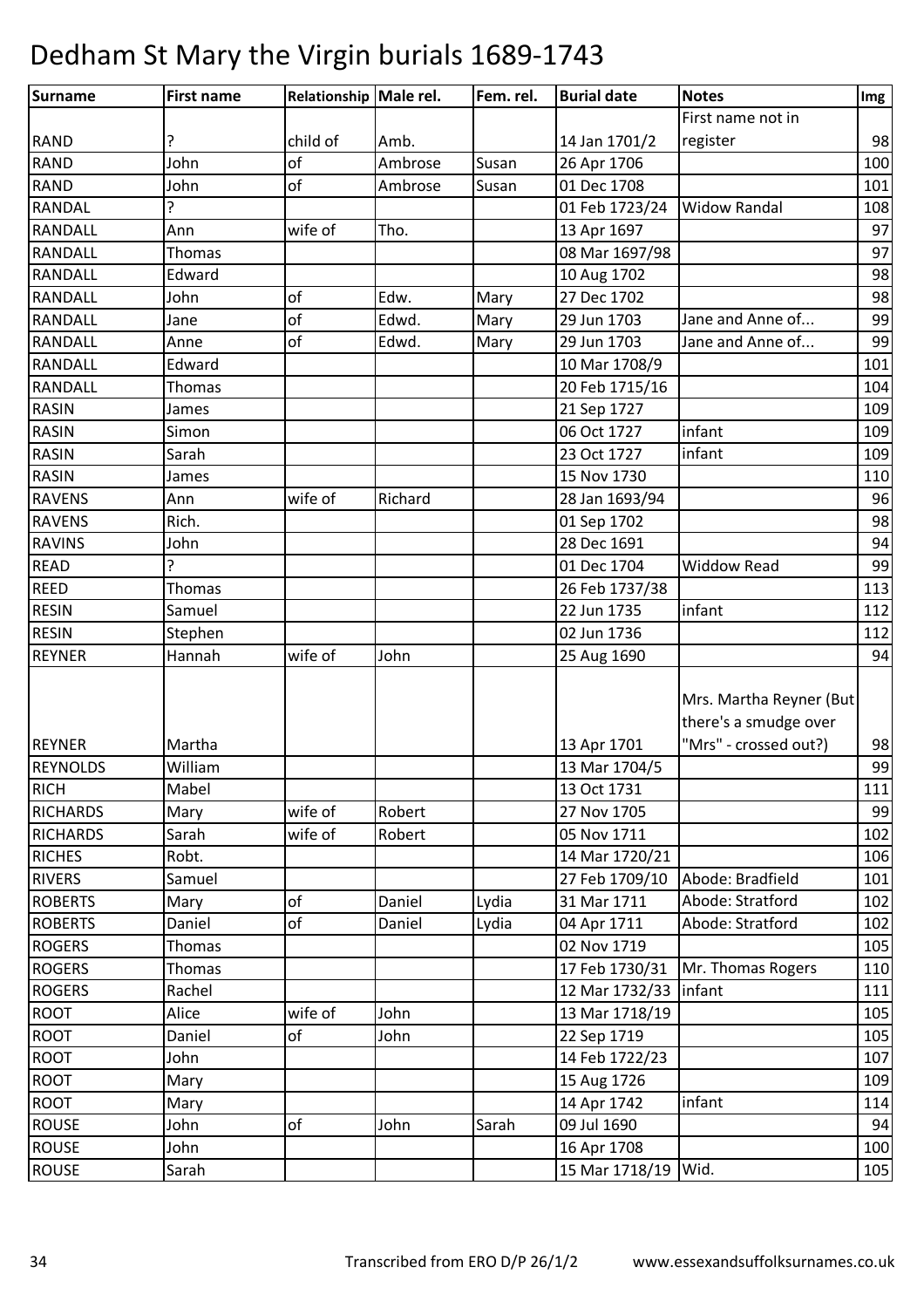| <b>Surname</b>  | <b>First name</b> | Relationship Male rel. |               | Fem. rel. | <b>Burial date</b>     | <b>Notes</b>         | Img |
|-----------------|-------------------|------------------------|---------------|-----------|------------------------|----------------------|-----|
|                 |                   |                        |               |           |                        | First name not in    |     |
| <b>ROUSE</b>    |                   |                        |               |           | 19 Oct 1735            | register. infant     | 112 |
| <b>ROWLAND</b>  | John              |                        |               |           | 01 Jun 1691            |                      | 94  |
| <b>ROWLS</b>    | Mary              | wife of                | Ambrose       |           | 17 Jan 1705/6          |                      | 99  |
| <b>ROWSE</b>    | Thomas            | of                     | John          | Sarah     | 26 Sep 1693            |                      | 95  |
| <b>RUDKIN</b>   | Elizabeth         | of                     | Daniel        | Susan     | 16 Apr 1691            |                      | 94  |
| <b>RUDKIN</b>   | Daniell           |                        |               |           | 04 Mar 1693/94         |                      | 96  |
| <b>RUDKIN</b>   | Susan             |                        |               |           | 11 Jun 1713            |                      | 103 |
| <b>RUDKIN</b>   | William           |                        |               |           | 10 Aug 1716            |                      | 104 |
| <b>RUDKYN</b>   | Daniell           |                        |               |           | 02 Sep 1696            |                      | 97  |
| <b>RUDKYN</b>   | Elizabeth         |                        |               |           | 25 Aug 1704            | Widdow               | 99  |
| <b>RUSSEL</b>   | John              |                        |               |           | 10 Mar 1733/34         |                      | 111 |
| <b>RUSSELS</b>  | Margarett         |                        |               |           | 22 Oct 1728            | infant               | 110 |
| <b>RUSSELS</b>  | Mary              |                        |               |           | 07 Apr 1730            |                      | 110 |
| <b>RUSSELS</b>  | Margarett         |                        |               |           | 24 Apr 1730            | infant               | 110 |
| <b>SADDLER</b>  | <b>Thomas</b>     |                        |               |           | 19 Jan 1708/9          |                      | 101 |
|                 |                   |                        |               |           |                        | Ann Sadler of Weely, |     |
| <b>SADLER</b>   | Ann               |                        |               |           | 19 Sep 1693            | widdow               | 95  |
| <b>SADLER</b>   | John              |                        |               |           | 07 Jun 1701            |                      | 98  |
| <b>SADLER</b>   | Henry             |                        |               |           | 14 Sep 1735            |                      | 112 |
| <b>SALMAN</b>   | John              |                        |               |           | 20 Mar 1695/96         |                      | 97  |
| <b>SALMON</b>   | John              |                        |               |           | 18 Jan 1689/90         |                      | 93  |
| <b>SALMON</b>   | Nathaniel         |                        |               |           | 29 Dec 1691            |                      | 94  |
| <b>SALMON</b>   | Abigail           |                        |               |           | 16 Apr 1697            | Widow                | 97  |
| <b>SALMON</b>   | John              |                        |               |           | 17 Jun 1705            |                      | 99  |
| <b>SALMON</b>   | Elizabeth         | of                     | John          | Martha    | 14 Aug 1705            |                      | 99  |
| <b>SALMON</b>   | Esther            |                        |               |           | 24 Aug 1730            | infant               | 110 |
| <b>SALTER</b>   | John              | of                     | John          | Elizabeth | 16 Dec 1690            |                      | 94  |
| <b>SAMONS</b>   | Thomas            | of                     | Thomas        | Elizab.   | 05 Mar 1690/91         |                      | 94  |
| <b>SANCTYE</b>  | Robert            |                        |               |           | 02 Jul 1734            |                      | 111 |
| <b>SANCTYE</b>  | Ann               |                        |               |           | 08 Mar 1736/37 linfant |                      | 112 |
| <b>SANDERS</b>  | Philip            |                        |               |           | 21 Jan 1713/14         |                      | 103 |
| <b>SANDERS</b>  | John              |                        |               |           | 28 Sep 1717            |                      | 104 |
| <b>SANDERS</b>  | Eliz.             | dau of                 | Tho.          |           | 28 Feb 1720/21         |                      | 106 |
| <b>SANDERS</b>  | Hannah            | оf                     | Thos.         | Han.      | 13 Jan 1721/22         |                      | 106 |
| <b>SANDERS</b>  | Elis.             |                        |               |           | 20 May 1724            |                      | 108 |
| <b>SANDERS</b>  | Elizabeth         |                        |               |           | 16 Jun 1730            |                      | 110 |
| <b>SANDERS</b>  | Mary              |                        |               |           | 01 Jan 1735/36         | infant               | 112 |
| <b>SANDERS</b>  | Mary              |                        |               |           | 01 May 1736            | Widow                | 112 |
| <b>SANDERS</b>  | Thomas            |                        |               |           | 27 Jan 1736/37         |                      | 112 |
| <b>SANDERS</b>  | Henry             |                        |               |           | 11 Sep 1740            | infant               | 113 |
| <b>SANDS</b>    | Susan             | of                     | <b>Thomas</b> | Mary      | 30 Jan 1691/92         |                      | 94  |
| <b>SAUNDERS</b> | Philip            | of                     | Philip        | Phebe     | 22 Jan 1694/95         |                      | 96  |
| <b>SAUNDERS</b> | Eliz.             |                        |               |           | 29 Sep 1702            | Widow                | 98  |
| <b>SAUNDERS</b> | Elisabeth         |                        |               |           | 20 May 1723            |                      | 107 |
| <b>SAUNDERS</b> | Elisabeth         |                        |               |           | 11 Dec 1741            | infant               | 114 |
| <b>SAYER</b>    | Jane              |                        |               |           | 01 Jan 1702/3          |                      | 98  |
| <b>SAYERS</b>   | Martha            | wife of                | Thom.         |           | 24 Oct 1690            |                      | 94  |
| <b>SAYERS</b>   | Mary              |                        |               |           | 13 Nov 1705            | Widdow               | 99  |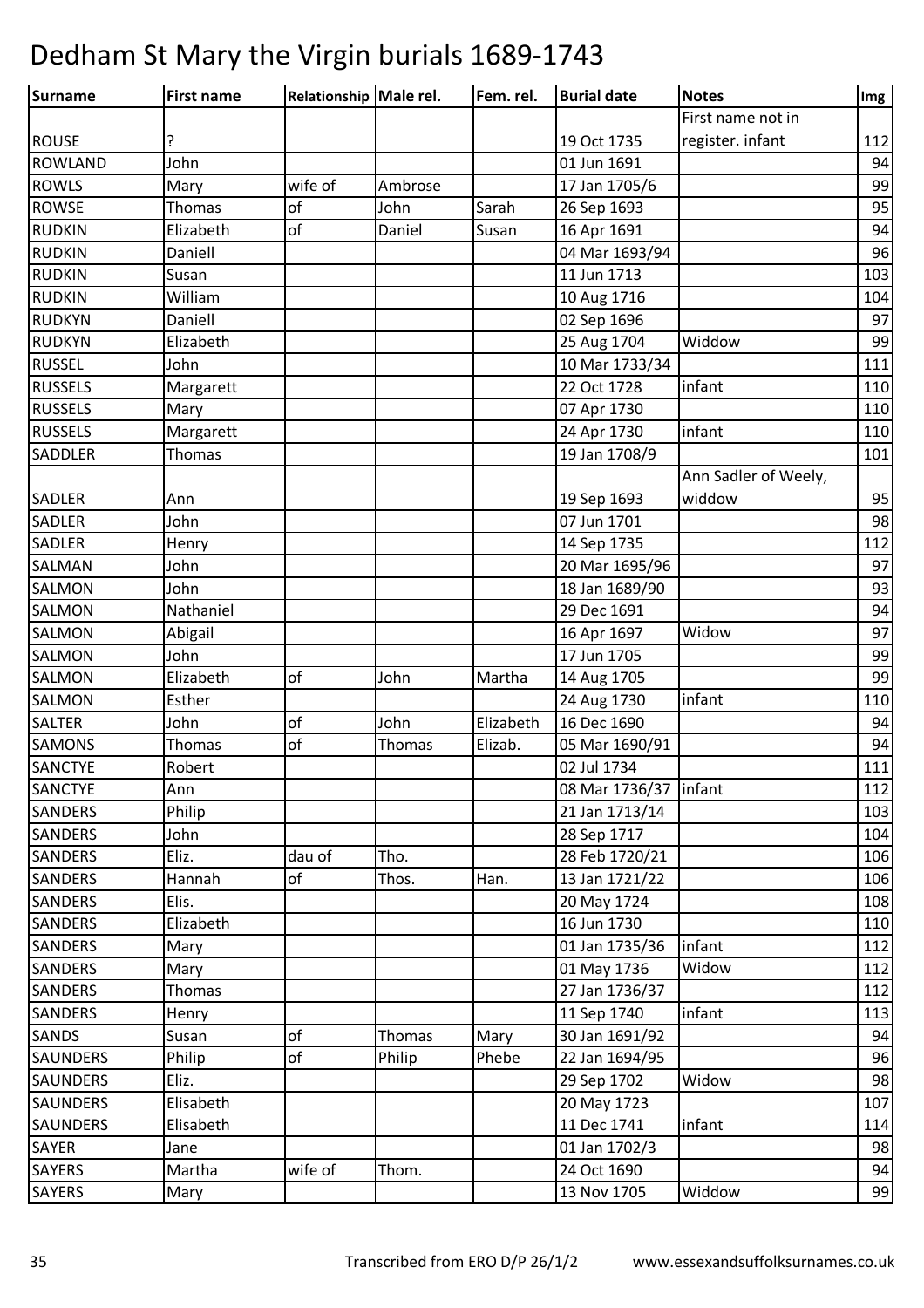| Surname          | <b>First name</b> | Relationship Male rel. |          | Fem. rel. | <b>Burial date</b> | <b>Notes</b>             | Img |
|------------------|-------------------|------------------------|----------|-----------|--------------------|--------------------------|-----|
| <b>SAYERS</b>    | Margaret          |                        |          |           | 29 Nov 1705        |                          | 99  |
| <b>SAYERS</b>    | Thomas            |                        |          |           | 17 Oct 1713        |                          | 103 |
| <b>SAYERS</b>    | Mary              |                        |          |           | 08 Feb 1716/17     | Wid. Abode: Stratford    | 104 |
| <b>SCOFEILD</b>  | John              | of                     | John     | Eliz.     | 05 Nov 1702        |                          | 98  |
| <b>SCOFIELD</b>  | Israel            | of                     | John     | Eliza.    | 08 Sep 1704        |                          | 99  |
| <b>SCOFIELD</b>  | Elizabeth         |                        |          |           | 01 May 1738        |                          | 113 |
| <b>SCORRIL</b>   | Ann               | of                     | Jeremy   | Clemt.    | 22 Feb 1690/91     |                          | 94  |
|                  |                   |                        |          |           |                    | Rachel wife of Scott of  |     |
| <b>SCOTT</b>     | Rachel            | wife of                | ?        |           | 18 Jul 1720        | London                   | 106 |
| <b>SCOTT</b>     | Mary              |                        |          |           | 20 Mar 1739/40     | Widow                    | 113 |
| <b>SEABON</b>    | Richard           |                        |          |           | 24 Dec 1700        |                          | 98  |
| <b>SEABON</b>    | John              | son of                 | John     | Mary      | 07 Aug 1721        |                          | 106 |
|                  |                   |                        |          |           |                    | First name not in        |     |
| <b>SEABORN</b>   | ?                 | dau of                 | John     |           | 01 Dec 1700        | register                 | 98  |
|                  |                   |                        |          |           |                    | John Seaborn's child not |     |
| <b>SEABORN</b>   |                   | child of               | John     |           | 20 Aug 1718        | bapt.                    | 104 |
| <b>SEABORN</b>   | Mary              |                        |          |           | 18 Jul 1742        |                          | 114 |
| <b>SEABORNE</b>  | Susan             | of                     | John     |           | 22 Nov 1700        |                          | 98  |
| <b>SEABORNE</b>  | Damaris           |                        |          |           | 25 Sep 1706        | Widdow                   | 100 |
| <b>SEABORNE</b>  | Robert            |                        |          |           | 07 Feb 1709/10     |                          | 101 |
| <b>SEABORNE</b>  | John              |                        |          |           | 21 Jun 1715        |                          | 103 |
| <b>SEABORNE</b>  | Elizabeth         |                        |          |           | 30 Jun 1715        |                          | 103 |
| <b>SEABORNE</b>  | 5.                |                        |          |           | 23 Jan 1733/34     | <b>Widow Seaborne</b>    | 111 |
| <b>SEAMAN</b>    | William           |                        |          |           | 05 Mar 1718/19     |                          | 105 |
| <b>SEAMANS</b>   | Willm.            | of                     | William  |           | 02 Dec 1700        |                          | 98  |
| <b>SEAMONS</b>   | Sarah             | of                     | Willm.   | Mary      | 25 Mar 1694        |                          | 96  |
| <b>SEAMONS</b>   | Sarah             | of                     | Wm.      | Eliz.     | 12 Jul 1699        |                          | 98  |
| <b>SELFE</b>     | Perygrine         |                        |          |           | 13 Oct 1732        |                          | 111 |
| <b>SEMENS</b>    | William           |                        |          |           | 17 Jan 1735/36     |                          | 112 |
|                  |                   |                        |          |           |                    | Sex Sex alias Sykes      |     |
| <b>SEX</b>       | Sex               |                        |          |           | 24 Sep 1740        | Sykes, infant.           | 113 |
| <b>SHARP</b>     | Margaret          | of                     | Sam.     |           | 01 Dec 1700        |                          | 98  |
| <b>SHARP</b>     | Mary              |                        |          |           | 17 Sep 1725        |                          | 108 |
| <b>SHARP</b>     | John              |                        |          |           | 20 Feb 1727/28     |                          | 109 |
| <b>SHARP</b>     | Samuel            |                        |          |           | 22 Aug 1737        |                          | 113 |
| <b>SHARP</b>     | Mary              |                        |          |           | 03 Mar 1737/38     |                          | 113 |
| <b>SHARPE</b>    | John              |                        |          |           | 24 May 1696        | Widower                  | 97  |
| <b>SHARPE</b>    | Samuel            |                        |          |           | 26 Feb 1704/5      |                          | 99  |
| <b>SHARPE</b>    | Anne              | wife of                | Thomas   |           | 07 Jul 1706        |                          | 100 |
| <b>SHARPE</b>    | Thomas            | of                     | Thomas   | Martha    | 08 Jun 1708        |                          | 100 |
| <b>SHARPE</b>    | Martha            |                        |          |           | 03 Aug 1713        | Wid.                     | 103 |
| <b>SHELDRICK</b> | Grace             | of                     | Tho.     |           | 27 Apr 1699        |                          | 98  |
| SHERMAN          | Daniel            |                        |          |           | 24 Nov 1690        |                          | 94  |
| SHERMAN          | Martha            | wife of                | Lybbaeus |           | 30 Nov 1690        |                          | 94  |
| SHERMAN          | Edward            | of                     | Edw.     | Sarah     | 05 Jul 1691        |                          | 94  |
| SHERMAN          | Edmond            |                        |          |           | 16 Feb 1691/92     |                          | 94  |
| SHERMAN          | Susan             |                        |          |           | 08 May 1693        | Widdow                   | 95  |
| SHERMAN          | Susan             | of                     | Lybbaeus | Susan     | 20 May 1693        |                          | 95  |
| SHERMAN          | Thamar            | wife of                | Benjamin |           | 17 Feb 1693/94     |                          | 96  |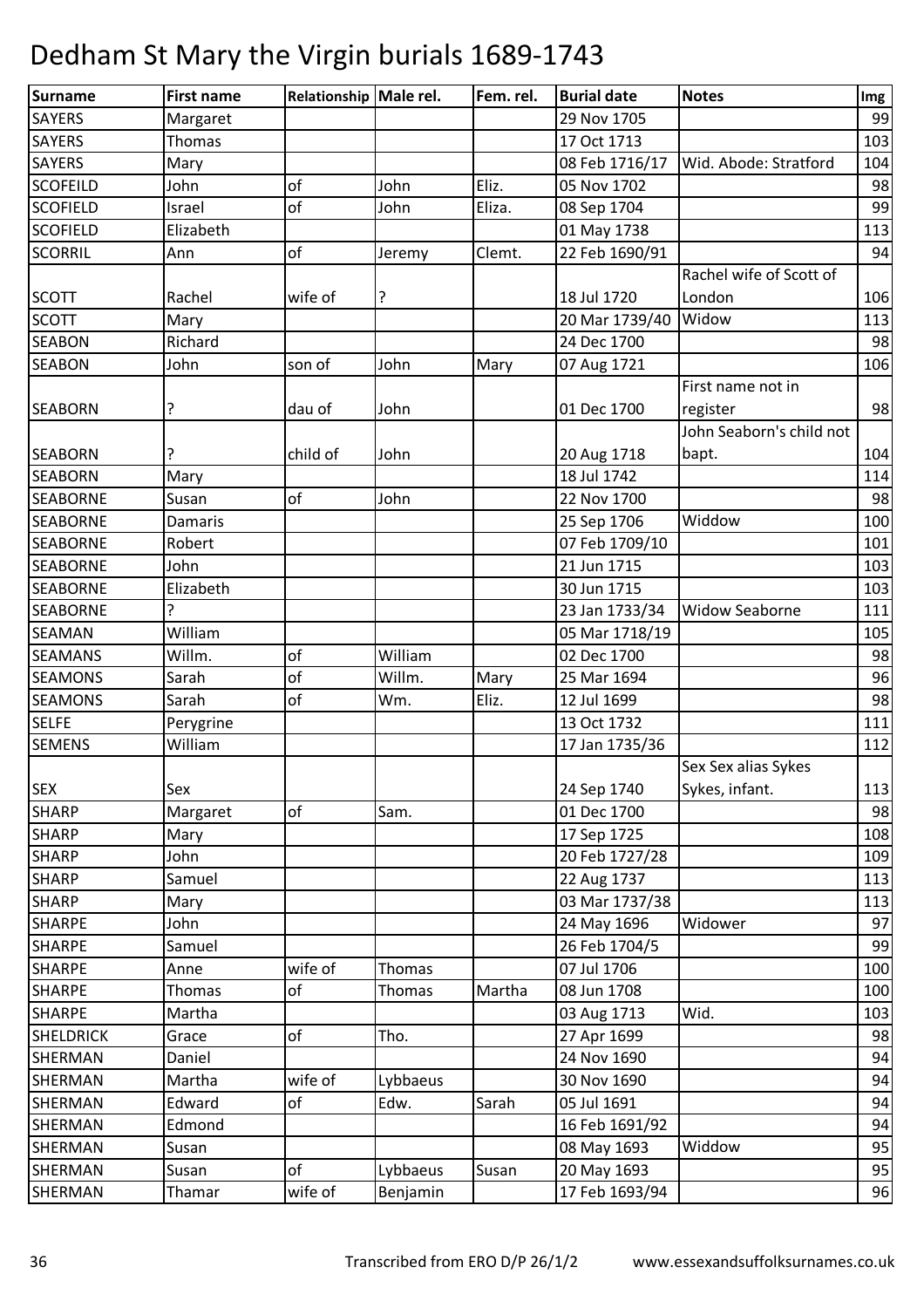| Surname            | <b>First name</b> | Relationship Male rel. |           | Fem. rel. | <b>Burial date</b> | <b>Notes</b>             | Img |
|--------------------|-------------------|------------------------|-----------|-----------|--------------------|--------------------------|-----|
| SHERMAN            | Mary              | widow of               | Richard   |           | 21 Nov 1695        |                          | 97  |
| <b>SHERMAN</b>     | Susan             | of                     | Lebbaeus  | Susan     | 08 Mar 1695/96     |                          | 97  |
| SHERMAN            | Susan             | wife of                | Lebbaeus  |           | 19 Mar 1695/96     |                          | 97  |
|                    |                   |                        |           |           |                    |                          |     |
| <b>SHERMAN</b>     | ?                 |                        |           |           | 24 Apr 1697        | Mrs. Sherman of Ipswich  | 97  |
|                    |                   |                        |           |           |                    | First name not in        |     |
| <b>SHERMAN</b>     | ?                 | child of               | Lebbeus   |           | 05 May 1700        | register                 | 98  |
| <b>SHERMAN</b>     | Benjamin          |                        |           |           | 15 Jun 1703        |                          | 99  |
| <b>SHERMAN</b>     | John              |                        |           |           | 17 Dec 1704        |                          | 99  |
| <b>SHERMAN</b>     | Lebbaeus          |                        |           |           | 13 Nov 1705        |                          | 99  |
| <b>SHERMAN</b>     | Susan             | of                     | Nathanael | Susan     | 27 Dec 1705        |                          | 99  |
| <b>SHERMAN</b>     | Mark              | of                     | Edmund    | Sarah     | 31 Jan 1706/7      |                          | 100 |
| SHERMAN            | Henry             | of                     | Nathanael | Susan     | 11 Feb 1706/7      |                          | 100 |
| <b>SHERMAN</b>     | Nathaniel         |                        |           |           | 27 Nov 1707        |                          | 100 |
| <b>SHERMAN</b>     | Samuel            | of                     | Edmund    | Sarah     | 22 Nov 1708        |                          | 100 |
| <b>SHERMAN</b>     | Nathanael         |                        |           |           | 12 May 1709        |                          | 101 |
| SHERMAN            | Mary              |                        |           |           | 20 Nov 1712        | Wid.                     | 102 |
| SHERMAN            | Edmund            |                        |           |           | 29 Jan 1712/13     |                          | 102 |
| <b>SHERMAN</b>     | Grace             |                        |           |           | 23 Mar 1712/13     | Wid.                     | 102 |
| <b>SHERMAN</b>     | Sarah             | wife of                | Edmund    |           | 26 Jan 1714/15     |                          | 103 |
| <b>SHERMAN</b>     | Susan             |                        |           |           | 18 Sep 1715        | Wid.                     | 103 |
|                    |                   |                        |           |           |                    | John Sherman's child not |     |
| <b>SHERMAN</b>     | ?                 | child of               | John      |           | 29 Sep 1718        | bapt.                    | 104 |
|                    |                   |                        |           |           |                    | Mr. John Sherman,        |     |
| <b>SHERMAN</b>     | John              |                        |           |           | 29 Mar 1721        | curate                   | 106 |
| <b>SHERMAN</b>     | Sarah             |                        |           |           | 17 Jan 1723/24     |                          | 108 |
| <b>SHERMAN</b>     | Henry             |                        |           |           | 02 Jun 1725        |                          | 108 |
| SHERMAN            | Edmund            |                        |           |           | 21 Nov 1726        |                          | 109 |
| <b>SHERMAN</b>     | Lebbeus           |                        |           |           | 21 Apr 1728        |                          | 110 |
| <b>SHERMAN</b>     | Sarah             |                        |           |           | 29 Jul 1731        |                          | 111 |
| SHERMAN            | Mary              |                        |           |           | 31 Jan 1734/35     | Mrs. Mary Sherman        | 112 |
| <b>SHERMAN</b>     | Mark              |                        |           |           | 30 May 1737        | infant                   | 113 |
| <b>SHERMAN</b>     | Elizabeth         |                        |           |           | 05 Jul 1737        |                          | 113 |
| SHERMAN            | Ed.               |                        |           |           | 09 Oct 1737        | infant                   | 113 |
| <b>SHERMAN</b>     | Mark              |                        |           |           | 28 May 1739        | Abode: Langham           | 113 |
|                    |                   |                        |           |           |                    | Mr. Edmund Sherman,      |     |
| <b>SHERMAN</b>     | Edmund            |                        |           |           | 11 Jan 1741/42     | Governr.                 | 114 |
| <b>SHINGLEWOOD</b> | Samuell           |                        |           |           | 15 Aug 1694        |                          | 96  |
| <b>SHINGLEWOOD</b> | Samuel            | of                     |           | Mary      | 02 Apr 1696        |                          | 97  |
| <b>SHINGLEWOOD</b> | Ephraim           | of                     | Joseph    |           | 26 Jun 1699        |                          | 98  |
| <b>SHINGLEWOOD</b> | Joseph            |                        |           |           | 25 Sep 1706        |                          | 100 |
| <b>SHINGLEWOOD</b> | John              |                        |           |           | 12 Aug 1725        |                          | 108 |
| <b>SHINGLEWOOD</b> | Elizabeth         |                        |           |           | 15 Apr 1732        |                          | 111 |
| <b>SIDA</b>        | Daniell           |                        |           |           | 12 Oct 1694        |                          | 96  |
| <b>SIDA</b>        | Daniel            | of                     | Daniel    | Mary      | 05 Feb 1694/95     |                          | 96  |
| <b>SIDA</b>        | Daniell           |                        |           |           | 01 Jun 1695        | Daniell Sida senior      | 96  |
| <b>SIDA</b>        | Mary              | of                     | Roger     | Mary      | 19 Jan 1726/27     |                          | 109 |
| <b>SIDA</b>        | John              |                        |           |           | 13 Nov 1727        | infant                   | 109 |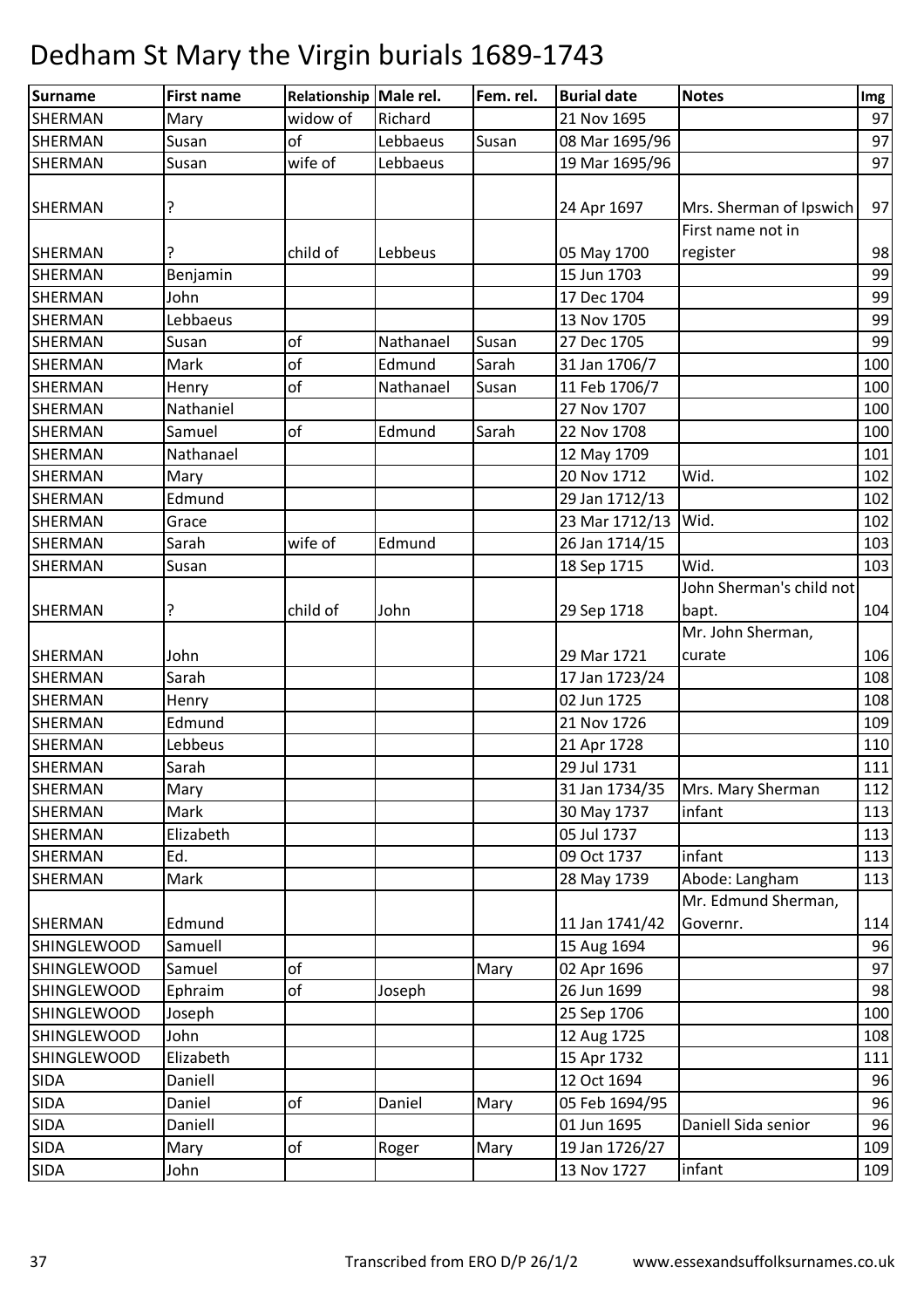| Surname              | <b>First name</b> | Relationship Male rel. |             | Fem. rel. | <b>Burial date</b>            | <b>Notes</b>            | Img |
|----------------------|-------------------|------------------------|-------------|-----------|-------------------------------|-------------------------|-----|
|                      |                   |                        |             |           |                               | First name not in       |     |
| <b>SIDA</b>          |                   | infant of              | Roger       |           | 04 Dec 1727                   | register                | 109 |
| <b>SIDA</b>          | Elizabeth         |                        |             |           | 12 Aug 1728                   | infant                  | 110 |
| <b>SIDA</b>          | ?                 |                        |             |           | 01 Feb 1736/37                | infant                  | 112 |
| <b>SIDA</b>          | John              |                        |             |           | 01 Mar 1736/37                | infant                  | 112 |
| <b>SIDAY</b>         | Robert            |                        |             |           | 17 Jul 1698                   | Abode: Ipswich          | 97  |
|                      |                   |                        |             |           |                               | Henry Simond's still    |     |
| <b>SIMOND</b>        | ?                 | child of               | Henry       |           | 03 Jan 1720/21                | born child              | 106 |
| <b>SIMONS</b>        | Elizabeth         |                        |             |           | 31 Oct 1727                   |                         | 109 |
|                      |                   |                        |             |           |                               |                         |     |
|                      |                   |                        |             |           |                               | A still born infant of  |     |
| <b>SINDERCROFT</b>   | ?                 | infant of              | Christopher |           | 19 Jan 1726/27                | Christopher Sindercroft | 109 |
| SKIRRILL             | Jeremy            |                        |             |           | 14 Mar 1694/95                |                         | 96  |
| <b>SLADE</b>         | Dorcas            | wife of                | John        |           | 13 Sep 1720                   |                         | 106 |
| <b>SLADE</b>         | John              |                        |             |           | 03 Jul 1723                   |                         | 107 |
| <b>SLADE</b>         | John              |                        |             |           | 03 Jul 1724                   |                         | 108 |
| <b>SMITH</b>         | Sarah             | of                     | Steven      | Ann       | 08 Dec 1691                   |                         | 94  |
| SMITH                | John              |                        |             |           | 21 Feb 1691/92                |                         | 94  |
| <b>SMITH</b>         | Susan             |                        |             |           | 10 May 1692                   | Widdow                  | 95  |
| <b>SMITH</b>         | Marah             | wife of                | John        |           | 02 Nov 1693                   |                         | 96  |
| <b>SMITH</b>         | Stephen           |                        |             |           | 03 Oct 1703                   |                         | 99  |
| <b>SMITH</b>         | Mary              |                        |             |           | 16 Oct 1722                   | A Lunatick              | 107 |
|                      |                   |                        |             |           |                               |                         |     |
| <b>SMITH</b>         | Mary              | оf                     | Alex.       |           | 29 Sep 1726                   | Mary of Mr. Alex. Smith | 109 |
| <b>SMITH</b>         | Mary              |                        |             |           | 22 Aug 1727                   | infant                  | 109 |
| <b>SMITH</b>         | Ann               |                        |             |           | 22 Sep 1730                   |                         | 110 |
| <b>SMYTH</b>         | Martha            |                        |             |           | 17 May 1689                   |                         | 93  |
| <b>SMYTH</b>         | Anne              |                        |             |           | 25 May 1689                   |                         | 93  |
| <b>SMYTH</b>         | William           |                        |             |           | 26 Dec 1689                   |                         | 93  |
| <b>SMYTH</b>         | John              |                        |             |           | 02 Jul 1694                   |                         | 96  |
| <b>SMYTH</b>         | Sarah             | of                     | Steph.      | Ann       | 30 Jun 1696                   |                         | 97  |
| <b>SMYTH</b>         | Priscilla         |                        |             |           | 06 Mar 1696/97                | Widow                   | 97  |
| <b>SMYTH</b>         | Robert            |                        |             |           | 26 Aug 1698                   |                         | 97  |
| <b>SMYTH</b>         | Eliz.             |                        |             |           | 24 May 1699                   | Mrs. Eliz. Smyth        | 98  |
| <b>SOMERS</b>        | William           |                        |             |           | 02 Aug 1739                   | infant                  | 113 |
| <b>SOMERS</b>        | Daniel            |                        |             |           | 22 Sep 1739                   | infant                  | 113 |
| <b>SOUTHERNWOOD</b>  | Frances           | of                     | Richard     | Ann       | 19 May 1695                   |                         | 96  |
| <b>SOUTHERNWOOD</b>  | Mary              | of                     | Richard     | Anne      | 29 Aug 1706                   |                         | 100 |
| <b>SOUTHERNWOOD</b>  | Richard           |                        |             |           | 26 Oct 1716                   |                         | 104 |
| <b>SOUTHERNWOOD</b>  | Anne              | wife of                | Richard     |           | 16 May 1720                   |                         | 105 |
| SOUTHERNWOOD         | Richard           |                        |             |           | 21 May 1720                   |                         | 105 |
| SOUTHERNWOOD         | Thomas            |                        |             |           | 04 Feb 1731/32                | infant                  | 111 |
| SOUTHERNWOOD         | Thomas            |                        |             |           | 23 Sep 1733                   | infant                  | 111 |
| SOUTHERNWOOD         | Richard           |                        |             |           | 17 May 1734                   |                         | 111 |
|                      |                   |                        |             |           | 13 Dec 1742                   |                         | 114 |
| <b>SOUTHERNWOOD</b>  | Mary              |                        |             |           |                               |                         | 114 |
| <b>SOUTHRINGWOOD</b> | Mary              |                        |             |           | 18 Feb 1740/41<br>03 Nov 1741 | infant                  |     |
| <b>SOUTHRINGWOOD</b> | Elisabeth         |                        |             |           |                               |                         | 114 |
| <b>SPARLIN</b>       | Thomas            |                        |             |           | 08 Mar 1732/33                |                         | 111 |
| SPARROW              | Mary              |                        |             |           | 23 Apr 1701                   | Abode: Colchester       | 98  |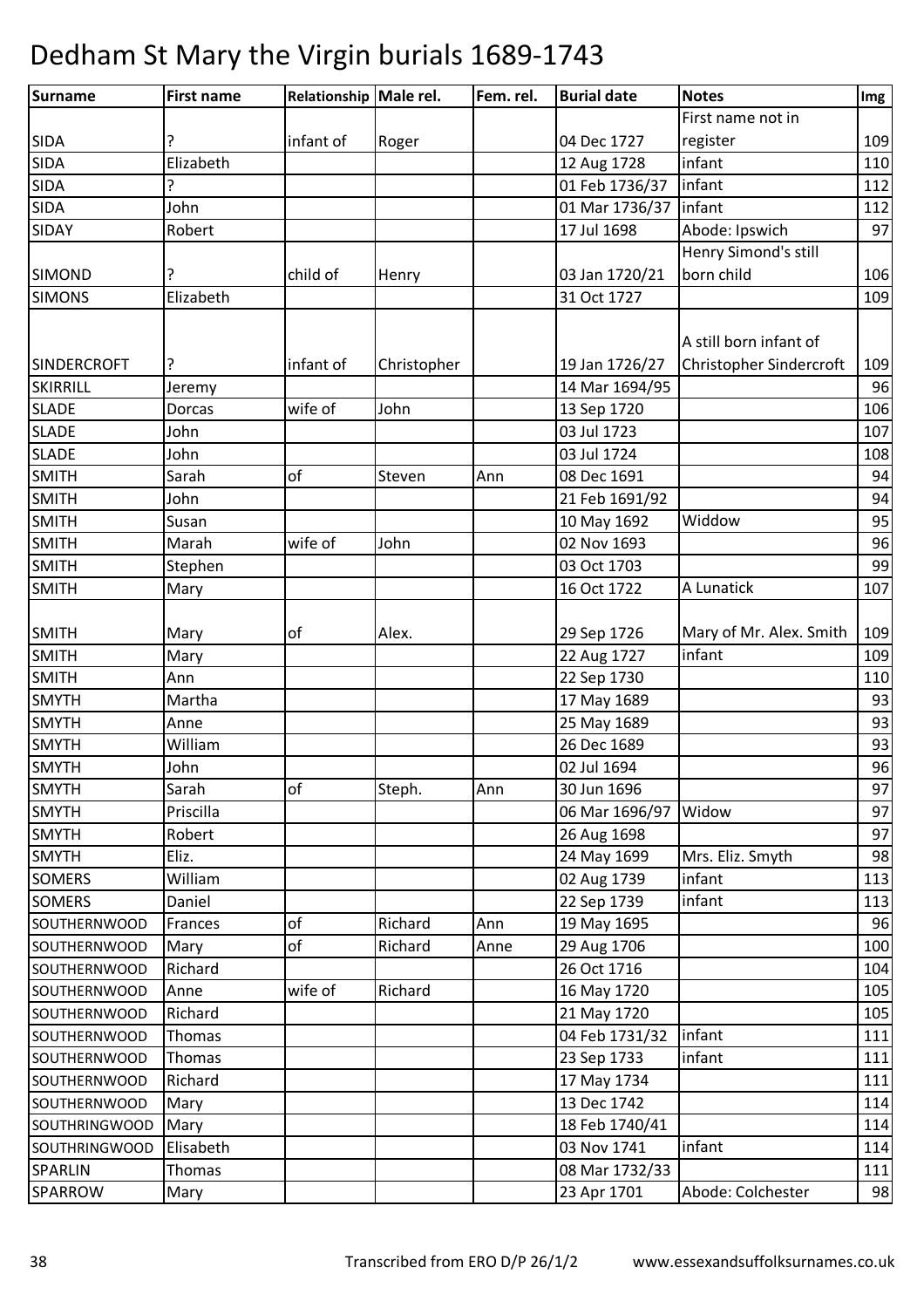| Surname          | <b>First name</b> | Relationship Male rel. |          | Fem. rel. | <b>Burial date</b>        | <b>Notes</b>               | Img |
|------------------|-------------------|------------------------|----------|-----------|---------------------------|----------------------------|-----|
| <b>SPINKE</b>    | Mary              | wife of                | Abra.    |           | 10 Mar 1694/95            |                            | 96  |
| <b>SPURDON</b>   | Matthew           |                        |          |           | 07 Feb 1711/12            |                            | 102 |
| SPYNKE           | Abraham           |                        |          |           | $\overline{0}$ 2 Jul 1696 | Widower                    | 97  |
| <b>SQUIRREL</b>  | Anne              | wife of                | Jeremiah |           | 01 Nov 1718               |                            | 104 |
|                  |                   |                        |          |           |                           | Thomas of Widdow           |     |
| <b>SQUIRRELL</b> | Thomas            | of                     |          | ?         | 30 May 1703               | Squirrell                  | 99  |
| <b>STANNARD</b>  | Daniell           |                        |          |           | 10 Jun 1697               |                            | 97  |
| <b>STANNARD</b>  | Elizabeth         | wife of                | William  |           | 27 Sep 1709               |                            | 101 |
| <b>STANNARD</b>  | William           |                        |          |           | 16 Apr 1719               |                            | 105 |
| <b>STEELE</b>    | Rose              | wife of                | Robert   |           | 07 Jan 1694/95            |                            | 96  |
| <b>STEELE</b>    | Robert            |                        |          |           | 05 May 1706               |                            | 100 |
| <b>STEPHENS</b>  | Samuel            |                        |          |           | 18 Jun 1704               |                            | 99  |
| <b>STERNE</b>    | James             |                        |          |           | 11 Jun 1704               |                            | 99  |
| <b>STERNE</b>    | Ellen             | wife of                | John     |           | 08 Nov 1709               |                            | 101 |
| <b>STERNE</b>    | Sarah             | of                     | John     |           | 21 Nov 1709               |                            | 101 |
| <b>STERNE</b>    | Sarah             |                        |          |           | 11 Jun 1713               |                            | 103 |
| <b>STERNE</b>    | Philip            |                        |          |           | 06 Jan 1717/18            |                            | 104 |
| <b>STERNS</b>    | Sarah             |                        |          |           | 09 Feb 1725/26            |                            | 109 |
| <b>STEVENS</b>   | Ann               |                        |          |           | 01 May 1691               | Widdow                     | 94  |
| <b>STEVENS</b>   | Mary              |                        |          |           | 19 Apr 1692               | Widdow                     | 95  |
| <b>STEVENS</b>   | Lidia             | of                     | John     | Abigail   | 20 Jul 1694               |                            | 96  |
| <b>STEVENS</b>   | John              | of                     | John     | Abigail   | 19 Nov 1696               |                            | 97  |
| <b>STEVENS</b>   | Robert            | of                     | John     | Abigail   | 25 Mar 1706               |                            | 100 |
| <b>STEVENS</b>   | Robert            | of                     | John     | Abigail   | 20 Apr 1710               |                            | 101 |
| <b>STEVENS</b>   | John              |                        |          |           | 30 Dec 1727               |                            | 109 |
| <b>STEVENS</b>   | Phebe             |                        |          |           | 02 Jan 1727/28            |                            | 109 |
| <b>STEVENS</b>   | Abigail           |                        |          |           | 23 Mar 1727/28            |                            | 110 |
| <b>STEVENS</b>   | Mary              |                        |          |           | 14 Jan 1735/36            | infant                     | 112 |
| <b>STOW</b>      | Elizabeth         | of                     | Frances  | Elizab.   | 06 Dec 1693               |                            | 96  |
| <b>STOW</b>      | Mary              |                        |          |           | 12 Jun 1725               |                            | 108 |
|                  |                   |                        |          |           |                           | A still born infant of     |     |
| <b>STOW</b>      | ?                 | infant of              | John     |           | 24 May 1726               | John Stows                 | 109 |
|                  |                   |                        |          |           |                           | A still born child of Stow |     |
|                  |                   |                        |          |           |                           | (no first names in the     |     |
| <b>STOW</b>      | ?                 | child of               | ?        | ?         | 05 Oct 1727               | entry)                     | 109 |
| <b>STOW</b>      | Sarah             |                        |          |           | 19 Jan 1734/35            | infant                     | 112 |
| <b>STOW</b>      | Isabell           |                        |          |           | 22 Mar 1736/37            | infant                     | 112 |
| <b>STOW</b>      | John              |                        |          |           | 25 Jan 1740/41            |                            | 114 |
| <b>STOWE</b>     | Margarett         |                        |          |           | 25 Apr 1706               |                            | 100 |
| <b>STOWE</b>     | <b>Bridget</b>    | of                     | James    | Mary      | 09 Nov 1707               |                            | 100 |
| <b>STOWE</b>     | Mary              | wife of                | James    |           | 12 Aug 1708               |                            | 100 |
| <b>STOWE</b>     | Lawrence          | of                     | James    |           | 19 Oct 1708               |                            | 100 |
| <b>STOWE</b>     | Jacob             | of                     | James    |           | 03 Jan 1708/9             |                            | 101 |
| <b>STOWE</b>     | James             |                        |          |           | 16 Oct 1712               |                            | 102 |
| <b>STRAING</b>   | Samuel            |                        |          |           | 27 Mar 1692               |                            | 95  |
| <b>STRAND</b>    | Martha            |                        |          |           | 15 May 1731               |                            | 111 |
| <b>STRAND</b>    | Martha            |                        |          |           | 18 Dec 1731               | infant                     | 111 |
| <b>STRANGE</b>   | Samuel            | of                     | Daniel   | Martha    | 26 Jan 1695/96            |                            | 97  |
| <b>STRANGE</b>   | Ann               |                        |          |           | 05 Apr 1700               | Widow                      | 98  |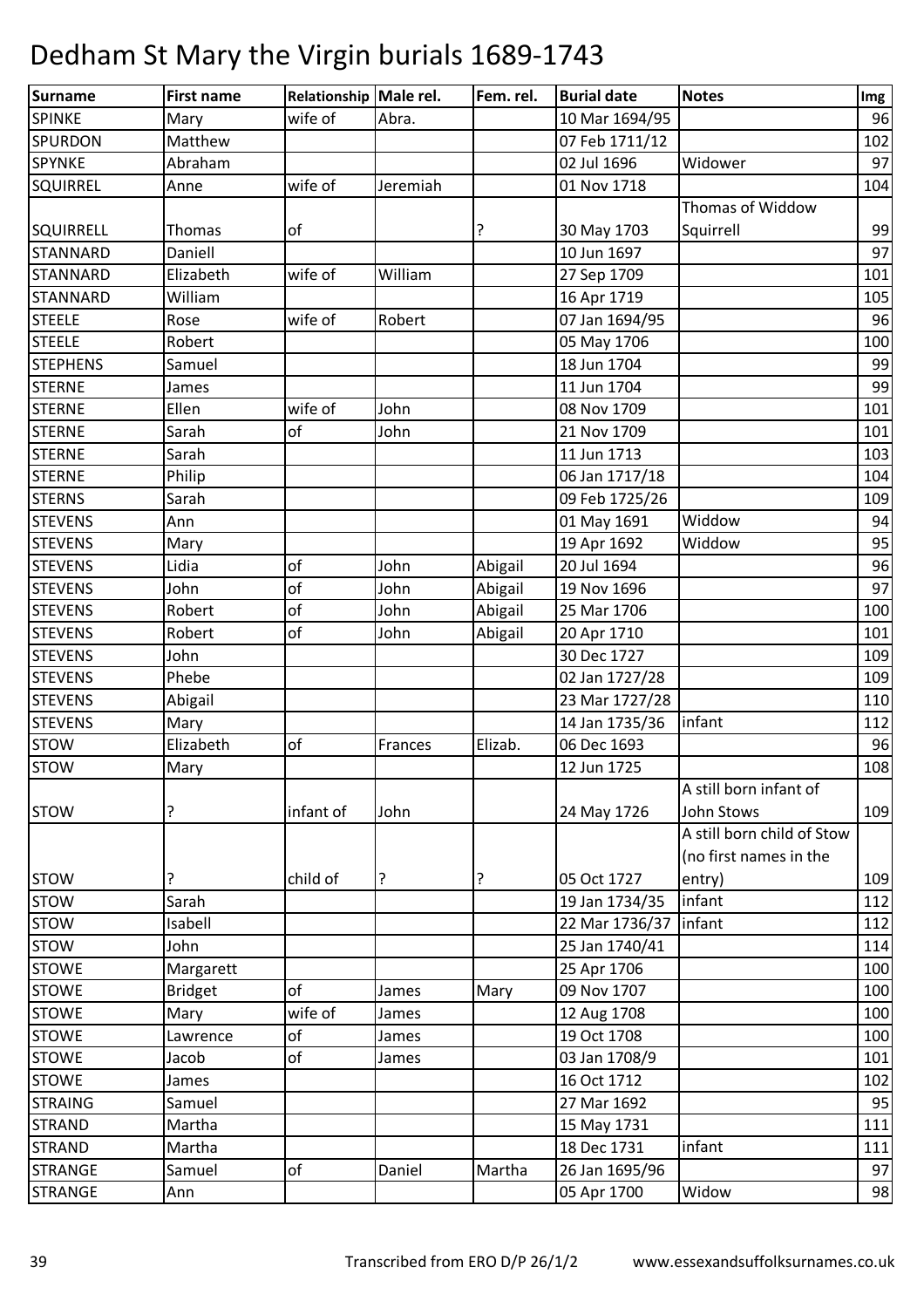| Surname        | <b>First name</b> | Relationship Male rel. |        | Fem. rel. | <b>Burial date</b>      | <b>Notes</b>            | Img |
|----------------|-------------------|------------------------|--------|-----------|-------------------------|-------------------------|-----|
| <b>STRANGE</b> | Daniel            |                        |        |           | 28 Jun 1706             |                         | 100 |
| <b>STRANGE</b> | John              |                        |        |           | 22 Aug 1706             |                         | 100 |
| <b>STRANGE</b> | Mary              | of                     | Robert | Hannah    | 02 Jan 1714/15          |                         | 103 |
| <b>STRANGE</b> | Samuel            |                        |        |           | 05 Mar 1717/18          |                         | 104 |
| <b>STRANGE</b> | Martha            |                        |        |           | 22 Mar 1719/20          | Wid.                    | 105 |
| <b>STRANGE</b> | John              |                        |        |           | 28 Feb 1720/21          | Infant                  | 106 |
|                |                   |                        |        |           |                         | Sarah of Elis. Strange, |     |
| <b>STRANGE</b> | Sarah             | of                     |        | Elis.     | 05 Apr 1722             | widow                   | 106 |
| <b>STRANGE</b> | Robert            |                        |        |           | 26 Jan 1728/29          |                         | 110 |
| <b>STRANGE</b> | Samuel            |                        |        |           | 07 Mar 1731/32   infant |                         | 111 |
| <b>STRANGE</b> | John              |                        |        |           | 02 Mar 1736/37          |                         | 112 |
| <b>STRANGE</b> | Elizabeth         |                        |        |           | 18 Jan 1737/38          |                         | 113 |
| <b>STRANGE</b> | Samuel            |                        |        |           | 05 Feb 1737/38          |                         | 113 |
| <b>STRANGE</b> | Elizabeth         |                        |        |           | 10 Mar 1737/38          | Widow                   | 113 |
| <b>STRANGE</b> | Hannah            |                        |        |           | 13 May 1738             | Widow                   | 113 |
| <b>STRANGE</b> | Daniel            |                        |        |           | 28 Feb 1738/39          |                         | 113 |
| <b>STREAT</b>  | Mary              |                        |        |           | 04 Jul 1701             |                         | 98  |
| <b>STREET</b>  | Samuel            | of                     | Samuel | Sarah     | 10 May 1711             |                         | 102 |
| <b>STREET</b>  | Sarah             | wife of                | Samuel |           | 16 Sep 1712             |                         | 102 |
| <b>STREET</b>  | Samuel            |                        |        |           | 06 May 1713             |                         | 103 |
| <b>STREET</b>  | Ann               |                        |        |           | 14 Dec 1727             |                         | 109 |
| <b>STRUTT</b>  | Mary              | of                     | John   | Elis.     | 05 May 1722             |                         | 107 |
| <b>STRUTT</b>  | John              |                        |        |           | 13 Sep 1723             |                         | 107 |
| <b>STUART</b>  | Mary              |                        |        |           | 04 Sep 1733             |                         | 111 |
| <b>STYLES</b>  | Thomas            | son of                 | John   |           | 28 Mar 1694             |                         | 96  |
| <b>STYLES</b>  | Thomas            | son of                 | John   |           | 19 May 1697             |                         | 97  |
| <b>STYLES</b>  | John              |                        |        |           | 22 Feb 1714/15          |                         | 103 |
| <b>SUDBURY</b> | Simon             |                        |        |           | 14 Mar 1730/31          |                         | 110 |
| <b>SWANTON</b> | Stephen           |                        |        |           | 22 May 1689             |                         | 93  |
| <b>SWANTON</b> | Jane              |                        |        |           | 04 Sep 1717             | Wid.                    | 104 |
| <b>SYDA</b>    | Mary              |                        |        |           | 28 Aug 1704             | Widdow                  | 99  |
| <b>SYDA</b>    | Roger             |                        |        |           | 05 Nov 1731             | infant                  | 111 |
| <b>SYDA</b>    | Daniel            |                        |        |           | 13 Nov 1731             | infant                  | 111 |
| <b>SYDA</b>    | Robert            |                        |        |           | 15 Oct 1732             | infant                  | 111 |
|                |                   |                        |        |           |                         |                         |     |
| <b>SYDA</b>    | Mary              |                        |        |           | 12 Dec 1733             | Mrs. Mary Syda, widow   | 111 |
| <b>SYDA</b>    | Deborah           |                        |        |           | 13 Jun 1734             | Mrs. Deborah Syda       | 111 |
| <b>SYDA</b>    | Mary              | dau of                 | Roger  |           | 21 Oct 1734             |                         | 112 |
| SYDA           | John              |                        |        |           | 14 Feb 1734/35          | infant                  | 112 |
| <b>SYDAY</b>   | Daniel            | of                     | Dan.   | Mary      | 17 Sep 1691             |                         | 94  |
| <b>SYDAY</b>   | Mary              | dau of                 | Henry  |           | 25 Nov 1734             |                         | 112 |
| <b>SYDAY</b>   | Daniel            |                        |        |           | 05 Feb 1734/35          | infant                  | 112 |
| <b>SYDAY</b>   | Susan             |                        |        |           | 20 Feb 1734/35          | infant                  | 112 |
| SYDAY          | Roger             |                        |        |           | 26 Feb 1734/35          | Mr. Roger Syday         | 112 |
| <b>SYER</b>    | Dorathy           |                        |        |           | 01 Jan 1690/91          |                         | 94  |
| <b>SYER</b>    | Sarah             |                        |        |           | 14 Apr 1709             |                         | 101 |
|                |                   |                        |        |           |                         | Sex Sex alias Sykes     |     |
| <b>SYKES</b>   | Sykes             |                        |        |           | 24 Sep 1740             | Sykes, infant.          | 113 |
| <b>SYMONS</b>  | Mary              |                        |        |           | 03 Aug 1731             |                         | 111 |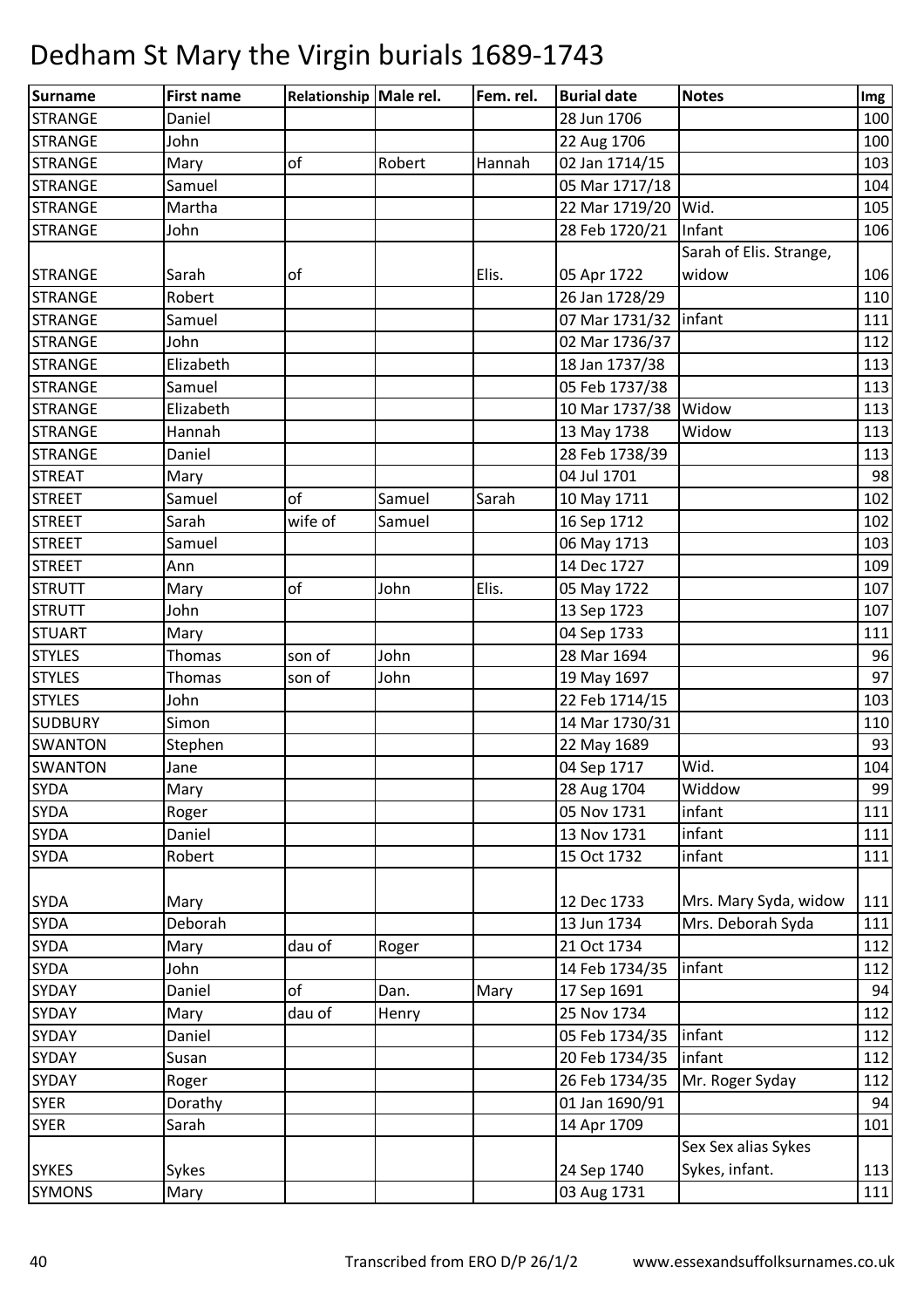| Surname           | <b>First name</b> | Relationship Male rel. |         | Fem. rel. | <b>Burial date</b>         | <b>Notes</b>            | Img        |
|-------------------|-------------------|------------------------|---------|-----------|----------------------------|-------------------------|------------|
| <b>TASSELL</b>    | John              |                        |         |           | 18 Nov 1724                | Mr. John Tassell        | 108        |
| <b>TAYLOR</b>     | Elizabeth         |                        |         |           | 06 Apr 1692                |                         | 95         |
| <b>TAYLOR</b>     | Elizabeth         |                        |         |           | 09 Feb 1719/20             |                         | 105        |
| <b>TAYLOUR</b>    | Mary              |                        |         |           | 18 Sep 1727                |                         | 109        |
|                   |                   |                        |         |           |                            | Thomas Theobald or      |            |
| <b>TEBALD</b>     | Thomas            |                        |         |           | 22 May 1741                | Tebald                  | 114        |
| <b>TEWK</b>       | Robt.             |                        |         |           | 24 Nov 1734                | infant                  | 112        |
|                   |                   |                        |         |           |                            | Thomas Theobald or      |            |
| <b>THEOBALD</b>   | Thomas            |                        |         |           | 22 May 1741                | Tebald                  | 114        |
| <b>THISTEWOOD</b> | Eliz.             |                        |         |           | 02 Apr 1725                |                         | 108        |
| <b>THORNE</b>     | Mary              |                        |         |           | 05 May 1734                | Abode: Donyland         | 111        |
| <b>THORP</b>      | John              | of                     | Stephen | Elizab.   | 07 Feb 1692/93             |                         | 95         |
|                   |                   |                        |         |           |                            | First name not in       |            |
| <b>THORP</b>      | ?                 | infant of              | Tho.    |           | 08 May 1723                | register                | 107        |
|                   |                   |                        |         |           |                            | An infant of Tho. Thorp |            |
| <b>THORP</b>      |                   | infant of              | Tho.    |           | 08 May 1724                | unbaptized              | 108        |
| <b>THORP</b>      | Thomas            |                        |         |           | 17 Feb 1727/28             | infant                  | 109        |
| <b>THORP</b>      | Susan             |                        |         |           | 12 May 1737                |                         | 113        |
| <b>THORP</b>      | Thomas            |                        |         |           | 03 Jan 1739/40             |                         | 113        |
| <b>THORP</b>      | Susan             |                        |         |           | 10 Feb 1741/42             |                         | 114        |
| <b>THORPE</b>     | Stephen           |                        |         |           | 06 May 1698                |                         | 97         |
| <b>THORPE</b>     | Mary              | of                     | Thomas  | Susan     | 22 May 1714                |                         | 103        |
| <b>THRUMWOOD</b>  | Thomas            |                        |         |           | 11 Dec 1698                |                         | 97         |
| <b>THRUMWOOD</b>  | Sarah             |                        |         |           | 22 Nov 1717                | Wid.                    | 104        |
| <b>THURLOE</b>    | Ann               |                        |         |           | 15 Jun 1695                |                         | 96         |
| <b>THURLOE</b>    | John              |                        |         |           | 14 Feb 1700/1              |                         | 98         |
| <b>THURLOE</b>    | Mary              |                        |         |           | 17 Jul 1707                | Widdow                  | 100        |
| <b>THURLOE</b>    | William           | of                     | William | Elizabeth | 29 Jul 1712                |                         | 102        |
|                   |                   |                        |         |           |                            | First name not in       |            |
| <b>THURLOE</b>    | ?                 | child of               | William |           | 12 Apr 1713                | register                | 103        |
| <b>THURLOW</b>    | Elizabeth         |                        |         |           | 18 Apr 1728                |                         | 110        |
| <b>THURSTON</b>   | James             |                        |         |           | 10 May 1694                |                         | 96         |
| <b>THURSTON</b>   | Susan             |                        |         |           | 03 Jun 1694                | Widow                   | 96         |
| <b>THURSTON</b>   |                   |                        |         |           | 07 Oct 1697                |                         | 97         |
|                   | Ann               |                        |         |           |                            | Elizabeth Thurston's    |            |
|                   | ?                 |                        |         |           |                            | base child              |            |
| <b>THURSTON</b>   |                   | child of<br>of         |         | Elizabeth | 07 Apr 1719                |                         | 105<br>106 |
| <b>THURSTON</b>   | Susanna           |                        | James   | Susanna   | 16 Nov 1721<br>21 Nov 1723 |                         | 107        |
| <b>THURSTON</b>   | James             |                        |         |           |                            | Widdow                  |            |
| <b>THURSTONE</b>  | Mary              |                        |         |           | 18 Jan 1705/6              |                         | 99         |
| <b>THURSTONE</b>  | Sarah             | of                     | James   | Elizabeth | 13 Jul 1711                |                         | 102        |
| <b>THURSTONE</b>  | James             |                        |         |           | 13 Oct 1719                |                         | 105        |
| <b>TOMPSON</b>    | Elizabeth         |                        |         |           | 23 Sep 1690                |                         | 94         |
| <b>TOMPSON</b>    | John              |                        |         |           | 02 Aug 1693                | Mr. John Tompson        | 95         |
| <b>TOWNELL</b>    | William           |                        |         |           | 02 Jul 1720                |                         | 106        |
| <b>TOWNING</b>    | Susanna           |                        |         |           | 29 Oct 1723                |                         | 107        |
| <b>TUKE</b>       | James             |                        |         |           | 28 Mar 1739                | infant                  | 113        |
| <b>TURNER</b>     | Sarah             |                        |         |           | 28 May 1732                | infant                  | 111        |
| <b>TURPETIN</b>   | Mary              |                        |         |           | 11 Apr 1731                |                         | 111        |
| <b>TYEMAN</b>     | Thomas            |                        |         |           | 27 Oct 1696                | Mr. Thomas Tyeman       | 97         |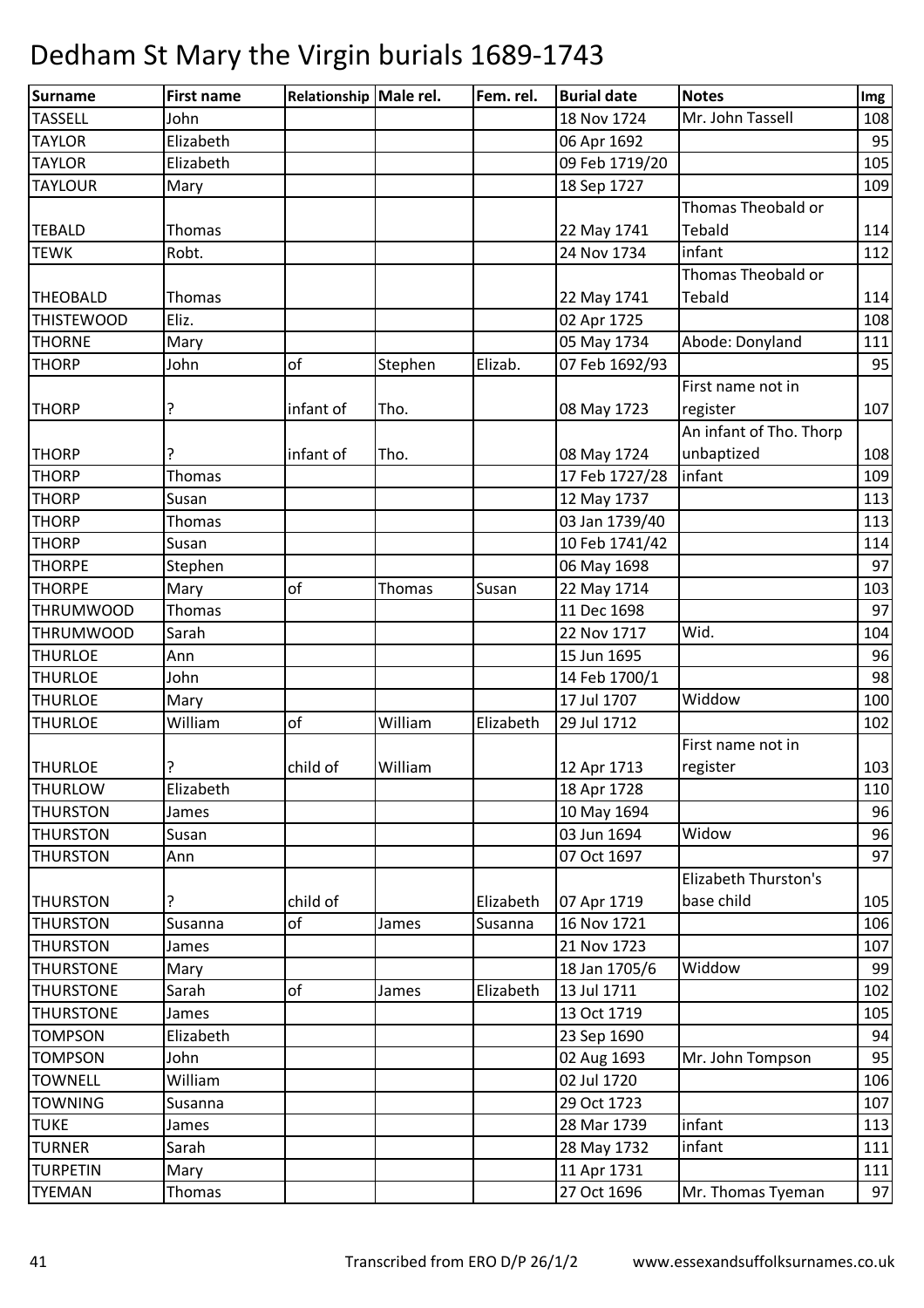| <b>Surname</b>   | <b>First name</b> | Relationship Male rel. |         | Fem. rel. | <b>Burial date</b>      | <b>Notes</b>              | Img |
|------------------|-------------------|------------------------|---------|-----------|-------------------------|---------------------------|-----|
| <b>UPSHER</b>    | Mary              |                        |         |           | 07 Jun 1705             |                           | 99  |
| <b>USHER</b>     | Mary              | of                     | Thom.   | Mary      | 16 Apr 1692             |                           | 95  |
| <b>VENSE</b>     | Sarah             |                        |         |           | 08 Mar 1720/21          |                           | 106 |
| <b>VINCE</b>     | William           |                        |         |           | 28 May 1717             |                           | 104 |
| <b>VINCE</b>     | William           | of                     | William | Anne      | 13 Feb 1718/19          |                           | 105 |
| <b>VINCE</b>     | Anne              | wife of                | William |           | 17 Mar 1718/19          |                           | 105 |
|                  |                   |                        |         |           |                         | A still born child of Wm. |     |
| <b>VINCE</b>     | ?                 | child of               | Wm.     |           | 02 Dec 1727             | Vince                     | 109 |
| <b>VINCE</b>     | Elizabeth         |                        |         |           | 01 Jun 1738             |                           | 113 |
| <b>VINCE</b>     | Susan             |                        |         |           | 20 May 1740             |                           | 113 |
| <b>VINCE</b>     | Susan             |                        |         |           | 07 Apr 1741             | infant                    | 114 |
| <b>VINCE</b>     | Stephen           |                        |         |           | 20 Mar 1742/43   infant |                           | 114 |
|                  |                   |                        |         |           |                         | Widow Whight? (or         |     |
|                  |                   |                        |         |           |                         | Wright? It looks as if an |     |
|                  |                   |                        |         |           |                         | R was entered first then  |     |
| W[HR]IGHT        |                   |                        |         |           | 10 Mar 1725/26          | changed to an H)          | 109 |
| <b>WAITE</b>     | Mary              | wife of                | John    |           | 22 Jul 1690             |                           | 94  |
| <b>WALLIS</b>    | Sarah             | of                     | John    | Sarah     | 23 Feb 1710/11          |                           | 102 |
| <b>WALLIS</b>    | Robert            |                        |         |           | 06 Jun 1734             | infant                    | 111 |
| <b>WALLIS</b>    | Sarah             |                        |         |           | 01 Jun 1736             | infant                    | 112 |
| <b>WALLIS</b>    | Martha            |                        |         |           | 14 Jul 1740             |                           | 113 |
| <b>WARD</b>      | Elizabeth         | of                     | Edward  | Mary      | 29 Jan 1689/90          |                           | 93  |
| <b>WARD</b>      | Martha            | of                     | Edward  |           | 23 Sep 1690             |                           | 94  |
| <b>WARD</b>      | Mary              |                        |         |           | 25 Feb 1691/92          | Widdow                    | 94  |
| <b>WARD</b>      | 7                 |                        |         |           | 05 Dec 1704             | <b>Widdow Ward</b>        | 99  |
| <b>WARD</b>      | Mary              |                        |         |           | 18 Dec 1706             | Abode: Boxted             | 100 |
| <b>WARD</b>      | Martha            |                        |         |           | 01 Jun 1726             |                           | 109 |
| WARDD            | John              |                        |         |           | 16 Jun 1692             |                           | 95  |
| <b>WARNER</b>    | ?                 |                        |         |           | 15 Jun 1705             | <b>Widdow Warner</b>      | 99  |
| <b>WARNER</b>    | Sarah             |                        |         |           | 26 Mar 1723             |                           | 107 |
| <b>WARNER</b>    | Sarah             |                        |         |           | 26 Mar 1724             |                           | 108 |
| <b>WASP</b>      | Edward            |                        |         |           | 01 Nov 1723             | Infant                    | 107 |
| <b>WASP</b>      | Thomas            |                        |         |           | 04 Oct 1727             | infant                    | 109 |
| <b>WASP</b>      | Robert            |                        |         |           | 17 Jan 1734/35          |                           | 112 |
| <b>WASS</b>      | Isaac             |                        |         |           | 10 May 1712             |                           | 102 |
| <b>WATERTON</b>  | Harvey            |                        |         |           | 25 Feb 1730/31          |                           | 110 |
| <b>WATERTON</b>  | Mary              |                        |         |           | 19 Oct 1736             |                           | 112 |
| <b>WATKINSON</b> | Robert            |                        |         |           | 17 Oct 1735             | infant                    | 112 |
| <b>WATTS</b>     | James             |                        |         |           | 17 Sep 1696             |                           | 97  |
| <b>WATTS</b>     | John              |                        |         |           | 13 Sep 1698             |                           | 97  |
| <b>WATTS</b>     | Elizabeth         |                        |         |           | 22 Nov 1699             |                           | 98  |
| <b>WATTS</b>     | James             | of                     | James   | Susanna   | 05 Mar 1718/19          |                           | 105 |
| <b>WATTS</b>     | Bartholomew       |                        |         |           | 29 Dec 1723             | Infant                    | 108 |
|                  |                   |                        |         |           |                         | An infant of J. Watts     |     |
| <b>WATTS</b>     | ?                 | infant of              | IJ.     |           | 08 May 1724             | unbaptized                | 108 |
|                  |                   |                        |         |           |                         | A still born infant of    |     |
| <b>WATTS</b>     |                   | infant of              | James   |           | 26 May 1725             | James Watts               | 108 |
| <b>WATTS</b>     | James             |                        |         |           | 14 Sep 1727             | infant                    | 109 |
| <b>WATTS</b>     | James             |                        |         |           | 13 Oct 1727             | infant                    | 109 |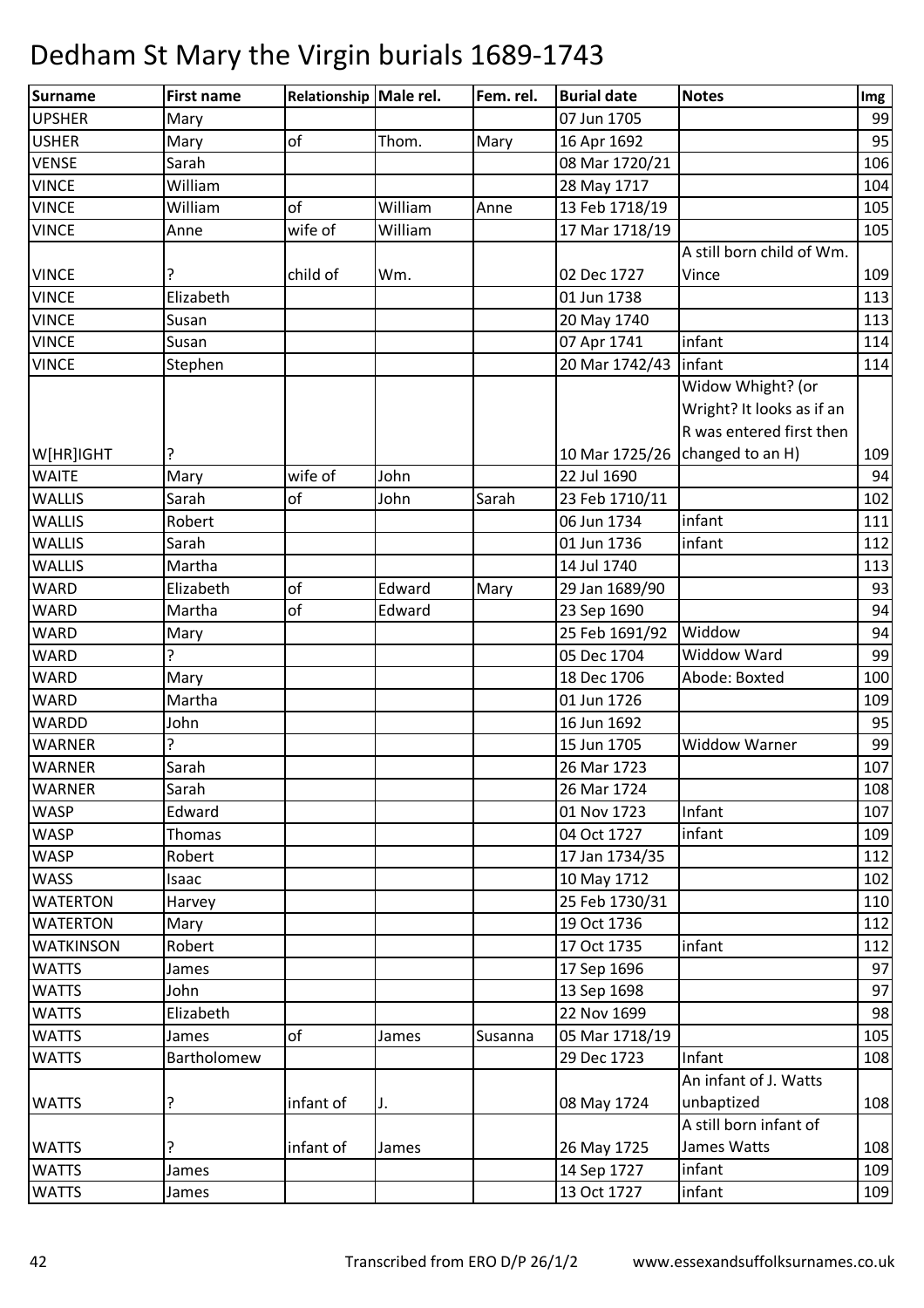| <b>Surname</b> | <b>First name</b> | Relationship Male rel. |         | Fem. rel. | <b>Burial date</b> | <b>Notes</b>          | Img |
|----------------|-------------------|------------------------|---------|-----------|--------------------|-----------------------|-----|
| <b>WATTS</b>   | Bartholomew       |                        |         |           | 19 Dec 1727        |                       | 109 |
| <b>WATTS</b>   | Mary              |                        |         |           | 29 Oct 1728        | infant                | 110 |
| <b>WATTS</b>   | James             |                        |         |           | 31 Oct 1728        |                       | 110 |
| <b>WATTS</b>   | James             |                        |         |           | 16 May 1730        |                       | 110 |
| <b>WATTS</b>   | Martha            |                        |         |           | 04 Nov 1735        | Widow                 | 112 |
| WAYLAND        | Wm.               |                        |         |           | 27 Mar 1727        | Infant                | 109 |
| WEBB           | Robert            |                        |         |           | 14 May 1693        |                       | 95  |
| <b>WEBB</b>    | Damaris           |                        |         |           | 01 Mar 1693/94     |                       | 96  |
| WEBB           | John              |                        |         |           | 25 Jun 1694        |                       | 96  |
| <b>WEBB</b>    | Mary              | wife of                | Sam.    |           | 25 Sep 1696        |                       | 97  |
| <b>WEBB</b>    | Samuel            |                        |         |           | 19 Dec 1699        | A Governour           | 98  |
| <b>WEBB</b>    | Eliz.             | of                     | Sam.    | Eliz.     | 20 May 1701        |                       | 98  |
| <b>WEBB</b>    | Nathanael         | of                     | Samuel  | Elizabeth | 18 May 1705        |                       | 99  |
| <b>WEBB</b>    | Nathaniel         |                        |         |           | 05 Mar 1708/9      |                       | 101 |
| <b>WEBB</b>    | Margarett         | of                     | William | Mary      | 03 Jul 1712        |                       | 102 |
| <b>WEBB</b>    | Elizabeth         | of                     | William | Mary      | 16 Mar 1714/15     |                       | 103 |
| <b>WEBB</b>    | Edward            | of                     | William | Mary      | 23 May 1715        |                       | 103 |
|                |                   |                        |         |           |                    | A still-born child of |     |
| <b>WEBB</b>    | ?                 | child of               | Samuel  |           | 15 Apr 1716        | Samuel Webb           | 104 |
| <b>WEBB</b>    | Samuel            |                        |         |           | 15 Mar 1718/19     |                       | 105 |
| <b>WEBB</b>    | Thomas            | of                     | William | Mary      | 16 May 1720        |                       | 105 |
| <b>WEBB</b>    | Elizabeth         |                        |         |           | 22 Aug 1730        |                       | 110 |
| <b>WEBB</b>    | Aaron             |                        |         |           | 19 Feb 1732/33     | linfant               | 111 |
| <b>WEBB</b>    | Elizabeth         |                        |         |           | 14 Mar 1734/35     |                       | 112 |
| <b>WEBB</b>    | Susan             |                        |         |           | 23 Jun 1741        |                       | 114 |
| <b>WEBB</b>    | John              |                        |         |           | 18 Aug 1741        | John Webb junr        | 114 |
| <b>WEBBER</b>  | Alice             |                        |         |           | 23 Jan 1723/24     |                       | 108 |
| <b>WEBBER</b>  | Elizabeth         | child of               | Tho.    |           | 05 Feb 1723/24     |                       | 108 |
| <b>WEED</b>    | John              |                        |         |           | 22 Aug 1691        |                       | 94  |
| <b>WEED</b>    | Hannah            |                        |         |           | 15 Sep 1693        | Widdow                | 95  |
| <b>WEED</b>    | John              |                        |         |           | 06 Mar 1693/94     |                       | 96  |
| WEED           | Samuel            |                        |         |           | 25 Apr 1735        | Mr. Samuel Weed       | 112 |
| <b>WENT</b>    | Mary              |                        |         |           | 30 Jul 1725        |                       | 108 |
| <b>WENT</b>    | Wm.               |                        |         |           | 23 Mar 1727/28     |                       | 110 |
| <b>WENT</b>    | Thomas            |                        |         |           | 24 Dec 1733        |                       | 111 |
| <b>WEST</b>    | Samuel            |                        |         |           | 20 Mar 1689/90     |                       | 93  |
| WEST           | Sarah             |                        |         |           | 23 Mar 1691/92     | Widdow                | 95  |
| <b>WEST</b>    | Lydia             |                        |         |           | 23 Aug 1706        | Widdow                | 100 |
| <b>WEST</b>    | Sarah             |                        |         |           | 16 Mar 1741/42     | infant                | 114 |
| WHIGHT         | Ruth              |                        |         |           | 23 Oct 1727        | Widow                 | 109 |
| <b>WHITE</b>   | Robert            | of                     | Robert  |           | 14 Aug 1698        |                       | 97  |
| <b>WHITE</b>   | Sarah             | of                     | Robert  | Mary      | 18 Jun 1705        |                       | 99  |
| <b>WHITE</b>   | George            |                        |         |           | 26 Jul 1705        |                       | 99  |
|                |                   |                        |         |           |                    |                       |     |
| <b>WHITE</b>   | John              | of                     |         | ?         | 09 May 1708        | John of Widdow White  | 100 |
| <b>WHITE</b>   | Robert            |                        |         |           | 14 Oct 1714        |                       | 103 |
| <b>WHITE</b>   | John              |                        |         |           | 15 Sep 1730        | infant                | 110 |
| <b>WHITING</b> | Anthony           |                        |         |           | 17 Apr 1704        |                       | 99  |
| <b>WHITING</b> | Deborah           |                        |         |           | 17 Dec 1719        | Wid.                  | 105 |
|                |                   |                        |         |           |                    |                       |     |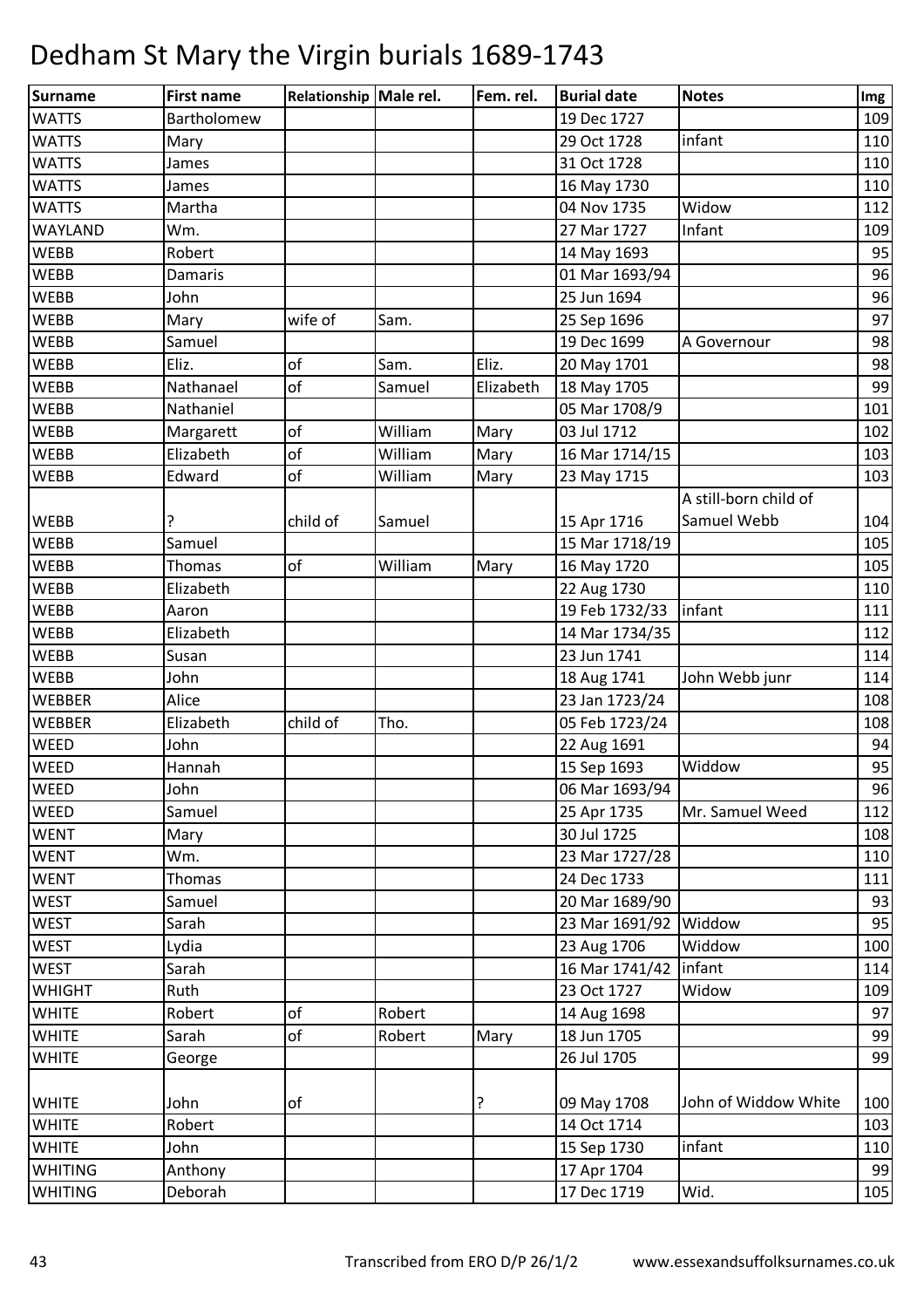| <b>Surname</b>    | <b>First name</b> | Relationship Male rel. |         | Fem. rel. | <b>Burial date</b> | <b>Notes</b>             | Img |
|-------------------|-------------------|------------------------|---------|-----------|--------------------|--------------------------|-----|
|                   |                   |                        |         |           |                    | Whitman. A soldier       |     |
| <b>WHITMAN</b>    |                   |                        |         |           | 04 Apr 1690        | killed                   | 94  |
| <b>WHITMORE</b>   | William           |                        |         |           | 20 Dec 1691        |                          | 94  |
| <b>WHITMORE</b>   | Deborah           | wife of                | Nath.   |           | 03 Feb 1697/98     |                          | 97  |
| <b>WHITMORE</b>   | John              |                        |         |           | 25 Feb 1699/00     |                          | 98  |
| <b>WHITMORE</b>   | Susan             |                        |         |           | 23 Sep 1703        | Widdow                   | 99  |
| <b>WHITMORE</b>   | Henry             |                        |         |           | 06 Jul 1707        |                          | 100 |
| <b>WHITMORE</b>   | Judith            | of                     | John    |           | 03 Oct 1709        | Abode: Stratford         | 101 |
| <b>WHITMORE</b>   | Mary              |                        |         |           | 17 Apr 1720        |                          | 105 |
| <b>WHITMORE</b>   | Susanna           |                        |         |           | 18 Mar 1721/22     |                          | 106 |
|                   |                   |                        |         |           |                    | First name not in        |     |
| <b>WILES</b>      |                   | wife of                | Rich.   |           | 17 Sep 1702        | register                 | 98  |
| <b>WILES</b>      | Richard           | of                     | Richard |           | 20 Oct 1703        |                          | 99  |
| <b>WILES</b>      | Richard           |                        |         |           | 25 Jun 1709        |                          | 101 |
| <b>WILEY</b>      | Thomas            |                        |         |           | 09 Apr 1734        |                          | 111 |
| <b>WILKINSON</b>  | Henry             |                        |         |           | 16 Nov 1738        |                          | 113 |
| <b>WILLIS</b>     |                   |                        |         |           | 10 Jun 1690        | <b>Widdow Willis</b>     | 94  |
| <b>WILLOUGHBY</b> | Martha            |                        |         |           | 24 May 1709        | Widd.                    | 101 |
| <b>WILSON</b>     | William           |                        |         |           | 08 Jul 1690        |                          | 94  |
| <b>WILSON</b>     | Martha            | of                     |         | Martha    | 22 Jul 1691        | Widdow                   | 94  |
| <b>WILSON</b>     | John              |                        |         |           | 14 May 1704        |                          | 99  |
| <b>WINCH</b>      | Susan             | of                     | Robert  | Susan     | 27 Jan 1692/93     |                          | 95  |
|                   |                   |                        |         |           |                    | First name not in        |     |
|                   |                   |                        |         |           |                    | register. Abode: East    |     |
| <b>WINCH</b>      |                   | son of                 | Edward  |           | 28 Sep 1710        | Bargholt                 | 101 |
| <b>WINCH</b>      | Robert            |                        |         |           | 05 Jan 1730/31     |                          | 110 |
| <b>WINCH</b>      | Sarah             |                        |         |           | 02 Feb 1738/39     |                          | 113 |
| <b>WINCOLNE</b>   | Mary              |                        |         |           | 31 Oct 1728        | infant                   | 110 |
| <b>WINCOLNO</b>   | <b>Thomas</b>     |                        |         |           | 13 May 1727        | Mr. Thomas Wincolno      | 109 |
| <b>WOOD</b>       | Thomas            |                        |         |           | 22 Aug 1689        |                          | 93  |
| <b>WOOD</b>       | Richard           |                        |         |           | 29 May 1696        |                          | 97  |
|                   |                   |                        |         |           |                    | Day of month given as    |     |
| <b>WOOD</b>       | Elisabeth         |                        |         |           | * Nov 1704         | 31 Nov. Might be Oct.    | 99  |
| <b>WOOD</b>       | Margaret          |                        |         |           | 11 Dec 1707        | Widd.                    | 100 |
| WOOD              | Susan             |                        |         |           | 23 Sep 1710        |                          | 101 |
| <b>WOOLFINDEN</b> | Samuel            |                        |         |           | 19 Nov 1739        | infant                   | 113 |
| <b>WOOLFINDEN</b> | Margaret          |                        |         |           | 20 Aug 1742        | infant                   | 114 |
| <b>WORRALL</b>    | Benjamin          |                        |         |           | 10 Feb 1733/34     |                          | 111 |
| <b>WORREL</b>     | Mary              |                        |         |           | 20 Nov 1741        | Very aged wid.           | 114 |
|                   |                   |                        |         |           |                    | Robert Worsp's child not |     |
| <b>WORSP</b>      | ?                 | child of               | Robert  |           | 25 Nov 1717        | bapt.                    | 104 |
| <b>WORSPE</b>     | Anne              | of                     | Robert  | Juliana   | 06 Jan 1715/16     |                          | 104 |
| <b>WRENCH</b>     | Sarah             | wife of                | Elias   |           | 13 Jun 1689        |                          | 93  |
| <b>WRENCH</b>     | Ann               | wife of                | Elias   |           | 04 Mar 1692/93     |                          | 95  |
| <b>WRENCH</b>     | Eliz.             |                        |         |           | 23 Apr 1697        | Widow                    | 97  |
| <b>WRENCH</b>     | Elizabeth         | of                     | John    | Mary      | 25 Oct 1713        |                          | 103 |
| <b>WRENCH</b>     | Mary              | wife of                | John    |           | 18 Feb 1715/16     |                          | 104 |
|                   |                   |                        |         |           |                    | Wife of John Wrench      |     |
| WRENCH            | Mary              | wife of                | John    |           | 02 May 1719        | junr                     | 105 |